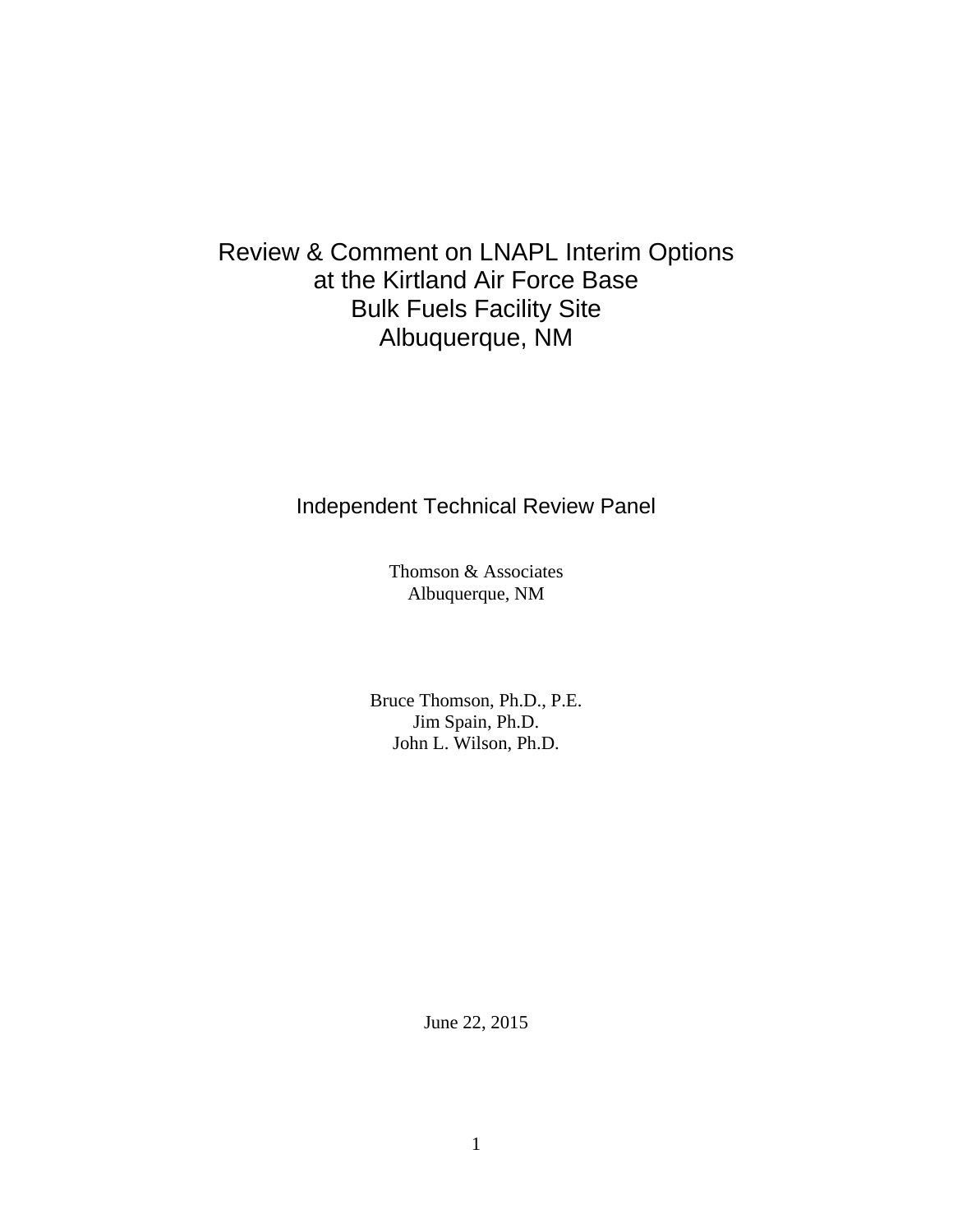## Summary

An interagency Biogeochemical Workgroup that is providing technical assistance on site investigation and remediation at the Kirtland Air Force Base (KAFB) Bulk Fuels Facility (BFF) fuel spill prepared a spreadsheet titled "Options for Interim Measures to Treat the LNAPL and Dissolved, Adsorbed and Vapor Phase Contaminants in the LNAPL Area (revised 04/23/2015)" that was submitted to the New Mexico Environment Department. This spreadsheet lists 18 candidate technologies that might be used accomplish interim remediation of soil and groundwater contamination in the area where light non-aqueous phase liquid (LNAPL) has reached the groundwater. The NMED contracted with Thomson & Associates to establish an Independent Technical Review Panel (ITRP) to review the spreadsheet to confirm that the technologies are properly identified, and that their effectiveness, limitations, and other attributes that may affect their implementation in the LNAPL contaminated source area at the KAFB BFF are accurately summarized.

The Panel found that the soil and groundwater remediation methods identified in the spreadsheet appear to represent a complete list of possible technologies that could in principle be applied to remove and/or degrade contaminants in the LNAPL zone at the KAFB BFF site. Generally the spreadsheet describes the technologies accurately however, the Panel made numerous suggestions to improve the descriptions of the capabilities and limitations of each.

The Panel made three substantive suggestions to the material in the spreadsheet. First, most of the technologies have few or no references to support their description. It is recommended that references to current work with these technologies be cited, and the Panel provided numerous references for consideration. Second, the descriptions do not identify which contaminants are remediated by each technology nor whether the technology is applicable to contaminated groundwater, the vadose zone, or trapped LNAPL. Third, each technology is identified and described independent of its possible interactions with other technologies. The Panel believe it is important to identify potential synergies or incompatibilities between technologies because it is likely that more than one technology may be applicable.

In addition to its review of technologies listed in the spreadsheet, the Panel recognized that there are other factors that will determine whether a remediation method can be applied at the KAFB BFF site. These are: 1) the impact of the rising water table and trapped LNAPL on the contaminant source term, 2) the challenges associated with characterizing the LNAPL zone at this site., 3) the need for metrics to assess the performance of field scale pilot tests and remediation methods, 4) the geohydrologic complexity of the site, and especially the effects of heterogeneity on the ability to circulate fluids through the most contaminated strata, and 5) whether alternative well construction such as horizontal wells might be a better method of circulating fluids through the LNAPL source zone than conventional deep vertical wells with short screens.

Finally, the Panel believes that a spreadsheet format is not an appropriate method of summarizing these technologies because there is so much information about each. It is recommended that the information be presented in text format.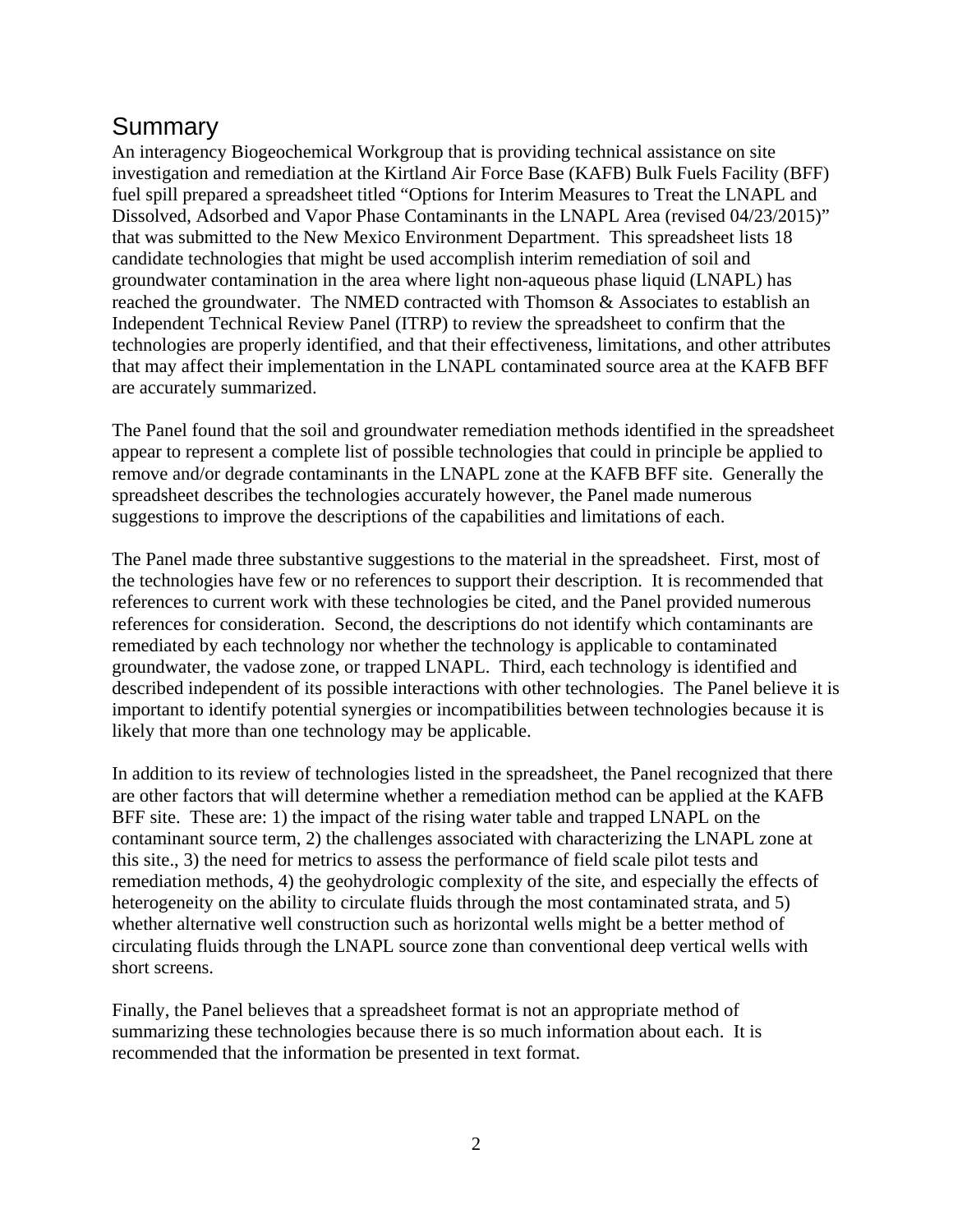# **Table of Contents**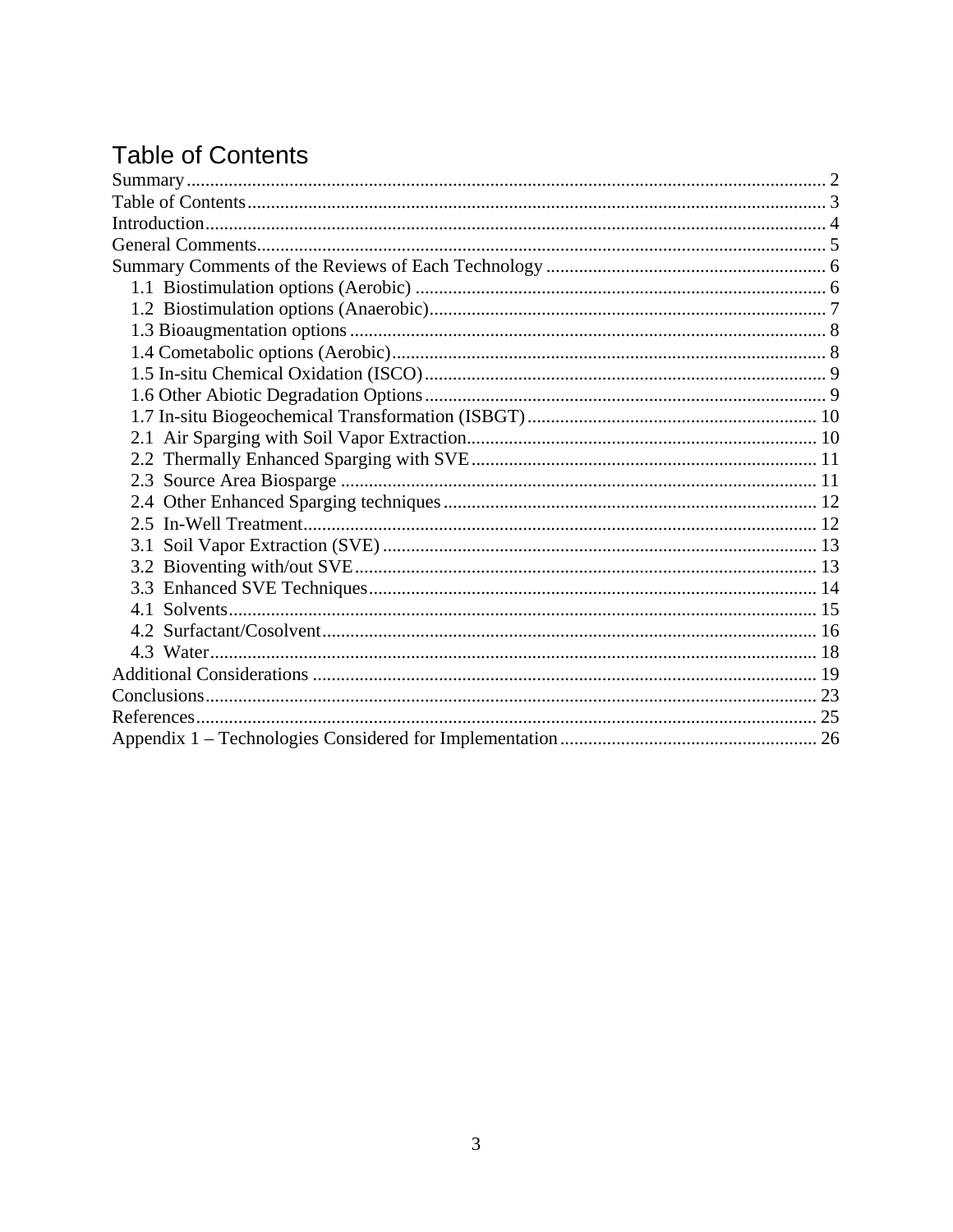# **Introduction**

A draft document in the form of a spreadsheet was submitted to the NMED titled "Options for Interim Measures to Treat the LNAPL and Dissolved, Adsorbed and Vapor Phase Contaminants in the LNAPL Area (revised 04/23/2015)." This spreadsheet, prepared by the KAFB Biogeochemistry Workgroup, is a spreadsheet that lists candidate technologies that might be applicable to accomplish interim remediation of soil and ground water contaminants in the aea where light non-aqueous phase liquid (LNAPL) has reached ground water at the Kirtland Air Force Base (KAFB) Bulk Fuels Facility (BFF) contamination site. The spreadsheet identifies 18 technologies that might be utilized on an interim basis while a Corrective Measures Examination (CME) is being conducted to develop a final remediation strategy. It provides a brief description of each technology and provides a preliminary evaluation of its applicability to the KAFB BFF site. The technologies include:

Enhanced In-Situ Technologies

- Biostimulation options (Aerobic)
- Biostimulation options (Anaerobic)
- Bioaugmentation options
- Cometabolic options (Aerobic)
- In-situ Chemical Oxidation
- Other Abiotic Degradation Options (Addition of reactive reductants, sulfide, zero valent Fe)
- In-situ Biogeochemical Transformation (ISBGT)

Sparging Options

- Air Sparging with Soil Vapor Extraction
- Thermally Enhanced Sparging with SVE
- Source Area Biosparge
- Other Enhanced Sparging techniques
- In-Well Treatment

Vadose Zone Treatment Technologiesl

- Soil Vapor Extraction (SVE)
- Bioventing with/out SVE
- Enhanced SVE Techniques

Flushing Technologies

- Solvents
- Surfactant/Cosolvent Surfactant Enhanced Aquifer Remediation (SEAR)
- Water

In addition, two technologies are listed in the spreadsheet but no description or attributes were provided; Dissolved phase 1,2-Dibromoethane - Anaerobic Groundwater, and Monitored Natural Attenuation. These were not considered by the Panel.

The NMED contracted with Thomson and Associates to establish an Independent Technical Review Panel (ITRP) to review the spreadsheet to confirm that the technologies are properly identified, and that their effectiveness, limitations, and other attributes that may affect their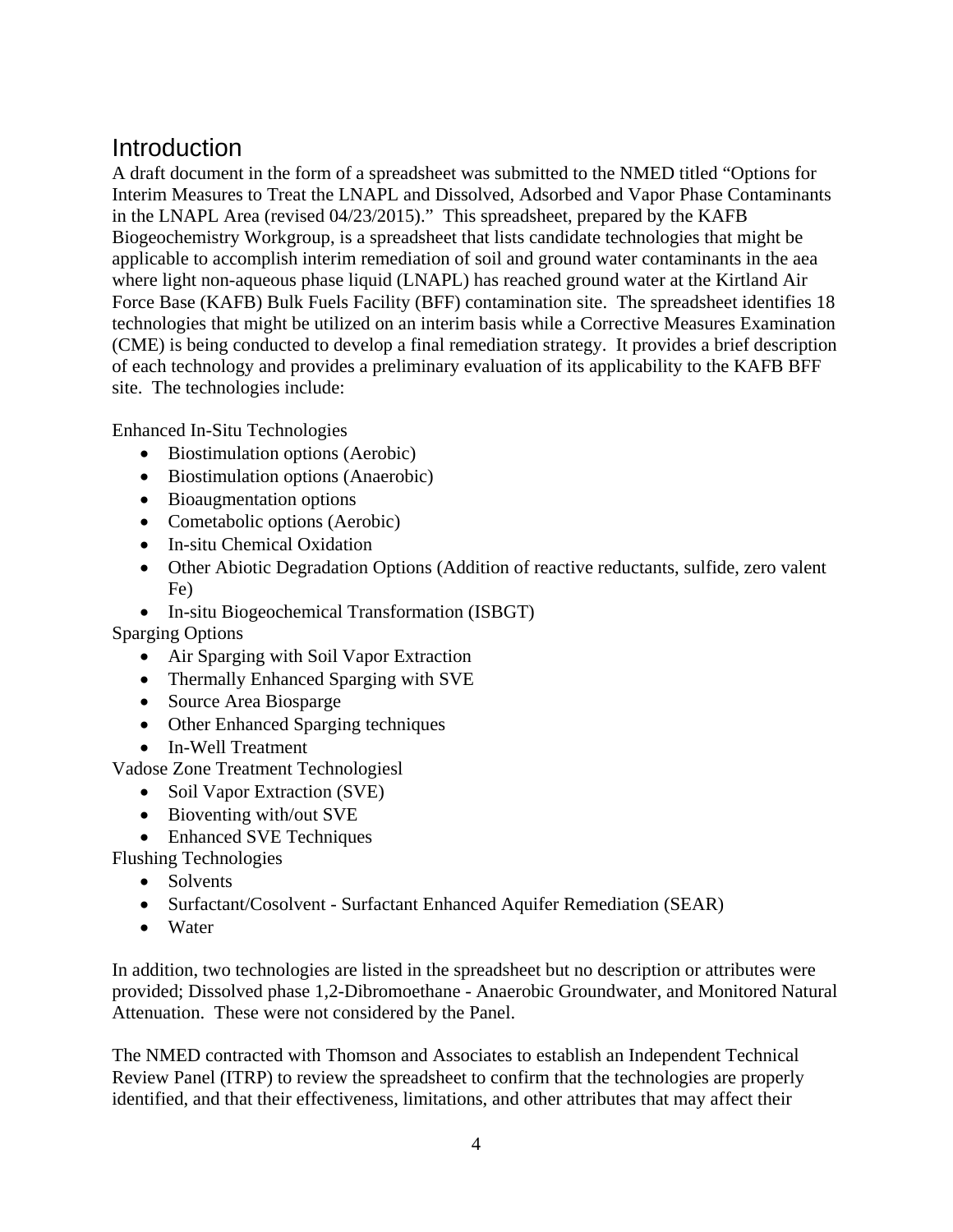implementation in the LNAPL contaminated source area at the KAFB BFF are accurately summarized. Furthermore, the Panel was asked to suggest other technologies that might be applicable at this site if they were not mentioned by the Biogeochemistry Workgroup.

The objective of this report is to review the technologies described in the spreadsheet for completeness and accuracy. The task assigned to the Panel was not to review the technologies in detail nor to rank them according to their effectiveness in the LNAPL zone. Instead, the Panel's review was restricted to confirming the completeness and accuracy of the Workgroup's summary of each of the technologies. The Panel did not make a determination as to whether each technology could be successfully implemented to address contamination in the LNAPL, dissolved, sorbed, and vapor phases at the KAFB BFF site.

## General Comments

The Panel found that the soil and groundwater remediation methods identified in the spreadsheet represent a complete list of possible technologies that could in principle be applied to remove and/or degrade contaminants in the LNAPL zone at the KAFB BFF site. Generally, the descriptions of the technologies and their abilities, limitations and other constraints are accurately presented. In order to evaluate these technologies for implementation as an interim or final remediation measure additional information on their capabilities is needed for many of them. Accordingly, the panel has provided citations to appropriate references for each of the technologies. Several general references that may be of assistance to the Workgroup are also listed at the end of this report.

The Panel found that a spreadsheet format is not the best way of presenting and summarizing the technologies under consideration. This is primarily because the information on each technology and its effectiveness, limitations, and constraints is descriptive rather than quantitative. This type of information is not well suited to summarizing in a spreadsheet. As the Biogeochemistry Workgroup proceeds in its evaluations it may be appropriate to include diagrams, biogeochemical reactions, and summary calculations that are difficult to include in a spreadsheet. In addition the spreadsheet has grown to the point that it is difficult to view on a computer screen and as a printed document. It is also difficult for reviewers of a spreadsheet to make corrections and comments. For these reasons the panel has converted each technology listed in the spreadsheet to a Word document and included these descriptions as an Appendix to this report. In the future the Workgroup may wish to convert this information to a database format.

Generally, the Panel agrees that the criteria listed in the spreadsheet are appropriate for describing the technologies, their capabilities and limitations. The Panel notes that some of the criteria had almost no entries including "Control releases to reduce or eliminate further releases of hazardous constituents" and "Comply with standards for waste management." The Panel found that these criteria are unclear and suspects that the lack of entries is an indication that Workgroup members experienced the same confusion.

The Panel found three notable areas in which the spreadsheet can be improved. First, most of the technologies have few or no references to support the descriptions, capabilities and limitations of the method. The Panel recognizes the very preliminary nature of the spreadsheet but feels strongly that including a few critical references to previous work is important because: 1) It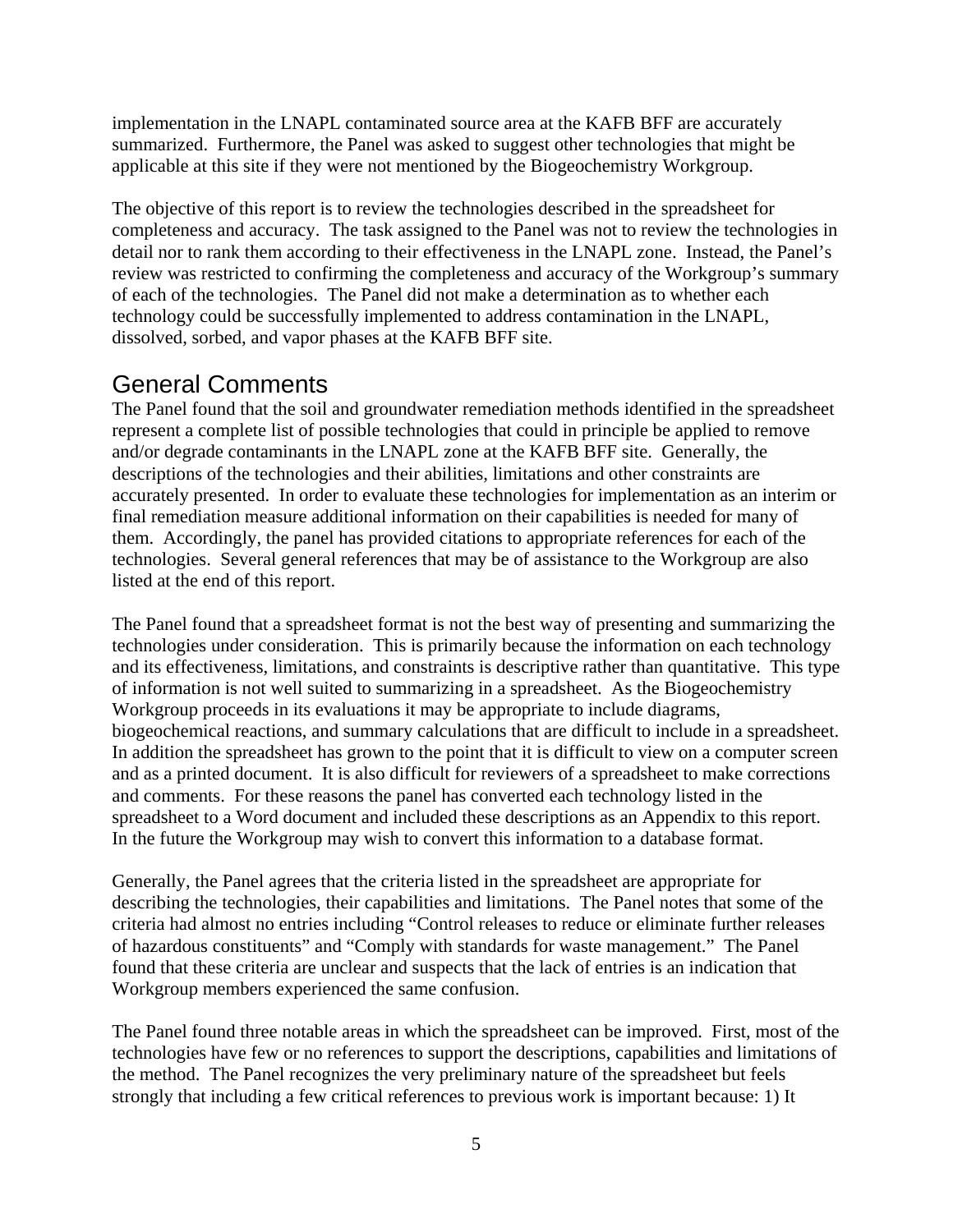documents the Workgroup's familiarity with each of the technologies and their attributes; 2) Citations to key references help reviewers such as members of the Independent Technical Review Panel understand what processes the Workgroup is referring to as many of the descriptions are quite vague; 3) Cited references provide ready access to information so that members of the Workgroup and other readers can understand and evaluate each technology, and 4) it appears to the Panel that some of the descriptions rely closely on published references that are not cited. The Panel has provided examples of references at the end of the description of each technology in Appendix 1.

The second observation is that some of the descriptions in the spreadsheet do not identify clearly which contaminants are remediated by the technology nor whether the technology is applicable to the vadose zone and/or the aquifer, and within that spatial domain whether it is appropriate to remediate the LNAPL, and/or dissolved, sorbed, and vapor phase contaminants. For example with regard to contaminants, the LNAPL is apparently a major target for remediation, but so too is dissolved EDB and other toxic compounds of interest (e.g., BTEX). The Panel recommends the addition of two categories (headings) that explicitly identify the contaminants that are the primary target for that technology and where in the contaminated domain that technology would find application. With regard to contaminant phase the Panel recommends that the technology description better clarify how a treatment of one phase, e.g., vapor extraction, also indirectly treats another phase, e.g., LNAPL, by mass transfer between phases. This coupling is only implicit in many of the descriptions. Finally, some treatment technologies have multiple paths to remediation, e.g., LNAPL that is indirectly treated by mass transfer between phases but also by mobilization of the LNAPL itself. While in many cases mobilization is a secondary process it is neglected in several relevant descriptions, despite the need to recognize and control the newly mobilized LNAPL.

The third observation is that each technology is identified and described solely based on its capabilities as a stand-alone technology. Given the nature of the contaminants, the size of the LNAPL zone and dissolved a vapor phase contaminant plume, as well as the hydrogeologic complexity of the site it is likely that multiple remediation technologies will eventually be utilized. The Panel believes that the description of each technology should therefore include mention of its compatibility with other technologies. For example, air sparging and SVE would be compatible with oxidation processes but not with anaerobic degradation processes. This information will be increasingly important as the Workgroup moves forward with technology evaluation and selection.

The following section provides summary comments of the Panel's review of each technology.

## Summary Comments of the Reviews of Each Technology

### 1.1 Biostimulation options (Aerobic)

The spreadsheet provides a good summary of aerobic biostimulation technologies. The Panel agrees that it could be effective for the hydrocarbons and that EDB cometabolism would be possible, but that further investigation is needed. This would likely consist of microcosms or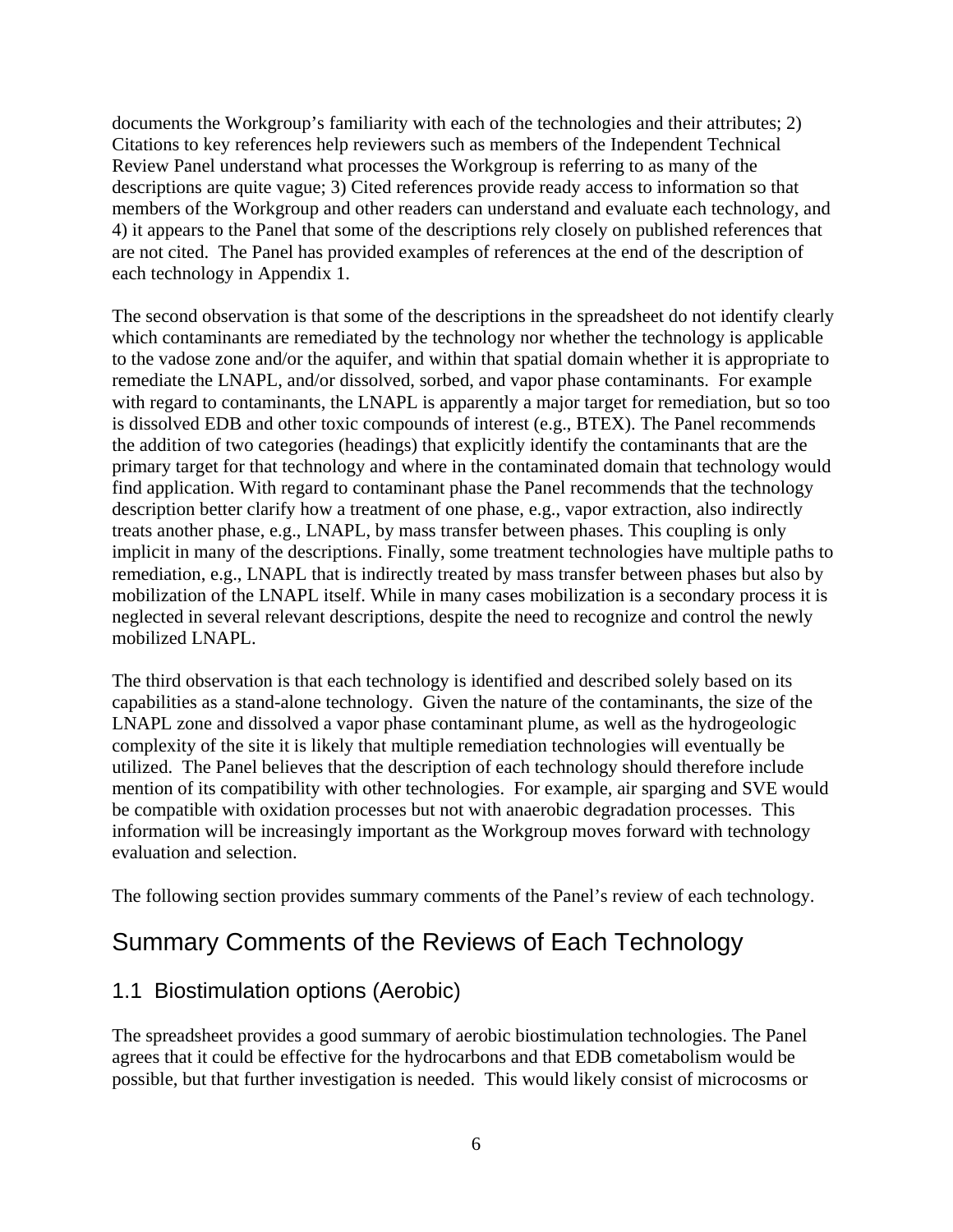pilot studies if EDB elimination is required. It should be mentioned that biostimulation without sparging would cause much less stripping of EDB than would biosparging.

Although the Panel agrees with the statement that "aerobic biostimulation represents a mature technology that has been effectively applied at a large number of fuel hydrocarbon sites" the overview should include a caveat. The term, "aerobic biostimulation" typically includes bioventing and biosparging which are listed as technology 2.3. Here it is appropriately restricted to delivery of oxygen releasing compounds. Remediation of large NAPL source zones by delivery of chemically produced oxygen is much less common and references should be provided to successful use of this technology. The spreadsheet appropriately mentions mass transfer limitations and the high potential for biofouling.

Unless the problem has been documented and quantified at KAFB the Panel suggests deletion of the term "carcinogenic PAH" as it is not clear that these compounds have been detected in ground water.

The Panel is aware that some microcosm studies have been conducted. If these preliminary studies are relevant to aerobic biostimulation processes the findings should be mentioned, referenced, and briefly summarized.

### 1.2 Biostimulation options (Anaerobic)

Anaerobic biostimulation is described well in the spreadsheet. Throughout the description it might be helpful to more clearly distinguish between the fundamentally different processes of biostimulation for removal of fuel components and chlorinated solvents. For clarity, each section could be divided into two subsections and then an indication about how the two processed might interact. In some situations they might be mutually exclusive.

With respect to chlorinated solvents the technology is used primarily where electron donor concentrations are limited. There is little information on biostimulation of EDB reductive dehalogenation in the presence of fuel hydrocarbons. There is, however, quite a bit of information about natural attenuation of chlorinated solvents in the presence of fuel hydrocarbons in the older natural attenuation protocols. Appropriate references could be mentioned. Lactate stimulates EDB degradation in laboratory microcosms containing fuel hydrocarbons but field experience with this technology is limited.

Biostimulation of hydrocarbon biodegradation by sulfate or nitrate addition is well documented, but reductive dehalogenation of chlorinated solvents under such conditions should be discussed and explained. Because of the reduction potential of the various electron acceptors, sulfate would be less likely than nitrate to inhibit reductive dehalogenation.

EDB cometabolism under methanogenic conditions should be mentioned. Here and throughout the document estimation of natural attenuation at the site could be used as a benchmark in evaluation of the various technologies.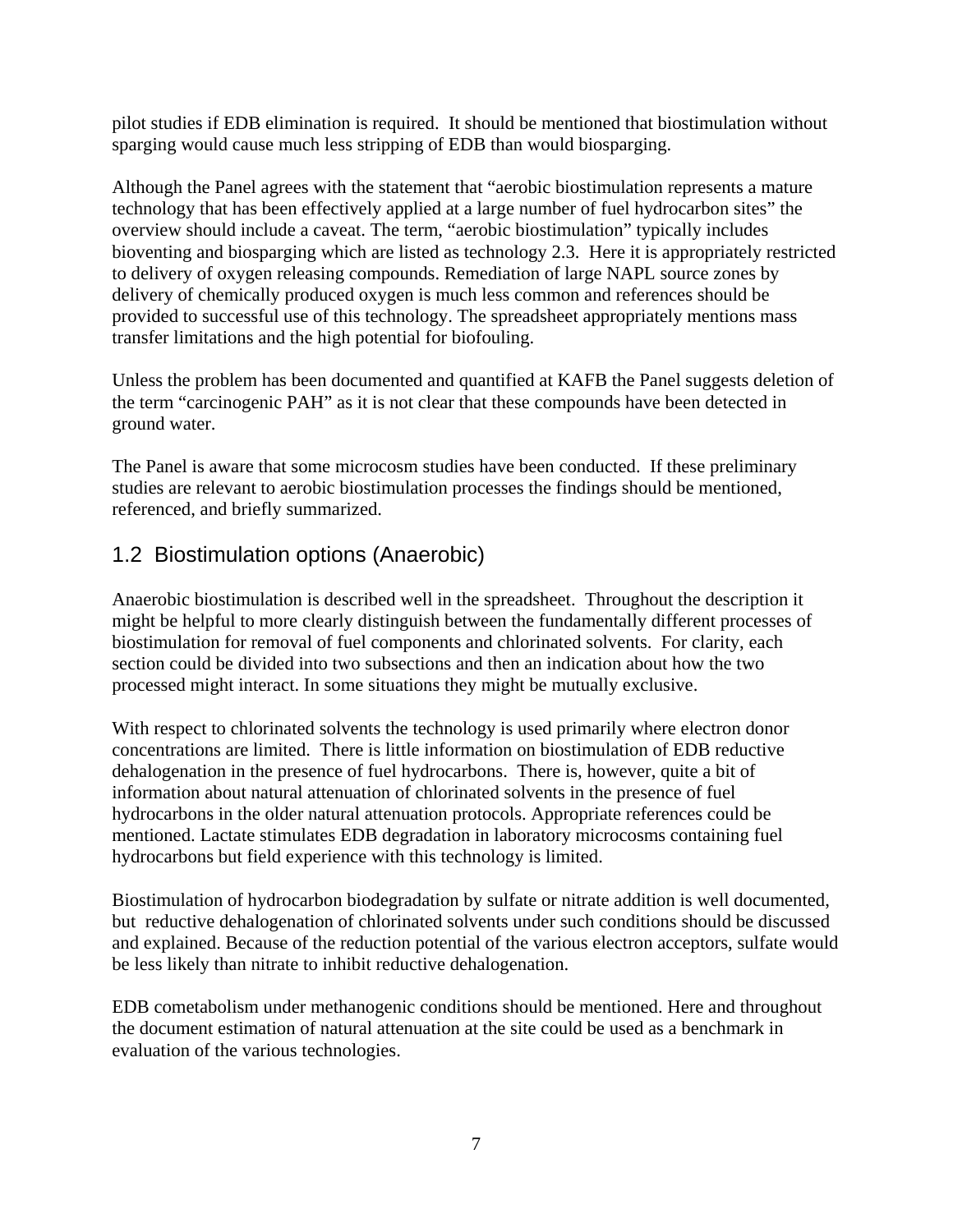The Panel is aware that some microcosm studies have been conducted. If these preliminary studies are relevant to anaerobic biostimulation processes the findings should be mentioned, referenced, and briefly summarized.

#### 1.3 Bioaugmentation options

The spreadsheet provides a clear description of bioaugmentation and indicates that it might be used for the destruction of EDB but would not be necessary or helpful for elimination of hydrocarbons. Most of the field experience has been with bioaugmentation in conjunction with biostimulation to treat chlorinated solvents. There seems to be little or no literature on the effectiveness of bioaugmentation to treat EDB mixed with hydrocarbon fuels. Thus, there would be more uncertainty surrounding this technology than technologies that are more established.

The Panel is aware that some microcosm studies have been conducted. If these preliminary studies are relevant to bioaugmentation processes the findings should be mentioned, referenced, and briefly summarized.

There is no commercially available culture designed to catalyze the reductive dehalogenation of EDB in the presence of fuel hydrocarbons. Most cultures use small organic acids as the electron donors and the addition of such electron donors would inhibit biodegradation of the fuel hydrocarbons. Testing of available cultures or development of new cultures would be necessary if this option is selected.

## 1.4 Cometabolic options (Aerobic)

This technology is a subset of Technology 1.1- Biostimulation-aerobic that has been discussed above. Essentially it involves aeration with addition of propane to stimulate growth of the appropriate bacteria and induction of monooxygenase enzymes. Small aliphatic compounds (methane-pentane) are the most effective primary substrates because they induce alkane monooxygenases. Addition of methane or propane has been demonstrated to be effective for conditions similar to those in the downgradient EDB plume where potential electron donors are depleted. Establishing appropriate conditions for propane dependent aerobic cometabolism in the LNAPL zone at the KAFB BFF site will be constrained by the high mass of fuel hydrocarbons that will compete for oxygen. The hydrocarbons in the LNAPL will include BTEX and some small aliphatic compounds that could serve as primary substrates if oxygen is provided. Such cometabolism will take place under conditions described in Technology 1.1 Biostimulation-aerobic. The extent of such cometabolism during biostimulation by addition of oxygen alone should be estimated and compared with results expected when propane is added. The results are likely to depend on the extent to which the small alkanes have been depleted from the weathered fuel contaminants that constitute the LNAPL.

References should be included for successful application of propane dependent cometabolism in the presence of fuel hydrocarbons. Results from recent microcosm studies might provide insight about the effectiveness of propane addition.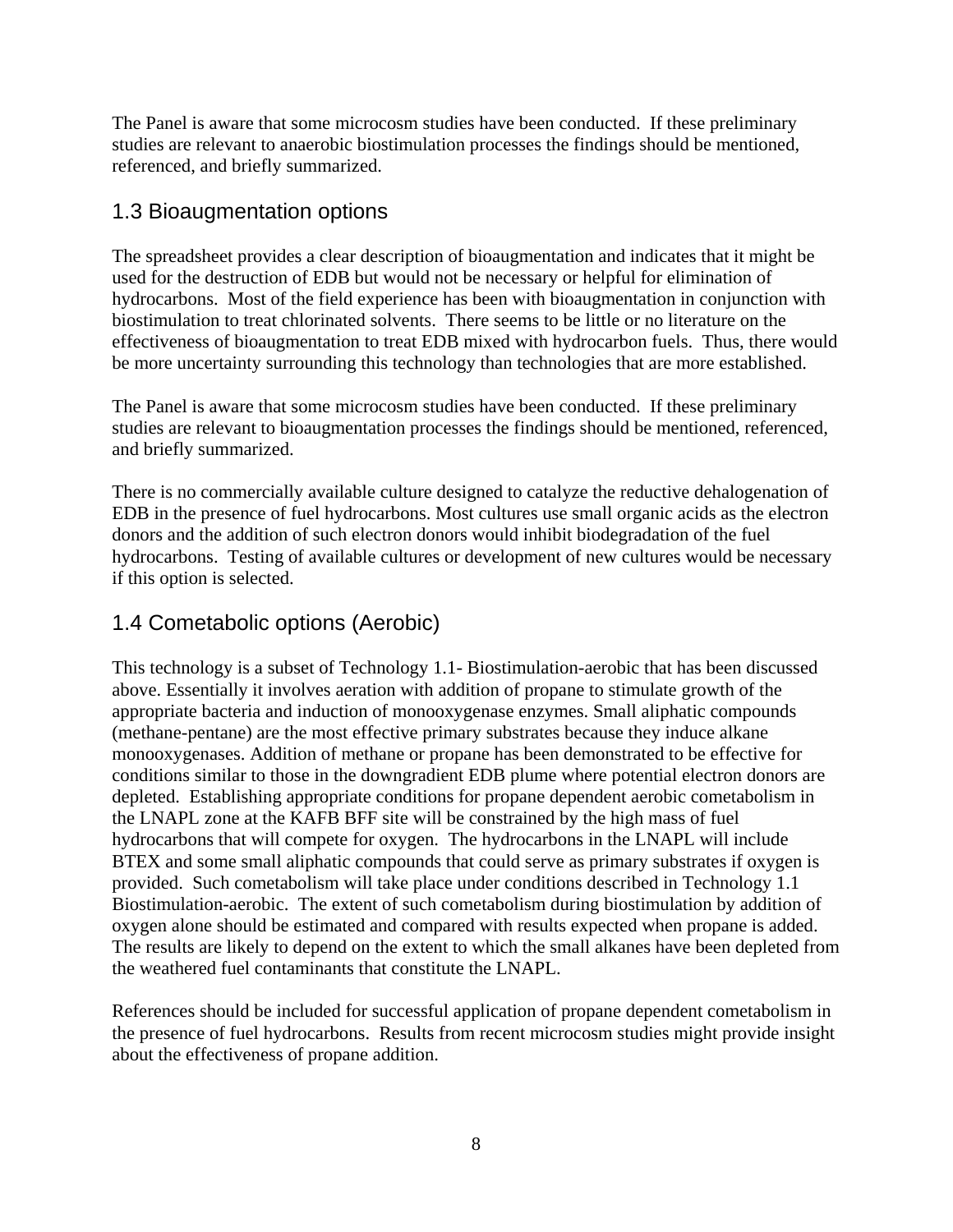Problems with competition and inhibition are likely to be minimal due to the relatively low EDB concentrations compared to hydrocarbons from fuels.

The Panel is aware that some microcosm studies have been conducted. If these preliminary studies are relevant to cometabolic degradation processes the findings should be mentioned, referenced, and briefly summarized.

## 1.5 In-situ Chemical Oxidation (ISCO)

The spreadsheet provides a reasonable summary of the chemistry of in-situ chemical oxidation. However, the spreadsheet is unclear on which contaminants would be subject to remediation; dissolved EDB, entrained LNAPL, or dissolved hydrocarbons. There is no discussion of the delivery of the chemical oxidants to the LNAPL zone. Most sites at which ISCO has been used have shallow depth to ground water. The large depth to ground water and the highly heterogeneous conditions at the KAFB BFF site will be make implementation very challenging. Hence, the Panel recommends that in addition to laboratory testing of the technology, the spreadsheet recognize that field scale pilot testing would be required before the ISCO could be implemented.

Fenton's reagent has been shown to be capable of oxidizing EDB hence its effectiveness should be changed to "Uncertain" instead of "Not effective."

In-situ chemical oxidation of EDB does not appear to have been discussed by either ITRC or EPA. However, other studies have shown that EDB can be oxidized by Fenton's reagent.

NM has a ground water standard for iron of 1.0 mg/L and manganese of 0.2 mg/L. Therefore, if an iron or manganese based oxidant is used it will be necessary to assure that these standards are not violated.

## 1.6 Other Abiotic Degradation Options

As described in the spreadsheet, this technology is focused strictly on EDB degradation. It does not address hydrocarbon contaminants that are present in the LNAPL zone at the KAFB BFF. It is not clear that it would achieve any removal of any contaminants other than EDB. Although abiotic reduction of EDB has been demonstrated in a few laboratory studies, little information has been developed on the variables that affect process performance and how it might be applied to achieve remediation at a site such as the KAFB BFF site. It is not apparent that in-situ abiotic degradation of EDB has been used elsewhere. This uncertainty and the limited current knowledge regarding abiotic degradation of EDB lead the Panel to believe that the potential to attain cleanup standards/goals is low. Some of the reactive constituents identified here such as compounds used to stimulate microbial growth are probably more appropriately considered in section 1.7 In-situ Biogeochemical Transformations (ISBGT).

Although the technology is protective of human health, NM has a ground water standard for iron of 1.0 mg/L. Therefore, if an iron-based abiotic degradation process is used it will be necessary to assure that this standard is not violated.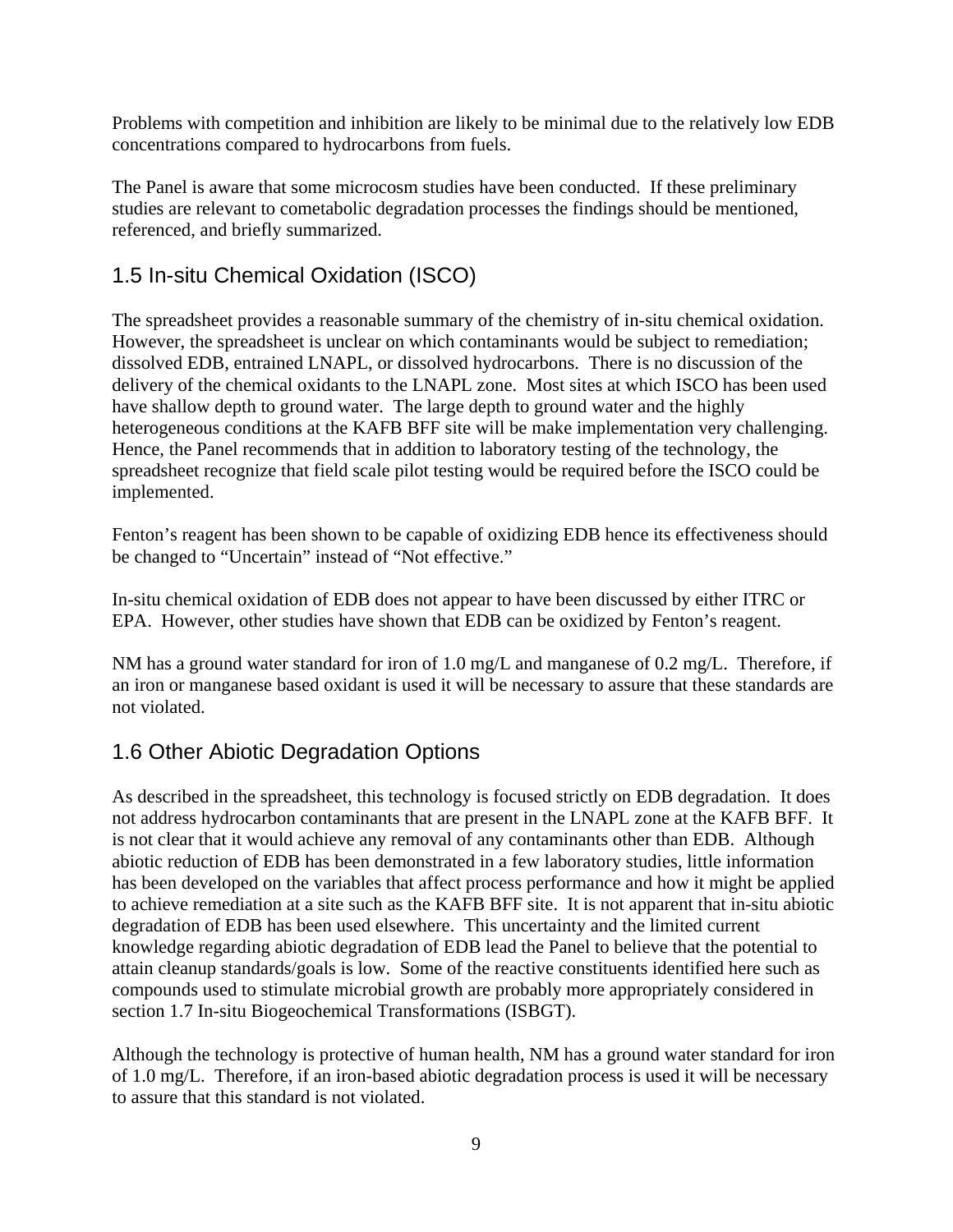## 1.7 In-situ Biogeochemical Transformation (ISBGT)

The spreadsheet provides a good summary of the in-situ biogeochemical transformation (ISBGT) technology for possible remediation of EDB at the KAFB BFF site. The summary might state that ISBGT will likely have no beneficial effect on phase separated hydrocarbons. The Panel generally agrees that the assessment of the technology and its constraints are properly captured in the spreadsheet.

However, regarding the "Schedule to Implement" criteria, the Panel understands that considerable microcosm testing using core and water samples from the KAFB BFF has been completed and has produced meaningful results. Nevertheless, it is likely that field scale pilot testing will be required to confirm process performance which, due to the slow nature of anaerobic processes and ground water flow, may take several years to complete. Therefore, the panel believes that full scale implementation of the ISBGT would likely not be feasible for 4 to 5 years or longer.

## 2.1 Air Sparging with Soil Vapor Extraction

The Panel agrees that air sparging has been widely used to remediate both hydrocarbons and halogenated compounds, and there is a large body of literature that describe its performance as well as its limitations. Although there is little reported experience with EDB, results of sparging to remove chlorinated compounds with similar solubility and Henry's law constants has been demonstrated, and this experience can be used to estimate EDB removal. Another factor that should be considered is how effective the technology will be at addressing weathered aviation gasoline and jet fuel (JP4 and JP8).

It is likely that air sparging/SVE technology can be implemented with current technology and understanding of the hydrogeology at the KAFB BFF site. However, the relatively shallow extent of the plume beneath the top of the water table may require use of a large number of sparge wells with short well screens.

The Panel agrees that air sparging/SVE is a mature remediation technology. Nevertheless, experience with air sparging has demonstrated challenges associated with preferential air flow pathways through the aquifer that limit contact with groundwater and reduce the radius of influence of the sparge wells and consequently the effectiveness of the technology. The Workgroup might consider use of horizontal wells instead of vertical wells as a means of improving the zone of influence of the sparging process.

Use of sparging/SVE technology will likely require a large amount of infrastructure at the surface including blowers, air distribution lines, and possibly vacuum blowers, collection lines, and off gas treatment if SVE and treatment is required. This should be mentioned in the spreadsheet.

The Panel agrees that hydrocarbon vapors may not be detected at the surface, however, it is not clear that the same conclusion can be made for EDB. Any technology that may volatilize EDB will be subject to considerable public scrutiny. In order to implement this technology it will be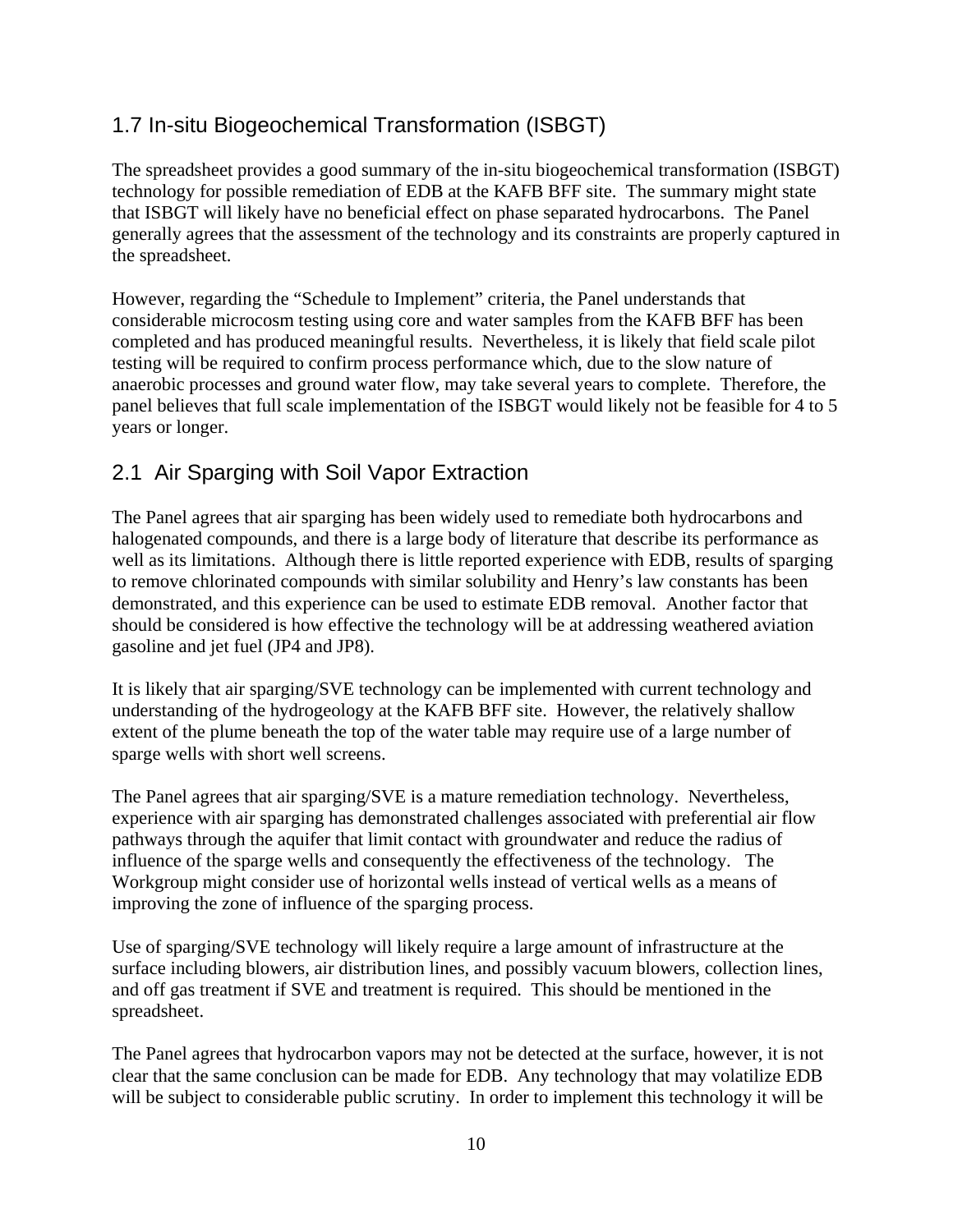necessary to convince the public that this contaminant will not reach the surface at detectable concentrations. Because of these concerns it is likely that SVE and subsequent off gas treatment would be required to achieve public acceptance of this technology which will increase the cost and complexity of the sparging process.

## 2.2 Thermally Enhanced Sparging with SVE

The Panel agrees that thermally enhanced air sparging and SVE has been used to remediate both hydrocarbons and halogenated compounds and there is a modest body of literature that describe its performance as well as its limitations. Although there is little reported experience with EDB, results of thermally enhanced sparging to remove chlorinated compounds with similar solubility and Henry's law constants has been demonstrated and can be used to estimate EDB removal. Another factor that should be considered is how effective the technology will be at addressing weathered aviation gasoline and jet fuel (JP4 and JP8).

The Panel agrees that thermally enhanced air sparging/SVE is a relatively mature remediation technology. However, it is not clear that it has been demonstrated at sites as deep as the KAFB BFF site. Because of this large depth it is not clear that a fluid heated at the surface such as steam or hot air could due to heat losses during conveyance in long pipes to the contamination zone. The Workgroup should give further thought to the heating mechanism and heat transfer if the process were to be used at KAFB. The Workgroup might consider use of horizontal wells instead of vertical wells as a means of improving the zone of influence of the sparging process

It is likely that thermally enhanced air sparging/SVE technology can be implemented with current technology and understanding of the hydrogeology at the KAFB BFF site. However, the relatively shallow extent of the plume beneath the top of the water table may require use of a large number of sparge wells with short well screens. Thermally enhanced air sparging/SVE technology will likely require a considerable amount of infrastructure at the surface including blowers, steam or air heaters, air distribution lines, and possibly vacuum blowers, collection lines, and off gas treatment if SVE and treatment is required. Furthermore, heating the air or soil introduces additional complexity, cost, and energy requirements that must be considered in evaluating the technology.

The Panel agrees that hydrocarbon vapors may not be detected at the surface, however, it is not clear that the same conclusion can be made for EDB. Any technology that may volatilize EDB will be subject to considerable public scrutiny. In order to implement this technology it will be necessary to convince the public that this contaminant will not reach the surface at detectable concentrations. Because of these concerns it is likely that SVE and subsequent off gas treatment would be required to achieve public acceptance of this technology which will increase the cost and complexity of the sparging process.

## 2.3 Source Area Biosparge

The Panel agrees that biosparging has been used to remediate hydrocarbons at other sites and there is a considerable body of literature describing its application and limitations. The Panel notes that there is some uncertainty regarding the effectiveness of aerobic biodegradation of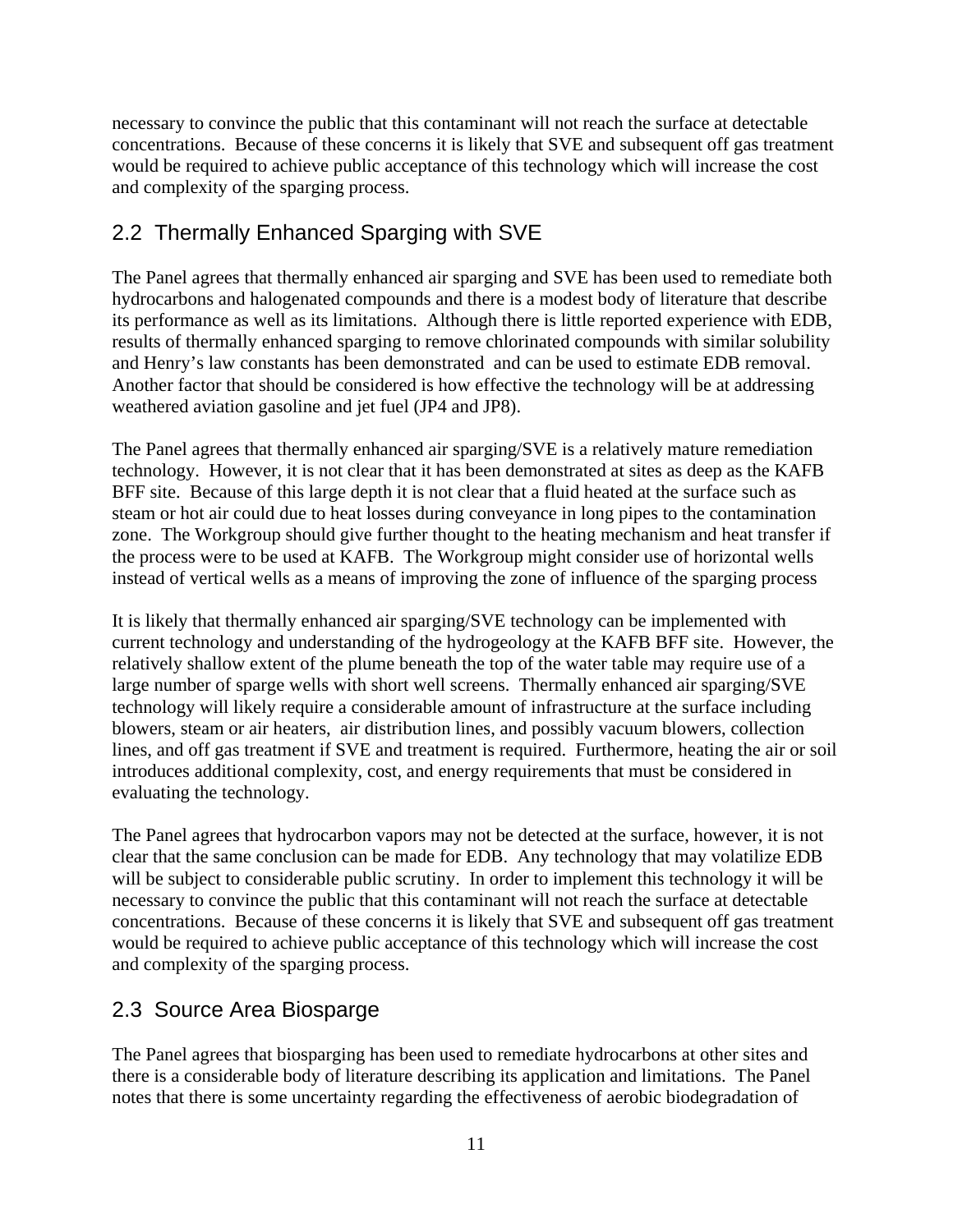EDB in that some studies claim it works well while others report that anaerobic degradation is faster and more complete. These concerns have been captured in the discussion of technologies 1.1, 1.2, and 1.3.

The distinction between air sparging and biosparging based on the air flow rate might be too subtle for many readers of the spreadsheet. Flow rates that are low enough to minimize stripping would be unlikely to provide sufficient oxygen for elimination of the LNAPL. Low flow rates have been used for biosparging to remove dissolved BTEX where the total mass of hydrocarbons is low. Even low flow rates would transport substantial amounts of nitrogen that would cause stripping. Sparging with pure oxygen would be the only way to minimize stripping while providing sufficient electron acceptor for elimination of the LNAPL.

The panel is not aware of constraints related to microbial acclimation and development of robust populations of aerobic hydrocarbon degraders. The plume is anoxic because of the action of aerobic hydrocarbon degraders that have consumed available dissolved oxygen.

The Panel understands that a small field scale pilot study of biosparging was attempted earlier at the KAFB BFF site. The results of this study should be included in future evaluation of this technology.

The Panel agrees that hydrocarbon vapors may not be detected at the surface, however, it is not clear that the same conclusion can be made for EDB. However, any technology that may volatilize EDB will be subject to considerable public scrutiny. In order to implement this technology it will be necessary to convince the public that this contaminant will not reach the surface at detectable concentrations. Because of these concerns it may be that SVE and subsequent off gas treatment would be required to achieve public acceptance of this technology.

A number of references have been provided that may be of assistance in evaluating this technology.

## 2.4 Other Enhanced Sparging techniques

No description of this technology is listed in the spreadsheet other than "Same as above (2.3) with exotic amendments to sparge gases." The Panel has no way of knowing what is meant by this description. Addition of amendments to stimulate aerobic or anaerobic biodegradation are covered in technologies 1.1 through 1.4 and 1.7. Chemical amendments to achieve degradation are discussed in technologies 1.5 and 1.6. Use of solvents, surfactants, or other additives to enhance flushing are discussed in technologies 4.1 and 4.2. The Panel believes that the discussion in these sections would cover any likely additives to enhance sparging techniques hence finds that this technology is redundant and recommends that it be eliminated from the spreadsheet.

#### 2.5 In-Well Treatment

The Panel finds this to be a well-written summary of the SERDP/ESTCP chapter by the same author (Alleman 2010). It is clear as indicated in the spreadsheet that implementation would be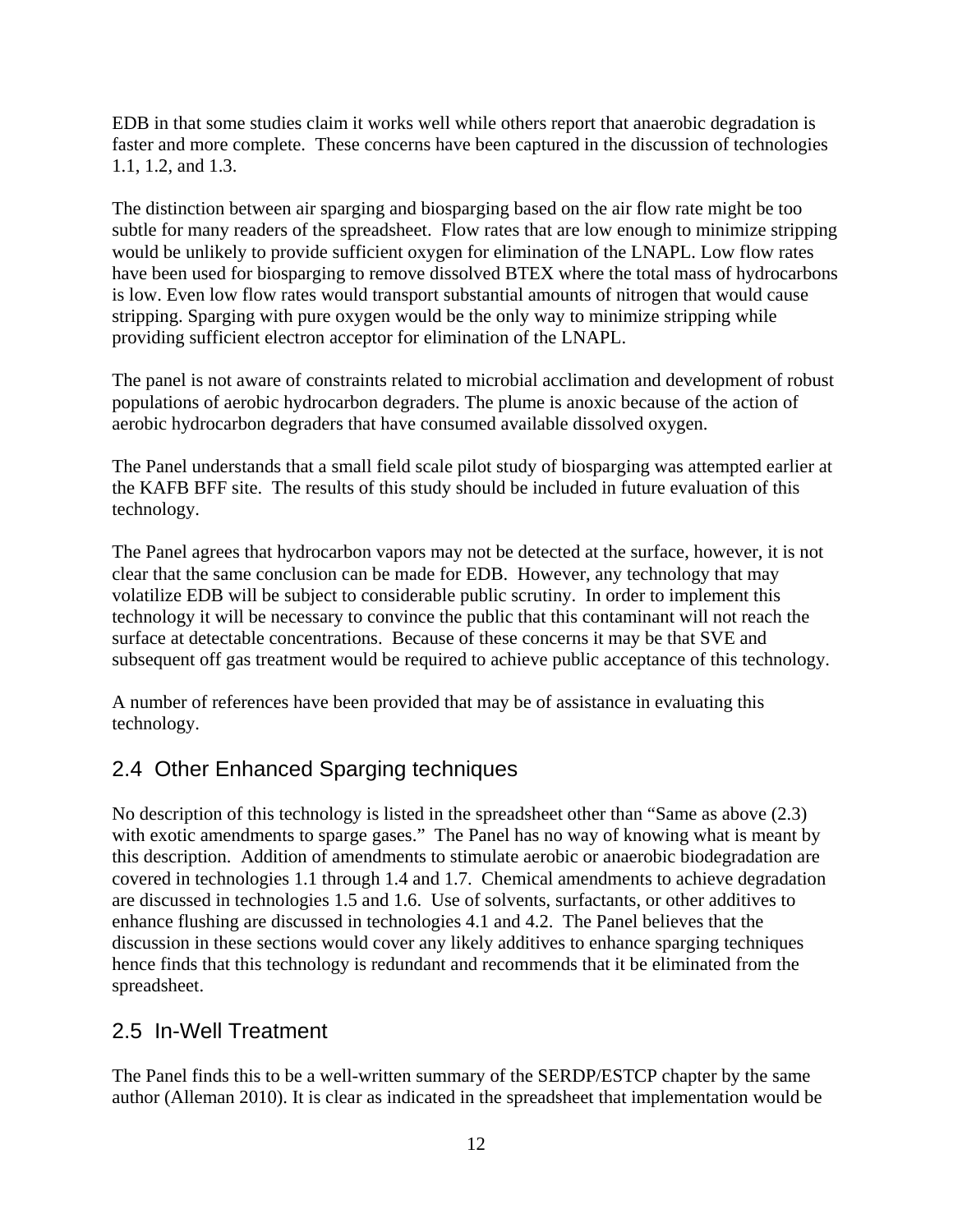difficult and expensive. The assessment here accurately indicates that although the technology should remove contaminants that enter the well, because of potential fouling and because of the lack of availability of the submerged NAPL, it would have a small radius of influence on the bulk of the contamination.

Recent applications for successful treatment of NAPL or halogenated compounds associated with fuel contamination should be cited.

## 3.1 Soil Vapor Extraction (SVE)

This description should clearly state that SVE is primarily a technology that is applicable to the vadose zone and does not treat LNAPL that has been entrapped (drowned) below a rising water table, and that it is also not a very effective treatment for LNAPL floating on top of the water table. However, used in combination with other methods (for example those described in Section 2) it can be effective in remediating floating and drowned LNAPL.

The Panel agrees that the spreadsheet provides a reasonable summary of human health and environmental aspects, although it should also put more emphasis on the impact to conditions below the water table. For example, the description might include: "As the method does not effectively treat floating or drowned LNAPL it has little impact on remediating them or dissolved constituents in groundwater, except by preventing additional mass from reaching the water table."

Addressing short term effectiveness the Panel notes (and suggests editorial changes/additions) that sedimentary heterogeneity creates high permeability preferential flow paths and low permeability (especially stratified) barriers. Both lead to by-passing of contaminated zones and reduce the effectiveness of SVE. Contamination that is sequestered in low permeable soils may lead to a rebound effect upon termination of SVE and may decrease short-term SVE effectiveness.

The discussion in the "Comments" column appears to be a reasonable set of additional comments. One item missing is that SVE increases air flow and, if the injected air is not humidified, this promotes drying or dessication of the vadose zone. Excessive dessication will inhibit the growth of microbes, preventing coincidental biodegradation of hydrocarbons and possibly making it more difficult to subsequently transition to a biologically-oriented treatment, such as bioventing. Biosparging in conjunction with SVE would overcome potential problems with dessication.

## 3.2 Bioventing with/out SVE

It is important to recognize that, as with SVE, bioventing of the BFF LNAPL vadose zone does nothing to remediate floating or drowned LNAPL, or dissolved hydrocarbon components found in the groundwater. The primary benefit of bioventing to groundwater will be to reduce future hydrocarbon loading of the aquifer. There is another very important issue not mentioned in the description. Bioventing increases air flow through the vadose zone, although to a lesser degree than SVE. If the air entering the system is not humidified air flow will promote drying or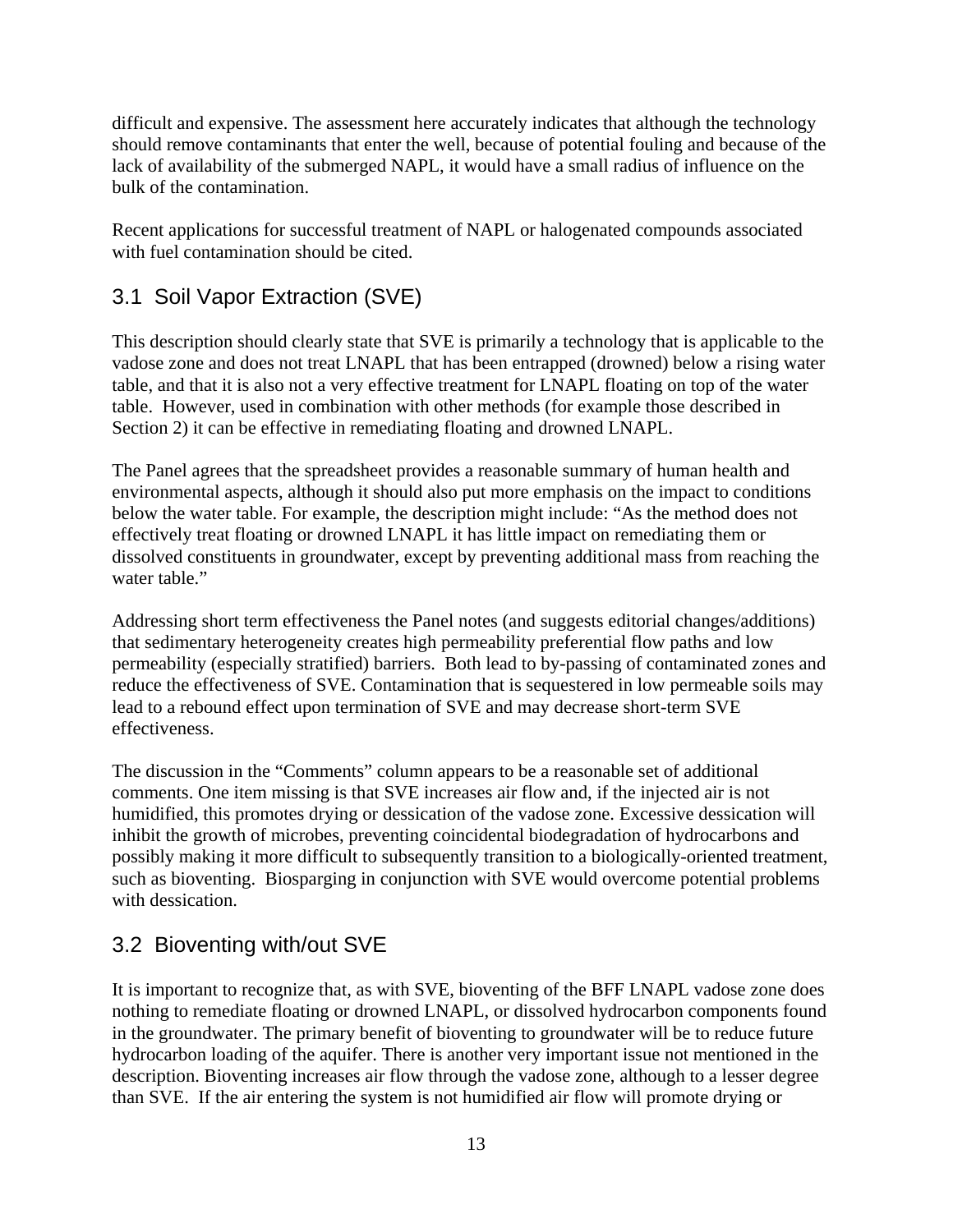dessication of the vadose zone. Excessive dessication will inhibit microbial growth and limit the biodegradation of hydrocarbons. It should be straightforward to humidify air injected through wells. If instead, the ground surface is the source of air, and air flow is induced by extraction wells, then it will be difficult or impossible to humidify the air entering the system from the surface. In this case, air induced to move laterally through the vadose zone from the surrounding area may have sufficient moisture. Moisture management will affect the design and operation of any bioventing scheme. The Biogeochemistry Workgroup mentions the effects of dessication (desiccation) of the vadose zone on bioremediation; the Panel suggests that it should be emphasized.

Vadose-zone sedimentary heterogeneity plays a very important role in the effectiveness of bioventing. If induced air does not contact portions of the vadose zone containing contaminants they will not be treated. Heterogeneity creates high permeability preferential flow paths and low permeability (especially stratified) barriers to air movement. Both of these lead to by-passing of contaminated zones reducing the effectiveness of bioventing. Bioventing also has difficulty accessing contamination that is sequestered in low permeability soils. Reactions occur in the higher permeability aerobic zone surrounding low permeability soils. The rate of treatment is then controlled by diffusion of hydrocarbon components within the low permeability soils to the surroundings. Depending on the mass of hydrocarbon sequestered, this limits short term effectiveness. The low permeability soils will also have a higher water content, further suppressing vapor phase diffusion.

The description should explicitly mention that bioventing does not treat LNAPL that has been entrapped (drowned) below the water table, and that it is also not a very effective treatment for LNAPL floating on top of the water table. In other words, operated by itself bioventing is a treatment for LNAPL, and dissolved, sorbed or vapor phase components, contained only within the vadose zone. However, used in combination with other methods (e.g., §2) it can be effective in remediating floating and drowned LNAPL.

This description emphasizes past work and infrastructure at KAFB in the BFF source area, and the extensive knowledge of the vadose zone and past SVE operations that has been gained through that work. This knowledge and existing infrastructure can both be leveraged in future remedial efforts. Although experience with SVE at the KAFB BFF site has included radius of influence testing, it is possible that some additional tests on soil vapor diffusion would be desirable. However, given the sedimentary heterogeneity in the vadose zone it is not clear that this would be useful. Both permeability and diffusion tests should examine a range of water contents.

### 3.3 Enhanced SVE Techniques

As with the other SVE technologies (3.1 and 3.2) it should be clear that this technology only achieves remediation of contaminants in the vadose zone above the top of the water table. Editorial suggestions are provided to emphasize that this a reasonable summary of effectiveness of enhanced SVE only as it applies to the vadose zone. It is not effective for the treatment of floating or drowned LNAPL or the dissolved contamination in the source area groundwater.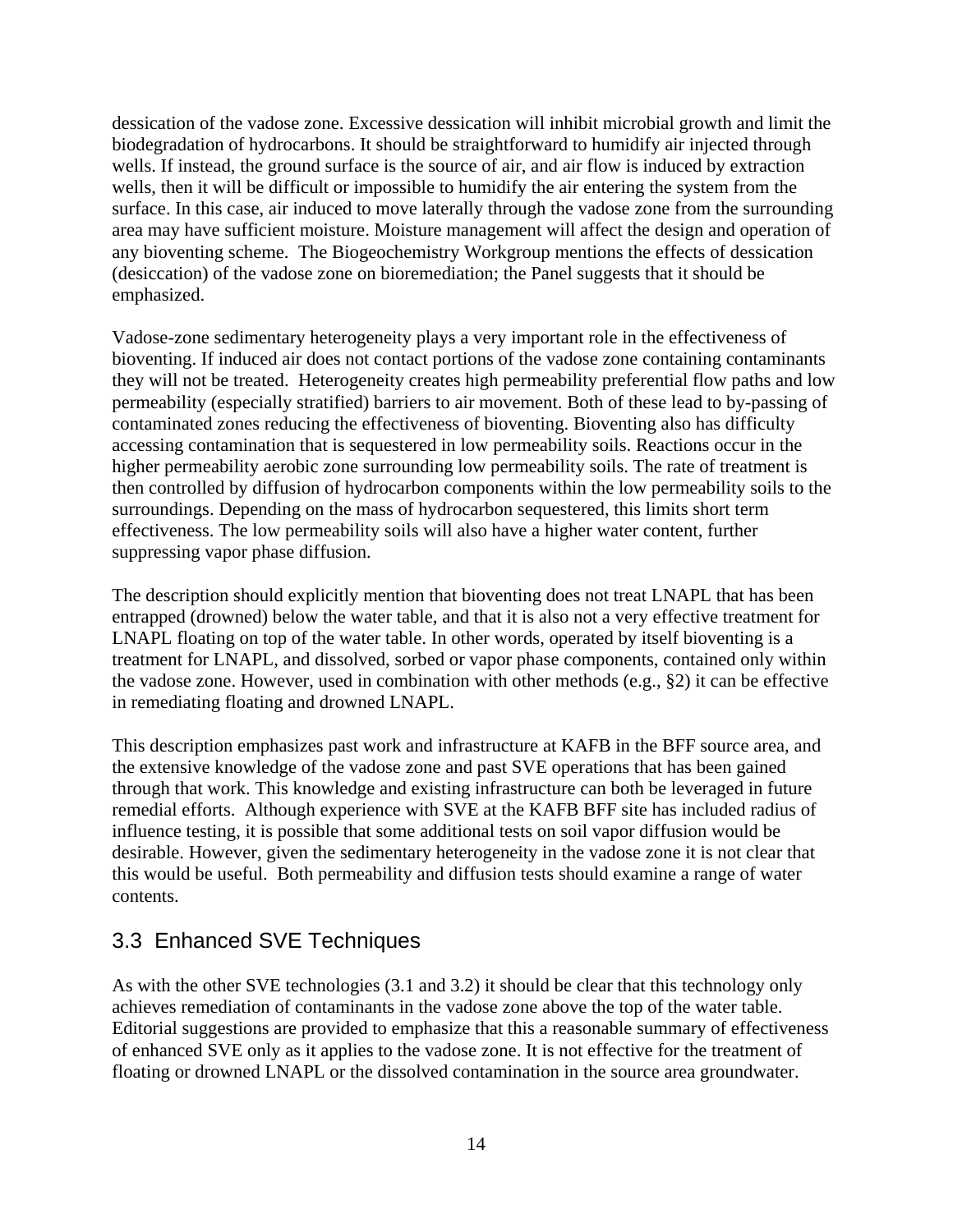However, used in combination with other methods such as those described in Section 2 it can be effective in remediating floating and drowned LNAPL.

This description only addresses adding heat to SVE. They do not address many of the nuances and special conditions associated with steam injection. With heat and SVE the basic remediation mechanism is mass transfer of volatiles from LNAPL and water to the air phase, and removal from the vadose zone by producing the air. There are minor secondary NAPL mobilization effects due to temperature dependent fluid interfacial tensions, densities, and viscosities. With steam injection the phase behavior is much more complex as both water and NAPL are actually displaced. NAPL mobilization thus becomes more important. In other words, this technology includes displacement as well as enhanced mass transfer as a primary mechanism. The displacement mechanism is not discussed thoroughly in the spreadsheet.

The spreadsheet's evaluation of short-term effectiveness as "high" does not acknowledge the very important role of sedimentary heterogeneity which creates high permeability preferential flow paths and low permeability (especially stratified) barriers. Both lead to by-passing of contaminated zones and reduce the effectiveness of enhanced SVE. Contamination that is sequestered in low permeable soils may lead to a rebound effect upon the termination of SVE and decreases short-term SVE effectiveness. However, the use of heat in enhanced SVE should significantly increase the rate of diffusion within these fine-grained units and speed their remediation. This may be one of the principle benefits of enhanced SVE. Finally, the description contains an ambiguous statement that processes "benefiting from heat enhancement may take time to establish in the subsurface." It is followed by and appears to be setting up a description of heat transfer limitations. Language clarifying this limitation is suggested.

Assuming that dry heat is applied in enhanced SVE vadose-zone dessication becomes a more significant issue. If steam is used instead the description notes that moisture will be added to the vadose zone, changing water saturations and possibly increasing groundwater recharge. In the Panel Comments on bioventing above we note the need for a moisture management component to the remedial scheme. This discussion of enhanced SVE provides further evidence for the need to formally recognize and deal with moisture management of the vadose zone.

#### 4.1 Solvents

The spreadsheet presents a good summary of solvent flooding which might be applied in the LNAPL zone at the KAFB BFF. The suggested 99% recovery needs some explanation. That is the kind of recovery one gets during a bench test of a homogeneous coarse sediments. Aquifer heterogeneity, depth to water table, and the size of the source area make this degree of recovery efficiency for LNAPL very unlikely.

The estimated time to accomplish remediation assumes that the conceptual site model accurately identifies the aquifer heterogeneity issue, and that it includes a good description of the spatial pattern of drowned LNAPL and dissolved contamination. Even in that case, however, there are issues not yet understood that could slow clean up. The rate of mass transfer from drowned LNAPL ganglia and pools depends on their size, shape, volume fraction and location, for which there is little characterization data. This NAPL geometry controls the interfacial area between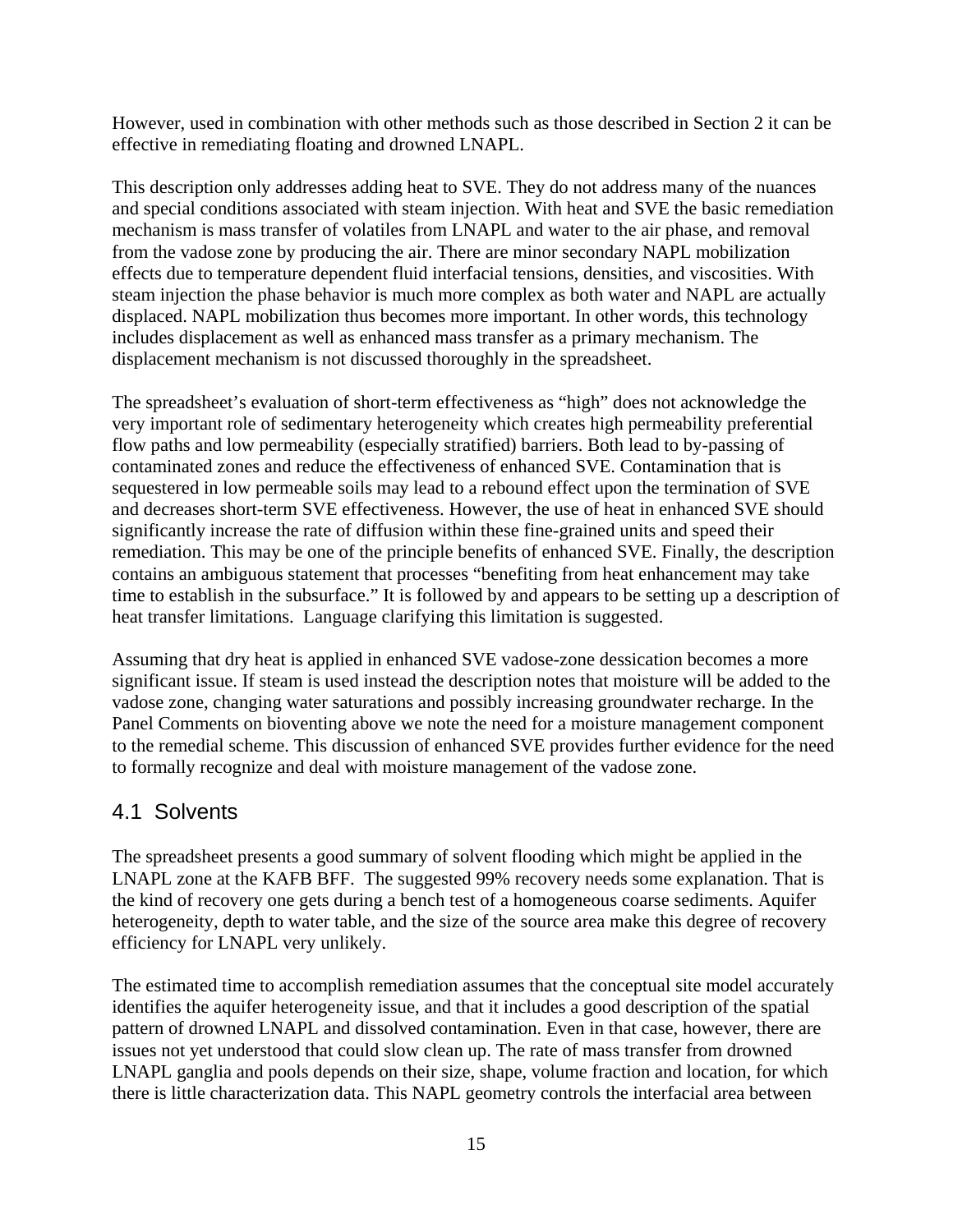water and NAPL phases, the efficiency of component diffusion toward the interface, and the flow rate of the water-solvent mixture adjacent to the interface, all influencing mass transfer. Larger pools and larger NAPL phase saturations have slower mass transfer rates no matter how much the solubility is increased by addition of a solvent. But larger NAPL pools and lower water saturations also create more tortuous and resistive water flow paths, making it more difficult to bring injected reactants into contact with dissolved components located next to NAPL-water interfaces, limiting dissolution and reducing mass transfer even more. Consequently, larger pools are more difficult to remediate, and will take longer. This factor emphasizes the need to understand the proportion of the LNAPL in the source area that is in larger pools, how large they are, and how they will respond to the solvent-based treatment technology?

One of the first activities is to identify the solvent or family of solvents to be used. Several candidate solvents could be included in the bench tests. The bench and pilot studies should include the geochemistry of solvent-sediment interaction, particularly the fine grained fraction. Design and operation would be assisted by coupling the flow and reactive transport computer model to an optimization scheme to find the best depths, locations and rates for injection/extraction. The design should recognize that the scheme should adapt to changing conditions as the water table continues to rise and as LNAPL mass is reduced.

The expectation that solvent extraction would require 150 to 500 wells concerns the Panel. While the size of the KAFB source area suggests a large number wells might be required, the significant depth to the water table (500 feet) suggests fewer. Perhaps with a high spatialresolution description of aquifer heterogeneities, and a similar description of the spatial distribution of dissolved concentrations and LNAPL, a large number of wells could be used effectively to more quickly apply this approach. However, the uncertainty in this characterization, coupled with the difficulty in siting wells and their very high costs, suggest that a smaller number of wells might be feasible, perhaps a few tens of wells, despite the size of the source area. Using the conceptual site model and a validated groundwater flow and transport model, together with optimization techniques, an effective groundwater control (extraction and injection) scheme could be designed to best meet cost and human health/environmental constraints and/or goals with significantly fewer wells.

#### 4.2 Surfactant/Cosolvent

The spreadsheet provides a good summary of surfactant flooding appropriate for the LNAPL zone at the KAFB BFF site, although it is missing an important but somewhat obvious point. Surfactant flooding remediates LNAPL mainly by increasing the solubility of LNAPL components. There is a secondary and important effect that can actually mobilize the LNAPL, in which the surfactant also reduces the interfacial tension between LNAPL and water, reducing capillary forces. The discussion in this section is focused on the solubility effect and not NAPL mobilization. The suggested 50-90% recovery of LNAPL needs some explanation, as well as the 99% recovery of more soluble components. That is the kind of recovery obtained in a laboratory bench test or small pilot project containing fairly homogeneous coarse sediments. Aquifer heterogeneity, the presence of fine-grained sediments, the significant depth to water table, and the size of the source area make recovery efficiencies for LNAPL and more soluble constituents unlikely at the KAFB BFF site. The Panel also suggests removing the broader reference to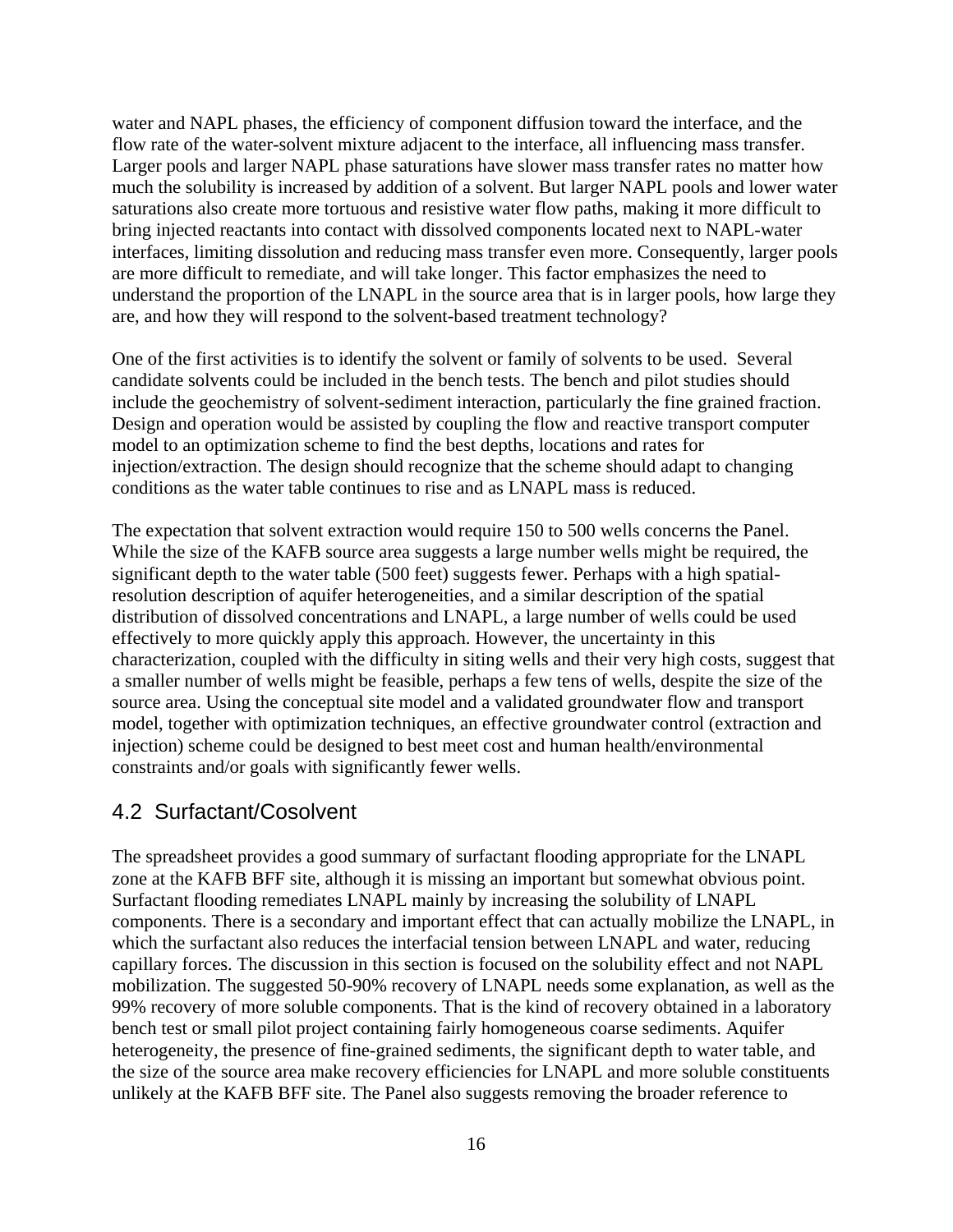enhanced oil recovery (EOR) as irrelevant and distracting. Note that many of the listed remediation technologies in this spreadsheet have a similar petroleum recovery technologies (e.g., solvent flooding, stream flooding, and water flooding). (Aside: This spreadsheet should not be a review of EOR. In particular, a lot of EOR processes use (or must use) low salinity water, not brine, to achieve the desired chemistry. In fact "low salinity water flooding" (<5000 ppm) without added chemicals is a rapidly growing EOR method. Also,  $CO<sub>2</sub>$  flooding is only one EOR method; one that might work for KAFB's drowned LNAPLs if they were located 2000 feet below the water table in the CO<sub>2</sub> supercritical zone. The most common and productive EOR method has been alkaline flooding, according to Larry Lake of UT Austin).

The spreadsheet's assessment of remediation time assumes that the conceptual site model adequately addresses the aquifer heterogeneity issue, and that it includes a good description of the spatial pattern of drowned LNAPL and dissolved contamination. Even in that case, however, there are issues not yet understood that could slow clean up. The rate of mass transfer from drowned LNAPL ganglia and pools depends on their size, shape, volume fraction and location, for which there is little characterization data. This NAPL geometry determines the interfacial area between water and NAPL phases, the efficiency of component diffusion toward the interface, and the flow rate of the water-surfactant solution adjacent to the interface. These factors all influence mass transfer rates and the potential to mobilize NAPL through reduction of interfacial tensions (IFTs). Larger pools and larger NAPL phase saturations have slower mass transfer rates no matter how much the solubility is increased by addition of a solvent. But larger NAPL pools and lower water saturations also create more tortuous and resistive water flow paths, making it more difficult to bring injected reactants into contact with dissolved components located next to NAPL-water interfaces, limiting dissolution (and IFT reduction) and reducing mass transfer even more. Consequently, larger pools are more difficult to remediate, and will take longer. This factor emphasizes the need to understand the proportion of the LNAPL in the source area that is in larger pools, how large they are, and how they will respond to the solventbased treatment technology?

In order to further evaluate this technology one of the first activities should be to identify the surfactant(s) to be used. Several candidate surfactants could be evaluated in the bench tests. The bench and pilot studies should include the geochemistry of surfactant-sediment interaction, particularly for the fine grained fraction. Design and operation would be assisted by coupling the flow and reactive transport computer model to an optimization scheme to find the best depths, locations and rates for injection/extraction. The design should recognize that the scheme could adapt to changing conditions as the water table continues to rise and as LNAPL mass is reduced.

The expectation that solvent extraction would require 150 to 500 wells concerns the Panel. While the size of the KAFB source area suggests a large number wells might be required, the significant depth to the water table (500 feet) suggests fewer. Perhaps with a high spatialresolution description of aquifer heterogeneities, and a similar description of the spatial distribution of dissolved concentrations and LNAPL, a large number of wells could be used effectively to more quickly apply this approach. However, the uncertainty in this characterization, coupled with the difficulty in siting wells and their very high costs, suggest that a smaller number of wells might be feasible, perhaps a few tens of wells, despite the size of the source area. Using the conceptual site model and a validated groundwater flow and transport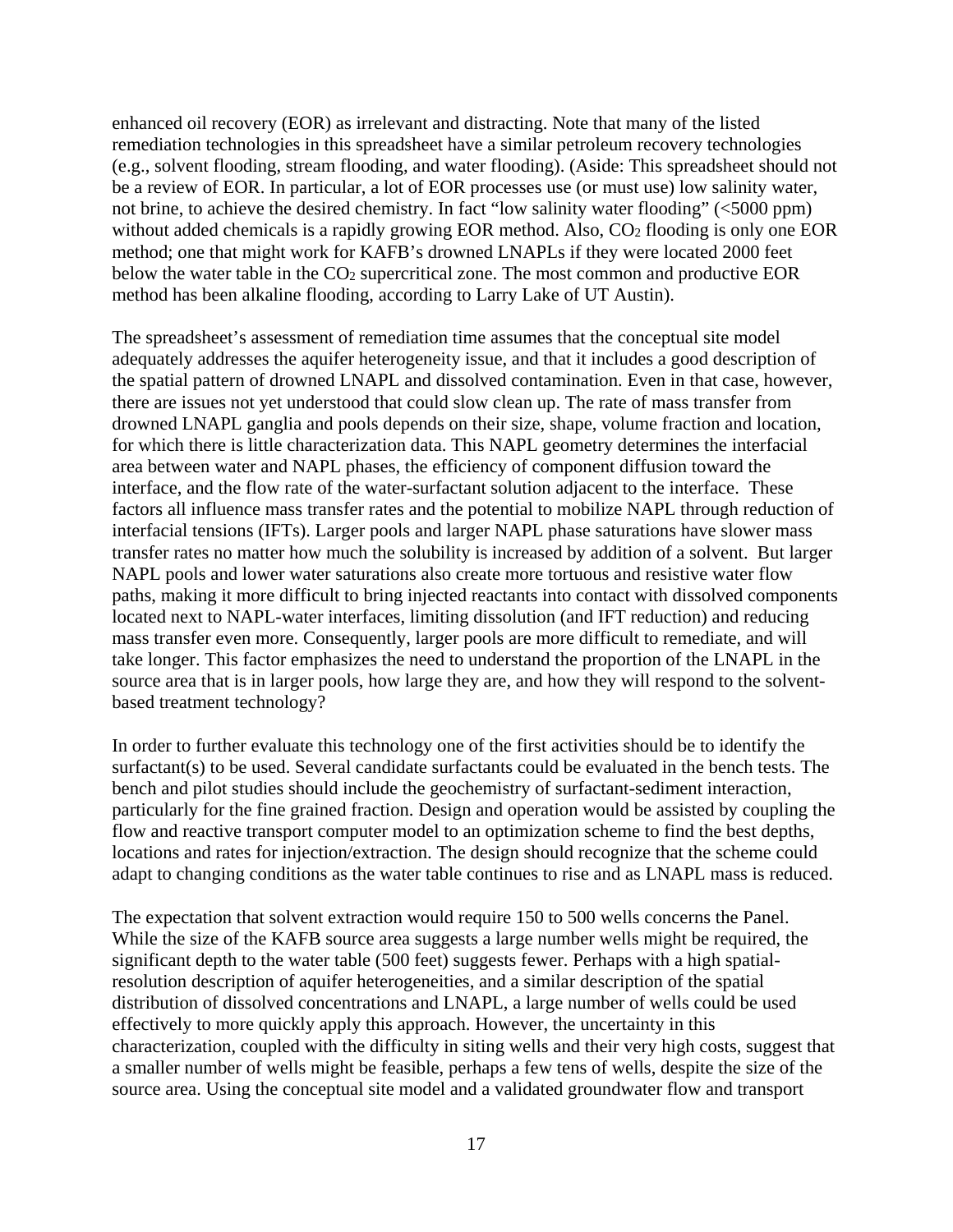model, together with optimization techniques, an effective groundwater control (extraction and injection) scheme could be designed to best meet cost and human health/environmental constraints and/or goals with significantly fewer wells.

### 4.3 Water

The spreadsheet provides a succinct but somewhat vague description of the effect of groundwater flow passing through the KAFB BFF source zone, dissolving the more soluble components (including EDB) from the drowned LNAPL, transporting that dissolved phase contamination downgradient where it is presumably removed and treated ("recirculation," "extraction," etc). The description places emphasis on reducing the time to displace a pore volume within the source zone with the likely reasonable assumption that mass transfer is limited only by the groundwater flow rate. This section also talks about additives ("reinjection-withsubstrate(s) added"), but few details are provided. Sections 4.1 and 4.2 focus specifically on two types of additives, solvents and surfactants. Both of those additives increase the solubility of LNAPL components, with a less important impact on LNAPL interfacial tension with water, increasing the propensity to mobilize some of the NAPL.

The description of the potential to attain cleanup standards/goals is a bit vague. Is the "dilute plume" the down gradient plume or is it the dissolved plume in the source area itself? Assuming the latter, then as long as the LNAPL remains so will the source area dissolved plume. It is claimed that the potential to meet this goal is better for the dissolved plume than for LNAPL, but this assumes that the more soluble components will be depleted from the LNAPL to the point where aquifer dissolved concentrations are significantly reduced even though LNAPL remains. Is there a mass balance calculation to support this assumption? Finally, the term "dilute" is itself vague and should probably be replaced by "dissolved." From an aqueous property point-of-view all constituents in groundwater at this site are dilute even though some of them may exceed groundwater standards. The term dilute may be misleading when the focus is on human health and the environment. Finally, the Panel presumes that the emphasis on a "high resolution CSM (conceptual site model)" refers, among other things, to a strong grasp of sedimentary architecture and heterogeneity, and to the spatial distribution of drowned LNAPL. In any event, for each section of this spreadsheet the term should be redefined with emphasis on aspects of the CSM of special concern to the remedy being assessed. This further emphasizes the point that subsurface heterogeneity is an issue for all of the proposed methods.

The Panel recognizes that pilot studies make sense but what is a "bench study" for the injection and extraction of water? Does this term refer to "additives"? Why is this approach "difficult" to implement? The depth? The limited information to form a high resolution CSM? The technology itself is not the limitation.

The expectation that solvent extraction would require 150 to 500 wells concerns the Panel. While the size of the KAFB source area suggests a large number wells might be required, the significant depth to the water table (500 feet) suggests fewer. Perhaps with a high spatialresolution description of aquifer heterogeneities, and a similar description of the spatial distribution of dissolved concentrations and LNAPL, a large number of wells could be used effectively to more quickly apply this approach. However, the uncertainty in this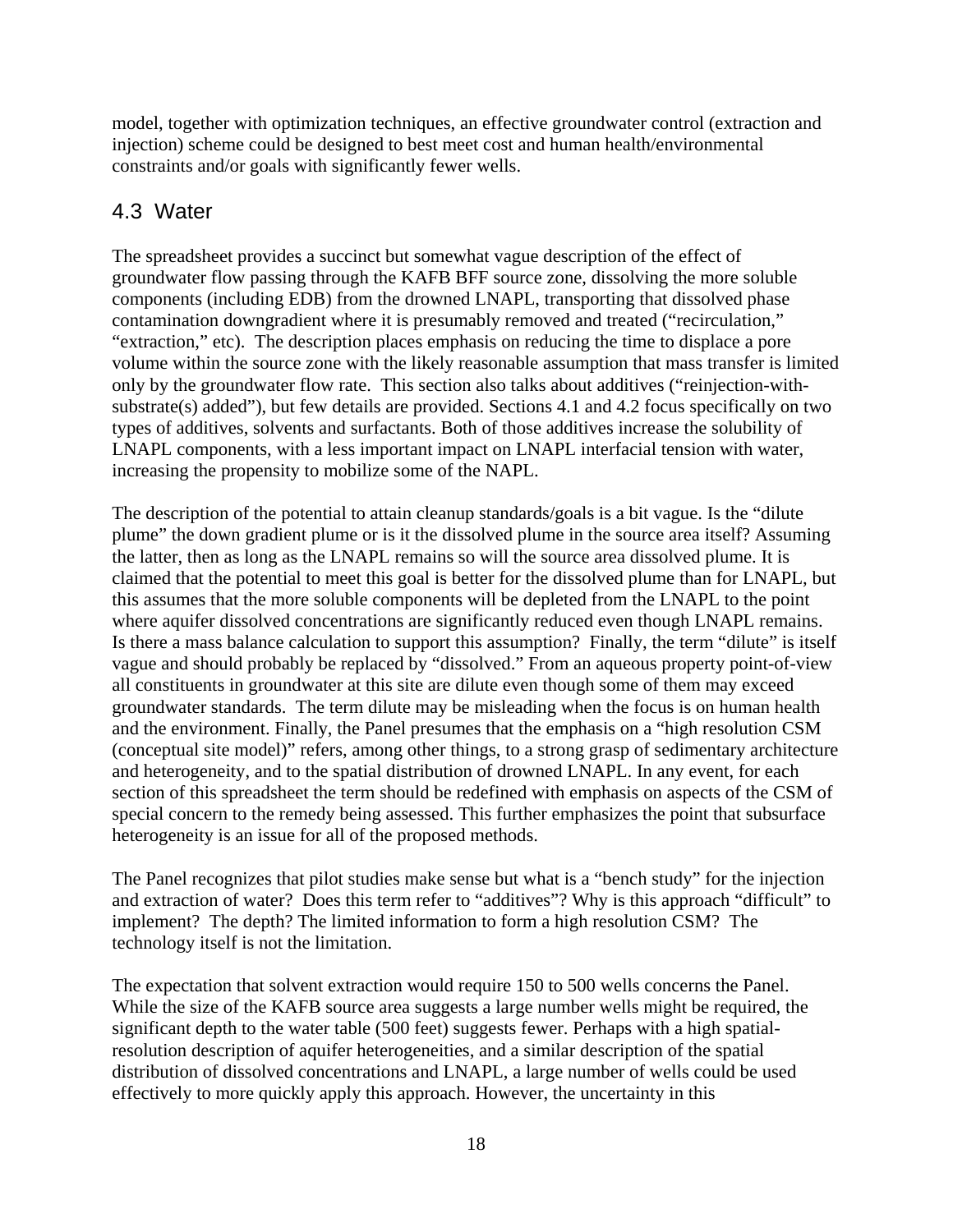characterization, coupled with the difficulty in siting wells and their very high costs, suggest that a smaller number of wells might be feasible, perhaps a few tens of wells, despite the size of the source area. Using the conceptual site model and a validated groundwater flow and transport model, together with optimization techniques, an effective groundwater control (extraction and injection) scheme could be designed to best meet cost and human health/environmental constraints and/or goals with significantly fewer wells.

The description of the technology suggests a need for a second set of wells "To flush the LNAPL." It is not clear what this means. The LNAPL is not expected to migrate as it cannot be mobilized by water alone, although an additive that reduces interfacial tensions could mobilize it (see for example Section 4.2). The groundwater will flow through the drowned LNAPL zone. No additional wells are needed to deal with the LNAPL unless additives are used to mobilize it. Finally, infrastructure requirements/constraints need to include all of the surface plumbing and treatment systems needed for this approach.

## Additional Considerations

The Panel is aware of and fully recognizes the complexities associated with conducting remediation of contamination in the LNAPL zone at the KAFB BFF site. It is also apparent that these are recognized by the members of the Biogeochemistry Workgroup. In performing this review the Panel has identified three factors that introduce special complexity beyond that found at most other sites, including those of similar depth. The Panel believes that these factors should be specifically considered as the Biogeochemstry Workgroup continues its evaluation of remediation measures.

Rising Water Table and Trapped LNAPL: The rapidly rising water table at this site exacerbates the remediation difficulties in a couple of important ways that should be explicitly recognized. First, it greatly complicates quantification of the source term. The trapped free product (i.e. phase separated liquid) creates a 4 phase source zone LNAPL architecture consisting of trapped air, water, free product, and soil particles. This results in a very complicated partitioning problem that is dynamic and cannot be addressed by simple equilibrium partitioning calculations such as use of distribution coefficients usually represented as  $K_d$ . Potential dissolution and/or mobilization of contaminants such as dissolution of EDB and hydrocarbons from trapped LNAPL as remediation proceeds should be considered in evaluating and selecting technologies for interim and final remediation.

Challenge of Characterizing the LNAPL Zone: Further complexity is introduced by the sedimentary heterogeneity, the long period over which the leak occurred, and the fact that three different fuels were released, avgas, JP4 and JP8. Each migrates at a different rate and each weathers by different mechanisms and at different rates through the complex sedimentary architecture of both the vadose zone and aquifer. This "heterogeneity" of both sediments and contaminant distribution challenges characterization and remediation. For example, a successful remedial measure in one portion of the LNAPL zone may not work in another, while a successful treatment at one location may need to shift to another treatment technology as remediation proceeds.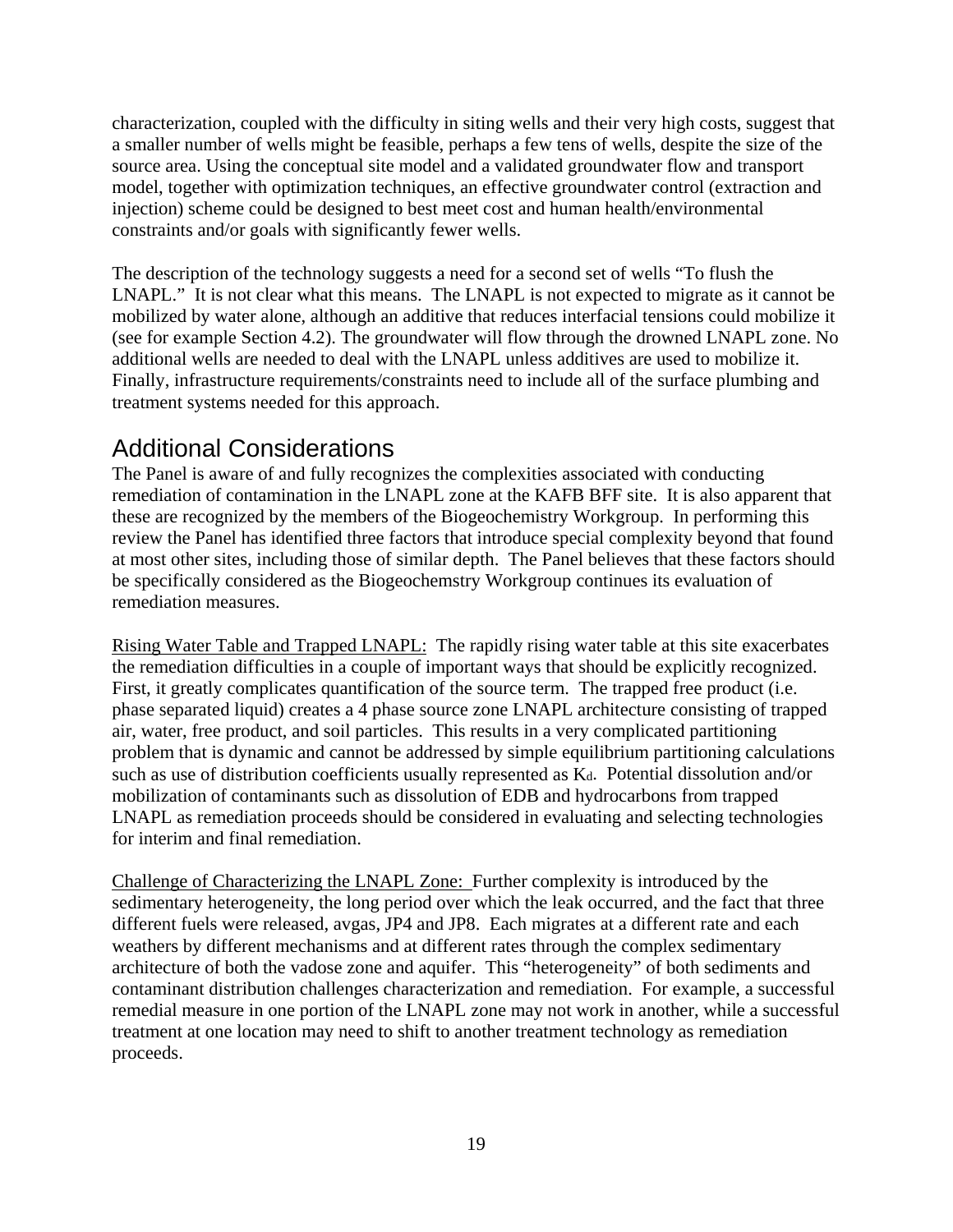The contamination heterogeneity suggests that technologies be divided into two groups: 1) those that are largely indifferent to the details of composition and 2) those that are a highly sensitive to those details. The former would be more "robust" in their application, although perhaps not as effective as a measure fine tuned to the specific subsurface biogeochemical environment at a location within the source area, if indeed that could be known.

The Panel is aware of the urgency with which remediation activities must implemented and is not recommending that further site characterization studies need be conducted before proceeding to interim measures. Rather, it is recommending that as remediation technologies are considered for application, the ability to modify them as new information is generated on subsurface complexity be included in the evaluation criteria, and that as remediation proceeds characterization activities be woven into observations of remedial progress.

Need for Metrics to Assess Performance: The spreadsheet prepared by the Workgroup provides a cursory summary of each of the treatment technologies which is appropriate for a preliminary scoping of possible remediation methods. The Panel suggests that an additional criteria be considered; identification of metrics that can be used to measure the performance of the process. The simplest method of measuring performance is to collect samples and measure the disappearance or appearance of specific constituents which might include regulated contaminants, indications of redox transformations such as reduced iron or sulfur compounds, or evidence of microbial growth. Indirect indicators of performance might also be feasible such as installing downhole sensors in selected wells to measure electrochemical parameters such as Eh, pH, or concentration of specific ions.

Metrics suggested below refer to total mass of hydrocarbons, the specific contaminants of concern, (e.g., NAPL, BTEX, EDB), and for flux/concentration some related indicator variables of reactions (such as alkalinity and various reactants) as appropriate:

- Groundwater flow rates through the source area (relevant for mass transfer processes) and how it is changing over time.
- Spatial patterns of dissolved phase constituents in the plume area and their changes over time.
- Mass removed and rate of removal from the source area.
- Dissolved phase mass flux leaving the source area in groundwater and how it is changing over time.
- Vapor phase mass flux between the aquifer and vadose zone, or that leaving the source area (to the surface or laterally within the vadose zone) and how it is changing with time.

Note that the last three bullets constitute the basic elements of a mass balance. The degree to which the mass balance doesn't close is an indication of uncertainty and/or of a missing process.

In addition to identifying measures of process performance, it will be important to establish how these measures will be used to optimize remedial design and operation, and to quantify remediation performance. This information can then be used to modify remediation activities to improve performance and also can be incorporated in contaminant fate and transport models to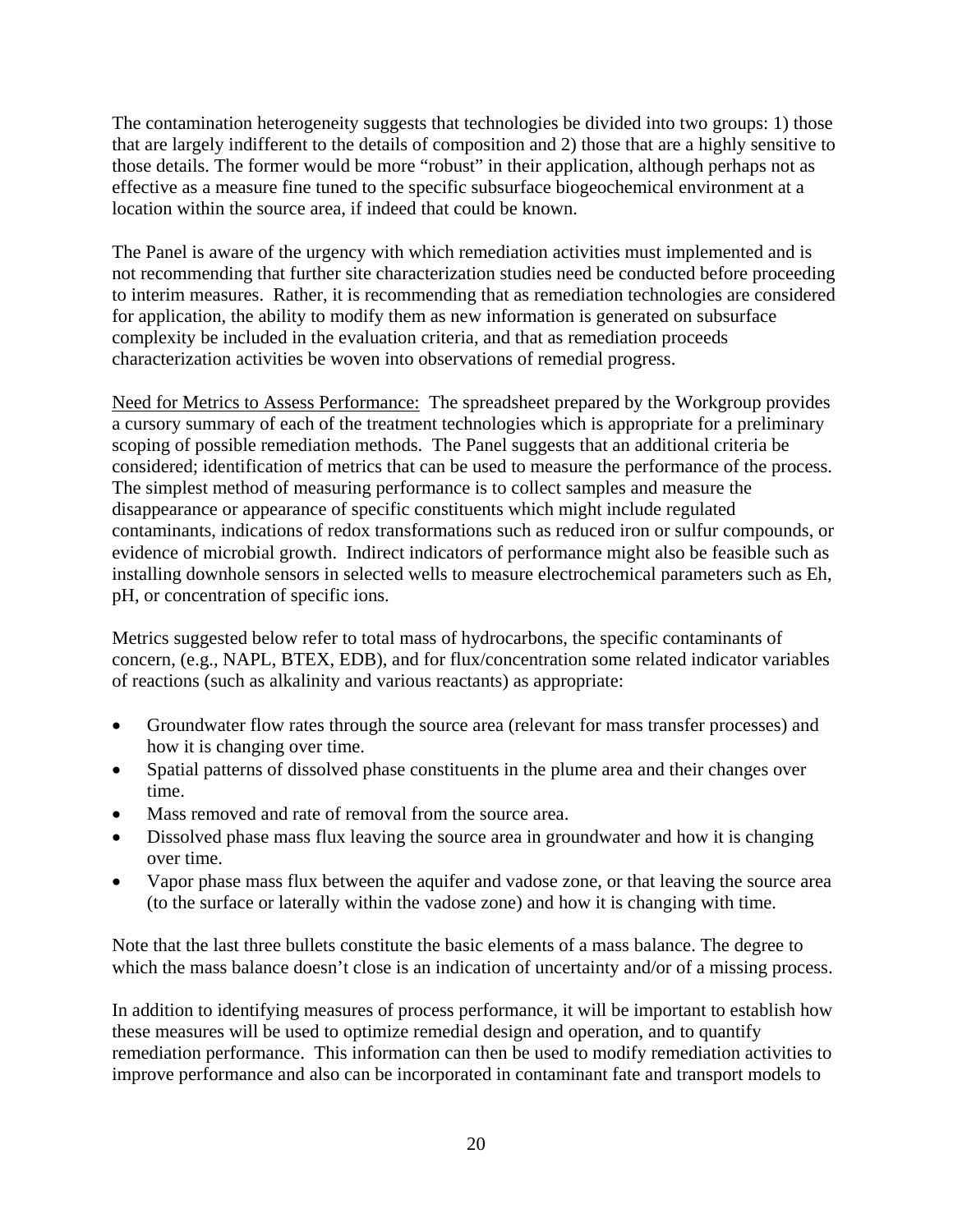assist in understanding and communicating the future behavior of the downgradient contaminant plume.

Geohydrologic Considerations: All of the technologies rely on the ability to circulate fluids including air, water, slurries, and solvents through the saturated and unsaturated soils at the KAFB BFF site. Little consideration has been given in the spreadsheet to possible factors which might limit this ability. Two examples have been brought to the attention of the Panel. First, approximately 10 years of conducting soil vapor extraction at the site has resulted in drying of the vadose zone. This has had the beneficial effect of removing a large amount of volatile hydrocarbons from the soil. In addition drying of the soil also creates a "dry barrier" to flow of water or other liquids as unsaturated hydraulic conductivities decrease by many orders of magnitude as a soil dries. However, drying the soil may also diminish microbial degradation because the organisms cannot grow in a very dry environment which may result in slower removal of less volatile but degradable constituents. The relative merits of continued SVE should be considered in light of these competing consequences.

A second consideration is the relatively shallow extent of the contaminants below the top of the water table; nearly the entire dissolved EDB plume is less than 40 ft below the top of the water table. Injection and extraction wells used in the remediation process must therefore have short screen lengths in order to limit their influence to the contaminated zone in the aquifer, while at the same time recognizing that the optimal depth for a screen may change as the water table continues to rise. The short screen length limits the pumping rates for these wells and therefore each well's radius of influence. Thus, a large number of wells with short screen lengths will be needed in order to circulate fluids through this zone. The Panel received information that the cost of monitoring wells at this site range from \$200K to \$500K. It is likely that injection/extraction wells will cost at least as much and will have additional costs associated with pumps and the infrastructure at the surface such as power supplies, blowers, piping and residuals treatment. The number and cost of injection/extraction wells for each remediation technology should be factor in evaluating remediation technologies.

Reducing contaminant concentrations in the dissolved phase through biological or chemical reaction may increase the dissolution of LNAPL components, for those constituents where the mass transfer rate depends on solution composition. But below the water table the mass transfer rate is also controlled by the shape, size, and volume fraction of LNAPL ganglia and entrained pools of hydrocarbons. This LNAPL geometry controls the interfacial area between water and LNAPL phases, the efficiency of component diffusion toward the interface, and the flow rate of water adjacent to the interface, all influencing mass transfer. Larger pools and larger LNAPL concentrations in soil have slower mass transfer rates no matter how effective the reaction. Furthermore, larger LNAPL pools and consequent lower water content also provide more tortuous and resistive water flow paths, making it more difficult to bring reactants into contact with dissolved constituents next to LNAPL-water interfaces, limiting reactions where they are important and further reducing mass transfer.

Injection & Extraction Methods: Virtually all of the remediation methods identified in the spreadsheet rely upon the ability to circulate fluids through the subsurface environment. Based on work reviewed by the Panel it appears that the Workgroup has only considered use of vertical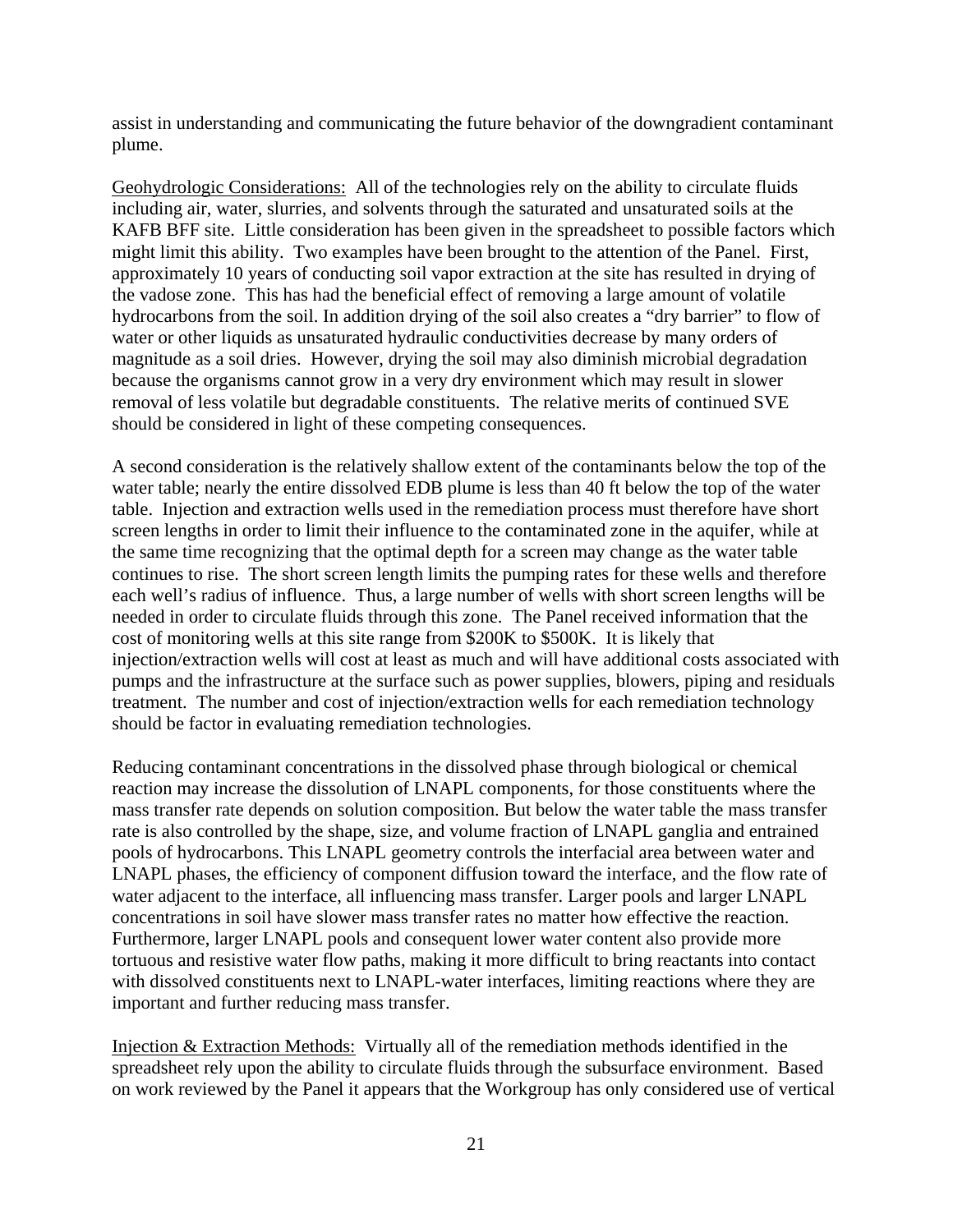injection and extraction wells to achieve this circulation. There are several notable problems with vertical wells at the KAFB BFF site. These include:

- The depth to groundwater means that all wells are deep and expensive. Specifically, most groundwater remediation wells require drilling through ~500 ft of uncontaminated vadose zone to place a short screen near the top of the water table.
- The contaminant plume is almost entirely within 50 ft of the top of the water table, hence each well will have a very short screen length which limits the flow rate of injection and extraction wells.
- Limited pumping rates result in limited radius of influence thus requiring installation of many wells. Furthermore, large drawdowns may be undesirable at this site in order to prevent downward contaminant migration.
- The strata is highly heterogeneous and stratified with thin clay stringers and gravel deposits that create preferential horizontal flow paths and limit vertical flow, thereby impacting the ability to achieve groundwater gradient control.
- Due to the length of the plume, many of the remediation wells will likely have to be constructed beyond the KAFB boundary which introduces problems associated with off-site surface impacts.

The Panel recommends that the Workgroup carefully consider the methods for circulating fluids to support the various remediation alternatives. In particular the Panel suggests that horizontal wells be considered at this site as this technology offers many important advantages over vertical wells with short screen lengths. The depth, plume length, and formation characteristics do not appear to offer any challenges to conventional horizontal well drilling methods. Some of the advantages of horizontal wells over vertical wells include:

- Far fewer wells would be required than for vertical wells with short screens. Each horizontal well would access a much larger portion of the contaminated area than would a vertical well, covering an area that would require many vertical wells, while drilling down through the vadose zone only once.
- All drilling activities can be done on KAFB property with little or no off site surface impacts, and all surface infrastructure can be located on Base property thereby minimizing impact on neighbors and enhancing security of equipment.
- Horizontal wells are a better method of introducing gases (air, propane, etc.) to a subsurface formation as gases percolate up through formation from the horizontal screen rather than through preferential channels immediately adjacent to a vertical well. Injected gases will still travel up through preferred channels from a horizontal well, however, these channels will be distributed along the length of the screen.
- By using well packers different regions of the contaminated zone can receive different fluids, so for example anaerobic degradation could be implemented in one zone and an aerobic technology could be used in another, all accessed from the same horizontal well.

One issue with horizontal well design may be the impact of the rising water table. This may be important if horizontal wells are intended to capture liquids as in a solvent or surfactant remediation scheme. In this case the wells should be located within the contaminated zone which is expected to rise over the course of site remediation. However, if the horizontal wells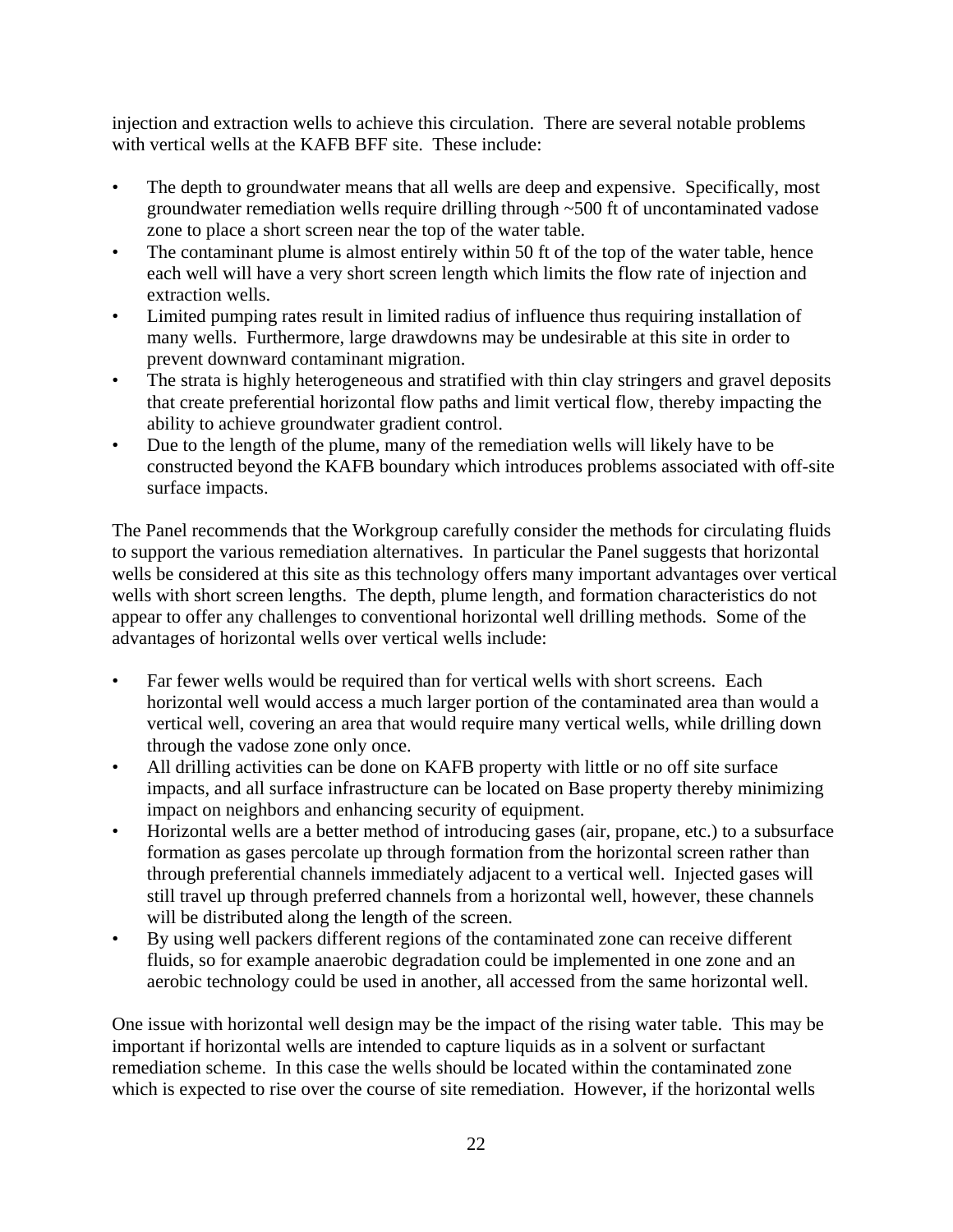are installed to introduce gases such as air or propane for a sparging or biostimulation process the depth of a horizontal well is less critical as it simply needs to be beneath the contaminated zone.

## **Conclusions**

The Independent Technical Review Panel found that the summary of technologies described by the multi-agency Biogeochemistry Workgroup to address contaminants in the LNAPL zone at the KAFB BFF site was generally accurate and complete. The Panel focused its attention on identification of technologies to address contaminants in the LNAPL zone at the KAFB BFF site. Based on its review, the Panel did not identify any remediation technologies that were overlooked by the Workgroup.

The amount of information and level of detail in the descriptions varied among the technologies which likely reflects both the different levels of maturity of the technologies and the makeup of the Workgroup. The presentation would be strengthened if it included recent key references related to the application of each technology in similar situations.

The spreadsheet format was found to be limiting due to the descriptive rather than quantitative nature of most of information in it. This limitation will increase as new information related to the site and to each technology is entered. Subsequent evaluations would be facilitated if the information could be transferred to a Word file.

There was concern that the description of most technologies did not identify whether they were applicable to dissolved EDB, dissolved hydrocarbons, submerged LNAPL, or vadose zone contaminants. The Workgroup's analysis should specifically identify which contaminants are amenable to remediation by each technology to address this oversight.

Finally, the Panel noted that each technology is identified and described solely based on its capabilities as a stand-alone technology. It is likely that multiple remediation technologies will eventually be utilized at the KAFB BFF site. The description of each technology should therefore include discussion of its compatibility with other technologies.

Five additional topics merit consideration in order evaluate candidate remediation technologies for interim application. These are:

- Rapidly rising water table which will trap vadose zone NAPL and complicate the quantitation of EDB, hydrocarbons, and other constituents.
- The challenge of characterizing the LNAPL zone to maximize the understanding of the geochemical and hydrogeological behavior of the contaminants and the source term.
- Identifying metrics to measure the effectiveness of selected remediation methods for field scale pilot testing, interim remediation activities, and for final remediation.
- Improved understanding of the geohydrological complexities at the site. Of particular concern is how heterogeneities in the subsurface environment will affect the performance of candidate remediation technologies.
- Virtually all of the remediation methods considered for the LNAPL zone require circulating fluids through the subsurface environment. The ability to inject and/or extract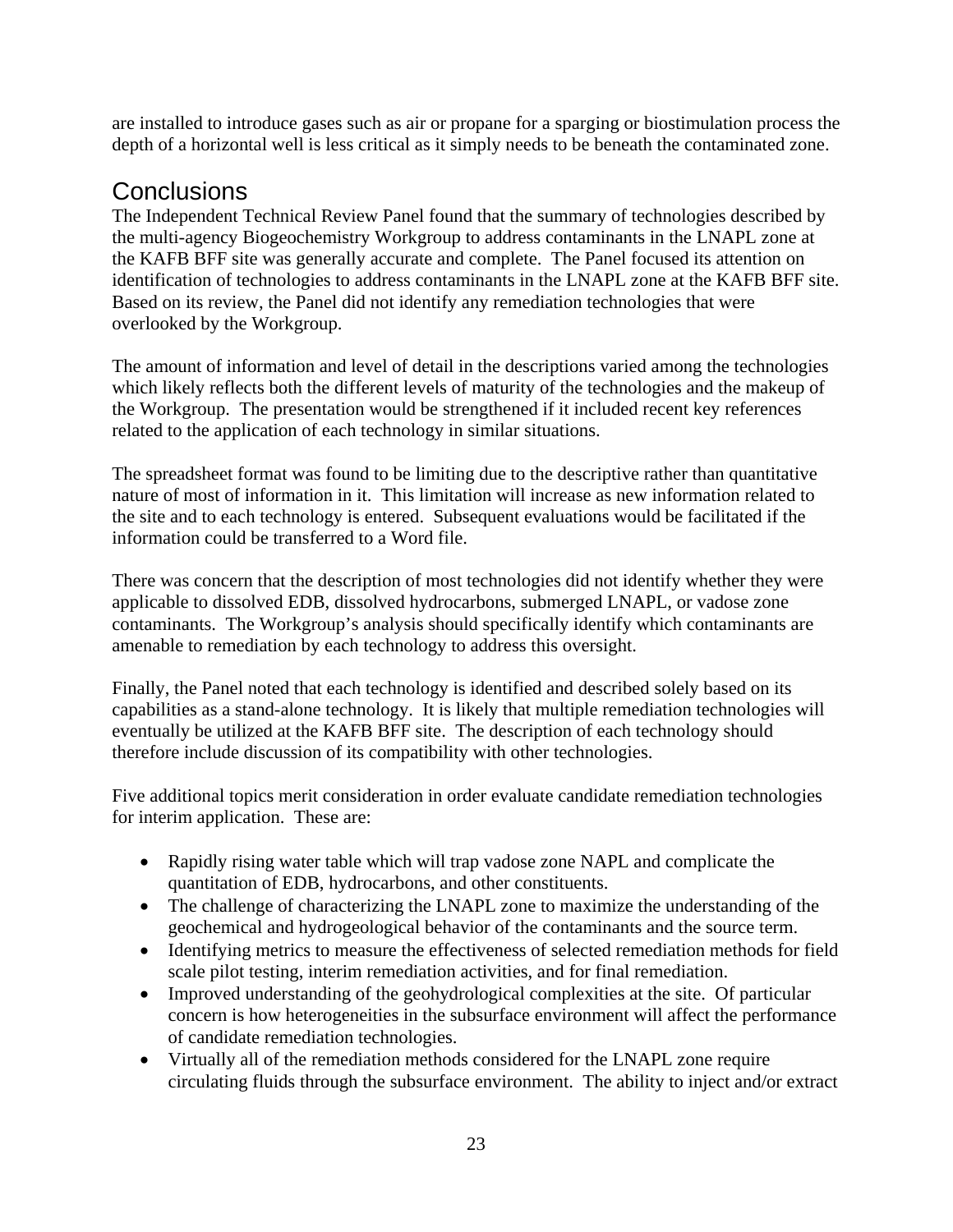fluids at this site is challenging. Horizontal wells may offer advantages over traditional vertical injection/extraction wells that have been used to date.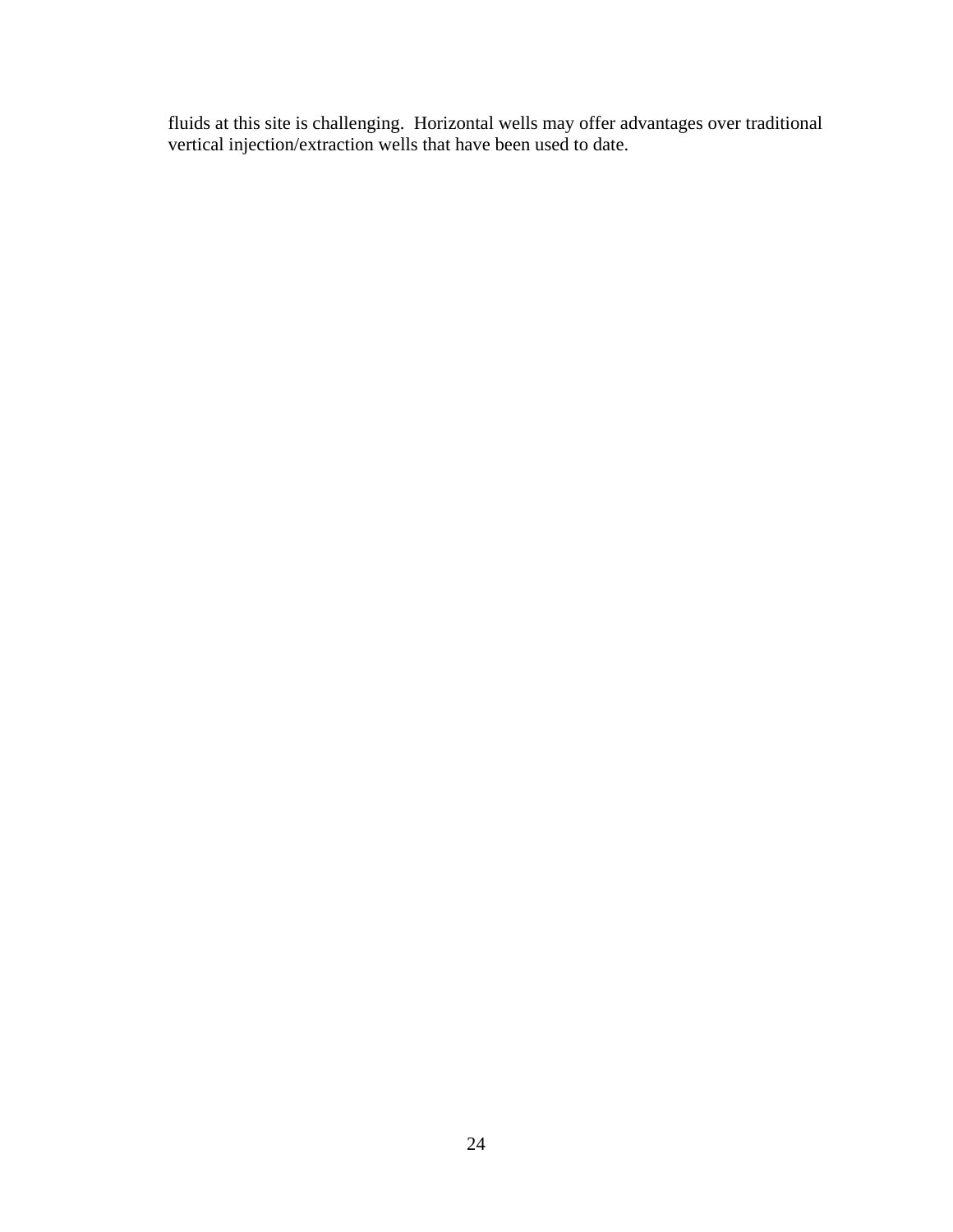## References

Interstate Technology & Regulatory Council (ITRC) (2014). Petroleum Vapor Intrusion Fundamentals of Screening, Investigation, and Management, prepared by the ITRC Petroleum Vapor Intrusion Team, Washington, D.C., 388 p.

Interstate Technology & Regulatory Council (ITRC) (2009). Evaluating Natural Source Zone Depletion at Sites with LNAPL, prepared by the ITRC LNAPLs Team, Washington, D.C., 76 p.

Interstate Technology & Regulatory Council (ITRC) (2009). Evaluating LNAPL Remedial Technologies for Achieving Project Goals, prepared by the ITRC LNAPLs Team, Washington, D.C., 157 p.

McCray, J.E., Tick, G.r., Jawitz, J.W., Gierke, J.S., Brusseau, M.L., Falta, R.W., Knox, R.C., Sabatini, D.A., Annable, M.D., Harwell, J.H., Wood, A.L. (2011). Remediation of NAPL Source Zones: Lessons learned from Field Studies at Hill and Dover AFB, Ground Water, 49(5), 727–744, U.S. Environmental Protection Agency Papers. Paper 89. http://digitalcommons.unl.edu/usepapapers/89

National Research Council (NRC) (2005). Contaminants in the Subsurface: Source Zone Assessment and Remediation, National Academies Press, Washington, D.C., 371 p. (http://www.nap.edu/catalog/11146.html)

Wilson, J.T., Banks, K., Earle, R.C., He, Y., Kuder, T., Adair, C. (2009). Natural Attenuation of the Lead Scavengers 1,2-Dibromoethane (EDB) and 1,2 Dichloroethate (1,2-DCA) at Motor Fuel Release Sites and Implication for Risk Management, EPA 600/R-08/107USEPA Office of Research and Development, National Risk Management Research Laboratory, Ada, OK, 74 p.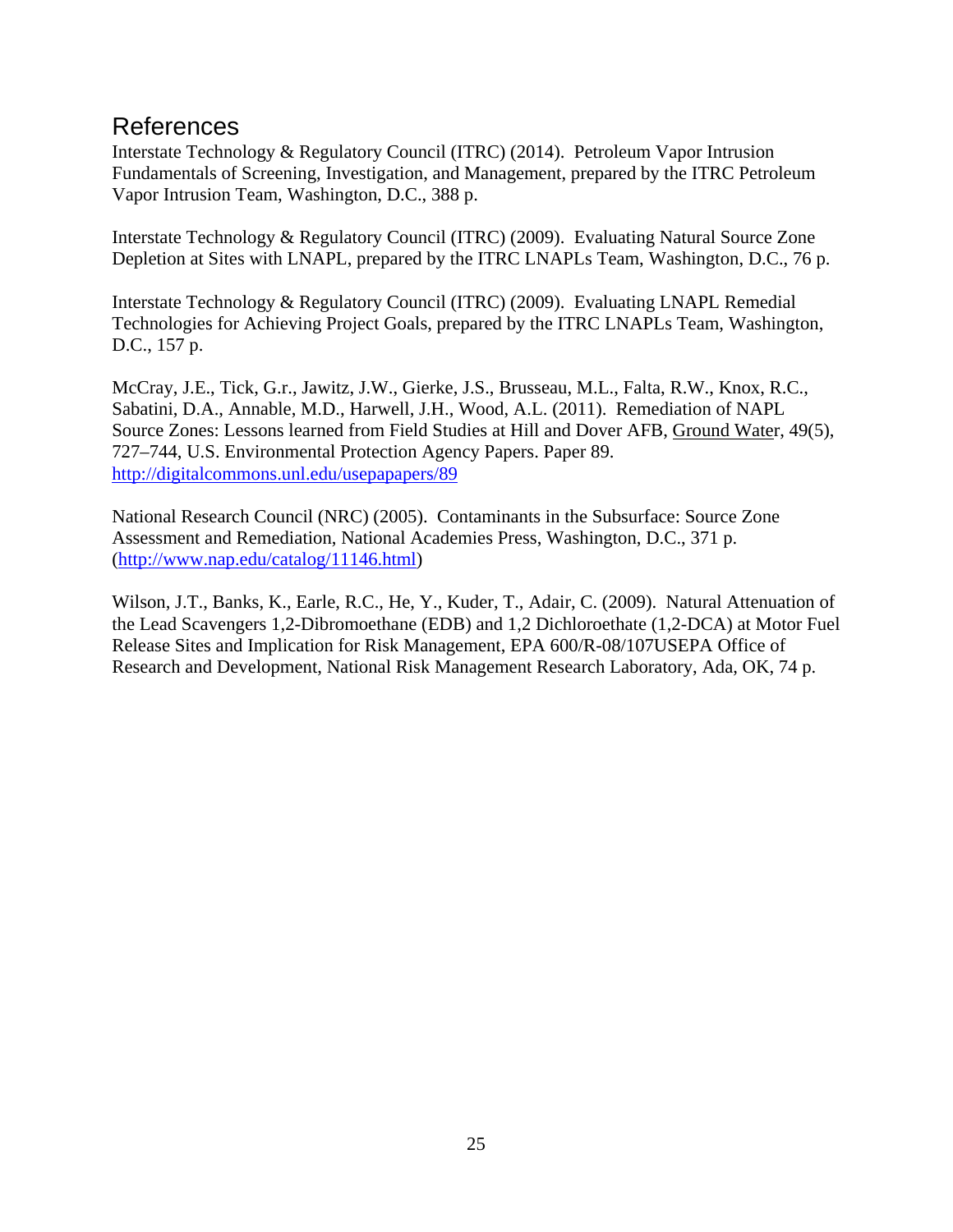# Appendix 1 – Technologies Considered for Implementation

In this appendix the descriptions of each technology and its attributes contained in the spreadsheet prepared by the Biogeochemistry Workgroup have been converted into MSWord format. This was done to aid in interpreting and understanding the material by the Panel as well as to facilitate adding comments and where appropriate, making editorial suggestions. Additions, comments and editorial suggestions offered by the Panel are denoted by text with a colored background.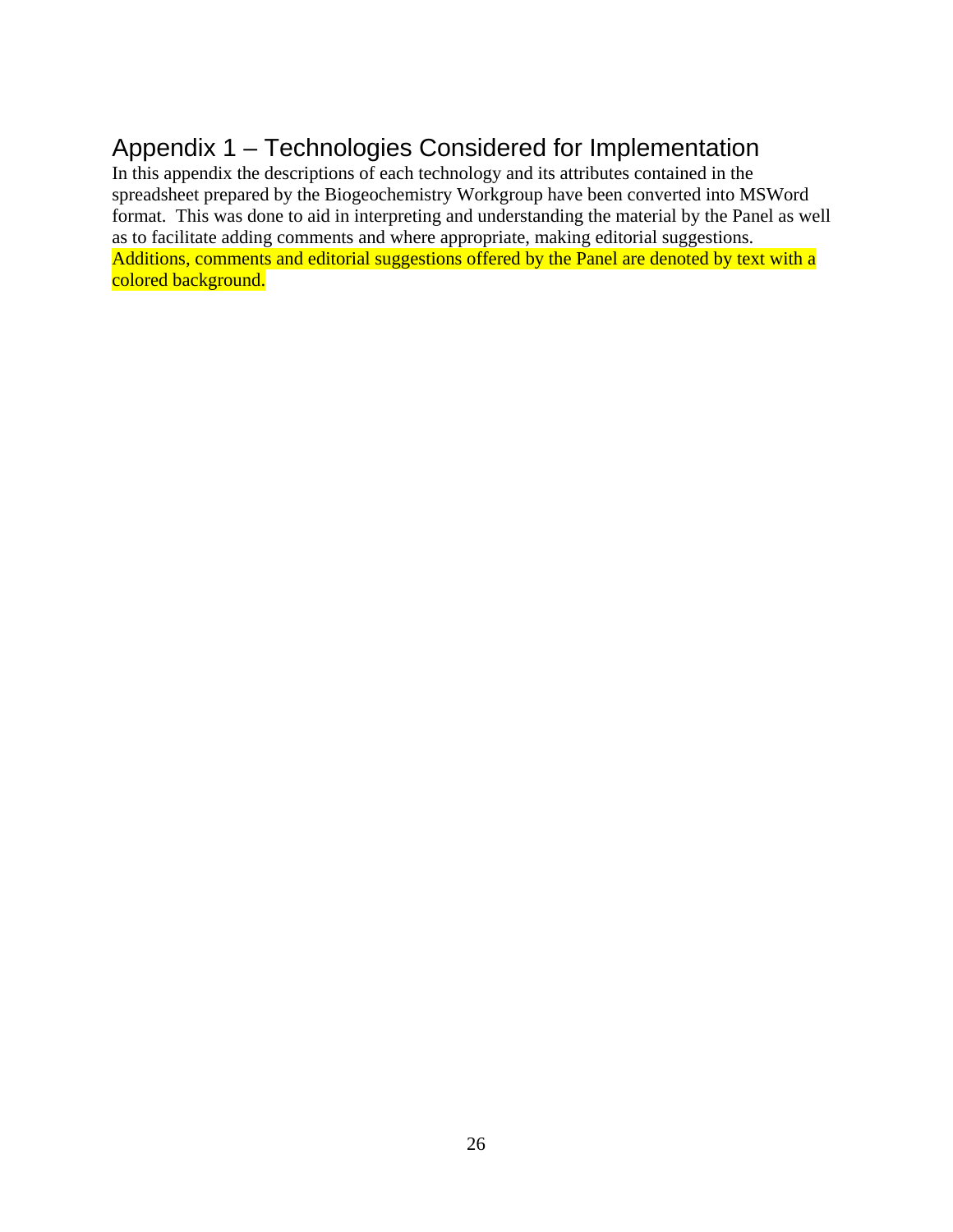# Source Area Interim Treatment Technology Options

1.1 Biostimulation options (Aerobic) (Bruce Alleman, Adria Bodour, Paul Hatzinger, and Rob Steffan)

Panel comments and suggestions are denoted by text with a colored background.

# Description of technology being evaluated - How will the technology be used?

For the purposes of this evaluation, aerobic biostimulation includes remediation approaches that entail the use of liquid or solid reagents to supply oxygen to anoxic/anaerobic groundwater to stimulate fuel hydrocarbon degradation activity of indigenous microorganisms. The technology can be implemented in an inject only, or in a recirculation configuration. Injection only mode relies on the injected volume, groundwater flow driven advection, and dispersion to distribute reagents. Recirculation systems can often afford more control of reagent distribution. Note: sparging technologies, which also are designed to stimulate aerobic biodegradation, are discussed below and are not included under the aerobic biostimulation remedies in this technology grouping. Aerobic cometabolism may be a natural outcome of aerobic biostimulation; however, aerobic cometabolism as a specific engineered approach is discussed below.

# Protective of human health and environment (Yes/No/Uncertain) - Additional info may be needed to qualify answer, specify if LUCs are required

Yes.

Aerobic biodegradation of fuel hydrocarbons via ""direct"" metabolism is well understood. Cometabolism of EDB could be stimulated if suitable primary substrates are present. Biodegradation of EDB may be limited, however, presence of toluene or other primary substrate may promote cometabolism.

# Potential to attain of cleanup standards/goals within reasonable timeframe (<50 years) (High/Medium/Low)

#### "High.

Attainment of cleanup standards is dependent on effective aquifer conditioning to aerobic conditions and the ability to effectively and efficiently maintain those conditions. Final determination depends on additional characterization of LNAPL present in the subsurface (e.g., shutdown testing and coring in source area)."

## Control releases to reduce or eliminate further releases of hazardous constituents

The technology would minimize volatilization of EDB compared to sparging.

# Comply with standards for waste management (Yes/No)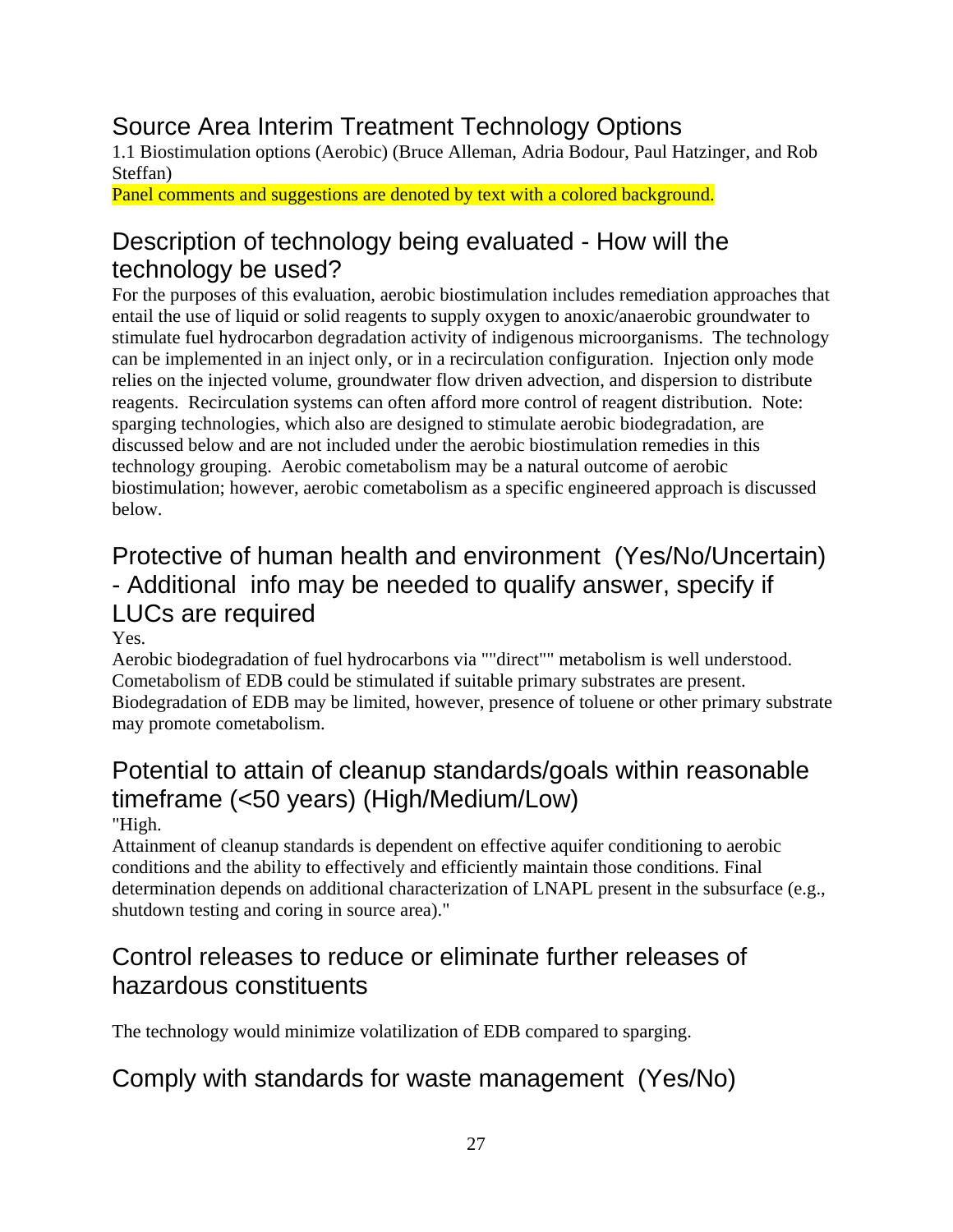# Long term reliability and effectiveness (High/Medium/Low) - Include technology maturity

#### High.

Aerobic biostimulation represents a mature technology that has been effectively applied at a large number of fuel hydrocarbon sites. Key is that there are primary substrates available for EDB. This is highly effective for fuel and uncertain for EDB.

Panel Comment: The statement that there are primary substrates available to support microbial EDB biodegradation requires explanation. Examples of such substrates present in the LNAPL zone at KAFB should be included.

# Reduction of toxicity, mobility, mass, or volume (Yes/No/Uncertain) - Phase specific and should specify what is being reduced

#### Yes.

The lighter and hence more mobile fraction of the fuel hydrocarbons and the carcinogenic PAHs represent the majority of the toxicity associated with the BFF fuels and are aerobically biodegradable. As the lighter fractions are degraded, the residual hydrocarbon becomes composed of the fuel constituents with lower aqueous solubility due to their higher molecular weight. Aerobic biodegradation will reduce contaminant mass and subsequently, the volume of the residual LNAPL and the associated dissolved-phase plume. Reduction of toxicity and contaminant properties of EDB is uncertain.

## Short-Term Effectiveness (High/Medium/Low/Not effective) - Phase specific, requires specification

#### Medium.

The effectiveness of aerobic biostimulation could be mass transfer limited as biodegradable fuel hydrocarbons must diffuse from the LNAPL to the aqueous phase. Aquifer lithology and hydraulic properties are limiting factors in short-term effectiveness. Short-term effectiveness for EDB is uncertain.

# Implementability (Difficult/ Moderate/Easy/Not applicable)

#### Moderate.

Implementing this technology option requires the ability to effectively deliver and distribute remedial reagents (i.e., an oxygen source and, if necessary, nutrients) throughout the aquifer volume targeted for treatment. Converting an anaerobic environment in and adjacent to the LNAPL zone to aerobic conditions is frequently (almost always) plagued by problems associated with changes in geochemistry and reactive-phase mineralogy. Introduction of an oxygen source frequently results in biofouling of injection well screens and the packing and formation around the screened interval. The challenges can be controlled to an extent and wells can usually be rehabilitated, but fouling issues at the BFF may prove to be prohibitive, given the depth and the number of injection wells that might be required. Strategically targeted volumes of aquifer could be the more suitable application for aerobic biostimulation.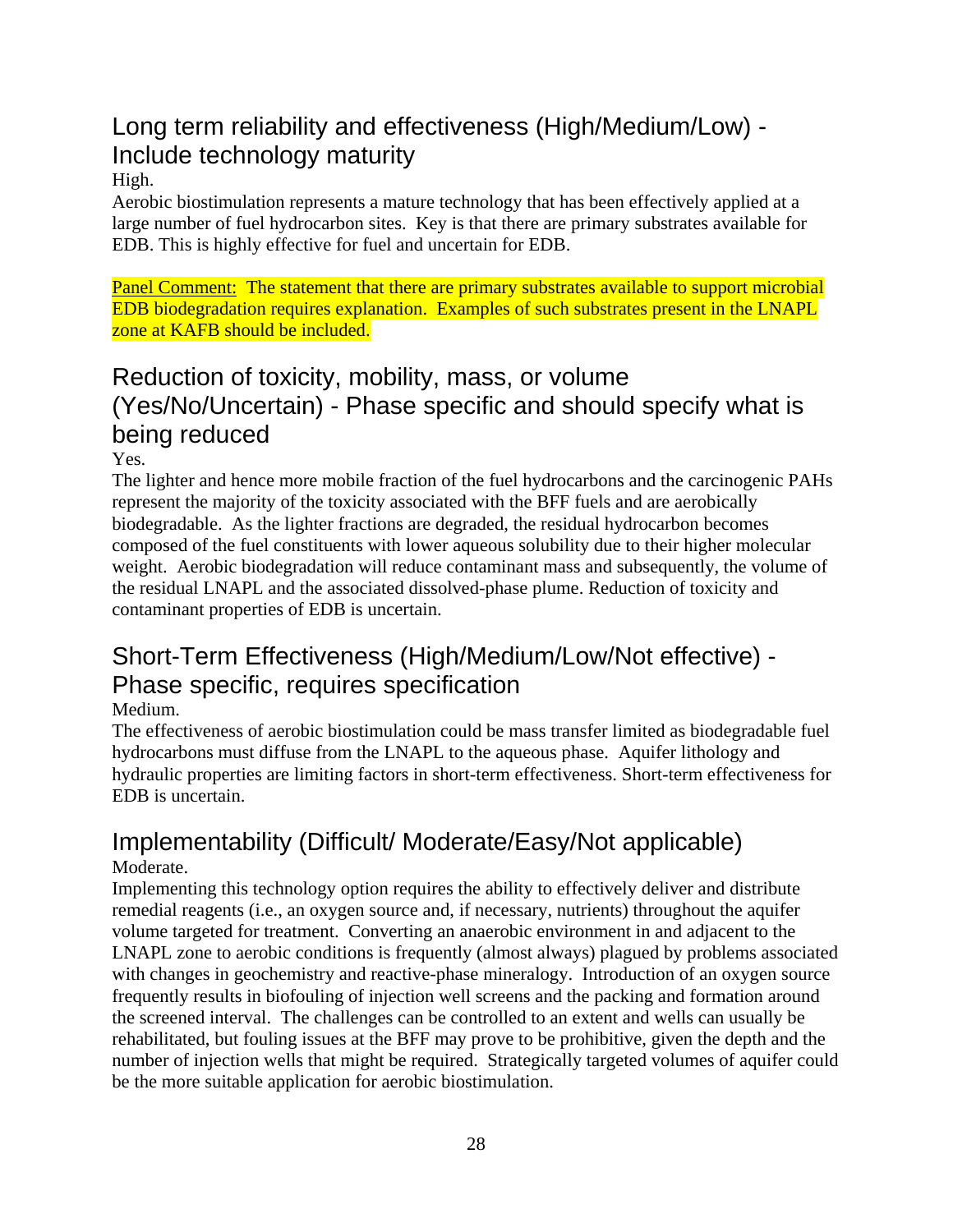## Cost - Capital & O&M (High/Medium/Low) - 1 (>\$500M), 2 (\$350 - \$500M), 3 (\$200 - \$350M), 4 (\$50 - \$200M), and 5 (<\$50M) Medium.

The cost for implementing this technology will be driven by the number of injection wells required to effectively distribute remedial reagents throughout the targeted aquifer volume. The number of wells, as well as the need for recirculation, would dictate the requirements for pumps and above-ground equipment and infrastructure. Chemical costs could be substantial. Cost of treatment of water generated during aquifer testing in the source area could be substantial depending on volume of water generated.

## Schedule to Implement (Long/Medium/Short/Not applicable) - Long (>10 yrs.), Medium (5-10 yrs.), and Short (<5 yrs.) Short???

Aerobic biostimulation is straight forward and should not require any laboratory microcosm testing. Aquifer test data would be needed for designing and placing injection wells and extraction wells, if recirculation is required. Logistics and permitting of aquifer testing and treatment/disposal of wastewater generated during testing could impact schedule. Additional impact to schedule with the timeline of submittal and approval of Remediation Action Plan for the treatment of Hazardous Waste.

# Infrastructure Requirements and Constraints (List of infrastructure required)

#### Injection Only Requirements:

A set of injection wells drilled into the targeted aquifer volume (i.e., contaminant distribution and aquifer properties) would dictate the number and placement of injection wells. Above ground infrastructure would include a building to house equipment; reagent chemicals; sampling and PPE supplies; electrical and potable water service; chemical metering pumps, chemical storage and mixing tanks; a chemical staging area; and, system and building security systems

#### With Recirculation:

All of the above plus: extraction wells; well pumps; water conveyance piping and associated equipment; extracted and reinjected water-quality monitoring systems; and, a leak detection system.

# Waste Management (List waste streams to be managed)

Waste management during installation

- Drill cuttings and waste fluids pending installation of additional injection wells
- Waste chemical containers
- Used PPE
- Wastewater generated during aquifer testing

Waste management during operations:

- Waste chemical containers
- Used PPE
- Waste associated with rehab of fouled recirculation wells"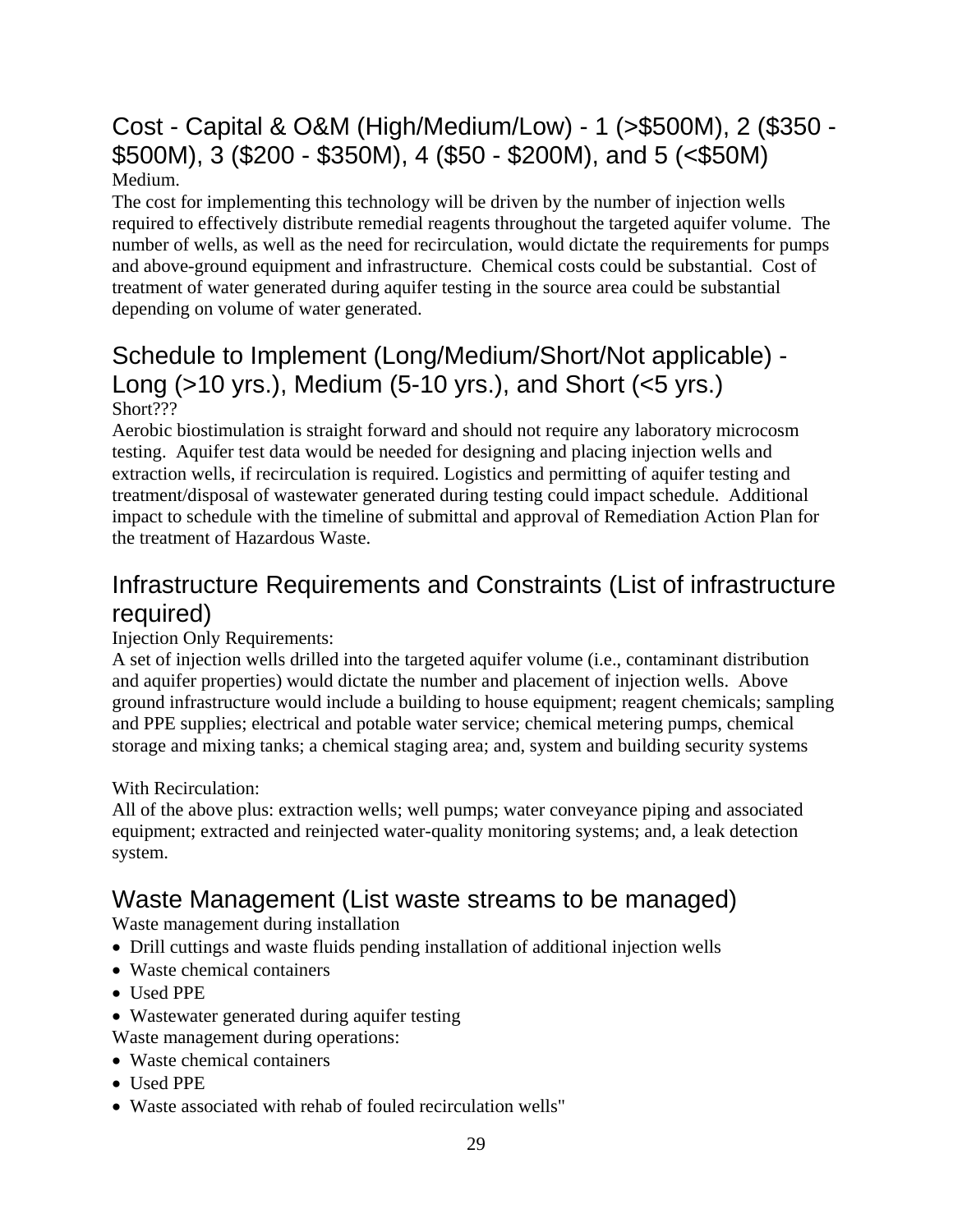# Permit Requirements (Low/Med/High) (e.g., OSE, NMED, EPA, AEHD, rights of entry agreements) Medium?

- May require a UIC permit
- Recirculation may require additional permits for reinjection of amended water with residual contamination remaining in solution. See B4
- Groundwater discharge permit
- Remediation Action Plan
- OSE permits (drilling of well and use for remediation.)"

## Potential Stakeholder Objections

## Comments (include references as applicable)

Aerobic biodegradation of the fuel hydrocarbons is likely occurring on the periphery of the LNAPL source area and in the capillary fringe where contaminants encounter groundwater with sufficient dissolved oxygen concentrations  $(> 1 \text{ mg/L})$ . While this is promising from a plume control standpoint, those areas would not benefit from additional oxygenation. Other areas where the aquifer is experiencing nitrate reducing conditions may be candidates, as these areas would benefit from the added oxygen and the injection wells may not suffer the same level of changing geochemical-mineralogical condition fouling potential that the highly reduced portions of the aquifer might experience. Upgradient portions of the plume undergoing nitrate reduction would be better than downgradient portions that can carry elevated dissolved iron, total carbonate alkalinity, and other potential fouling chemicals.

## **Bibliography**

References should be included for guidance documents and recent documented successful applications with emphasis on large NAPL source zones. Below are some general links.

http://clu-in.org/techfocus/default.focus/sec/Bioremediation/cat/Overview/ http://www.epa.gov/oust/pubs/tum\_ch12.pdf

Danko, A. S., Leitão, P. O., Verce, M. F., & Freedman, D. L. (2012). Efficacy of pentane, toluene, and benzene to support aerobic cometabolism of ethylene dibromide. New biotechnology, 30(1), 39-43.

McKeever, R., Sheppard, D., Nüsslein, K., Baek, K. H., Rieber, K., Ergas, S. J., ... & Park, C. (2012). Biodegradation of ethylene dibromide (1, 2-Dibromoethane [EDB]) in microcosms simulating in-situ and biostimulated conditions. J. of hazardous materials, 209, 92-98.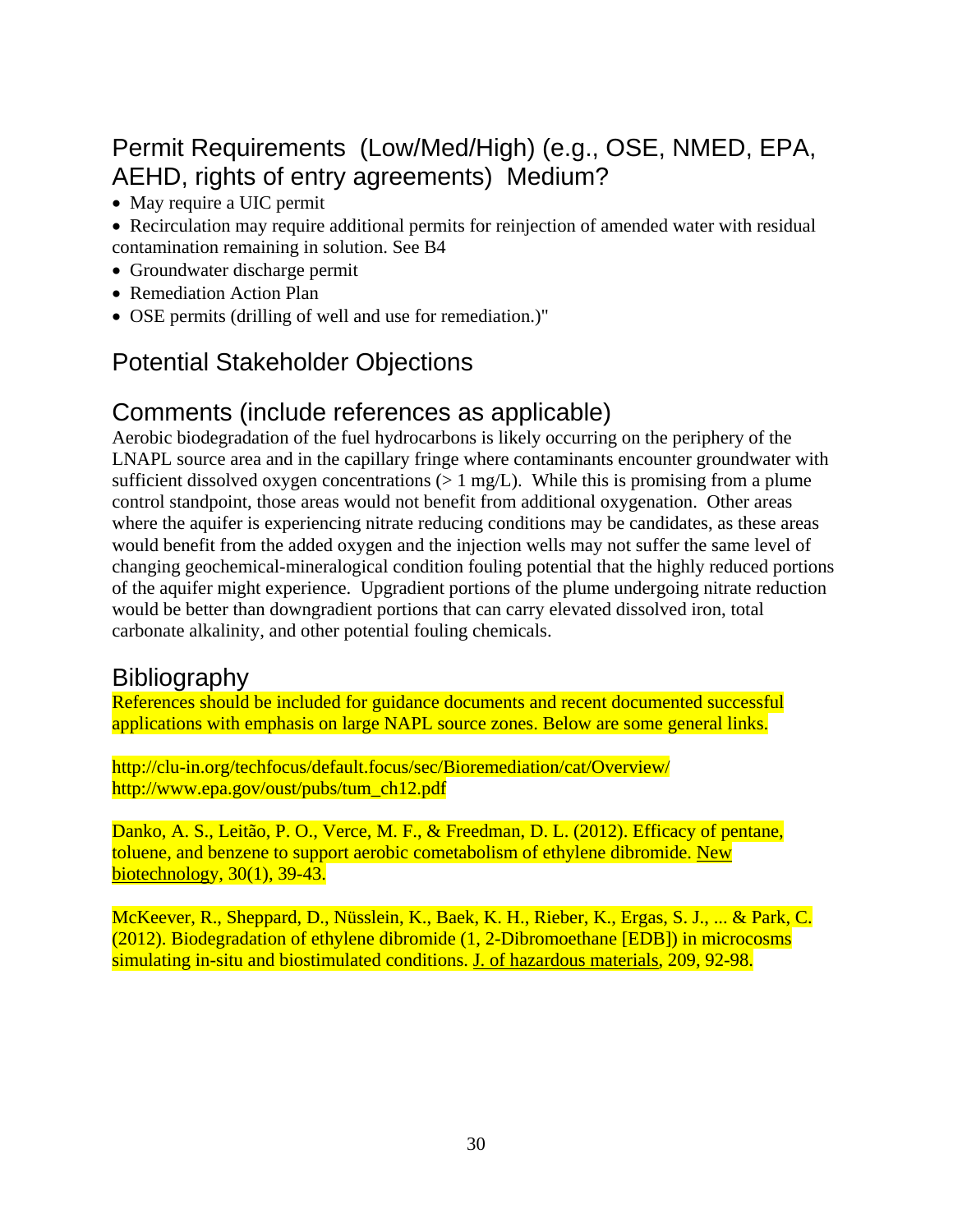# Source Area Interim Treatment Technology Options

1.2 Biostimulation options (Anaerobic) (Bruce Alleman, Adria Bodour, Paul Hatzinger, and Rob Steffan)

Panel comments and suggestions are denoted by text with a colored background.

## Description of technology being evaluated - How will the technology be used?

Anaerobic biostimulation entails the delivery and distribution of remedial reagents into the portion of aquifer targeted for treatment. For fuel constituents, inorganic reagents such as nitrate or sulfate can be added to serve as an alternative electron acceptor to oxygen, and essential nutrients and buffer, if needed, also can be injected. For EDB, fermentable substrates, which could include any of a number organic compounds, as well as hydrogen gas, can be added to condition the aquifer redox and to serve as an electron donor source to promote reductive debromination. Essential nutrients and buffers, if needed, also can be used to condition the aquifer (both redox and pH adjustment/buffering are sometimes required). When indigenous microorganisms capable of carrying out the required degradation pathway(s) are not present in sufficient numbers, bioaugmentation may be employed to introduce microbial cultures with the requisite degradation capabilities. Bioaugmentation is not considered under this treatment technology option but is discussed separately below.

Anaerobic biostimulation can be implemented in an injectant(s) only, or in a recirculation configuration. Injection only mode relies the injected volume, groundwater flow driven advection, and dispersion to distribute reagents. Recirculation systems can often afford more control of reagent distribution."

# Protective of human health and environment (Yes/No/Uncertain) - Additional info may be needed to qualify answer, specify if LUCs are required

#### Yes.

While anaerobic biodegradation is known to occur, degradation rates are usually lower than the rates achieved under aerobic conditions. The approach, however, can still be protective as the lighter fraction of the fuels (i.e., BTEX compounds) represent the largest contributor to human health and environmental risks and the degradation rates for those compounds are the highest among the fuel hydrocarbon constituents. Anaerobic biotic reductive debromination of EDB also is well understood and under optimal conditions can result in the complete debromination of EDB to form ethene and bromide.

Panel Comment: In addition, the description should note that EDB can be cometabolized under methanogenic conditions.

Potential to attain of cleanup standards/goals within reasonable timeframe (<50 years) (High/Medium/Low) Medium.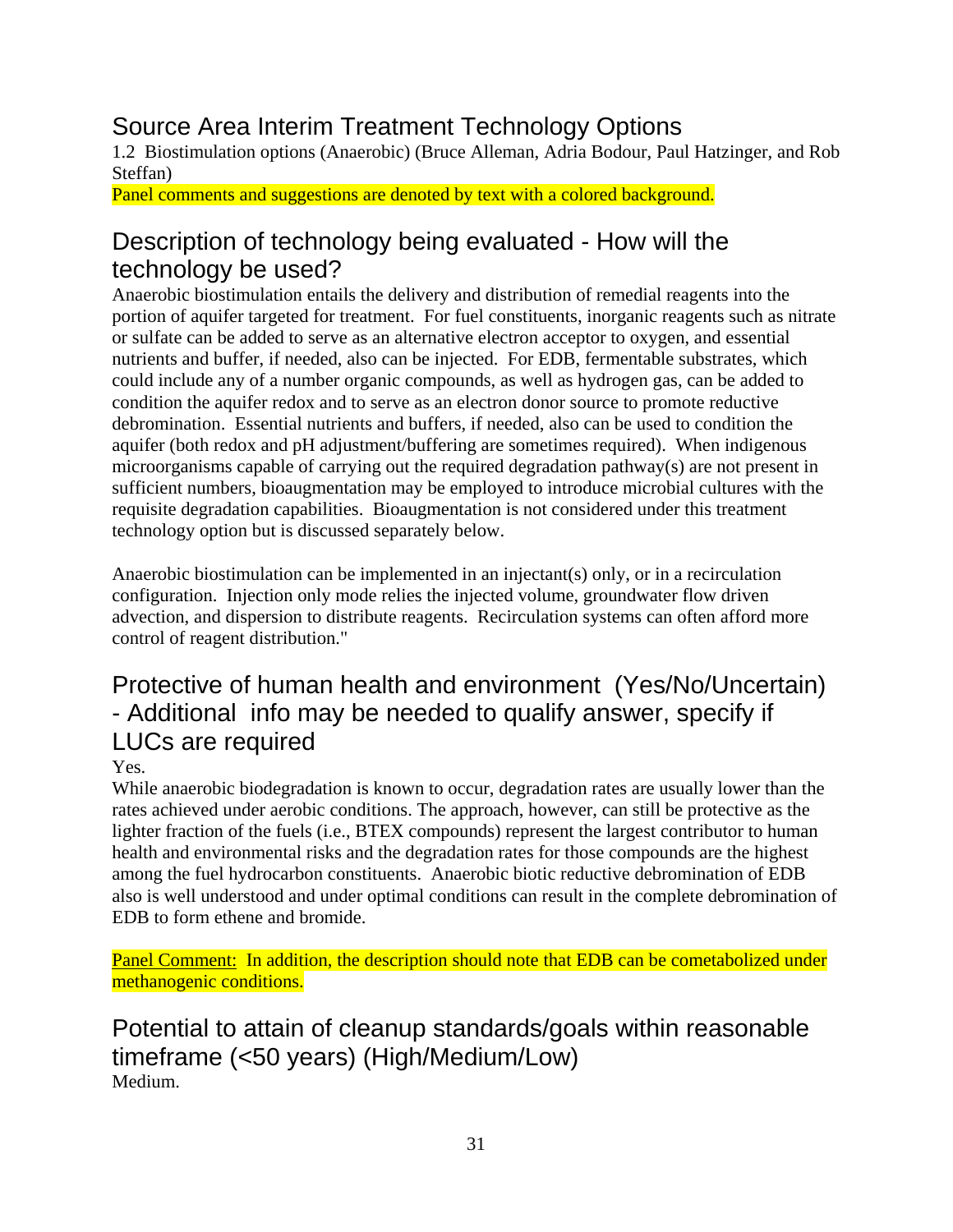While degradation rates under anaerobic biostimulation should easily achieve the cleanup goals within 50 years, these technologies require effective delivery and distribution of the reagents, achieving and sustaining suitable subsurface conditions, and effective contact between the microorganism, the electron acceptors/donors, and the contaminant. The rates of dissolution of targeted fuel constituents, as well as EDB, will strongly influence the rate at which the cleanup goal will be attained.

# Control releases to reduce or eliminate further releases of hazardous constituents

# Comply with standards for waste management (Yes/No)

### Long term reliability and effectiveness (High/Medium/Low) - Include technology maturity High.

Engineered anaerobic biostimulation has matured substantially over the past several decades and different approaches of the technology have been employed at many sites. Most of the attention has focused on chlorinated solvents, but case histories with other chlorinated organics have been and are continuing to be reported. The advances made through numerous laboratory and field demonstration/pilot studies have developed the technology into one of the most frequently applied approaches for chlorinated organics and has sprung an entire industry of companies offering products and services for effective implementation. Anaerobic biostimulation for petroleum hydrocarbons has been studied for many years; however, field implementations of the technology are limited owing to the effectiveness of the aerobic approaches. That said, anaerobic fuel hydrocarbon degradation does occur at spill sites and engineered approaches have proven effective.

## Reduction of toxicity, mobility, mass, or volume (Yes/No/Uncertain) - Phase specific and should specify what is being reduced

#### Conditional Yes.

Under optimal conditions, anaerobic biostimulation should reduce the toxicity, mobility, mass, and volume of contaminant. A potential concern is the possibility of incomplete reductive debromination of EDB to form ethylene bromide. A similar concern accompanies reductive dechlorination of the chlorinated solvents, which can result in vinyl chloride production. Substantial work has been done to minimize this potential and to address the challenge, if and when it arises. Overall, engineered solutions are available to ensure complete debromination is achieved (see the Bioaugmentation options below).

## Short-Term Effectiveness (High/Medium/Low/Not effective) - Phase specific, requires specification Medium.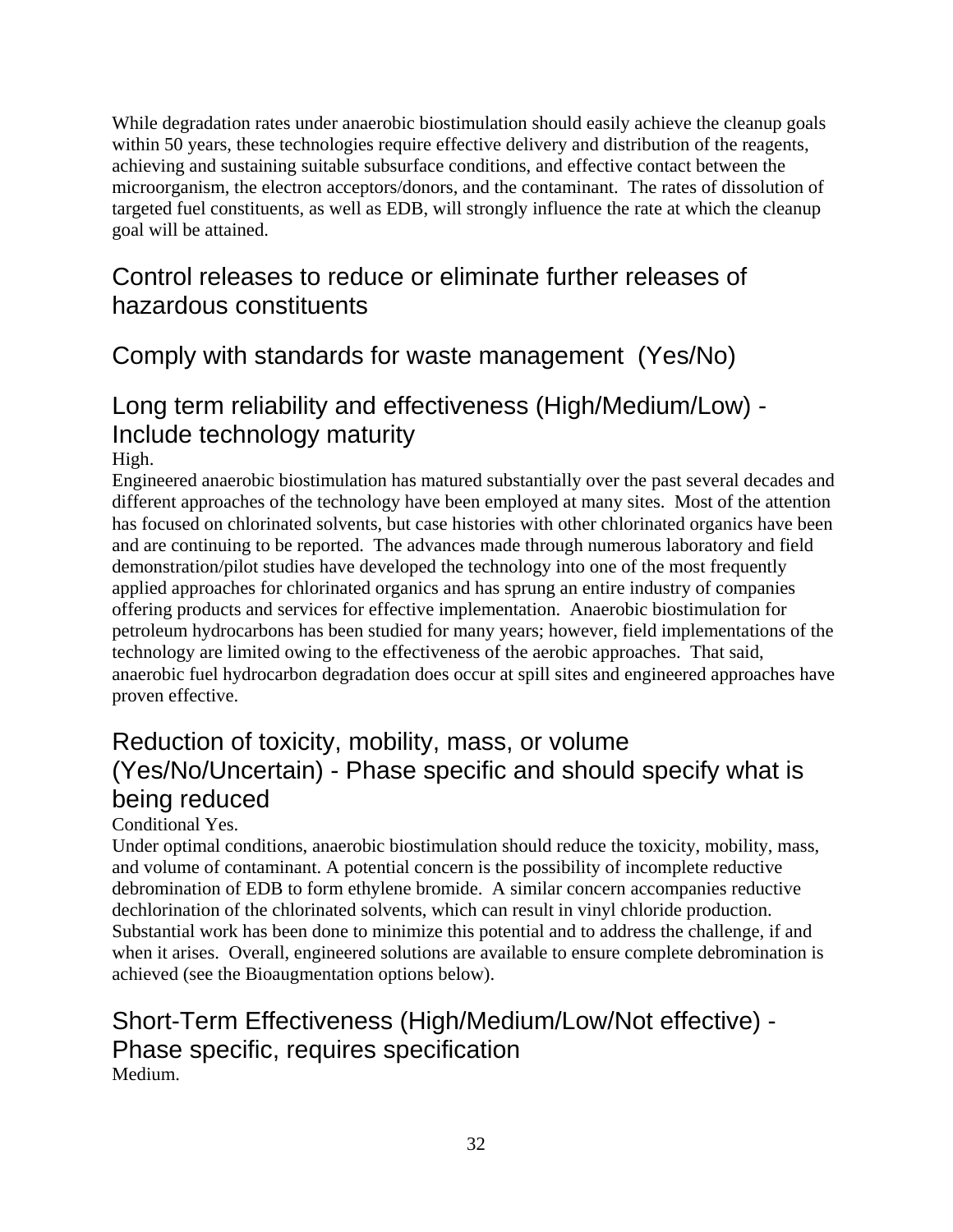The effectiveness of anaerobic biostimulation is a function of the reagent delivery effectiveness, the ability to control and sustain conducive aquifer conditions, and the overall short-term effectiveness could be mass transfer limited as anaerobically biodegradable fuel hydrocarbons and EDB must diffuse from the LNAPL to the aqueous phase.

#### Implementability (Difficult/ Moderate/Easy/Not applicable) Moderate.

This technology option requires the ability to effectively deliver and distribute remedial reagents (i.e., substrates/electron donor(s) and nutrients and buffers, if necessary) throughout the aquifer volume targeted for treatment. Implementing the technology in already anaerobic zones in the aquifer would be easiest. Implementing the technology in aerobic portions of the site could be more challenging as the redox would need to be lowered, which could require substantial effort depending on the geochemistry, the mineralogy and the groundwater flow dynamics, and the microbial population may not be present in sufficient numbers.

 Introduction of substrates (and nutrients, if needed) frequently result in biofouling of injection well screens and the packing and formation around the screened interval. The challenges can be controlled to an extent and wells can usually be rehabilitated, but fouling issues at the BFF may prove to be prohibitive given the depth and the number of injection wells that might be required. The loss of an injection well to fouling would represent a substantial cost impact. Strategically targeted portions of the aquifer that are already anaerobic, but that may be substrate/electron donor limited, would benefit from engineered anaerobic biostimulation and such areas could be the more suitable for implementation of this technology.

### Cost - Capital & O&M (High/Medium/Low) - 1 (>\$500M), 2 (\$350 - \$500M), 3 (\$200 - \$350M), 4 (\$50 - \$200M), and 5 (<\$50M) Medium. (\$50M to \$350M)

The cost for implementing this technology will be driven by the number of injection wells required to effectively distribute remedial reagents throughout the targeted aquifer volume. The number of wells, as well as the need for recirculation, would dictate the requirements for pumps and above-ground equipment and infrastructure. Chemical costs could be substantial.

## Schedule to Implement (Long/Medium/Short/Not applicable) - Long (>10 yrs.), Medium (5-10 yrs.), and Short (<5 yrs.) Short.  $(<5 \text{ yrs})$

Anaerobic biostimulation is straight forward but frequently requires laboratory microcosm and or field treatability testing. Laboratory microcosm studies are underway that could provide a proofof-concept for anaerobic biostimulation in the BFF source area. Aquifer performance test data would be needed for designing and placing injection wells and extraction wells, if recirculation is required.

Panel Comment: Additional microcosm studies will be required to identify potential limitations and possible bottlenecks to EDB removal and to rigorously establish degradation mechanisms, end products, and mass balances.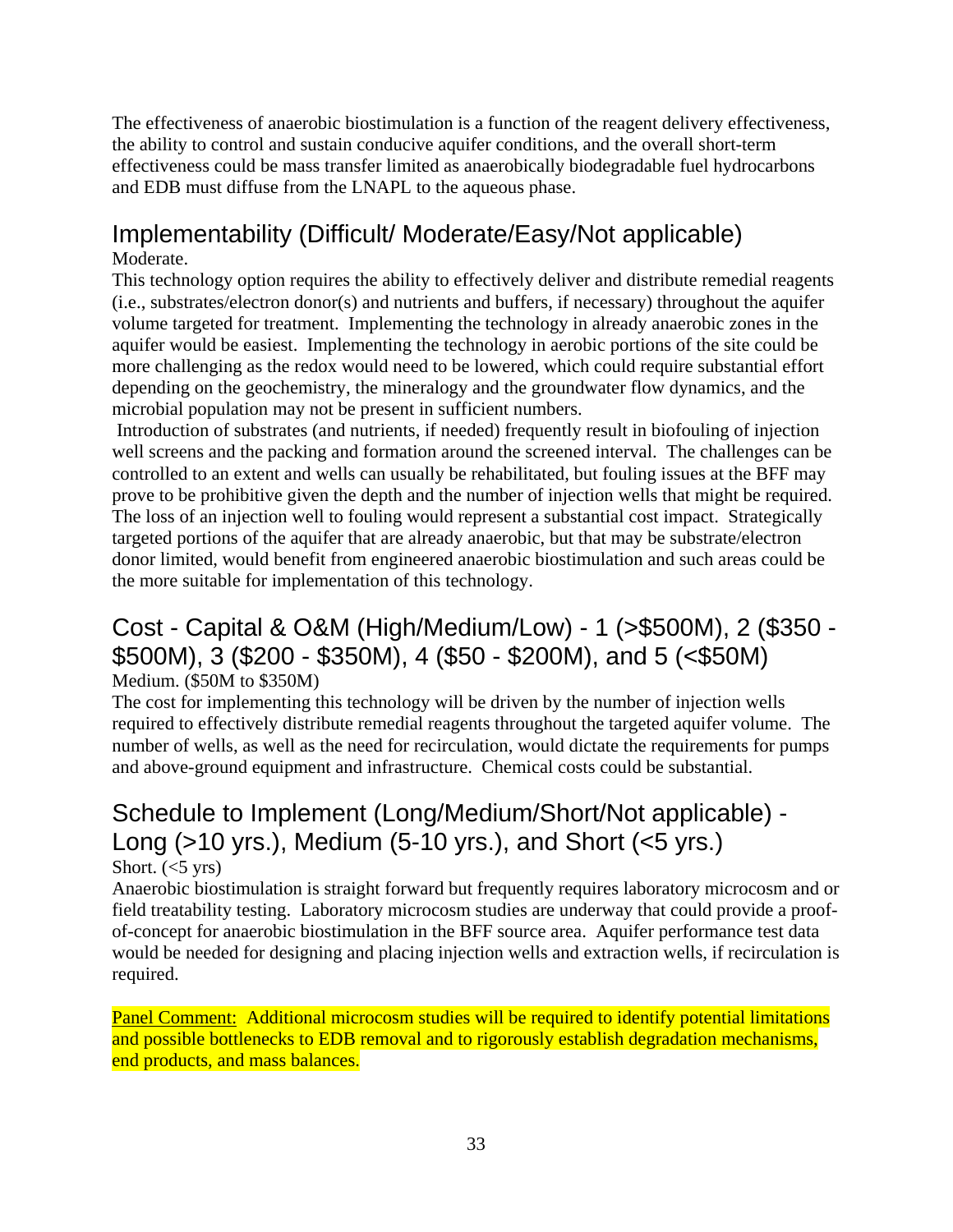# Infrastructure Requirements and Constraints (List of infrastructure required)

Injection Only Requirements:

A set of injection wells drilled into the targeted aquifer volume (i.e., contaminant distribution and aquifer properties would dictate the number and placement of injection wells). Above ground infrastructure would include a building to house equipment; reagent chemicals; Sampling and PPE supplies; electrical and potable water service; chemical metering pumps, chemical storage and mixing tanks; a chemical staging area; and, system and building security systems. With Recirculation:

All of the above plus: extraction wells; well pumps; water conveyance piping and associated equipment; extracted and reinjected water-quality monitoring systems; and, a leak detection system.

# Waste Management (List waste streams to be managed)

- Drill cuttings and waste fluids pending installation of additional injection wells
- Waste chemical containers
- Used PPE

# Permit Requirements (Low/Med/High) (e.g., OSE, NMED, EPA, AEHD, rights of entry agreements)

• May require an UIC permit.

 Recirculation may require additional permits to allow for reinjection of amended water with contaminants remaining in solution. See response in O4.

# Potential Stakeholder Objections

# Comments (include references as applicable)

## **Bibliography**

Suggested references are primarily laboratory work. Consider including guidelines, protocols and reviews about field work from EPA, SERDP and others.

Baek, K., McKeever, R., Rieber, K., Sheppard, D., Park, C., Ergas, S. J., & Nüsslein, K. (2012). Molecular approach to evaluate biostimulation of 1, 2-dibromoethane in contaminated groundwater. Bioresource technology, 123, 207-213.

Henderson, J. K., Freedman, D. L., Falta, R. W., Kuder, T., & Wilson, J. T. (2007). Anaerobic biodegradation of ethylene dibromide and 1, 2-dichloroethane in the presence of fuel hydrocarbons. Environ. Sci. & Tech., 42(3), 864-870.

Stroo, H. F., & Ward, C. H. (Eds.). (2010). In-situ remediation of chlorinated solvent plumes. Springer Science & Business Media.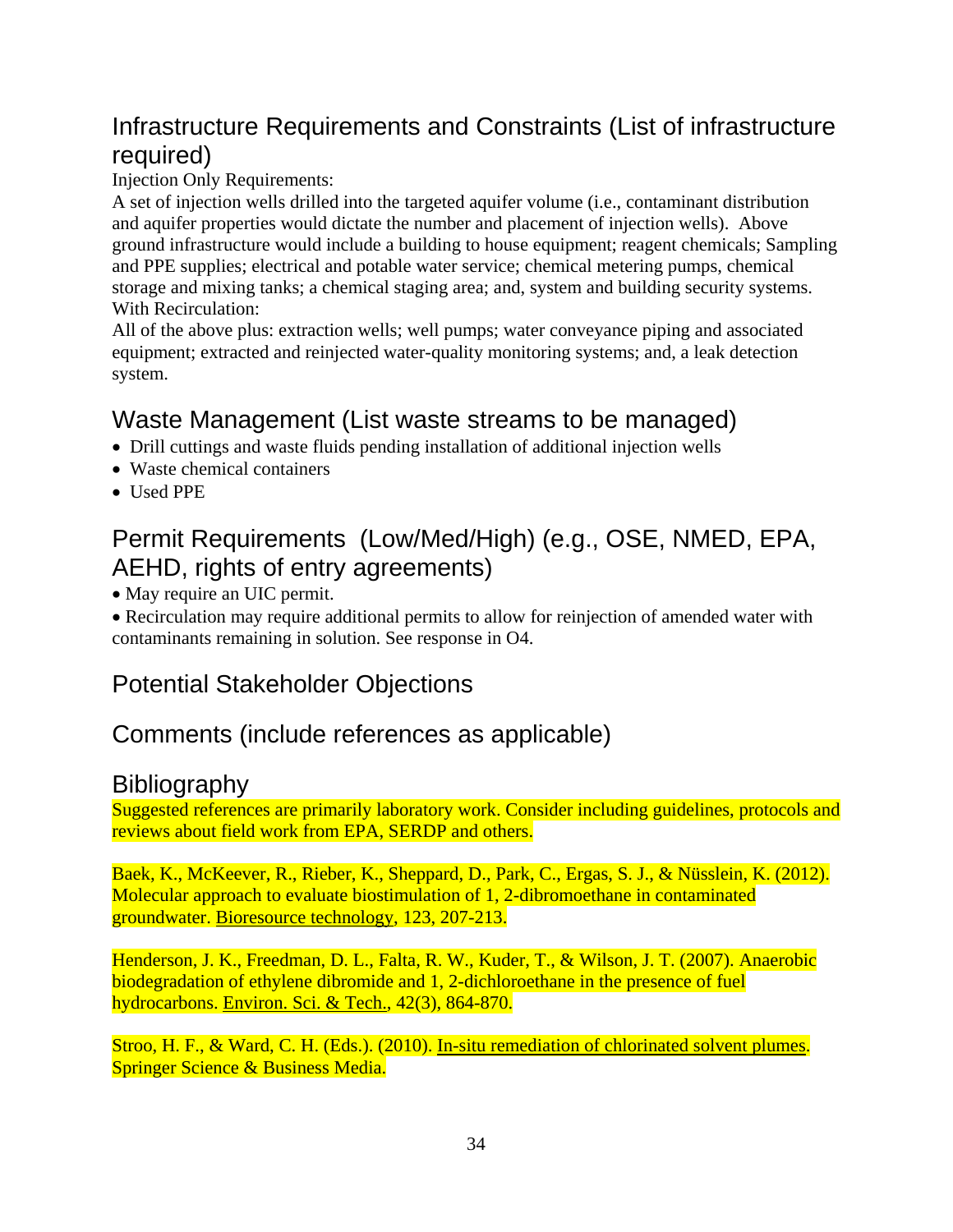Yu, R., Peethambaram, H. S., Falta, R. W., Verce, M. F., Henderson, J. K., Bagwell, C. E., & Freedman, D. L. (2013). Kinetics of 1, 2-dichloroethane and 1, 2-dibromoethane biodegradation in anaerobic enrichment cultures. Applied and environmental microbiology, 79(4), 1359-1367.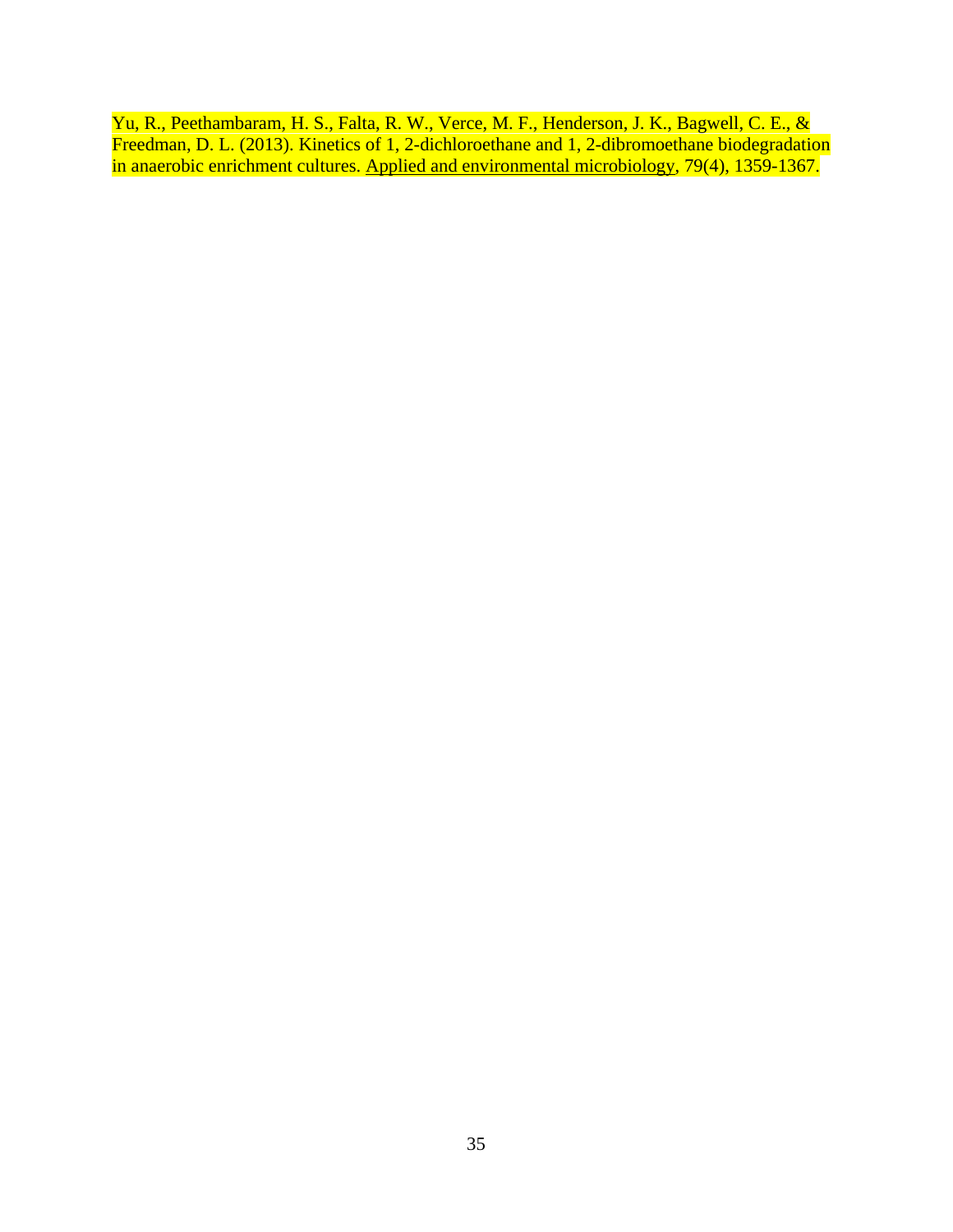## Source Area Interim Treatment Technology Options

1.3 Bioaugmentation options (Bruce Alleman, Adria Bodour, Paul Hatzinger, and Rob Steffan) Panel comments and suggestions are denoted by text with a colored background.

## Description of technology being evaluated - How will the technology be used?

Bioaugmentation entails the addition of exogenous microorganism to sites where naturally occurring microbial populations are not present or are present at such low numbers and limited distribution that the remedial timeframe would benefit from the ""kick start"" of degradation capacity. Laboratory enrichment of indigenous microbial populations has been used as a form of bioaugmentation; however, the vast majority of the implementations have involved the injection of commercially available cultures that have been developed and are maintained by a select number of product vendors.

Bioaugmentation most frequently entails biostimulation such as the Treatment Technology Options described above. Bioaugmentation also can be coupled with the sparging options discussed below. In the case of the BFF, bioaugmentation might be possible without biostimulation, if there is sufficient substrate/electron donor available from the residual fuel and the geochemical conditions in the source area aquifer are conducive to survival and activity of the added microbial culture(s).

# Protective of human health and environment (Yes/No/Uncertain) - Additional info may be needed to qualify answer, specify if LUCs are required

Yes.

This technology option is protective of human health and the environment and is similar to the biostimulation technologies described above, with bioaugmentation providing an added level of protectiveness. Bioaugmentation would be specific to EDB reduction under anaerobic conditions.

# Potential to attain of cleanup standards/goals within reasonable timeframe (<50 years) (High/Medium/Low)

#### Medium.

While stimulated degradation rates and the bioaugmentation bonus should easily achieve the cleanup goals within 50 years, these technologies require effective delivery and distribution of the reagents, achieving and sustaining suitable subsurface conditions, and effective contact between the microorganisms, the electron acceptors/donors, and the contaminant. The rates of dissolution of targeted fuel constituents, as well as EDB, will strongly influence the rate at which the cleanup goal will be attained.

## Control releases to reduce or eliminate further releases of hazardous constituents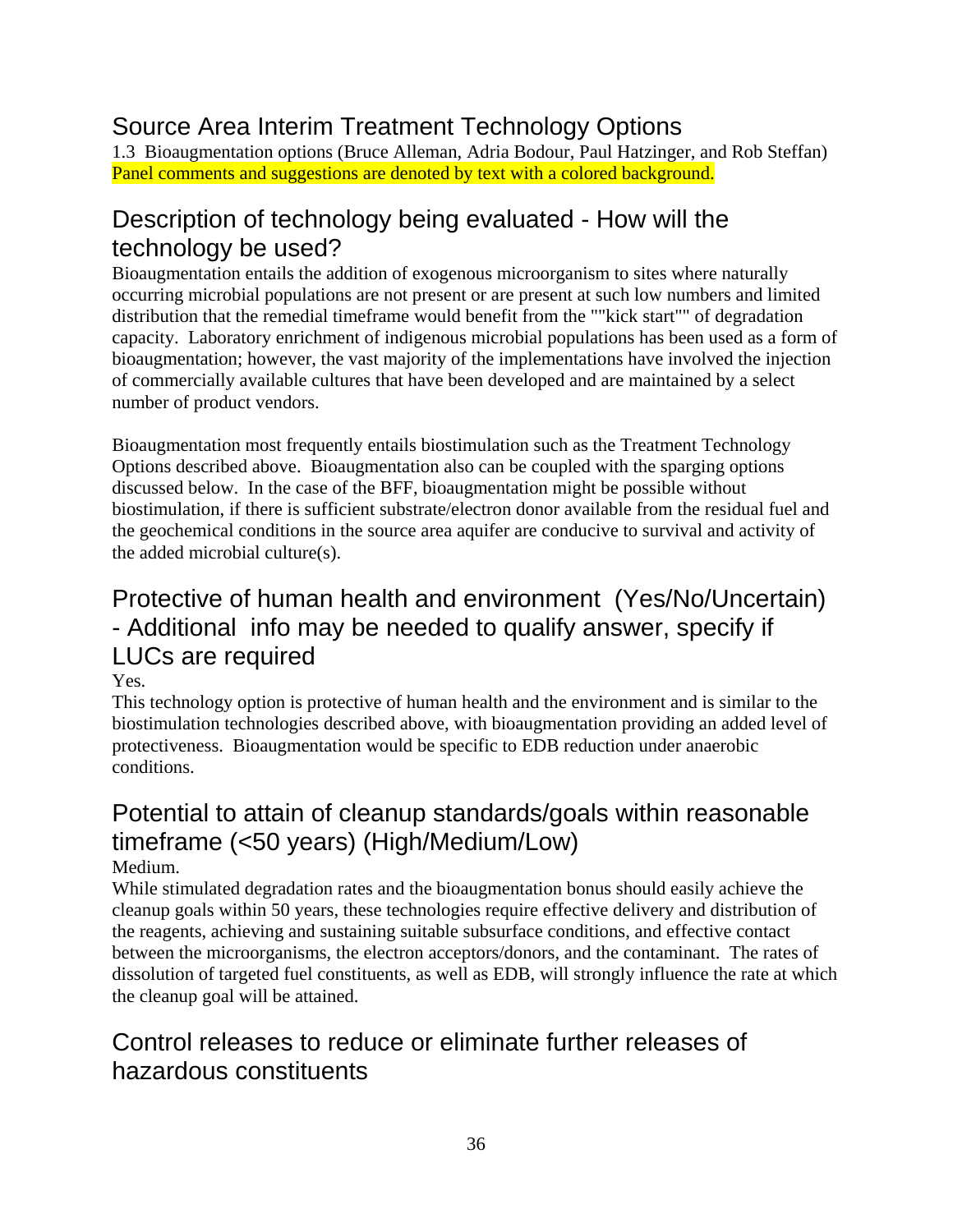## Comply with standards for waste management (Yes/No)

## Long term reliability and effectiveness (High/Medium/Low) - Include technology maturity

#### Medium.

Bioaugmentation has been employed at many organic-contaminated sites. The majority being chlorinated solvent sites; however, cultures have been and are continuing to be developed to treat a wider range of the more recalcitrant contaminant compounds. Bioaugmentation can be employed at startup of biostimulation, or may be required throughout the life cycle of the project, if the added culture cannot survive and if indigenous populations do not develop to microbial densities that effectively degrade the targeted contaminants. The need to continually add cultures due to lost activity from the previous bioaugmentation injection, can add cost and in the long term could reduce the long-term reliability. It is unknown whether bioaugmentation at the BFF source area would require frequent or repetitive inoculations. Effective bioaugmentation would need to select targeted areas that would benefit from this technology.

### Reduction of toxicity, mobility, mass, or volume (Yes/No/Uncertain) - Phase specific and should specify what is being reduced

Yes.

Bioaugmentation when necessary is designed to enhance the degradation rates/extents of the targeted contaminant(s). Effective bioaugmentation should result in substantial increases in contaminant biodegradation, which at the BFF would reduce toxicity by minimizing the potential for incomplete reductive debromination of EDB.

## Short-Term Effectiveness (High/Medium/Low/Not effective) - Phase specific, requires specification

#### High.

Bioaugmentation is designed to introduce a robust population of contaminant degrading microorganisms and/or to reduce the acclimation period of low populations of indigenous microorganisms. EDB is known to be reductively debrominated to ethene and bromide ion and bioaugmentation can help ensure that the biotic pathway is complete in groundwater in contact with LNAPL.

# Implementability (Difficult/ Moderate/Easy/Not applicable)

Difficult.

Effectively injecting and distributing bioaugmentation cultures would require a substantial number of injections wells and possibly the ability to recirculate groundwater. The current BFF well network is most likely insufficient for bioaugmentation. Spot treatments may be possible around available wells, but the ability to monitor the plume with those wells would be diminished and the value of doing spot treatment is questionable. Targeted treatment that optimizes the number of injection wells may be a feasible approach if the extent of coverage is kept to the minimum necessary for maximum benefit.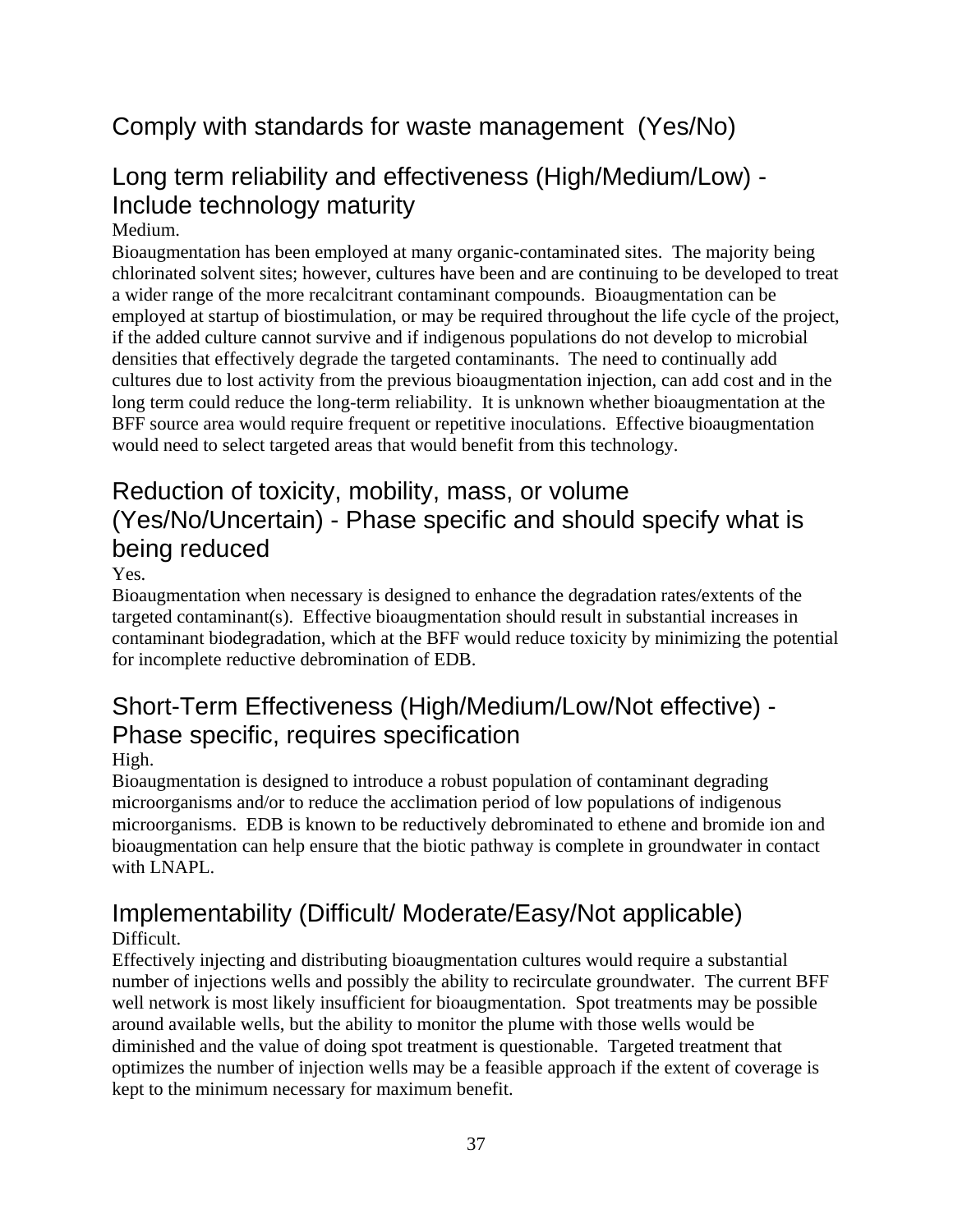#### Cost - Capital & O&M (High/Medium/Low) - 1 (>\$500M), 2 (\$350 - \$500M), 3 (\$200 - \$350M), 4 (\$50 - \$200M), and 5 (<\$50M) Medium.

The cost for implementing bioaugmentation under an anaerobic biostimulation scenario would be slightly higher that the costs for anaerobic biostimulation alone; however, additional injection wells may be required to effectively distribute the culture. If bioaugmentation could take place in the anaerobic portion of the aquifer where there is substantial electron donor and geochemical conditions that are conducive to the survival and activity of the added culture, the cost of implementation could be less. Regardless, the number of wells would be the primary cost driver.

#### Schedule to Implement (Long/Medium/Short/Not applicable) - Long (>10 yrs.), Medium (5-10 yrs.), and Short (<5 yrs.) Short.  $(<5 \text{ yrs})$

Bioaugmentation has developed to the point where the technology can easily be incorporated into biostimulation work plans. Optimal bioaugmentation could benefit from some laboratory microcosm and or field treatability testing, which could add 6 months to one year to the schedule. Laboratory microcosm studies are underway at the BFF that should provide a proofof-concept for bioaugmentation and help to design an approach for field-scale implementation. As with the biostimulation options, aquifer test data would be needed for designing and placing injection wells and extraction wells if recirculation is required.

#### Infrastructure Requirements and Constraints (List of infrastructure required)

Bioaugmentation with Biostimulation in an Injection Only Mode Requirements:

A set of injection wells drilled into the targeted aquifer volume (i.e., contaminant distribution and aquifer properties would dictate the number and placement of injection wells). Above ground infrastructure would include a building to house equipment; reagent chemicals; sampling and PPE supplies; electrical and potable water service; chemical metering pumps, chemical storage and mixing tanks; a chemical staging area; and, system and building security systems.

Bioaugmentation with Biostimulation with Recirculation:

All of the above plus: extraction wells; well pumps; water conveyance piping and associated equipment; extracted and reinjected water-quality monitoring systems; and, a leak detection system.

Bioaugmentation into existing groundwater wells No additional permanent infrastructure would be required."

## Waste Management (List waste streams to be managed)

- Drill cuttings and waste fluids pending installation of additional injection wells
- Waste chemical containers
- Used PPE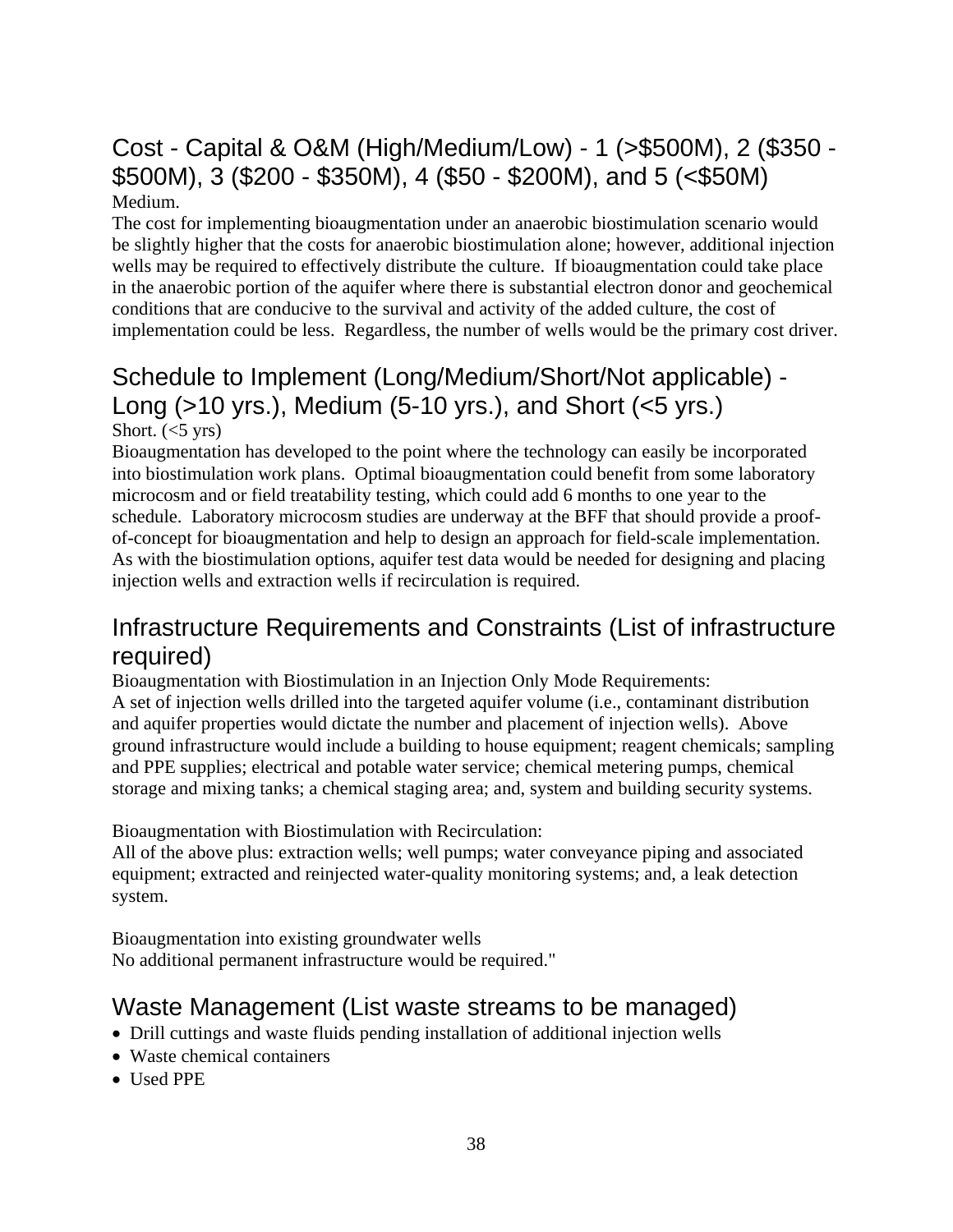## Permit Requirements (Low/Med/High) (e.g., OSE, NMED, EPA, AEHD, rights of entry agreements)

May require UIC permits for the substrates and the culture.

 Recirculation may require additional permits to allow for reinjection of amended water with contaminants remaining in solution. See response in P4."

## Potential Stakeholder Objections

## Comments (include references as applicable)

Panel Comment: The spreadsheet should provide references on the effectiveness of bioaugmentation to treat EDB mixed with hydrocarbon fuels.

#### **Bibliography**

General references:

Stroo, H. F., Leeson, A., & Ward, C. H. (2012). Bioaugmentation for groundwater remediation (Vol. 5). Springer Science & Business Media.

http://clu-in.org/techfocus/default.focus/sec/Bioremediation/cat/Overview/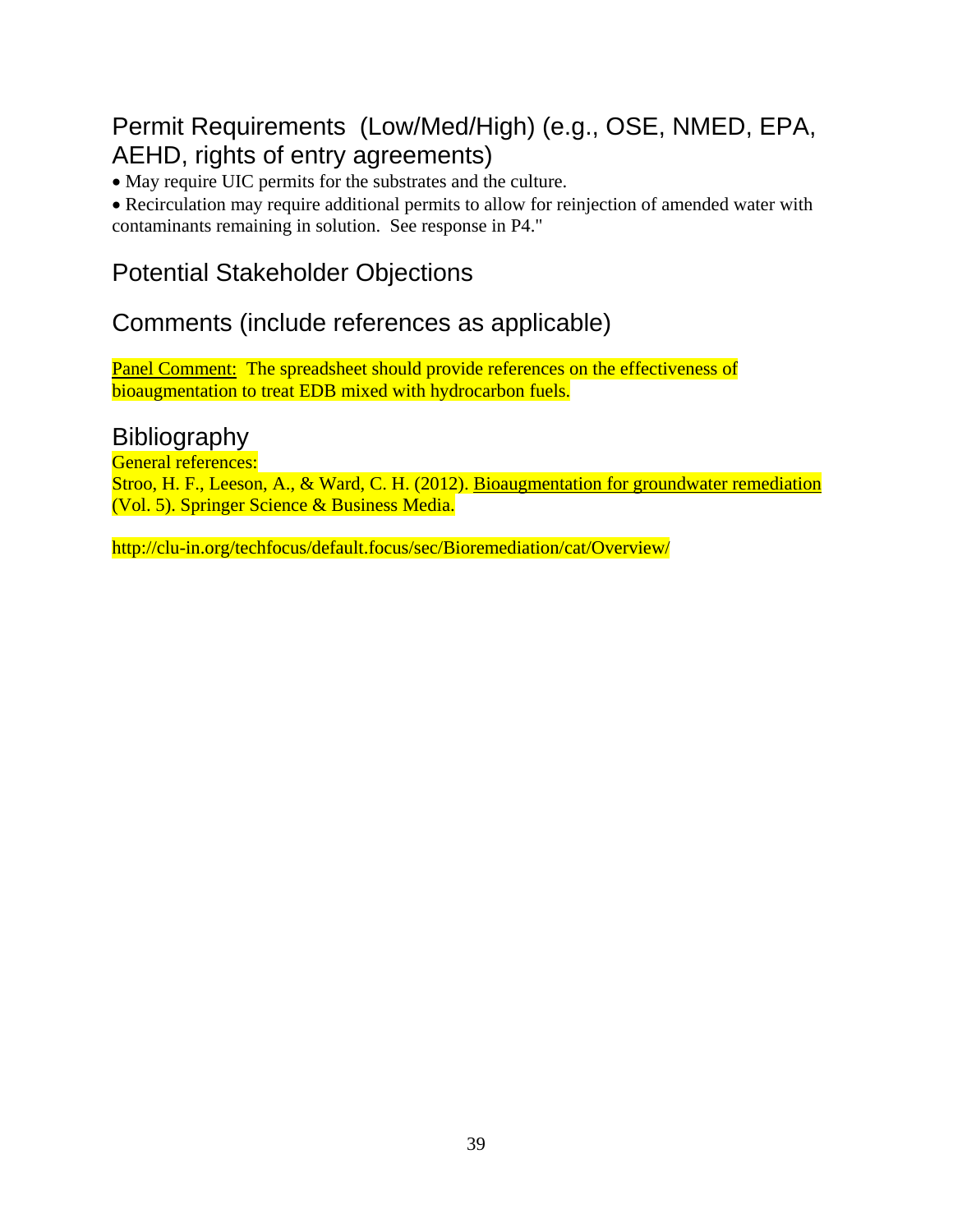1.4 Cometabolic options (Aerobic) (Bruce Alleman, Adria Bodour, Paul Hatzinger, and Rob Steffan)

Panel comments and suggestions are denoted by text with a colored background.

## Description of technology being evaluated - How will the technology be used?

Cometabolism of a contaminant describes the fortuitous degradation of the contaminant by an enzymatic system expressed and activated independent of the contaminant. This fortuitous degradation typically occurs with an energetic cost to organisms expressing the enzyme. Aerobic cometabolism requires oxygen and a suitable primary substrate to increase cometabolic activity. Suitable substrates may already be present (e.g., toluene for toluene monooxygenase), but otherwise need to be supplied (e.g., propane or ethane biosparging). Sufficient dissolved oxygen levels need to be maintained. Possible inhibition of desired enzymes by primary substrates may require pulsed additions of substrate. If microorganisms capable of expressing the desired enzyme are not present, bioaugmentation may supply a sufficient population

## Protective of human health and environment (Yes/No/Uncertain) - Additional info may be needed to qualify answer, specify if LUCs are required

Yes.

Proper design of an cometabolic system should be protective of human health and the environment. Compounds may be volatilized during sparging and this must be assessed during design. Toxic intermediates, if produced, are not anticipated to be long-lived or more mobile than original compounds of concern.

## Potential to attain of cleanup standards/goals within reasonable timeframe (<50 years) (High/Medium/Low)

Medium.

Kinetics of aerobic cometabolism are rapid under proper circumstances. As with other bioremediation technologies, cometabolism requires effective delivery and distribution of the reagents, achieving and sustaining suitable subsurface conditions, and effective contact between the microorganism, the electron acceptors/donors, and the contaminant. Some risks are inhibition of desired activity by various substrates. Microorganisms not expressing the desired enzymes may outcompete those with desired enzymes and desired enzymes may be inhibited by primary substrate itself. Problems with competition and inhibition are likely to be minimal due to the relatively low EDB concentrations compared to hydrocarbons from fuels.

# Control releases to reduce or eliminate further releases of hazardous constituents

Yes

## Comply with standards for waste management (Yes/No)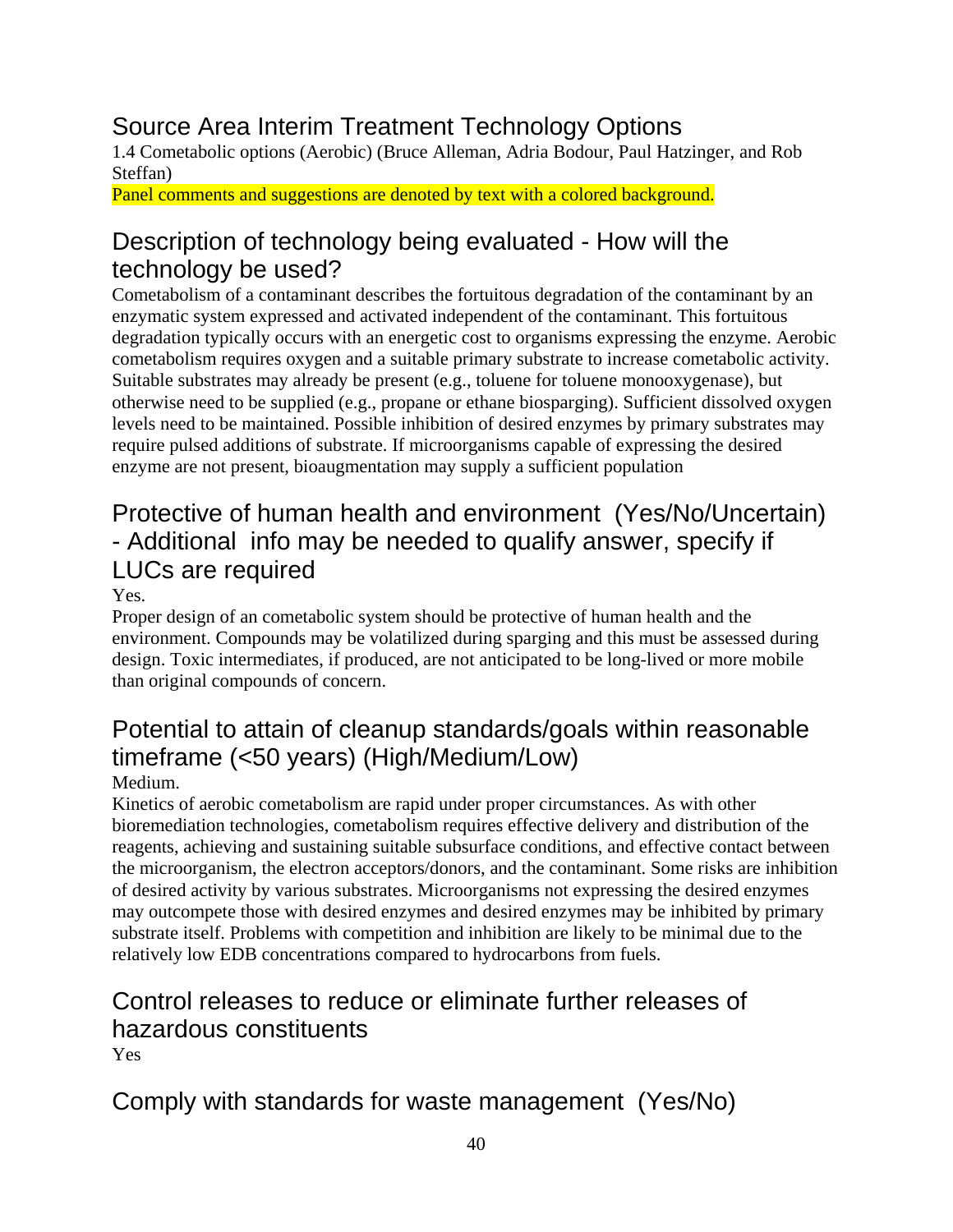## Long term reliability and effectiveness (High/Medium/Low) - Include technology maturity

#### Medium.

Cometabolism has been used at several sites and can effectively treat contaminants of concern to very low concentrations  $(\leq p\mathfrak{b})$  because the contaminant does not serve any benefit to degrading organisms. Challenges in operation are similar to other biostimulation and biosparging efforts. Sustained delivery of primary substrate and oxygen have challenged full-scale implementation of this technology. The effectiveness of the fuel hydrocarbon cocontaminants as primary substrates will need to be assessed. Small aliphatic compounds (methane-pentane) are the most effective primary substrates because they induce alkane monooxygenase enzymes. Perhaps include the results of recent microcosm studies?

## Reduction of toxicity, mobility, mass, or volume (Yes/No/Uncertain) - Phase specific and should specify what is being reduced

Yes.

If proper conditions are maintained, cometabolic degradation of EDB may be quite rapid and result in less toxic and shorter lived products.

## Short-Term Effectiveness (High/Medium/Low/Not effective) - Phase specific, requires specification

High.

This is specific for the dissolved phase. If suitable microorganisms can be enhanced by appropriate substrates, degradation of contaminants may be rapid. Distribution of these conditions throughout zones of contamination is challenging. There may be a significant sink for dissolved oxygen that does not enhance cometabolism of the contaminant. As with other aqueous phase treatment options, degradation in the aqueous phase near LNAPL will enhance repartitioning of contaminants from LNAPL phases into the aqueous phase, enhancing reductions of contaminant mass within the LNAPL.

## Implementability (Difficult/ Moderate/Easy/Not applicable)

#### Moderate to Difficult

This technology option depends on microbial ecology and presence of substrates. If suitable organisms and substrates capable of facilitating cometabolism of contaminants are already present, sparging with air/oxygen may be the only need to stimulate co-metabolism. If organisms/substrate are not present, addition of these and distribution of these may add significant complexity. Nutrient limitations may also hinder effective stimulation of cometabolism.

#### Cost - Capital & O&M (High/Medium/Low) - 1 (>\$500M), 2 (\$350 - \$500M), 3 (\$200 - \$350M), 4 (\$50 - \$200M), and 5 (<\$50M) Medium (Uncertain) (\$50M to \$500M)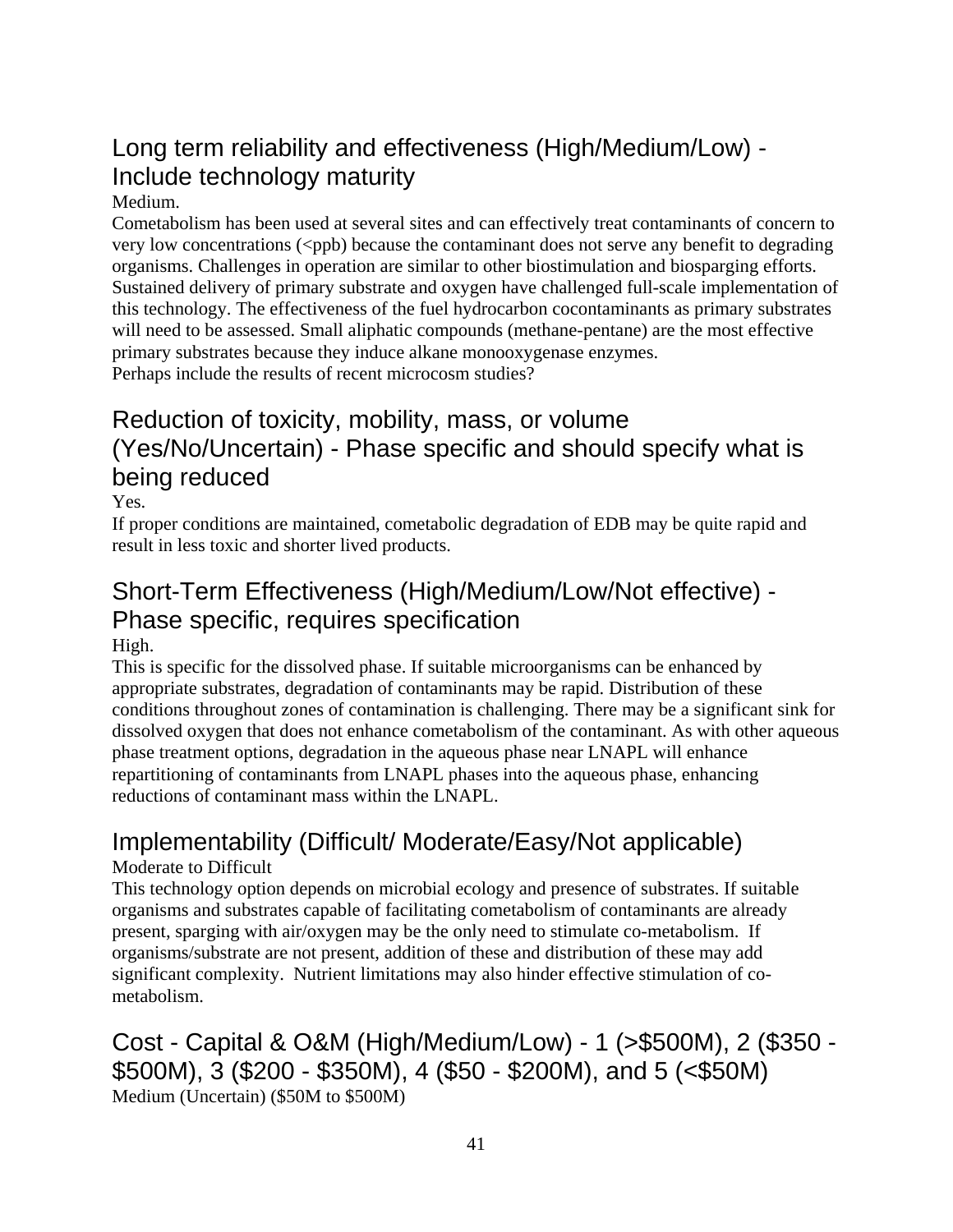This can range from costs of simple sparging/biosparging to one where various amendments and microorganisms need to be provided and distributed.

## Schedule to Implement (Long/Medium/Short/Not applicable) - Long (>10 yrs.), Medium (5-10 yrs.), and Short (<5 yrs.) Short? Schedule for implementation should be fairly similar to other in-situ bioremediation options.

## Infrastructure Requirements and Constraints (List of infrastructure required)

Injection only requirements:

Infrastructure necessary for providing gases (e.g., oxygen, air) to the aquifer are necessary. Flammable gases (e.g., propane) may be suitable primary substrate and may be need to be provided to a significant number of wells. Requirements to inject cultures and amendments are similar to other bioremediation technologies with the exception that flammability of propane/air mixtures must be managed.

#### Waste Management (List waste streams to be managed)

Drill cuttings and waste fluids pending P7installation of additional injection wells. Waste chemical containers.

# Permit Requirements (Low/Med/High) (e.g., OSE, NMED, EPA, AEHD, rights of entry agreements)

May require an UIC permit.

### Potential Stakeholder Objections

## Comments (include references as applicable)

#### Bibliography

Danko, A. S., Leitão, P. O., Verce, M. F., & Freedman, D. L. (2012). Efficacy of pentane, toluene, and benzene to support aerobic cometabolism of ethylene dibromide. New biotechnology, 30(1), 39-43.

Hatzinger, P. B., Streger, S. H., & Begley, J. F. (2015). Enhancing aerobic biodegradation of 1, 2-dibromoethane in groundwater using ethane or propane and inorganic nutrients. Journal of contaminant hydrology, 172, 61-70.

McKeever, R., Sheppard, D., Nüsslein, K., Baek, K. H., Rieber, K., Ergas, S. J., ... & Park, C. (2012). Biodegradation of ethylene dibromide (1, 2-Dibromoethane [EDB]) in microcosms simulating in-situ and biostimulated conditions. Journal of hazardous materials, 209, 92-98.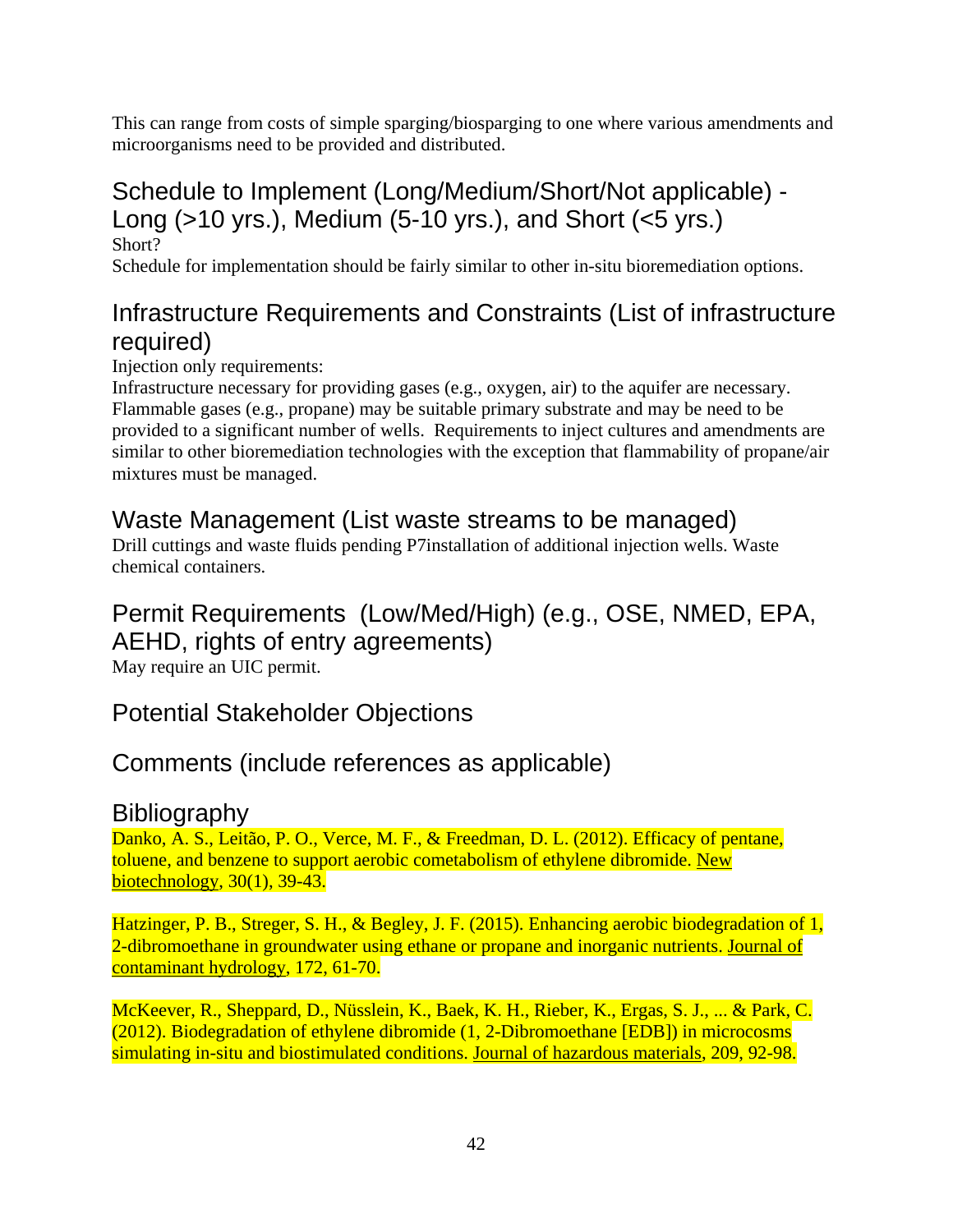1.5 In-situ Chemical Oxidation (ISCO) (Javier Santillan, Patrick Longmire, and Jonathan Myers)

Panel comments and suggestions are denoted by text with a colored background.

### Description of technology being evaluated - How will the technology be used?

Injection of inorganic oxidants, including permanganate, Fenton's reagent, activated persulfate, ozone, calcium peroxide, peroxone, percarbonate, and hydrogen peroxide, to chemically oxidize dissolved organic contaminants is a viable treatment technology of hydrocarbon fuels. Effective reagent distribution to assure effective and long-term encounter with organic contaminants is essential for establishing and maintaining contaminant attenuation and abiotic oxidation. Secondary geochemical reactions most likely will take place, including reprecipitation of ferric (oxy)hydroxide and manganese dioxide accompanied by changes (decrease) in pH and redox potential (increase). Oxidants such as persulfate have the potential to create acidic pH conditions in groundwater containing relatively low concentrations of total carbonate alkalinity. Injection wells and monitoring are required for implementing this treatment option, in addition to suitable hydrological conditions with favorable permeability to deliver oxidants to the contaminants. This treatment technology would be applied to anaerobic groundwater in contact with LNAPL to oxidized hydrocarbon fuel components to carbon dioxide gas and water.

Panel Comment: This is a reasonable summary of the chemistry of in-situ chemical oxidation. However, there is no discussion of the delivery of the chemical oxidants to the LNAPL zone. Most sites at which ISCO has been used have shallow ground water. The large depth to ground water and the high degree of heterogeneity at the KAFB BFF site will be make implementation very challenging.

## Protective of human health and environment (Yes/No/Uncertain) - Additional info may be needed to qualify answer, specify if LUCs are required

#### Yes

In-situ chemical oxidation of dissolved hydrocarbon fuel constituents is protective of human health and environment, whether adsorbed on soil particles or dissolved in groundwater. However, according to ITRC, only activated persulfate may have an impact on attenuation (oxidation) of EDB. Injecting and effectively distributing activated persulfate through the vadose zone (500 ft thick) is unlikely at KAFB. Therefore, activated persulfate is not applicable for EDB at KAFB. Oxidative dissolution of trace FeCO3, MnCO3, and FeS may release natural soluble trace elements to groundwater. Acid-base chemical reactions and metal mobility need to be critically evaluated prior to field implementation. Several coreholes will have to be drilled near the LNAPL zone and samples will be required to quantify reactive phase mineralogy, suitability and effectiveness of this technology, chemical composition of LNAPL including distribution and effective solubilities of hydrocarbon components and EDB, and hydraulic properties of sediments.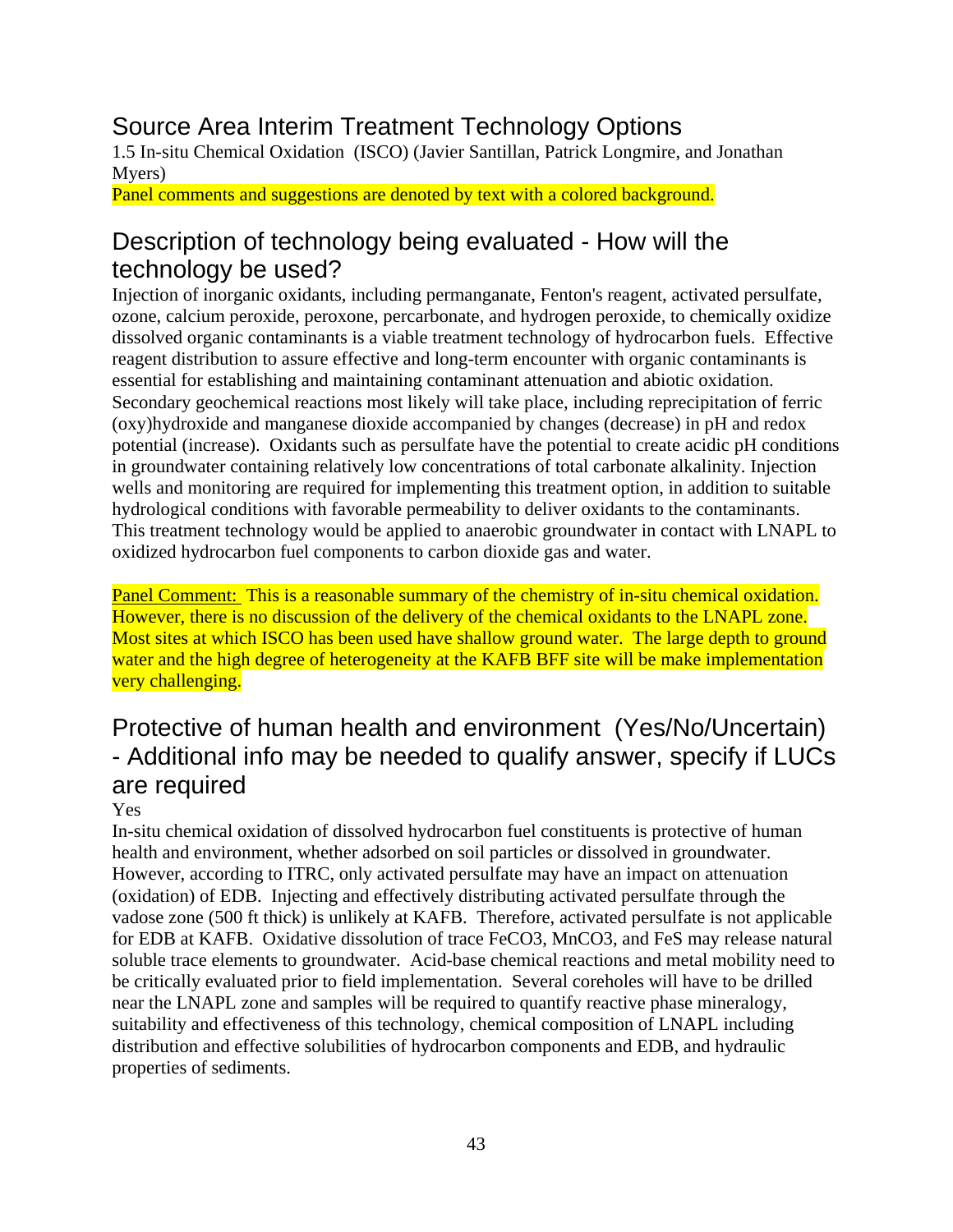Panel Comment: In-situ chemical oxidation of EDB does not appear to be discussed by either ITRC (2005) or EPA (Huling and Pivetz, 2005). However, studies cited by Pignatello et al. (2007) have shown that EDB can be oxidized by Fenton's reagent. In addition, NM has a ground water standard for iron of 1.0 mg/L and manganese of 0.2 mg/L. Therefore, if an iron or manganese based oxidant is used it will be necessary to assure that these standards are not violated.

## Potential to attain of cleanup standards/goals within reasonable timeframe (<50 years) (High/Medium/Low)

#### High.

Cleanup standards and reasonable timeframes are achievable for hydrocarbon fuel components using this technology option.

#### Low to Negligible

Reaching effective cleanup goals for EDB in a reasonable timeframe are unlikely, as this aquifer system (groundwater and redox-sensitive minerals) becomes strongly oxidized. Oxidative dissolution of reduced minerals may release soluble trace elements to groundwater.

## Control releases to reduce or eliminate further releases of hazardous constituents

Comply with standards for waste management (Yes/No)

## Long term reliability and effectiveness (High/Medium/Low) - Include technology maturity

#### Medium, but Variable

Short-term reliability and effectiveness is initially high for hydrocarbon fuel components, but rebound over the long-term is possible, which is influenced by residual anaerobic conditions containing non-accessible hydrocarbons. This technology option has a medium to high maturity, but it is not practical to address EDB degradation under the strongly aerobic conditions induced by the oxidants, including persulfate. Secondary oxidation reactions may enhance dissolution of mineral phases initially stable under reducing conditions, resulting in the release trace elements to groundwater. Site-specific degradation (oxidation) reaction rates for key contaminants including benzene and EDB are needed prior to field implementation. Hydraulic properties of regional aquifer must be known in detail. Total carbonate alkalinity present in contaminated groundwater may impact effectiveness of persulfate by reacting with radicals and forming ligands with cationic metals. These reactions limit the long-term oxidizing capacity of persulfate. Oxidative precipitation of ferric (oxy)hydroxide and manganese dioxide may result is clogging of injection points, which will impact delivery of the oxidant(s). Laboratory testing of this technology option is required prior to potential field implementation.

Panel Comment: In addition to laboratory testing of the technology, it is likely that field scale pilot testing would be required as well.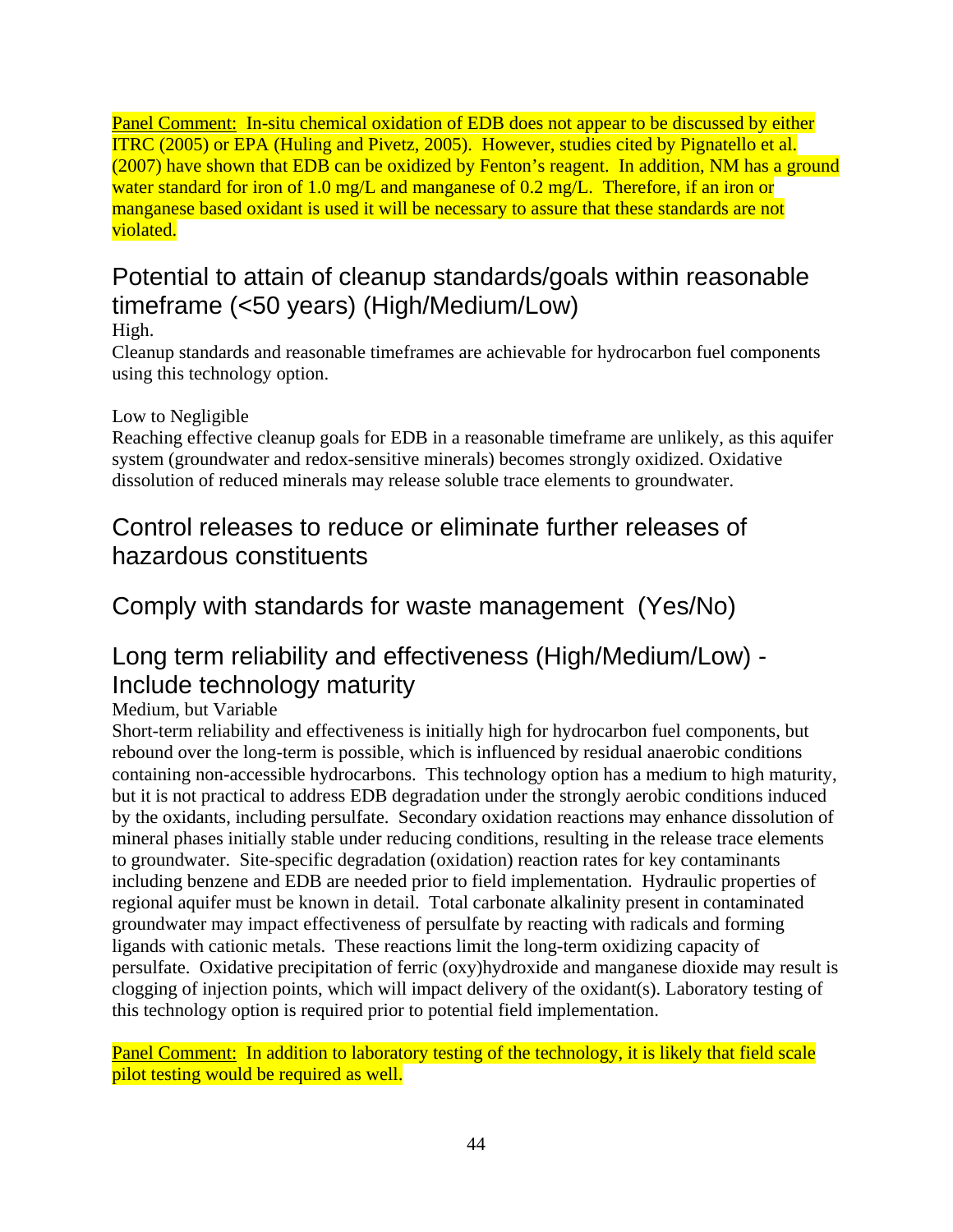## Reduction of toxicity, mobility, mass, or volume (Yes/No/Uncertain) - Phase specific and should specify what is being reduced

#### Yes

This technology option has the ability to enhance reduction of hydrocarbon fuel contaminant mass through robust oxidation processes and volume in the dissolved and sediment adsorbed phase, but probably will have no (uncertain) impact on EDB removal.

## Short-Term Effectiveness (High/Medium/Low/Not effective) - Phase specific, requires specification

#### High

This technology option has a strong potential for attenuating hydrocarbons present in dissolved phase, and is less effective for attenuating or oxidizing hydrocarbon components that are either adsorbed or trapped onto surfaces of fine-grained sediment not in contact with the oxidant(s). Not Effective.

This technology option is not practical or effective for EDB, which biodegrades under anaerobic conditions characterized, in part, by sulfate reduction.

## Implementability (Difficult/ Moderate/Easy/Not applicable)

Difficult

The thick vadose zone at KAFB will control the ability to effectively deliver and mix reagents at 500 ft bgs.

#### Cost - Capital & O&M (High/Medium/Low) - 1 (>\$500M), 2 (\$350 - \$500M), 3 (\$200 - \$350M), 4 (\$50 - \$200M), and 5 (<\$50M) 1. to 4. (\$50M to >\$500M).

This treatment option is medium to high in terms of cost and operation and maintenance of injection wells, depending on injection well grid selected based on well spacing requirement to assure proper reagent distribution.

## Schedule to Implement (Long/Medium/Short/Not applicable) - Long (>10 yrs.), Medium (5-10 yrs.), and Short (<5 yrs.)

Long  $(>10$  yrs).

This technology option requires multiple injection and monitoring wells. Numerous injections of oxidants may need to be repeated to control rebound (due to slow contaminant release from finegrained sediment into groundwater).

## Infrastructure Requirements and Constraints (List of infrastructure required)

#### Substantial.

Multiple deep (500 ft bgs) injection and monitoring points (minimum approximately 200, maximum approximately 740) are required for this technology option.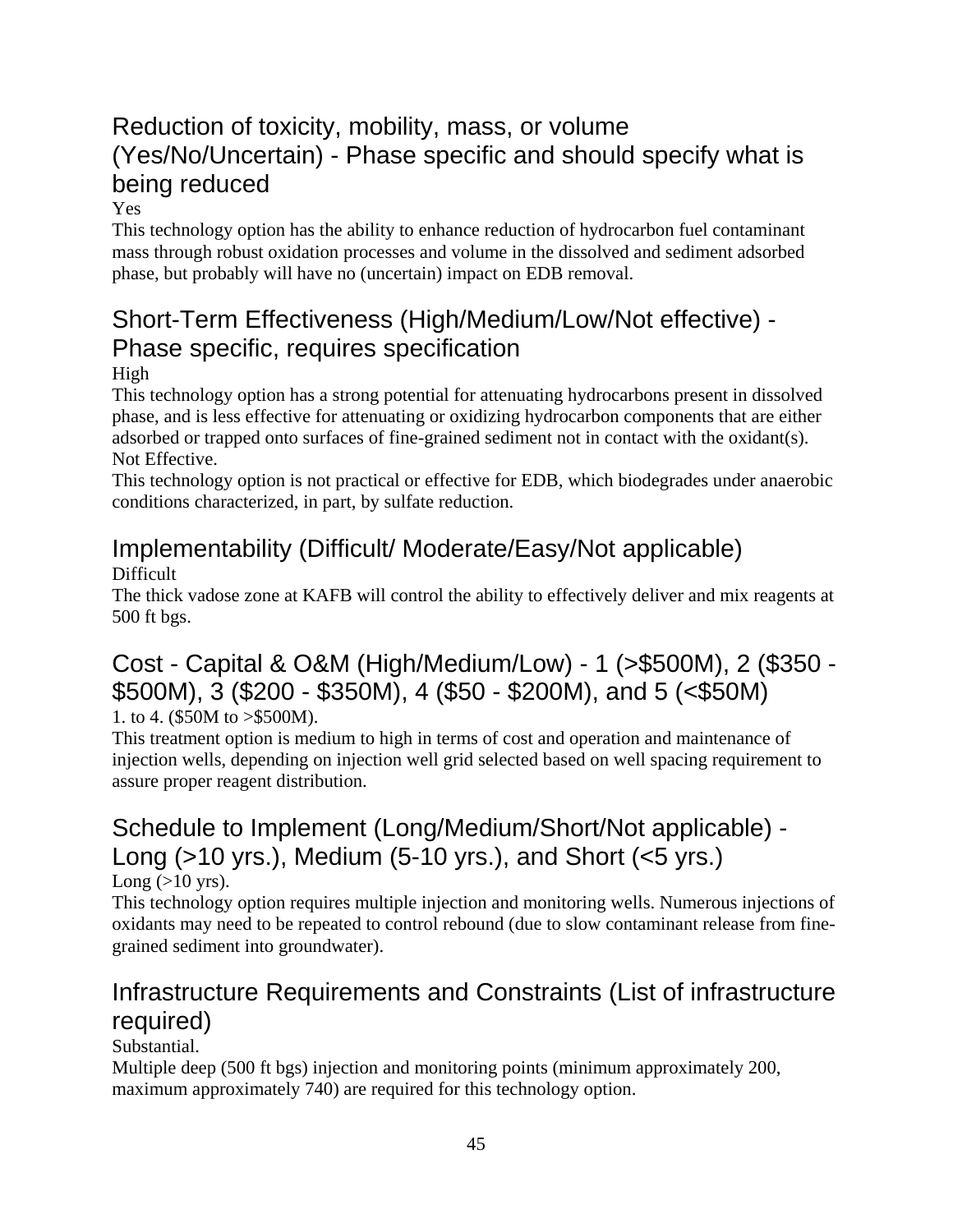## Waste Management (List waste streams to be managed)

In-situ treatment, little waste generated. The need to safely store oxidants on site will be required.

### Permit Requirements (Low/Med/High) (e.g., OSE, NMED, EPA, AEHD, rights of entry agreements)

NMED reagent injection permit is required. Rights of entry for multiple injection points and monitoring wells.

#### Potential Stakeholder Objections

#### Comments (include references as applicable)

More boreholes need to be drilled in and near the LNAPL zone to collect the soil core and LNAPL samples that are required to characterize types and distribution of reactive minerals, distribution and chemical composition of LNAPL, including EDB, and suitability of this technology option. Laboratory testing of this technology option is required prior to potential field implementation. Clu-in Quote "EDB is expected to behave similarly to 1,2-dichloroethane; therefore, in-situ oxidation by hydrogen peroxide, Fenton's reagent, sodium/potassium permanganate, and iron activated persulfate generally is ineffective (Huling and Pivetz 2006). Heat- or alkaline-activated (pH>10.5) persulfate, however, should be effective (ITRC 2005)." Excellent reference: Siegrist et al., In-situ Chemical Oxidation for Groundwater Remediation, 2011. (SERDP, ESTCP)

#### Bibliography

Huling, Scott G. ; Pivetz, Bruce E., (2006). In-Situ Chemical Oxidation, Engineering Issue, USEPA, 61 p. (http://www.dtic.mil/cgibin/GetTRDoc?Location=U2&doc=GetTRDoc.pdf&AD=ADA507297)

Interstate Technology & Regulatory Council (ITRC) (2005). Technical and Regulatory Guidance for In-situ Chemical Oxidation of Contaminated Soil and Groundwater, 2<sup>nd</sup> ed. ISCO-2, 172 p. (http://www.itrcweb.org)

Pignatello, J.J. , Oliveros E., MacKay, A., (2007). Advanced Oxidation Processes for Organic Contaminant Destruction Based on the Fenton Reaction and Related Chemistry, Crit. Revs. In Environ. Sci. and Technol., 36, 1-84, (http://www.tandfonline.com/doi/pdf/10.1080/10643380500326564).

Siegrist, R.L., Crimi, M., Simpkin, T.J. (editors) (2011). In-situ Chemical Oxidation for Groundwater Remediation, Springer, (SERDP & ESTCP), New York, NY, 678 p.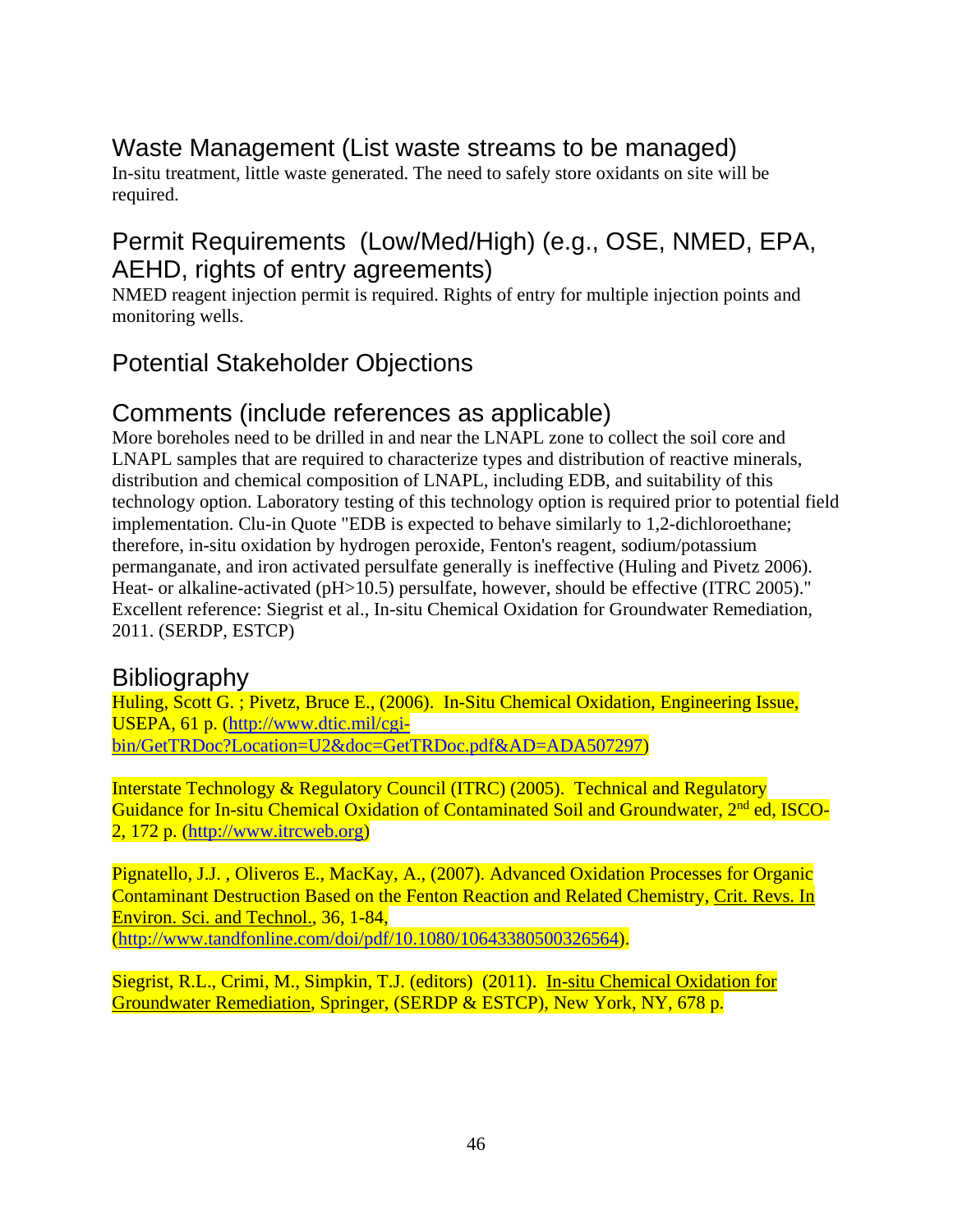1.7 In-situ Biogeochemical Transformation (ISBGT) (Bruce Alleman)

Panel comments and suggestions are denoted by text with a colored background.

### Description of technology being evaluated - How will the technology be used?

Engineered ISBGT is an anaerobic approach that exploits the activity of indigenous microbial populations to produce reactive minerals, primarily iron sulfide (FeS) and pyrite (FeS2), that catalyze the degradation of select contaminants. While other reactive minerals can be biologically formed, engineered ISBGT is primarily focus on biologically mediated iron sulfide production. Engineering the process starts with through analysis of the geochemistry and subsurface mineralogy to determine if the aquifer is lacking a bioavailable iron or sulfate source, and to assess potential substrate/electron donor limitations. When iron is limited, iron salts, minerals (e.g., hematite or magnetite), or organo-iron compounds (e.g., ferrous lactate) can be added. The salts and organo-iron compounds are more easily injected but tend to be short lived, while the mineral forms can be difficult to inject but provide a more sustained source of iron. Magnetite itself is reactive and can provide an added degree of treatment. If sulfate is limited, sulfate salts (e.g., sodium sulfate, calcium sulfate, potassium sulfate, ferrous sulfate, or magnesium sulfate [Epsom salt]) or gypsum could be added as a sulfate supplement. If the site is substrate/electron donor limited, any of the common formulations used to stimulate anaerobic reductive dehalogenation would be suitable. The objective is to support the metabolic activity of iron reducing and sulfate reducing bacteria to provide the ferrous iron and free sulfide that complex to form the reactive iron sulfide. At fuel sites with LNAPL, the residual hydrocarbons can serve as a suitable substrate/electron donor reservoir. The challenges with adding iron and sulfate sources are achieving effective distribution so that the reduced iron and sulfide can interact and to achieve the proper dosages to ensure that excess sulfide does not become toxic to the microorganisms. The degradation of halogenated contaminants is abiotic through the ßelimination pathway, and while not specifically targeted, biotic reductive dehalogenation via hydrogenolysis. Select fuel constituents may undergo anaerobic cometabolism. It should be noted that to date, the more successful engineered application of ISBGT have involved excavation-based approaches (e.g., biowalls and in-situ bioreactors) where the necessary supplements were added during construction. Approaches attempting to inject soluble supplements have proven challenging due to well/formation clogging and ineffective distribution.

## Protective of human health and environment (Yes/No/Uncertain) - Additional info may be needed to qualify answer, specify if LUCs are required

Yes.

The technology option is viable and protective of human health and the environment depending effective distribution of supplements and the formation of the reactive mineral species. Forming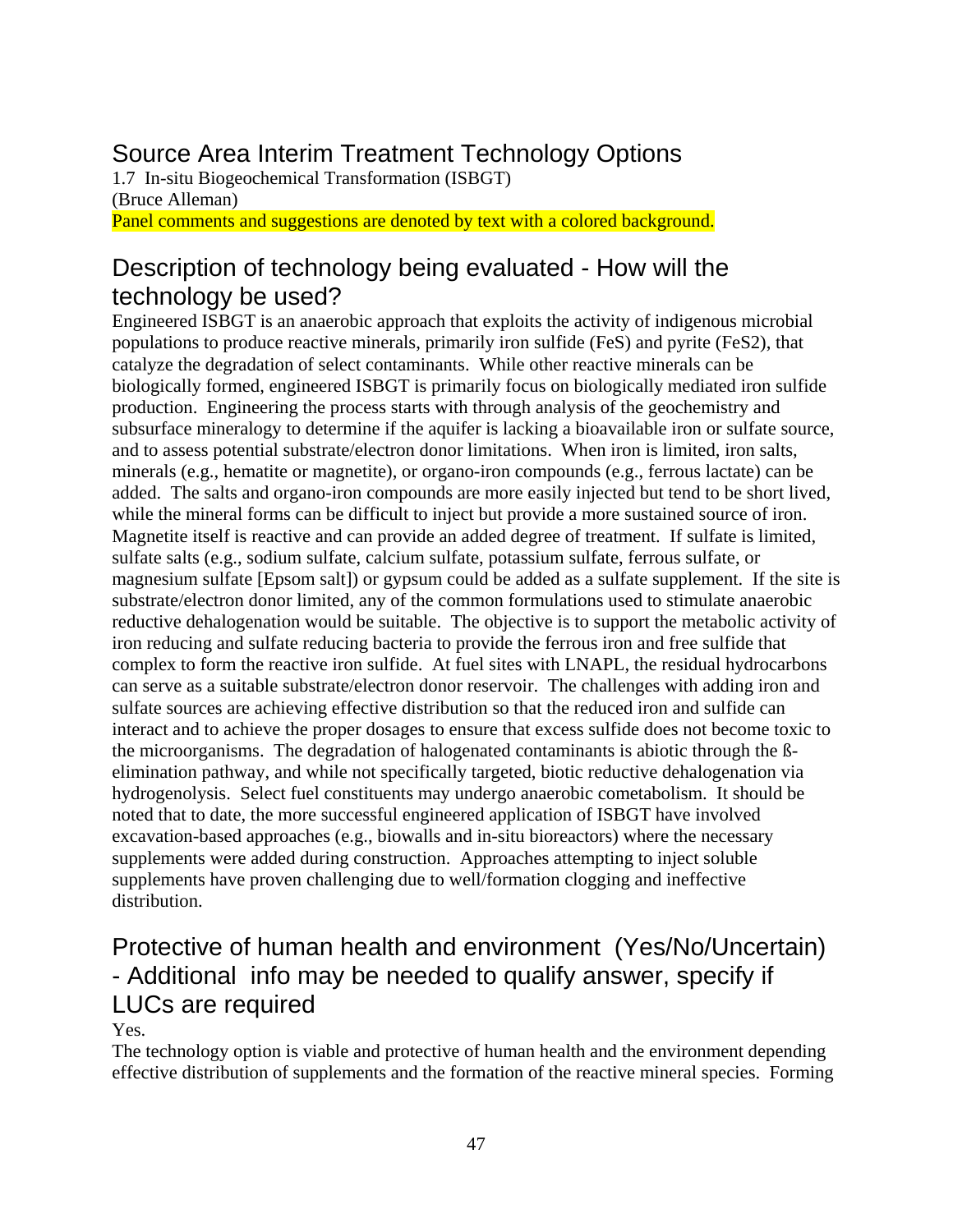the reactive mineral forms and retaining their reactivity will be subject to aquifer geochemistry (alkalinity and other passivating compound concentrations).

## Potential to attain cleanup standards/goals within reasonable timeframe (<50 years) (High/Medium/Low)

Medium to Low.

Biogeochemical transformation of EDB under sulfate-reducing conditions is potentially achievable in certain redox zones

Low.

This technology option is not applicable to degrading fuel hydrocarbons.

## Control releases to reduce or eliminate further releases of hazardous constituents

Uncertain.

As with any technology that entails reagent injection, displacement may be an issue. Use of hydrophobic substrates such as vegetable-oil based preparations could sequester select contaminants, which could in turn reduce further release.

#### Comply with standards for waste management (Yes/No) Yes

## Long term reliability and effectiveness (High/Medium/Low) - Include technology maturity

Medium.

The long-term effects of mineral production on the aquifer permeability are unknown. Control of reagents and microbial communities deep in the subsurface can be challenging.

## Reduction of toxicity, mobility, mass, or volume (Yes/No/Uncertain) - Phase specific and should specify what is being reduced

Yes.

The abiotic transformation of EDB would reduce its toxicity and mass. The effect on the fuel constituents is less certain, but degrading the lower molecular weight aliphatics should reduce toxicity, mass and mobility.

## Short-Term Effectiveness (High/Medium/Low/Not effective) - Phase specific, requires specification

Medium and Low.

Medium for EDB pending delivery and contact. Low for fuel hydrocarbons as anaerobic kinetics tend to be slower than aerobic kinetics.

## Implementability (Difficult/ Moderate/Easy/Not applicable)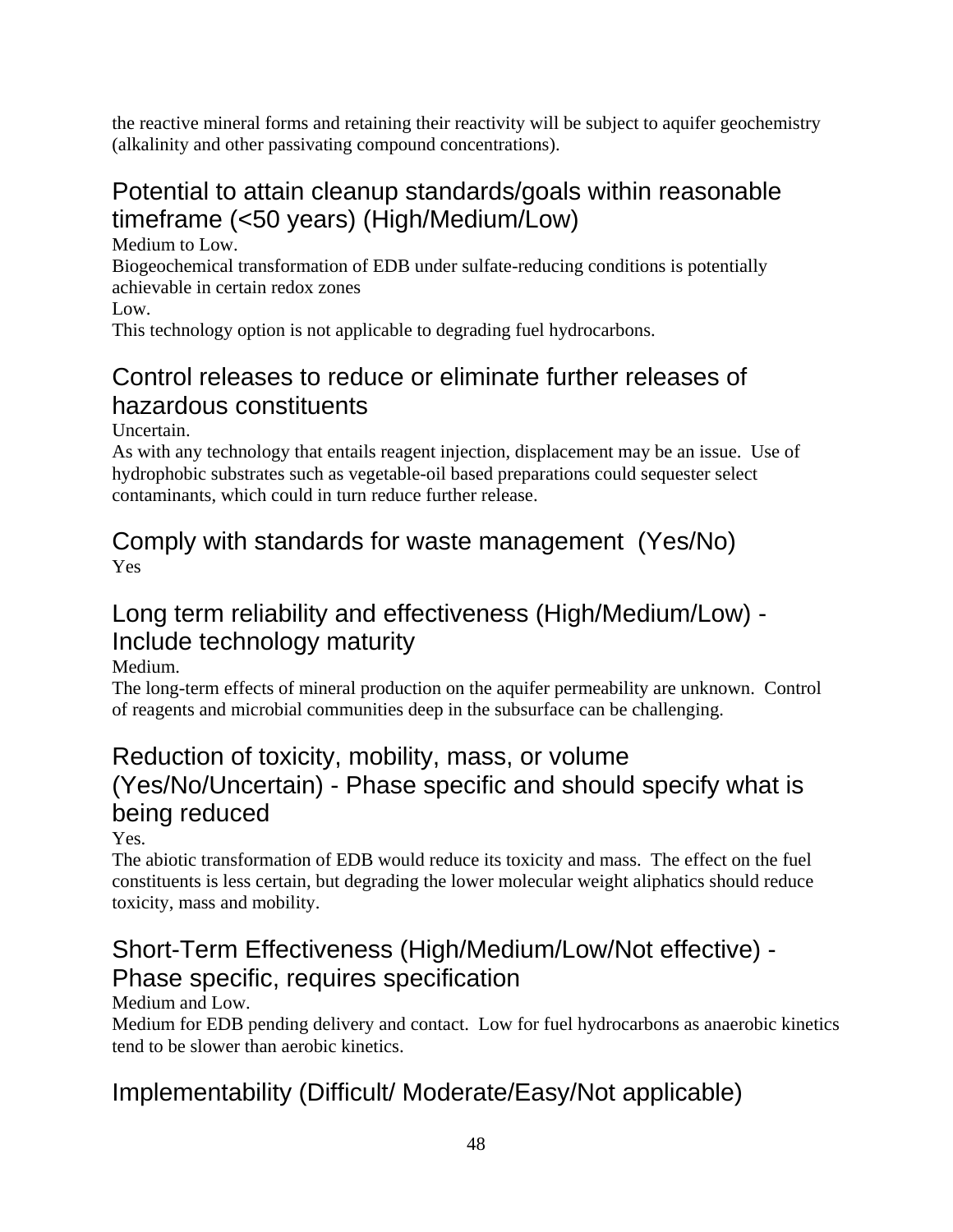Difficult.

Effective distribution may require establishing iron-reducing and sulfate-reducing zones, which could prove difficult at 500+ feet bgs. Fouling issues could cause well screen clogging and formation permeability losses that are very difficult to rectify. ISBGT requiring only the addition of one supplement class (iron, sulfate, or substrate/electron donor) may be more easy to implement.

Cost - Capital & O&M (High/Medium/Low) - 1 (>\$500M), 2 (\$350 - \$500M), 3 (\$200 - \$350M), 4 (\$50 - \$200M), and 5 (<\$50M)  $5$  ( $\leq$ \$50M).

The number of wells required, chemical costs and labor will be the main drivers.

#### Schedule to Implement (Long/Medium/Short/Not applicable) - Long (>10 yrs.), Medium (5-10 yrs.), and Short (<5 yrs.) Low.

Site characterization (cores for mineralogy, groundwater for geochemistry and LNAPL distribution/characterization) and laboratory microcosm testing may be required.

## Infrastructure Requirements and Constraints (List of infrastructure required)

Substantial.

Injection and monitoring wells, pumps, mixing tanks, electrical service, potable water supply, conveyance lines equipment housing.

### Waste Management (List waste streams to be managed)

Chemical containers, sampling purge water, used PPE

## Permit Requirements (Low/Med/High) (e.g., OSE, NMED, EPA, AEHD, rights of entry agreements)

UIC (NMED) and rights of entry.

### Potential Stakeholder Objections

### Comments (include references as applicable)

#### **Bibliography**

Kennedy, L.G., J.W. Everett, E. Becvar, and D. DeFeo. 1996. Field-scale demonstration of induced biogeochemical reductive dechlorination at Dover Air Force Base, Dover,S2 Delaware. Journal of Contaminant Hydrology 88, 119–136.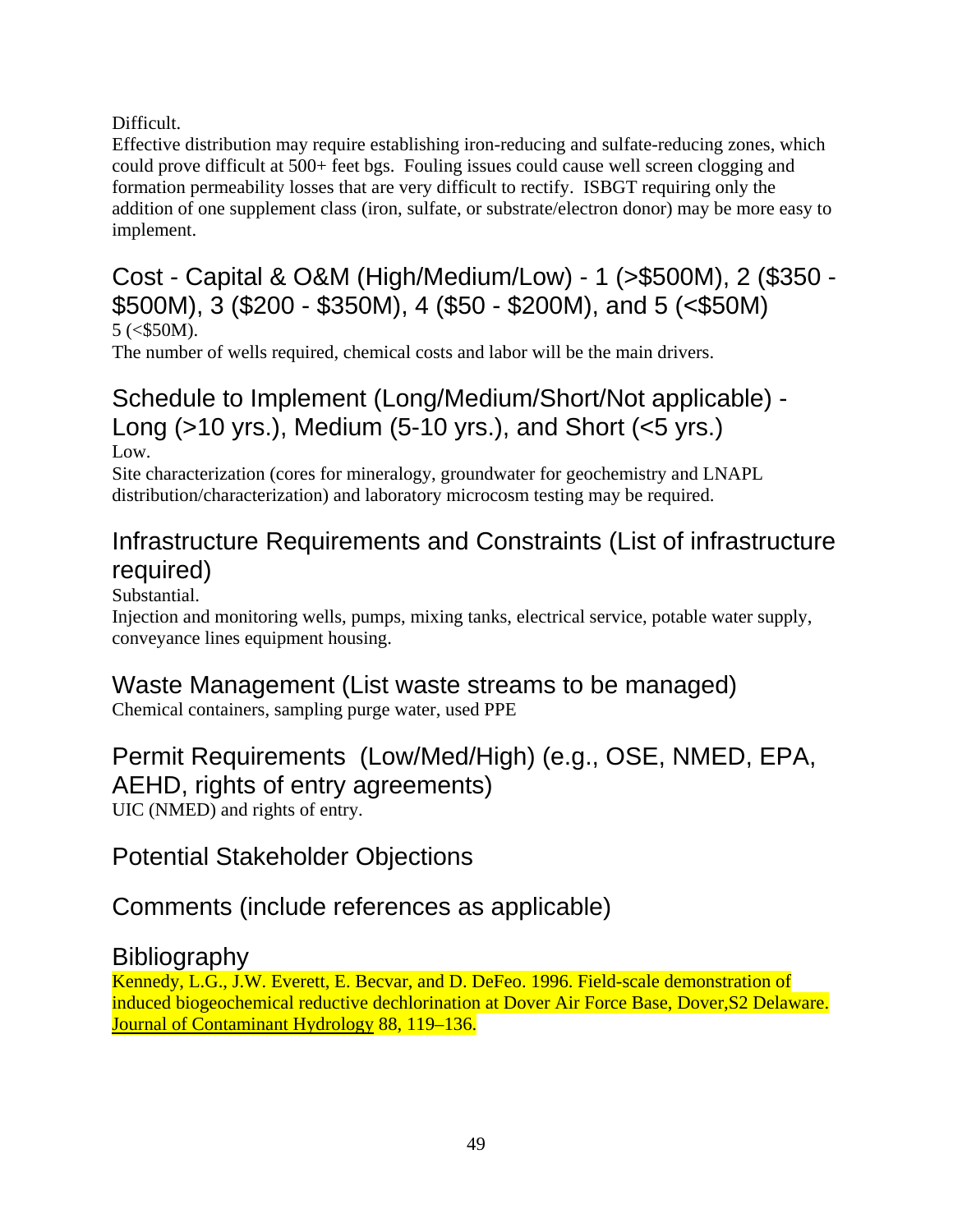He, Y.T., Wilson, J.T. Wilkin, R.T. (2008). Transformation of reactive iron minerals in a permeable reactive barrier (biowall) used to treat TCE in groundwater. Environ. Sci. Technol., 42(17), 6690–6696.

NAVFAC. 2014. In-situ Biogeochemical Transformation Processes for Treating Contaminated Groundwater. Fact Sheet. 6 pgs. (http://www.clu-in.org/download/techfocus/bio/bioinsitubiogeochem-FS.pdf.)

Whiting, K., P.J. Evans, C. Lebrón, B. Henry, J.T. Wilson, and E. Becvar. 2014. Factors Controlling In-situ Biogeochemical Transformation of Trichloroethene: Field Survey. Groundwater Monitoring & Remediation. 34(3), 79–94."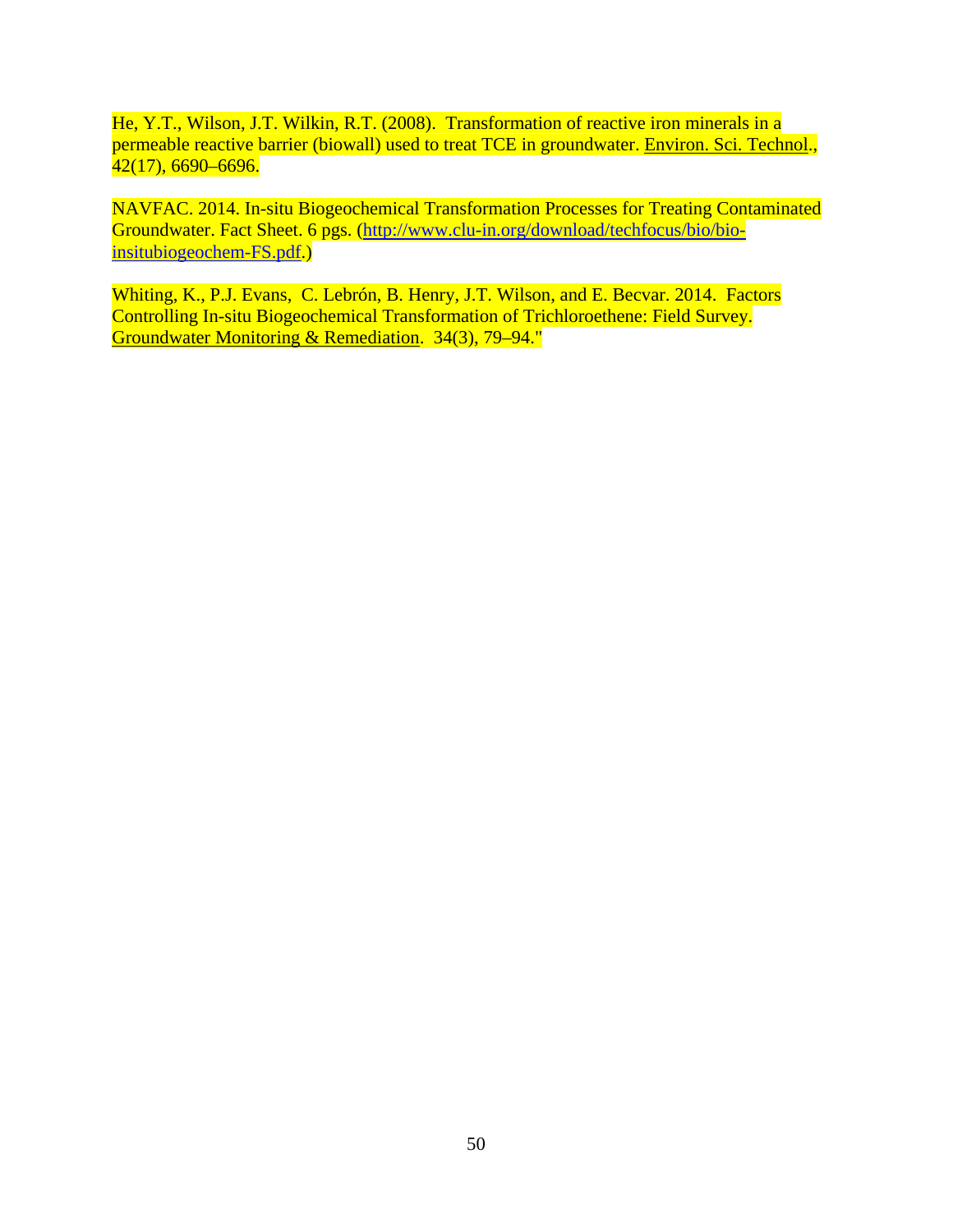2.1 Air Sparging with Soil Vapor Extraction (Steve Reuter, Stuart Shealy) Panel comments and suggestions are denoted by text with a colored background.

### Description of technology being evaluated - How will the technology be used?

This technology consists of injecting air below the water table, below LNAPL zone to strip both free phase and dissolved contaminants. Air sparge off gas would be collected by soil vapor extraction (SVE) for treatment at ground surface. Effectiveness on EDB removal is not precisely known and case histories with application to KAFB have not been identified.

## Protective of human health and environment (Yes/No/Uncertain) - Additional info may be needed to qualify answer, specify if LUCs are required

#### Yes

Air sparging is protective of human health and the environment for LNAPL but is uncertain or not documented for EDB. Air sparge off gasses can be collected by a properly designed SVE system that is a technology that is well understood. Given the excessive depth of the contaminants in groundwater and the propensity for hydrocarbon vapors to biodegrade, SVE capture of the air sparge off gasses may not be necessary.

Panel Comments: The Panel agrees that hydrocarbon vapors may not be detected at the surface, however, it is not clear that the same conclusion can be made for EDB. Furthermore, because of public concerns about EDB it is likely that SVE and subsequent off gas treatment would be required for public acceptance.

## Potential to attain of cleanup standards/goals within reasonable timeframe (<50 years) (High/Medium/Low)

Medium to Low

Medium for dissolved phase and LNAPL at regional water table; probable for submersed LNAPL and adsorbed phase. This technology option is low for EDB, based on the compound's relatively low Henry's law constant.

#### Control releases to reduce or eliminate further releases of hazardous constituents

Panel Comments: The Workgroup should consider whether sparging in the LNAPL zone in the absence of vapor recovery would lead to actual or publicly perceived migration of contaminants to the surface.

Comply with standards for waste management (Yes/No)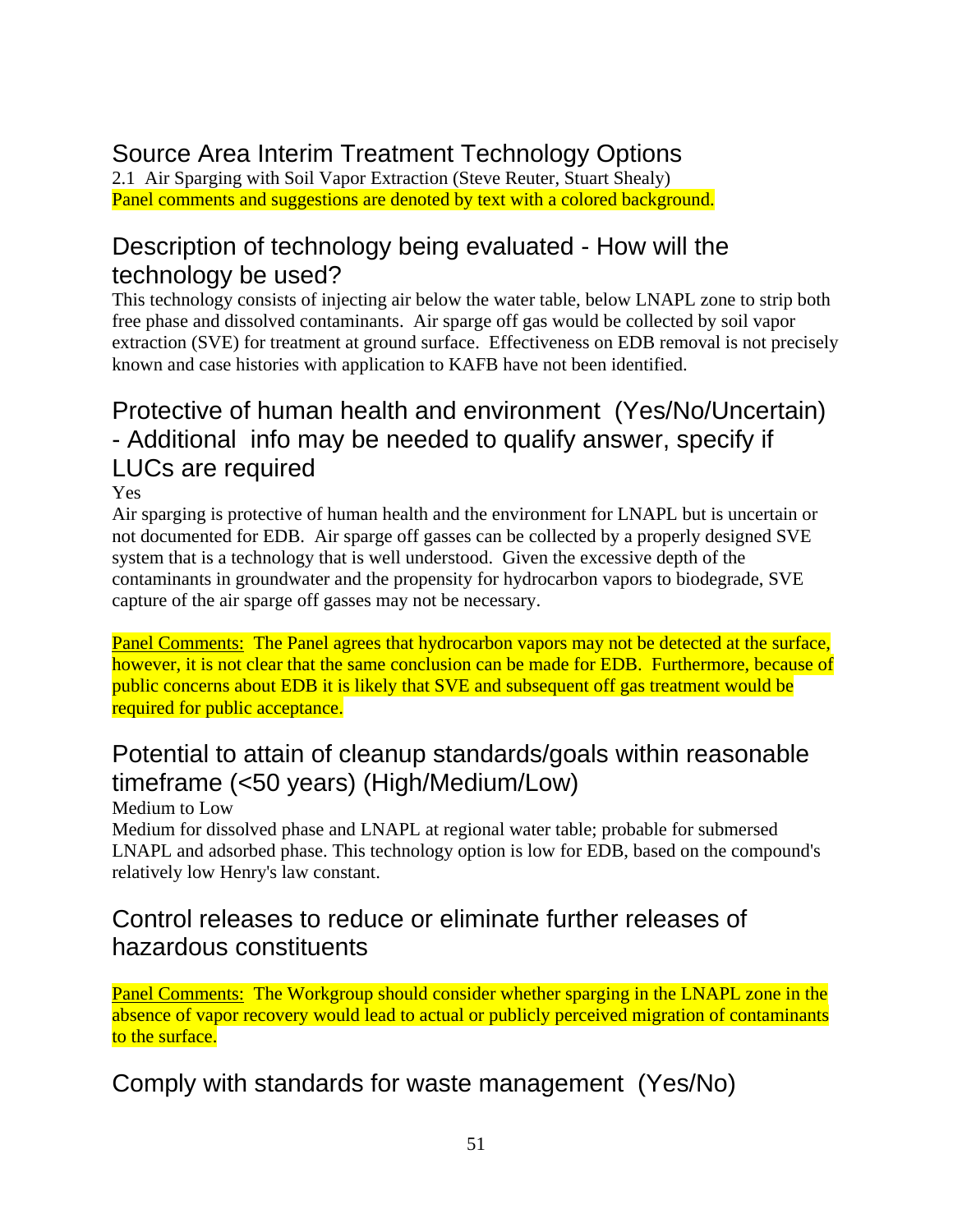## Long term reliability and effectiveness (High/Medium/Low) - Include technology maturity

#### High/Mature

Air sparging is a mature technology that continues to be applied to treat primarily dissolvedphase hydrocarbon plumes. The effectiveness/reliability of the technology probably will not be compromised at a site with the depth and lateral extent of the BFF. Challenges associated with fouling and limited ability to effectively contact the contaminant as will be needed at the BFF and could substantially reduce the reliability of sparging. A more directed application in areas of the dissolved plume that would benefit from in-situ stripping and that is not highly reduced may be more suitable of sparging. This technology option requires the need to identify limitations with thick vadose zone with heterogeneous sediments. References are needed.

## Reduction of toxicity, mobility, mass, or volume (Yes/No/Uncertain) - Phase specific and should specify what is being reduced

Yes

Reduction of toxicity and contaminant properties and distribution in the subsurface is feasible for dissolved and LNAPL at regional water table using this technology option. This technology has potential application to submersed LNAPL and adsorbed phase.

## Short-Term Effectiveness (High/Medium/Low/Not effective) - Phase specific, requires specification

Medium to High

Short-term effectiveness is technically feasible for dissolved phase and LNAPL at the regional water table; but is uncertain or to low for submersed LNAPL and adsorbed phase.

## Implementability (Difficult/ Moderate/Easy/Not applicable)

#### Moderate

This technology option is moderate for dissolved and LNAPL at regional water table; moderate for submersed LNAPL and adsorbed phase with KAFB property; but is considered to be difficult off Base. A robust site conceptual model is required to bound uncertainties associated implementing this technology.

#### Cost - Capital & O&M (High/Medium/Low) - 1 (>\$500M), 2 (\$350 - \$500M), 3 (\$200 - \$350M), 4 (\$50 - \$200M), and 5 (<\$50M) Medium

Cost will depend on the number of injection wells. The cost for implementing this technology will be driven by the number of injection wells required to effectively volumes of air as a stripping agent throughout the targeted aquifer volume. The number of wells would dictate the requirements for pumps and above-ground equipment and infrastructure. Partitioned implementation might prove desirable.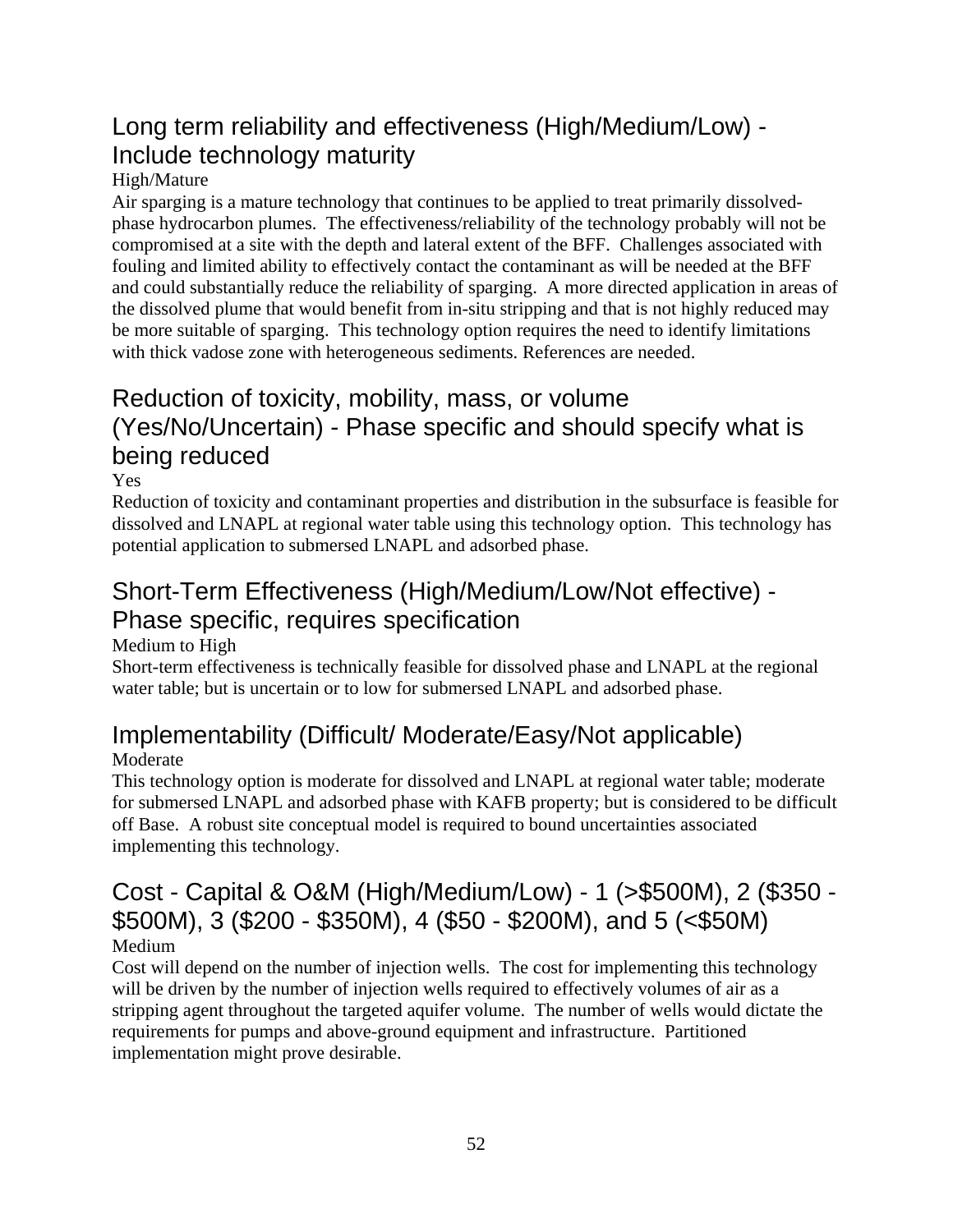#### Schedule to Implement (Long/Medium/Short/Not applicable) - Long (>10 yrs.), Medium (5-10 yrs.), and Short (<5 yrs.) Short

This technology could be applied with existing wells augmented with additional air sparge points to evaluate technology as an interim measure. Infrastructure to process off-gasses already exists and could be expanded reasonably well for field implementation. Documentation of successful application of this technology is needed to determine its applicability to KAFB.

### Infrastructure Requirements and Constraints (List of infrastructure required)

Treatment Compound Conveyance Lines, well head and vault construction.

Panel Comments: The sparging/SVE technology will likely require a considerable amount of infrastructure at the surface including blowers, air distribution lines, and possibly vacuum blowers, collection lines, and off gas treatment if SVE and treatment is required.

Waste Management (List waste streams to be managed) Minimal/vapor treatment to meet air permits.

Permit Requirements (Low/Med/High) (e.g., OSE, NMED, EPA, AEHD, rights of entry agreements) Air Permits AEHD/NMED.

### Potential Stakeholder Objections

## Comments (include references as applicable)

Provide references. Air sparging should have significant applicability for the dissolved phase in the oxygenated portion of the aquifer, as well as the LNAPL portion of the contaminant plume. Subsurface heterogeneity has the potential to increase the effective radius of the air sparge, although it will increase the difficulty in determining effectiveness. Air sparging will remediate both through mechanical stripping of contaminant as well as enhancing conditions for in-situ aerobic degradation of contaminants. Application of this technology in portions of the hydrocarbon plume that are currently anerobic will need to be compared to other enhanced anerobic technologies. Substantial infrastructure requirements may be mitigated by taking advantage of the significant overlying vadose zone that potentially may allow for biodegradation of the air sparge off-gasses and negates the need for associated soil vapor extraction. In addition, potential mobilization of EDB by air sparging will need to be quantified during field implementation, which may be desirable or detrimental.

#### **Bibliography**

Bass, D.H., Hastings, N.A., Brown, R.A., (2000). Performance of air sparging systems: a review of case studies, J. Haz. Materials, 72(2-3), 101-119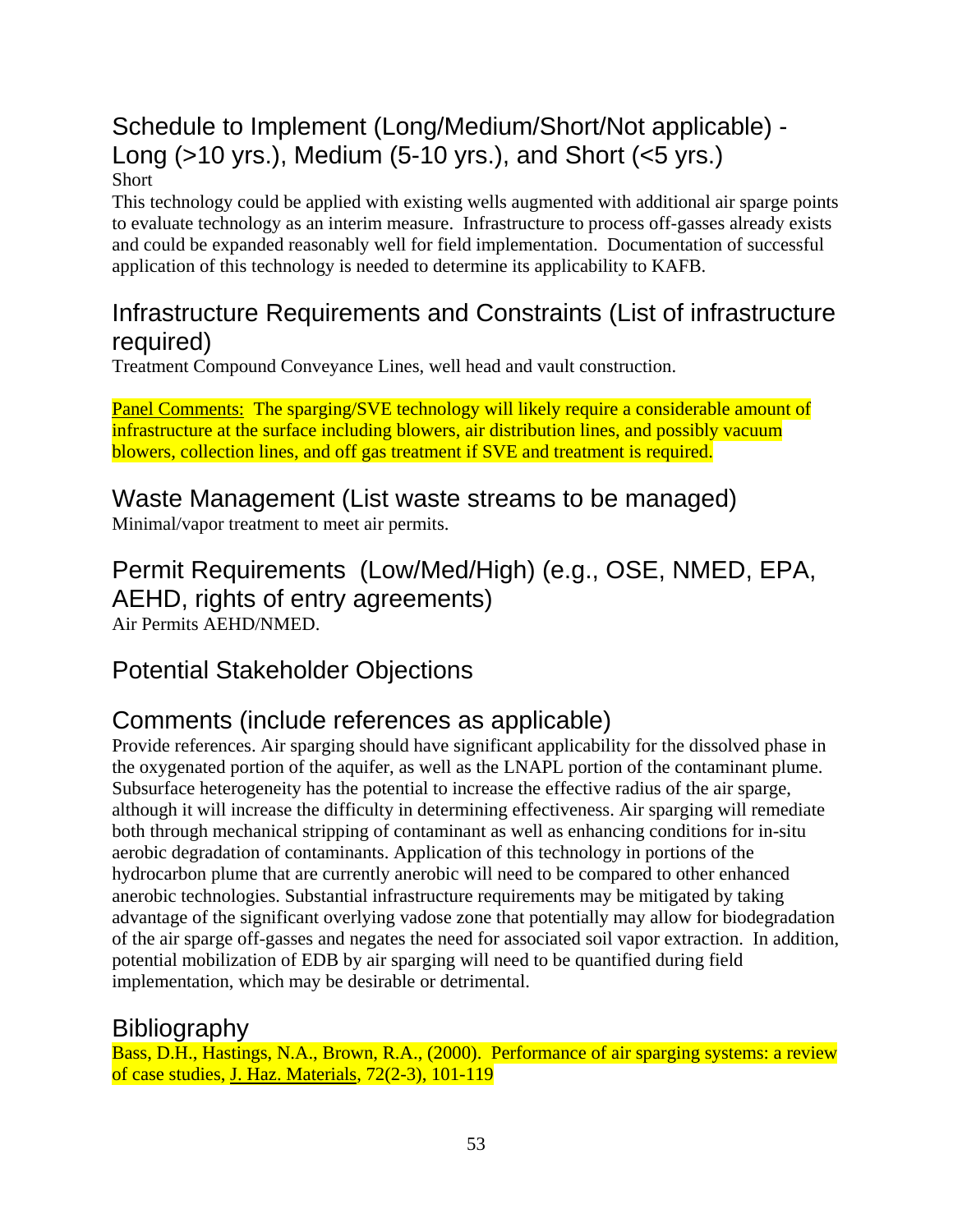EPA. 1997. Analysis of Selected Enhancements for Soil Vapor Extraction. EPA-542-R-97-007. www.clu-in.org/download/remed/sveenhmt.pdf

Hinchee, R.E. editor (1994). Air Sparging for Site Remediation, CRC Press, Inc., Boca Raton, FL, 142 p.

Ground Water Remediation Technologies Analysis Center. 1996. Air Sparging Technology Overview Report. http://clu-in.org/download/toolkit/sparge\_o.pdf

McCray, J.E., Tick, G.r., Jawitz, J.W., Gierke, J.S., Brusseau, M.L., Falta, R.W., Knox, R.C., Sabatini, D.A., Annable, M.D., Harwell, J.H., Wood, A.L. (2011). Remediation of NAPL Source Zones: Lessons learned from Field Studies at Hill and Dover AFB, Ground Water, 49(5), 727-744.

USACE. 2002. Engineering and Design: Soil Vapor Extraction and Bioventing. EM 1110-1- 4001. http://140.194.76.129/publications/eng-manuals/em1110-1-4001/toc.htm USACE. 2008. Engineering and Design: In-situ Air Sparging. EM 1110-1-4005.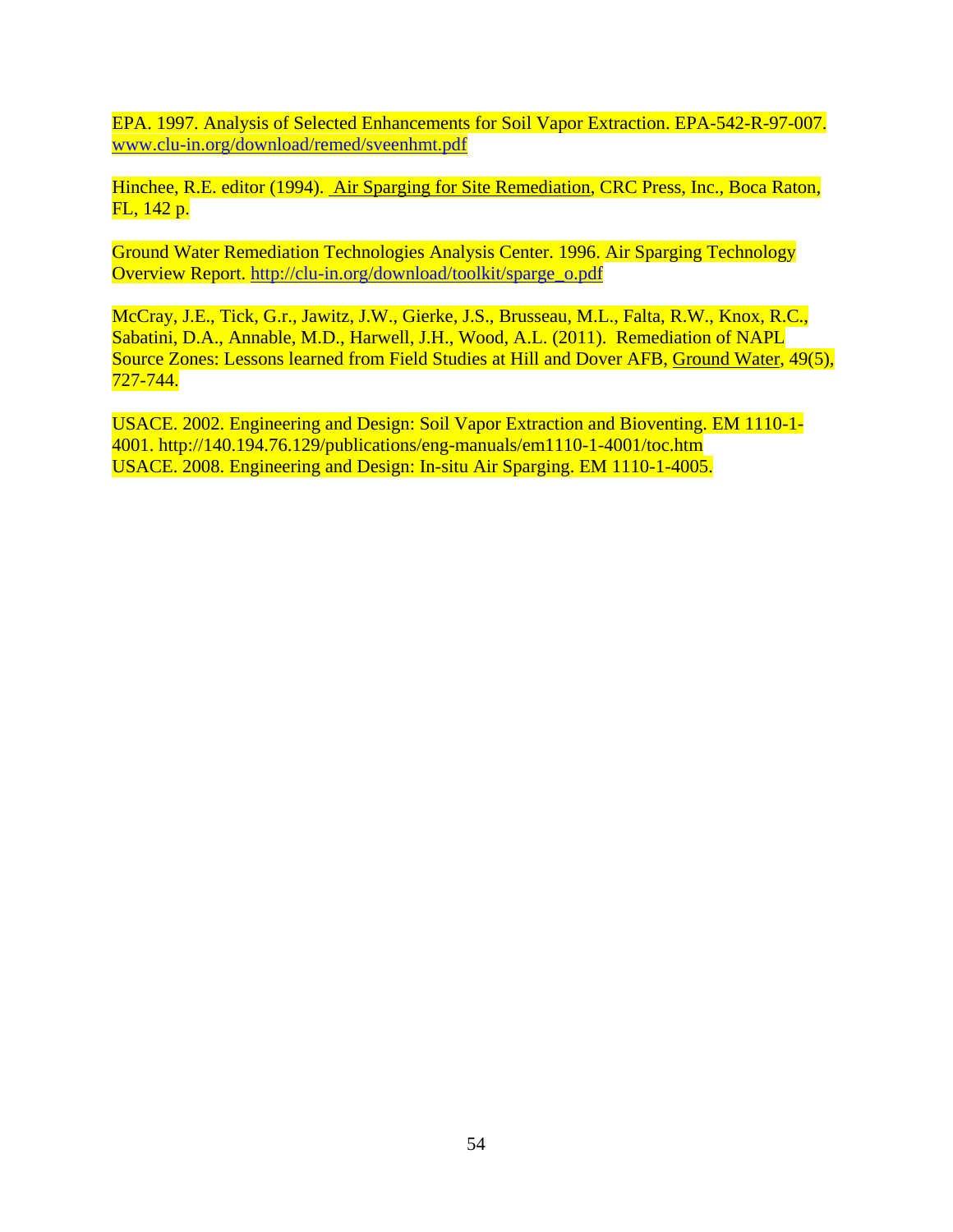2.2 Thermally Enhanced Sparging with SVE (Steve Reuter, Stuart Shealy) Panel comments and suggestions are denoted by text with a colored background.

#### Description of technology being evaluated - How will the technology be used?

Subsurface heating (hot air injection, steam injection Electro-thermal desorption) is performed to increase volatility and increase mobility of free phase hydrocarbon contamination. A capture system for volatilized hydrocarbons and a well-defined site conceptual model are needed to further develop this potential technology option. The potential for precipitation of calcium carbonate needs to be quantified as pore water in the vadose zone is heated and carbon dioxide gas is driven off.

## Protective of human health and environment (Yes/No/Uncertain) - Additional info may be needed to qualify answer, specify if LUCs are required

Yes.

Air sparge off gasses can be collected by a properly designed SVE system that is a technology that is well understood. Given the excessive depth of the contaminants in groundwater and the propensity for hydrocarbon vapors to biodegrade, SVE capture of the air sparge off gasses may not be necessary.

Panel Comments: The Panel agrees that hydrocarbon vapors may not be detected at the surface, however, it is not clear that the same conclusion can be made for EDB. Furthermore, because of public concerns about EDB it is likely that SVE and subsequent off gas treatment would be required for public acceptance.

## Potential to attain of cleanup standards/goals within reasonable timeframe (<50 years) (High/Medium/Low)

Yes

Potential to attain cleanup standards is feasible for dissolved phase and LNAPL at regional water table; probable for submersed LNAPL and adsorbed phase. This technology option requires a bounding statement for energy requirements.

### Control releases to reduce or eliminate further releases of hazardous constituents

Panel Comments: The Workgroup should consider whether thermally enhanced air sparging in the LNAPL zone in the absence of vapor recovery would lead to actual or publicly perceived migration of contaminants to the surface.

Comply with standards for waste management (Yes/No)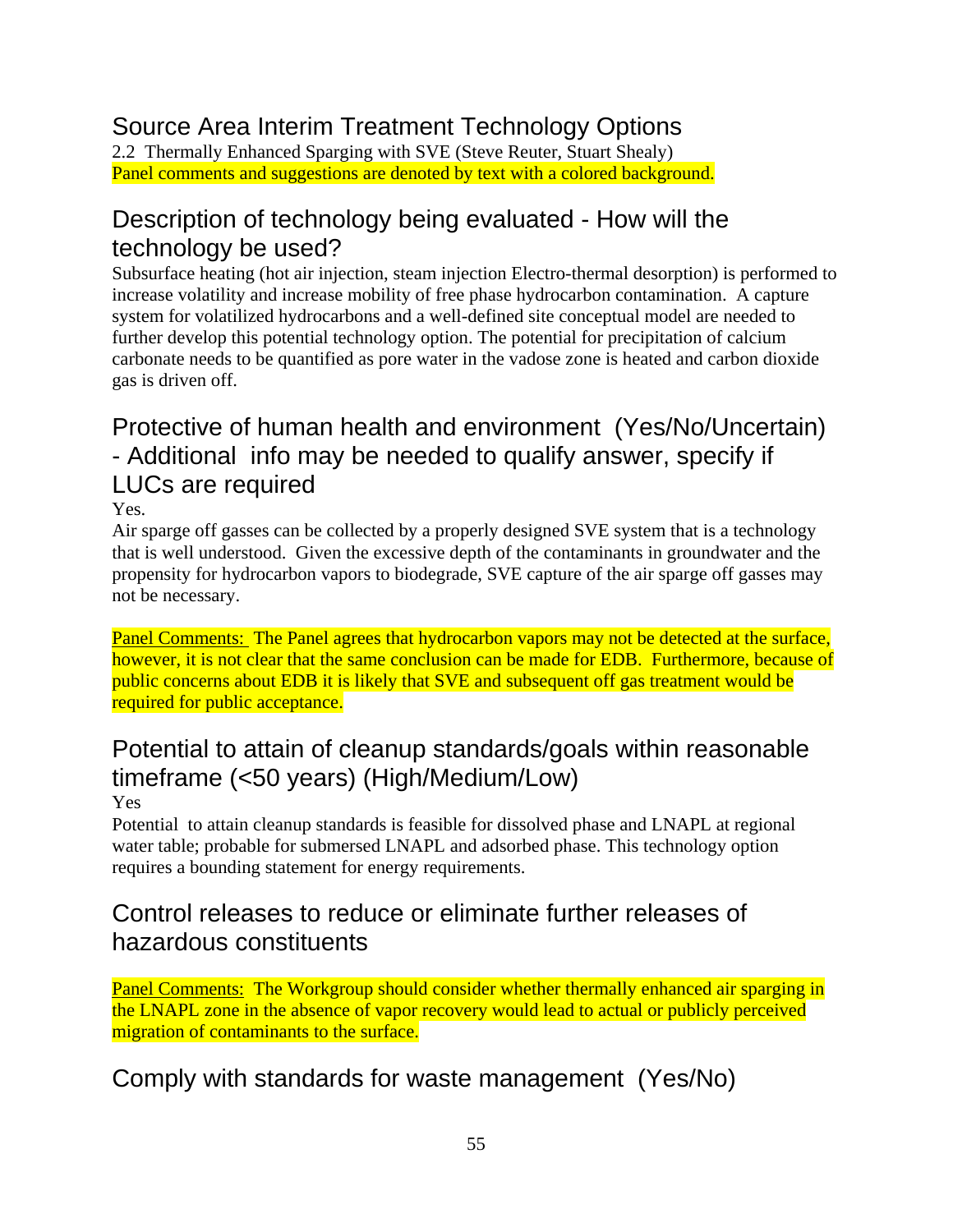## Long term reliability and effectiveness (High/Medium/Low) - Include technology maturity

High/Adolescent

Enhanced air sparging may be desirable to address the lower volatility of the contaminants at the BFF. Suitability of enhancement can be evaluated during interim measure application Significant cost increase can be anticipated. Documentation is required to determine if this technology is applicable to KAFB.

### Reduction of toxicity, mobility, mass, or volume (Yes/No/Uncertain) - Phase specific and should specify what is being reduced

Yes

Reduction of toxicity and contaminant mass and properties are achievable for dissolved and LNAPL at regional water table; probable for submersed LNAPL and adsorbed phase. This technology option requires proper technology design to achieve reduction in toxicity and contaminant properties.

## Short-Term Effectiveness (High/Medium/Low/Not effective) - Phase specific, requires specification

Medium to High

Short-term effectiveness for dissolved and LNAPL at regional water table is feasible; uncertainlow for submersed LNAPL and adsorbed phase. References of this technology are required to determine applicability of thermally enhanced sparging to KAFB.

# Implementability (Difficult/ Moderate/Easy/Not applicable)

Moderate

Implementation of this technology is moderately feasible for dissolved and LNAPL at regional water table; but is difficult for submersed LNAPL and adsorbed phase beneath KAFB. This technology option is difficult off KAFB property. A detailed concept on how this technology would be implemented is required prior to any bench, pilot, and field-scale implementation.

Panel Comments: The Panel agrees with this assessment of the implementability of thermally enhanced air sparging/SVE technology, however, the relatively shallow extent of the plume beneath the top of the water table may require use of a large number of sparge wells with short well screens. Further, evaluation of this technology must include identification of the heating method because the great depth to ground water at the KAFB BFF site may not allow use of steam.

#### Cost - Capital & O&M (High/Medium/Low) - 1 (>\$500M), 2 (\$350 - \$500M), 3 (\$200 - \$350M), 4 (\$50 - \$200M), and 5 (<\$50M) 1. (>\$500M)

Any enhancement to the air sparge strategy or SVE strategy will have a profound increase on costs.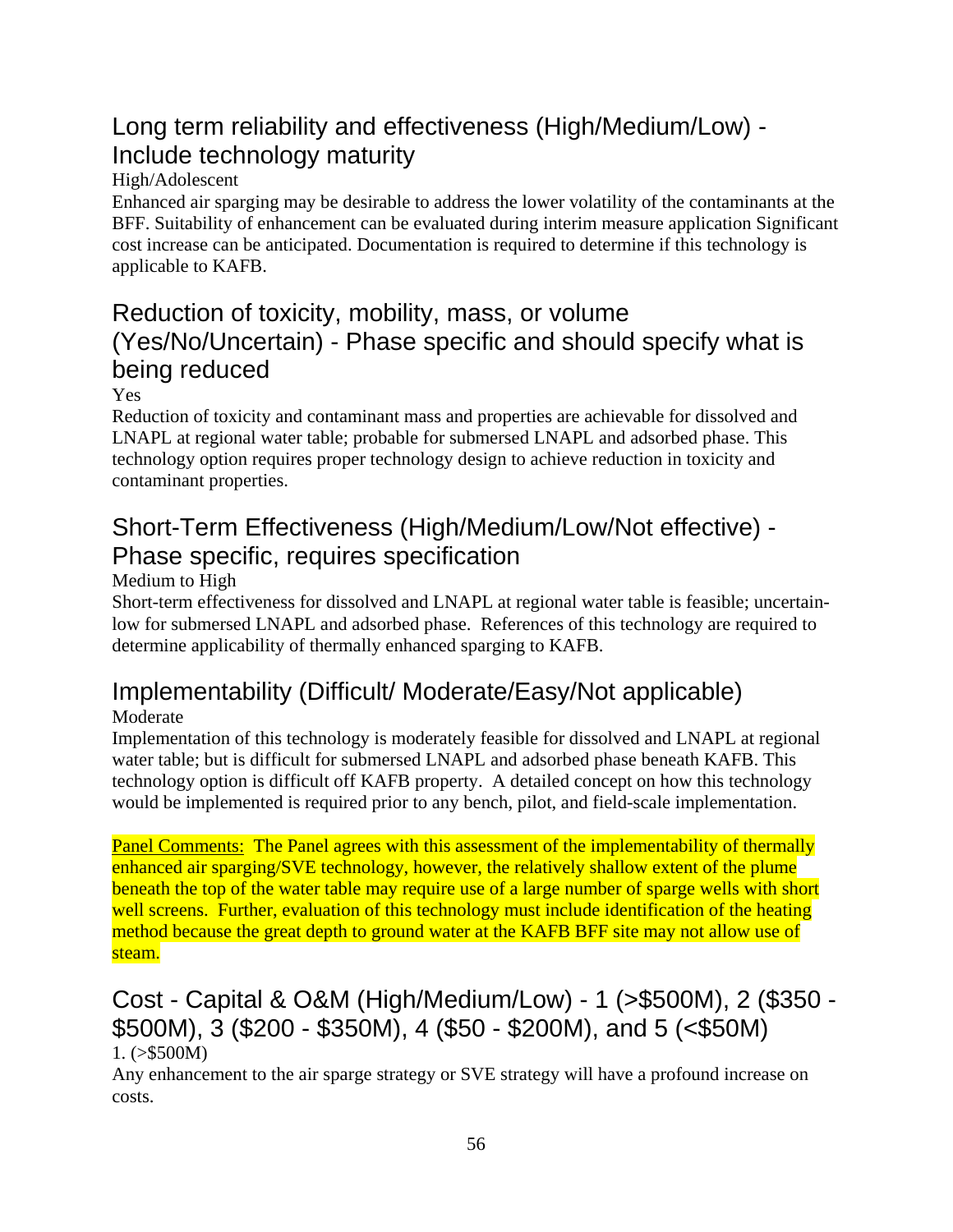#### Schedule to Implement (Long/Medium/Short/Not applicable) - Long (>10 yrs.), Medium (5-10 yrs.), and Short (<5 yrs.) Low

This technology could be applied with existing wells to evaluate technology as an interim measure. Infrastructure to process off-gases already exists and could be expanded reasonably and may not be necessary. References are needed to further determine the likelihood of successfully implementing this technology prior to starting laboratory and field studies.

### Infrastructure Requirements and Constraints (List of infrastructure required)

Treatment Compound Conveyance Lines, well head and vault construction. Substantial infrastructure will be required.

#### Waste Management (List waste streams to be managed)

Minimal/vapor treatment to meet air permits. Waste products could be substantial when LNAPL is removed from the subsurface.

## Permit Requirements (Low/Med/High) (e.g., OSE, NMED, EPA, AEHD, rights of entry agreements)

Air Permits AEHD/NMED.

### Potential Stakeholder Objections

### Comments (include references as applicable)

Same as above  $(2.0 - Air$  sparging). Additional significant costs will be associated with any enhancements to the air sparge strategy, which may limit the technical feasibility of this technology.

## **Bibliography**

EPA (2015). Thermal Treatment: In-situ, USEPA web site listing thermally enhanced technologies to remediate contaminated groundwater. Accessed June 2015, https://cluin.org/techfocus/default.focus/sec/Thermal\_Treatment%3A\_In\_Situ/cat/Application/

Heron, G., Baker, R.S., Bierschenk, J.M., LaChance, J.C. (2006). Heat it All the Way - Mechanisms and Results Achieved using In-Situ Thermal Remediation, Remediation of Chlorinated and Recalcitrant Compounds: Proceedings of the Fifth International Conference, Battelle, Columbus, OH

(http://www.researchgate.net/profile/Gorm\_Heron/publication/228497895\_Heat\_it\_All\_the\_Wa y-Mechanisms and Results Achieved using In-

Situ\_Thermal\_Remediation/links/0f3175304b162c81d4000000.pdf)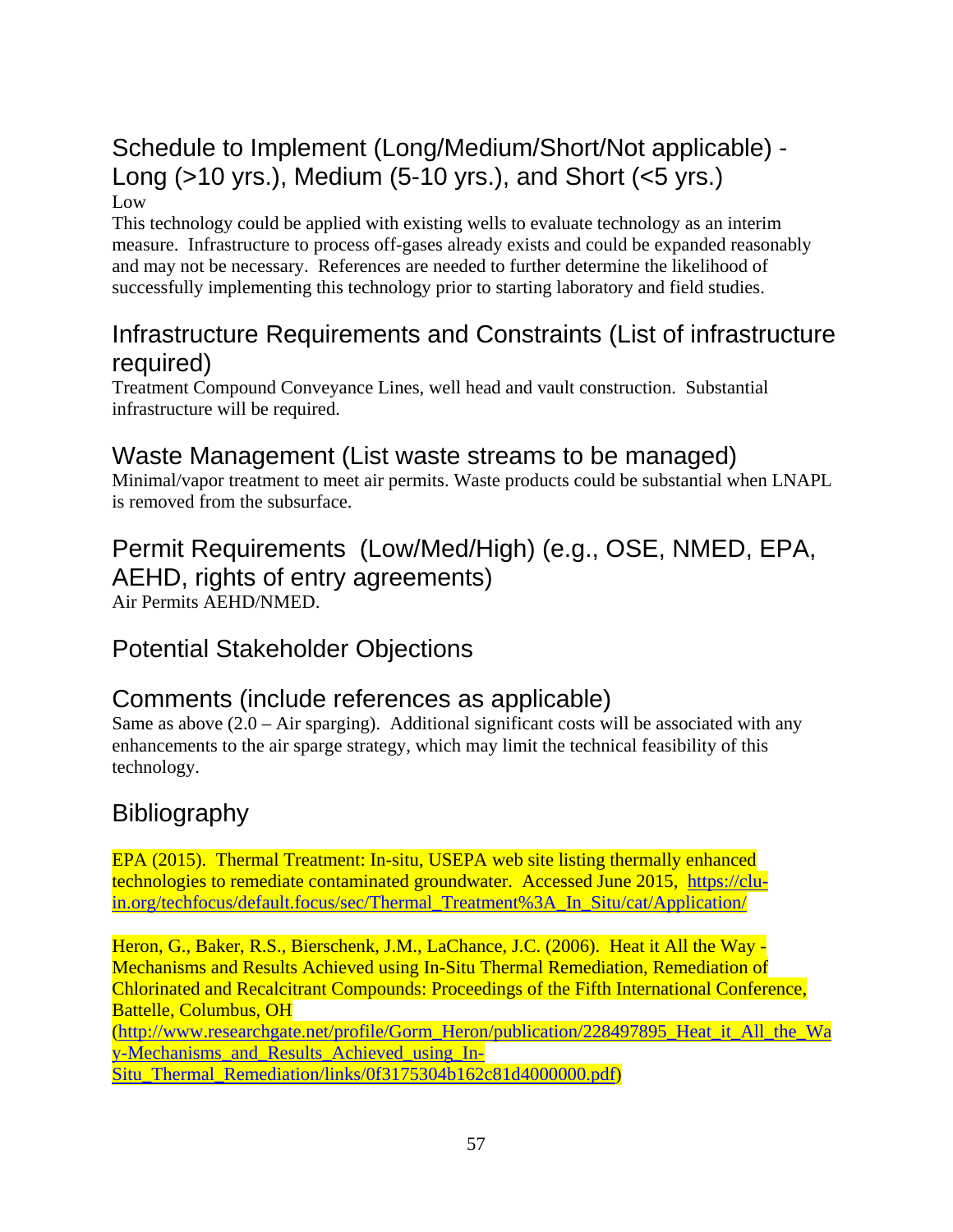Kingston, J.L.T., Dahlen, P.R., Johnson, P.C. (2012). Assessment of Groundwater Quality Improvements and Mass Discharge Reductions at Five In-situ Electrical Resistance Heating Remediation Sites, Ground Water Monitoring & Remediation, 32(3) 41-51.

Park, G., Shin, H.-S., Ko, S.-O. (2007). A Laboratory and Pilot Study of Thermally Enhanced soil Vapor Extraction Method for the removal of Semi-Volatile Organic Contaminants, J. of Environ. Sci. and Health, Parth A: Toxic/Haz. Subs. And Environ. Engr., 40(4), 881-897.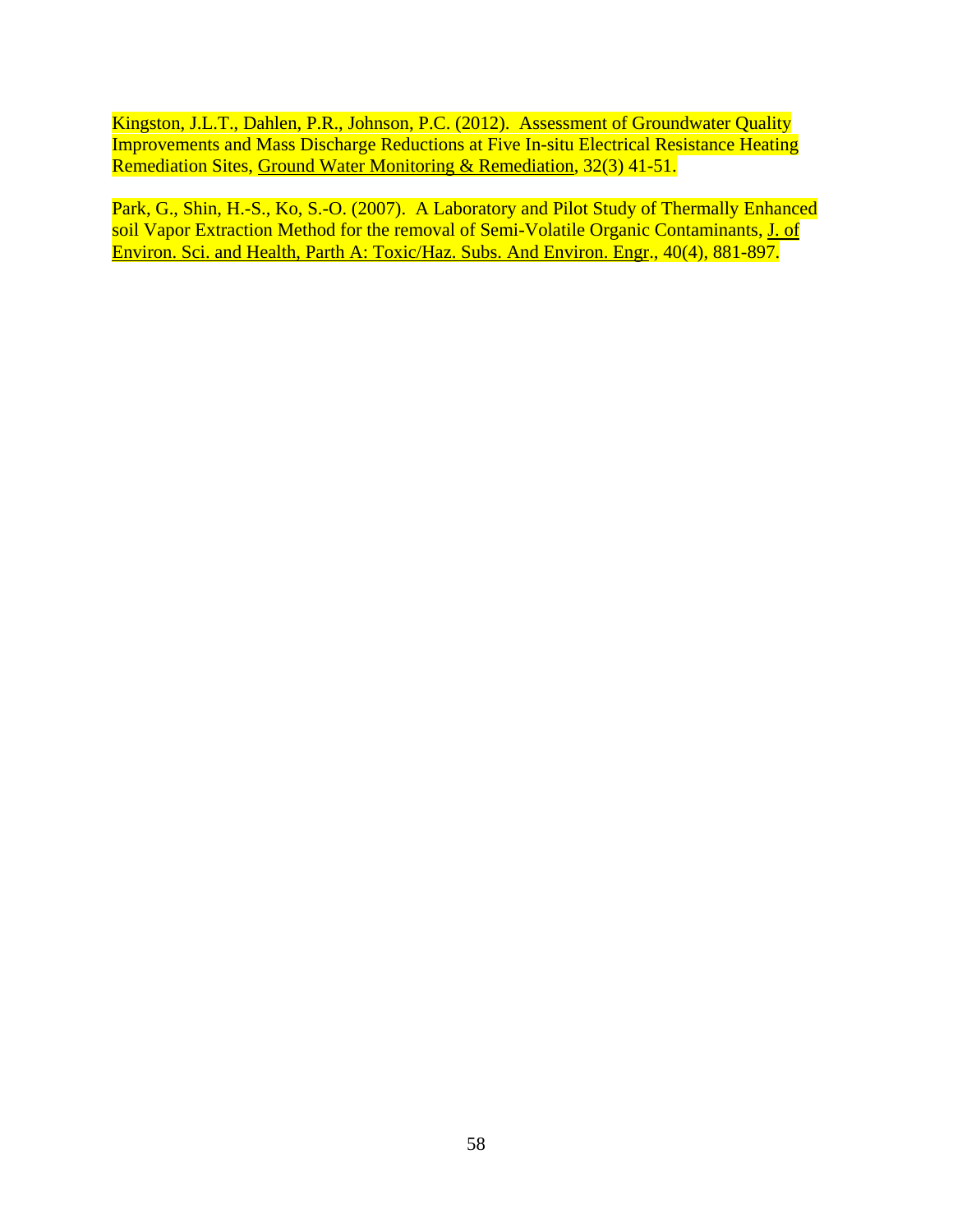2.5 In-Well Treatment (Bruce Alleman) Panel comments and suggestions are denoted by text with a colored background.

#### Description of technology being evaluated - How will the technology be used?

In-well treatment utilizes the space within a well casing as the "reactor" where groundwater enters one portion of the well, typically the lower portion, and then leaves the well to return to the formation through the other portion, treatment is applied to facilitate contaminant removal. Groundwater movement is achieved using mechanical pumps or air-lift pumping and the extraction and injection occurring in the same well without pumping the water above grade creates a groundwater circulation cell that has both horizontal and vertical flow components. Treatment occurs via phase transfer or through contaminant destruction. Phase-transfer technologies include air stripping and activated carbon adsorption. Destruction technologies include physical/chemical such as chemical oxidation or zero-valent iron (ZVI) and/or biological processes. Air lift systems utilize air to lower the density of the water in the well relative to the water in the formation, which causes the water to rise. The injected air also serves to "strip" contaminant from the water phase into the air phase with the air either collected from the well head for aboveground treatment, or injected into the vadose zone for enhanced biodegradation. Mechanical pumping also is applied with air stripping when higher air to water ratios are required to effect treatment, or when treatment units that impart head loss are utilized in the well. Air-lift configurations operate almost exclusively in an "up flow" mode. For the bulk fuel facility, the most suitable configuration would be one that uses in-well air stripping. While the efficiency of in-well air stripping cannot match that of ex-situ air stripping, the oxygenation of groundwater moving through the well could support aerobic biodegradation in the formation.

## Protective of human health and environment (Yes/No/Uncertain) - Additional info may be needed to qualify answer, specify if LUCs are required

#### Uncertain.

Limited waste stream highly desirable. While properly designed, constructed and operated inwell treatment systems can be very effective for treating the fuel constituents, the effectiveness against EDB is uncertain. EDB is not easily stripped and because the in-well air-stripping efficiency is not optimal, EDB treatment would most likely rely on aerobic cometabolism, which would require the presence of a primary substrate. Fortunately, select fuel hydrocarbons are suitable primary substrates and if necessary, other gas-phase substrates can be easily supplemented.

## Potential to attain of cleanup standards/goals within reasonable timeframe (<50 years) (High/Medium/Low)

#### Medium to Low

This technology is feasible for the dissolved phase and LNAPL at regional water table, submersed LNAPL and adsorbed phase. EDB cleanup goals should be attainable within 50 years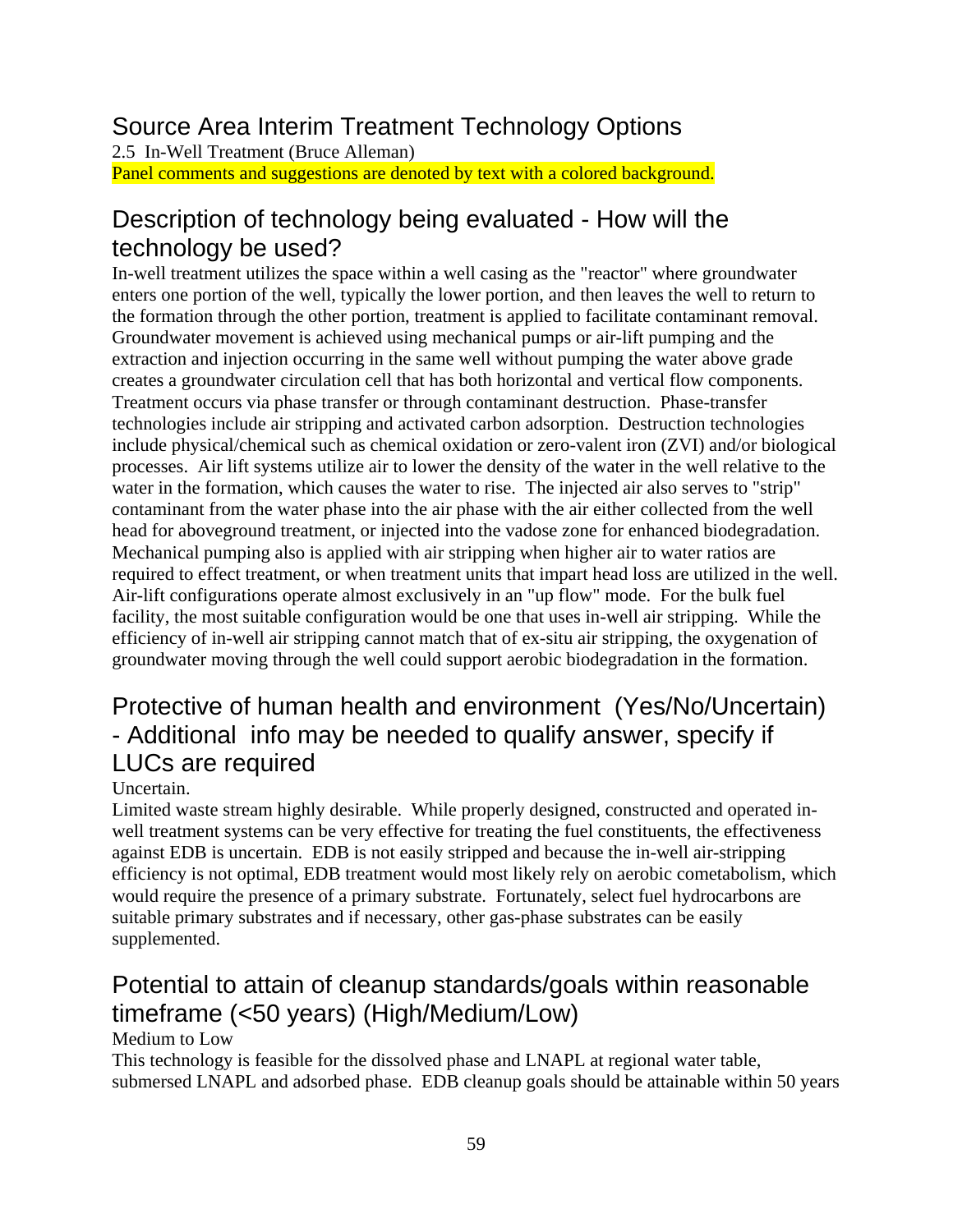through both air stripping and biodegradation. If EDB remains above the MCL after the BTEX has been degraded, the well can be reconfigured to include ZVI, which is known to destroy EDB.

### Control releases to reduce or eliminate further releases of hazardous constituents

Operation of in-well treatment at a site with LNAPL showed that the LNAPL was initially smeared within the circulation cell. While subsequent in-well and in-formation treatment could address the smeared contamination, the potential for enhanced release of EDB and BTEX exists. A single well pilot test would be required to assess that potential at the BFF.

#### Comply with standards for waste management (Yes/No) Yes

In-well treatment configurations do not pump groundwater above grade. The effluent vaporphase should be treated in the vadose zone. If necessary, the vapor can be collected from the well head for aboveground treatment. Configurations that utilize phase transfer media may require disposal of hazardous waste; however, such configurations are not appropriate for application at the BFF.

## Long term reliability and effectiveness (High/Medium/Low) - Include technology maturity

#### Medium

Operation of an air-stripping in-well treatment system in an anaerobic aquifer can result in excess fouling of the well components (air diffuser and well screens) and the formation. Dissolved iron entering the well will be oxidized and can precipitate from solution. Aerating groundwater containing elevated levels or readily degradable substrate (i.e., jet fuel constituents) could result in excessive biomass buildup in the well screen openings and the well casing. The high fouling potential would challenge the remediation practitioner in keeping these systems operating. The depth of the wells at the BFF would make it difficult and expensive to rehabilitate the wells. Sustainable technology and elimination of waste water containment, transport, treatment and disposal suggest significant long term effectiveness of this technology. Demonstration of significant ROI and potential fouling of well screens and pump may be limiting factors.

Panel Comments: This description and other comments on the technology suggest a sufficiently large amount of uncertainty about its capabilities that it probably does not justify a "Medium" assessment of its reliability, effectiveness, and maturity, especially when considered for application at a site as deep and complex as the LNAPL zone at the KAFB BFF facility.

## Reduction of toxicity, mobility, mass, or volume (Yes/No/Uncertain) - Phase specific and should specify what is being reduced

#### Yes

While there may be an initial increase in dissolved concentrations, mobility and even toxicity due to the smearing effect, the subsequent treatment could counter those results. The challenge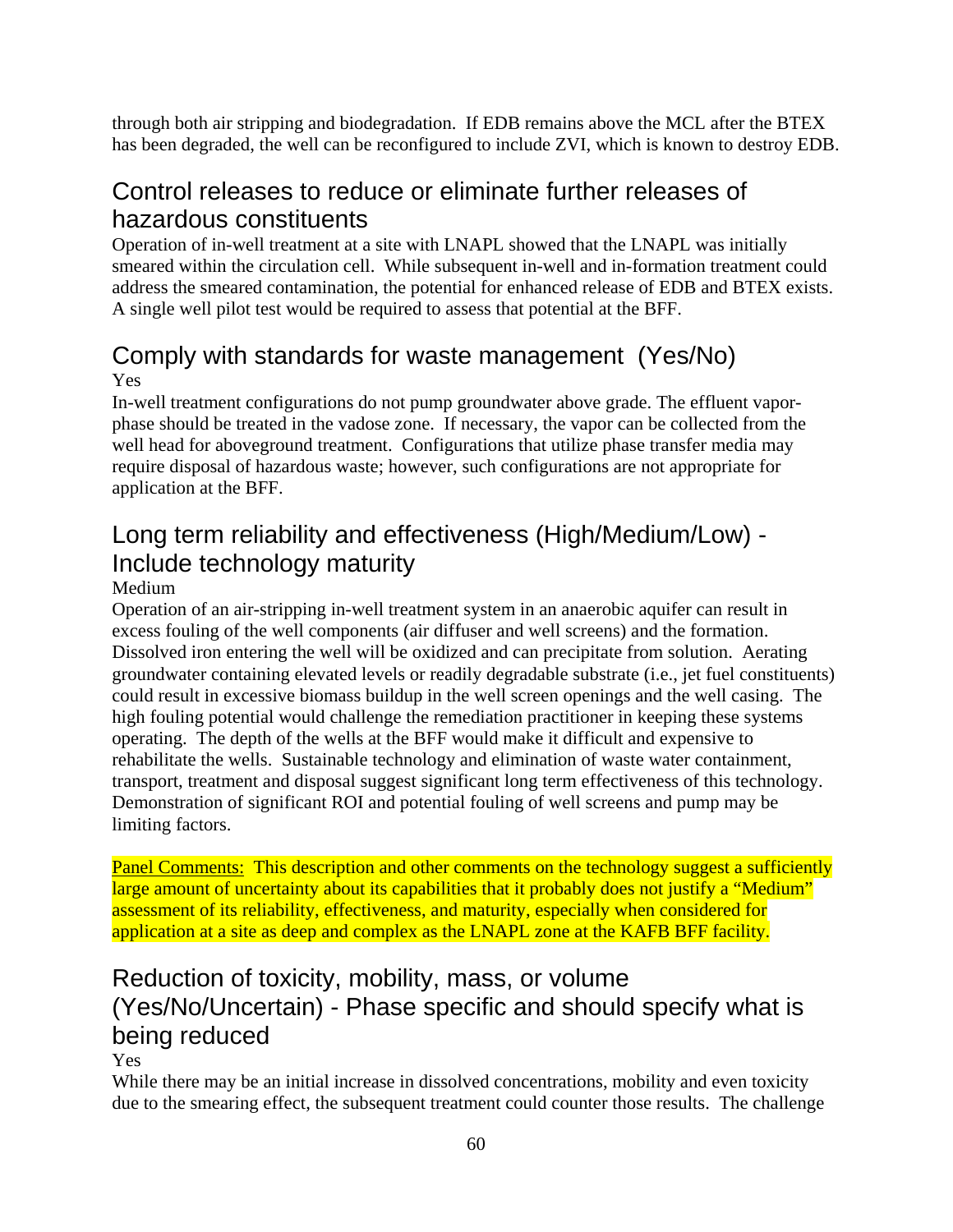would be to ensure capture and treatment before the contaminants leave the circulation cell. The reductions for EDB would be dependent on aerobic cometabolic biodegradation as well as air stripping, so capture by the well(s) would be paramount.

## Short-Term Effectiveness (High/Medium/Low/Not effective) - Phase specific, requires specification

Low

In-well treatment relies on mass transfer of contaminants from the aquifer to the well and is limited by site hydrogeology as well as the limitations of the well designs. Treatment inside the well is not expected to be as efficient as could be achieved in properly designed ex-situ systems, and delivery of oxygenated water will result in a "treatment front" that is usually slow to move along the periphery of the circulation cell. The bottom line is that these systems are not designed for short-term effectiveness.

# Implementability (Difficult/ Moderate/Easy/Not applicable)

#### Difficult

The potential for fouling in the BFF source area is high and the depth of the wells would make routine well rehabilitation and maintenance difficult and expensive. Monitoring well efficiency in terms of pumping rates, air to water ratios, stripping efficiency, and circulation cell hydraulics would be challenging at the required depths. Short-circuiting potential becomes greater with depth and as fouling occurs.

#### Cost - Capital & O&M (High/Medium/Low) - 1 (>\$500M), 2 (\$350 - \$500M), 3 (\$200 - \$350M), 4 (\$50 - \$200M), and 5 (<\$50M) 1. (>\$500M)

Some in-well configurations require large diameter wells (e.g., up to 26 inches) which would be very expensive. The expected radius of influence is a function of the aquifer properties, the stratigraphy, and the length and spacing of well screens. The number of required wells will drive the capital cost. Depending on demonstrated ROI and ultimate design of implementation, costs could be manageable. Savings associated with reduced wastewater management may make this a viable technology.

#### Schedule to Implement (Long/Medium/Short/Not applicable) - Long (>10 yrs.), Medium (5-10 yrs.), and Short (<5 yrs.) Short

This technology could be evaluated as an interim measure using existing wells; however, to obtain accurate and representative data would likely require installation of one or more treatment wells that are designed to operate as recirculating wells. Infrastructure to process off-gasses if needed could be managed with mobile units of marginal additional infrastructure.

### Infrastructure Requirements and Constraints (List of infrastructure required)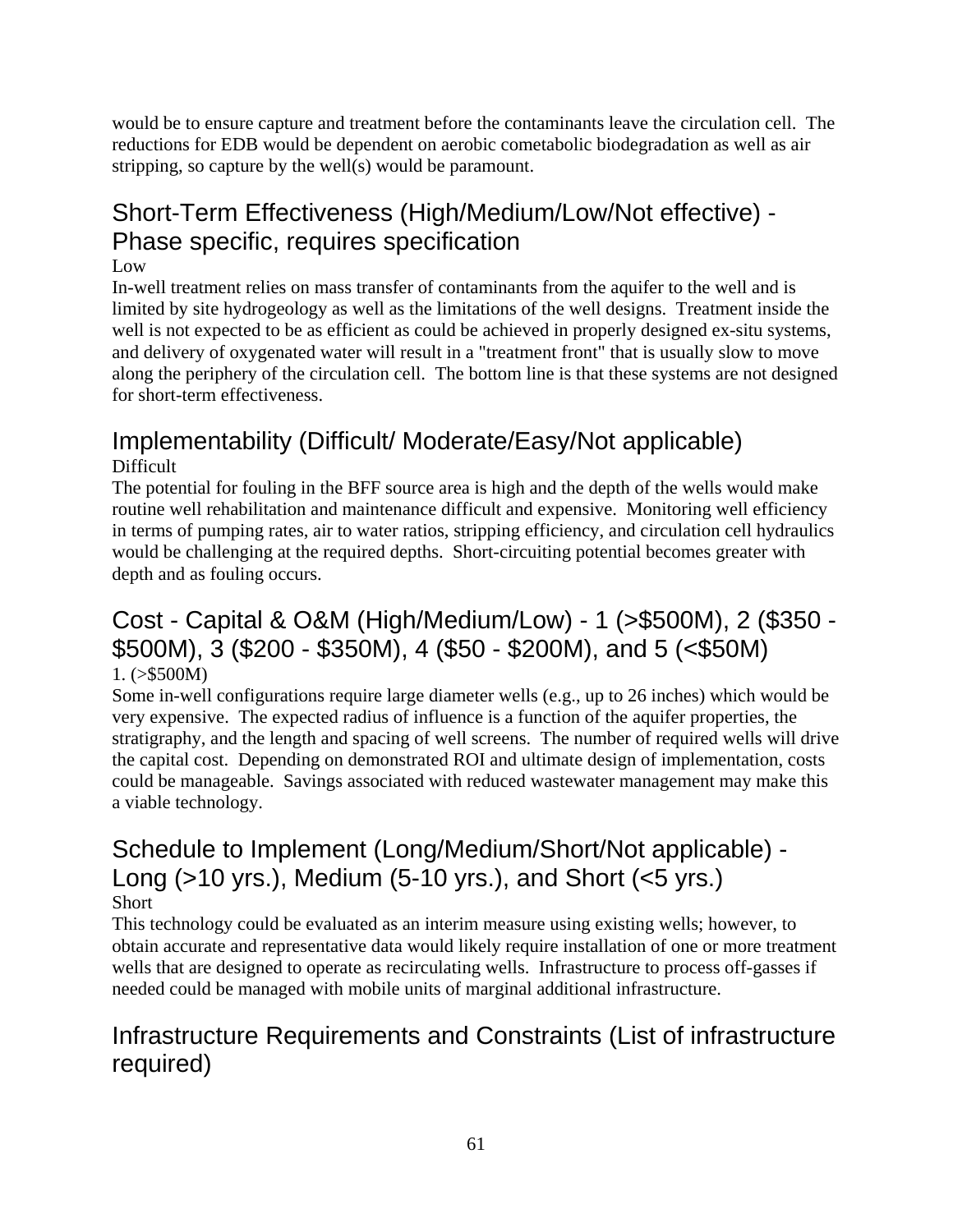Treatment Compound, air compressor(s), air conveyance lines, well head and vault construction, in-well components (air distributor or other reactor equipment).

#### Waste Management (List waste streams to be managed) Minimal

Off gas could require treatment prior to atmospheric discharge. Vadose zone treatment would eliminate that need as well as support bioventing of residual contaminant above the water table.

## Permit Requirements (Low/Med/High) (e.g., OSE, NMED, EPA, AEHD, rights of entry agreements)

Air Permits AEHD/NMED if system off gas is extracted.

#### Potential Stakeholder Objections

Stakeholders may be uncomfortable with the smearing potential and the lack of control of the pumping rates and the treatment efficiency.

#### Comments (include references as applicable)

In well air-stripping is a modified pump and treat strategy that has merit due to the potential limited waste stream. Simplified permitting and negating the need to contain, treat, transport and dispose of large quantities of groundwater increase the potential viability of this approach. Uncertainties regarding radius of influence and ultimately the level of effort in terms of the number of necessary wells may limit its applicability as a large scale interim action. The strategy has some merit in limited application for protection of identified receptors.

#### **Bibliography**

Alleman, B.C. 1996. In-Well Air Stripping/Bioventing at Tyndall Air Force Base, Florida. Report Prepared for Environs Directorate, Tyndall AFB, FL. No. EQ-TR-1995-0039. (www.dtic.mil/dtic/tr/full text/u2/a317134.pdf)

Alleman B.C. 1998. Groundwater Circulation Well Assessment and Guidance. Report No. AFRL-ML-TY-TR-1998-4606. April 1998, 268 pp. (http://oai.dtic.mil/oai/oai?verb=getRecord&metadataPrefix=html&identifier=ADA583026)

Alleman, B.C. 2010. In-well Treatment for Chlorinated Solvent Remediation. In In-situ Remediation of Chlorinated Solvent Plumes. H.F. Stroo and C.H. Ward Eds. Springer Science + Business Media, New York, NY 10013. Chapter 18. pp. 591 - 630.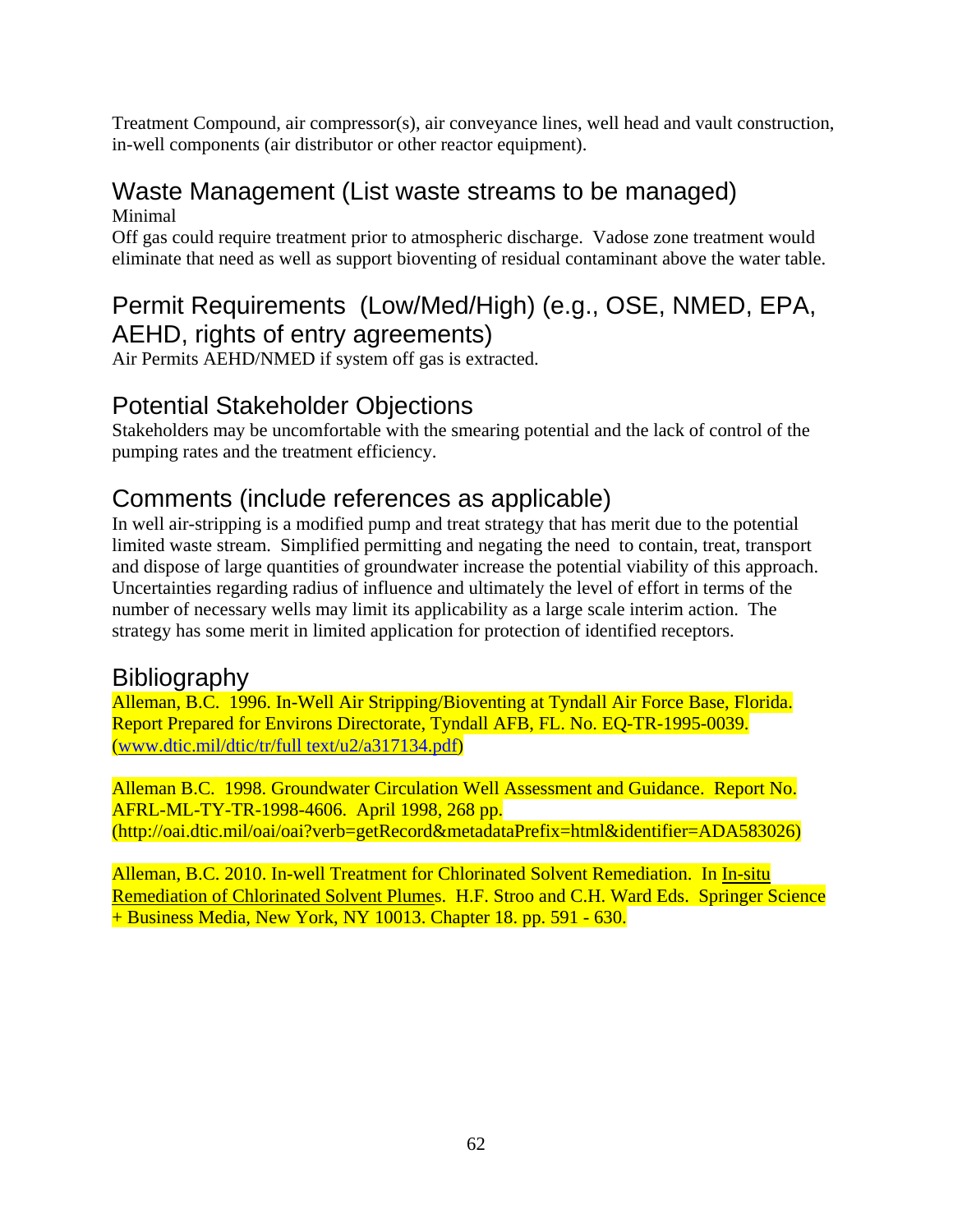3.1 Soil Vapor Extraction (SVE) (Steve Reuter, Rick Shean, Billy Gallegos, Stuart Shealy) Panel comments and suggestions are denoted by text with a colored background.

#### Description of technology being evaluated - How will the technology be used?

A vacuum is applied to unsaturated soils and sediments in the vadose zone to induce hydrocarbon volatilization and vapor flow toward **vadose-zone** extraction wells where it is recovered and removed to the surface for treatment or venting. There are a variety of design options that could impact cost, schedule, and short term effectiveness. Aviation gas and jet fuel (as fluids) are suitable for application of SVE and SVE is commonly used for the EDB remediation. While aviation gas and jet fuel have constituents that are more volatile than EDB, the technology summary provided is inclusive of toxic compounds in fuel (including EDB) unless specifically indicated otherwise.

Panel Comment: Minor editorial suggestions are offered to emphasize that SVE is primarily applied in the vadose zone. This description should explicitly mention that SVE does not treat LNAPL that has been entrapped (drowned) below the water table, and that it is also not a very effective treatment for LNAPL floating on top of the water table. In other words, operated by itself SVE is a treatment for LNAPL, and dissolved, sorbed or vapor phase components, contained only within the vadose zone. However, used in combination with other methods (e.g., §2) it can be effective in remediating floating and drowned LNAPL.

## Protective of human health and environment (Yes/No/Uncertain) - Additional info may be needed to qualify answer, specify if LUCs are required

#### Yes

SVE technology is well understood and waste stream management is demonstrably reliable and safe. Application of SVE would diminish and eventually mitigate the potential for additional contaminant mass from reaching groundwater where human health impacts are greater. There may be an increased risk of human exposure to recovered vapors; however engineering controls and treatment are proven to abate this risk. Additionally, hydrocarbons like EDB readily photo decay in the presence of UV radiation.

## Potential to attain of cleanup standards/goals within reasonable timeframe (<50 years) (High/Medium/Low)

#### High

The potential for achieving cleanup standards is feasible, if this technology is properly designed and focused on appropriate zones. Treatment goals should be readily attained provided that SVE is properly designed, focused on appropriate zones, adequate pore volume exchanges are achieved, and operation /optimization plans are implemented properly. Treatment time is dependent on how aggressively it is applied and is likely to require longer term application to treat zones that are diffusion-controlled. Technology optimization (e.g. cycling or well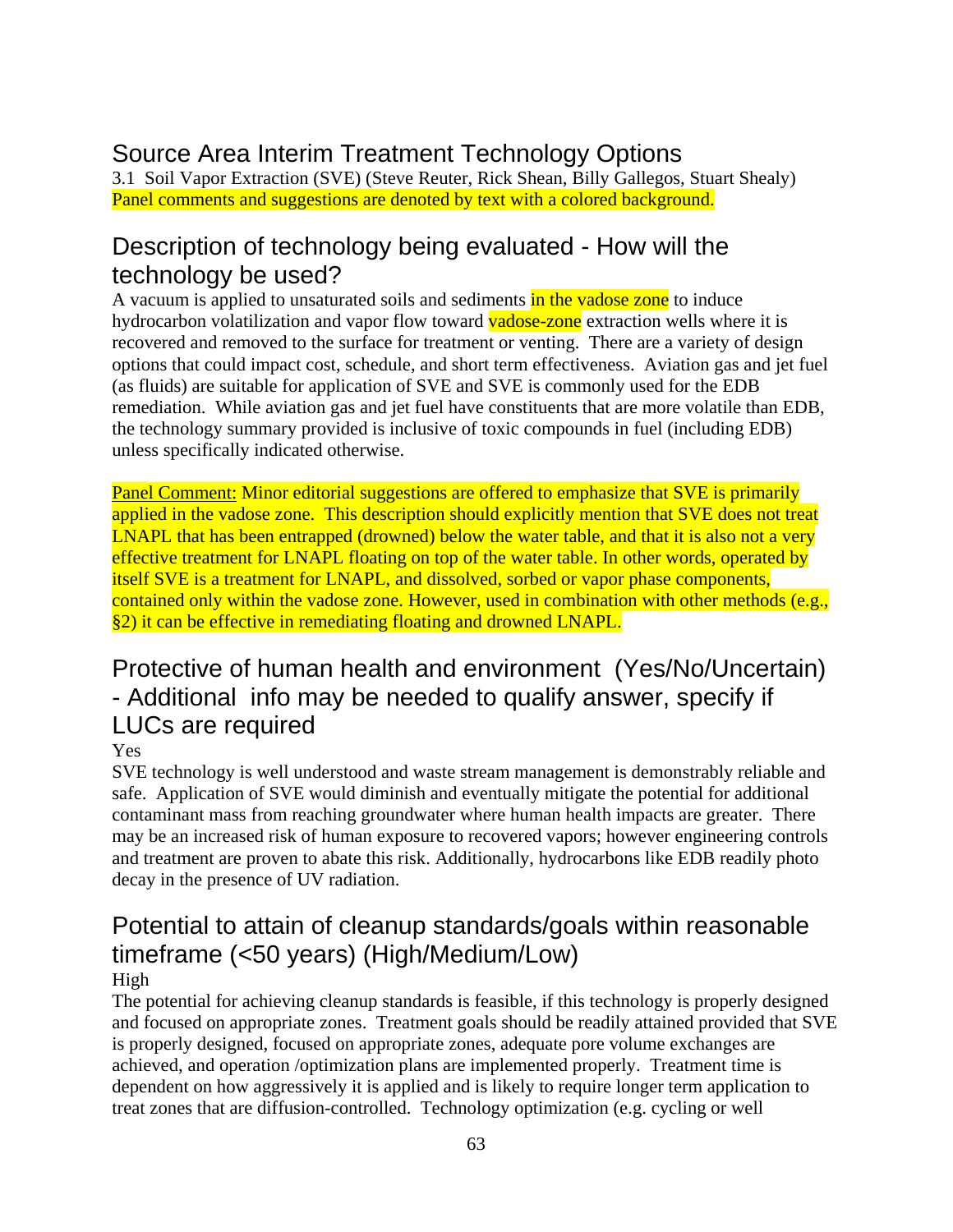replacement to modify screened zones) may extend the implementation schedule at discrete hot spots, even if most of the system has been turned off.

## Control releases to reduce or eliminate further releases of hazardous constituents

## Comply with standards for waste management (Yes/No)

Yes

Control and treatment of extracted vapors will be necessary through the early portion of the treatment period.

## Long term reliability and effectiveness (High/Medium/Low) - Include technology maturity

High

Soil vapor extraction is a mature and proven technology for treating all forms of fuels. The technology has been applied at thousands of sites ranging from corner gas stations to largevolume crude spills. SVE is often considered the presumptive remedy for hydrocarbon fuel present in a vadose zone. SVE has been proven effective at treating petroleum hydrocarbon contamination, and is has been applied and refined at fuel spill sites for more than 30 years.

## Reduction of toxicity, mobility, mass, or volume (Yes/No/Uncertain) - Phase specific and should specify what is being reduced

Yes

This technology option has the ability to reduce contaminant mass/volume as soil vapor through advection and diffusion processes. This includes adsorbed contaminants, vapor-phase contaminants, and LNAPL. Application of SVE at this site has demonstrated the ability for this technology to recover volatile contaminant mass from the vadose zone.

Panel Comment: The panel suggests this description be re-written as follows.

#### Yes

This technology option has the ability to reduce vadose zone contaminant mass/volume through soil-vapor advection and diffusion processes. This includes reduction of sorbed, dissolved and vapor-phase contaminants, and LNAPL, in the vadose zone. Past application of SVE to the vadose zone at this site has demonstrated the ability for this technology to recover significant volatile contaminant mass from the vadose zone.

## Short-Term Effectiveness (High/Medium/Low/Not effective) - Phase specific, requires specification

#### Variable

Advection in highly permeable soils is very effective for enhancing the effectiveness of SVE. Diffusion from low permeable soils is more likely to impact SVE operations.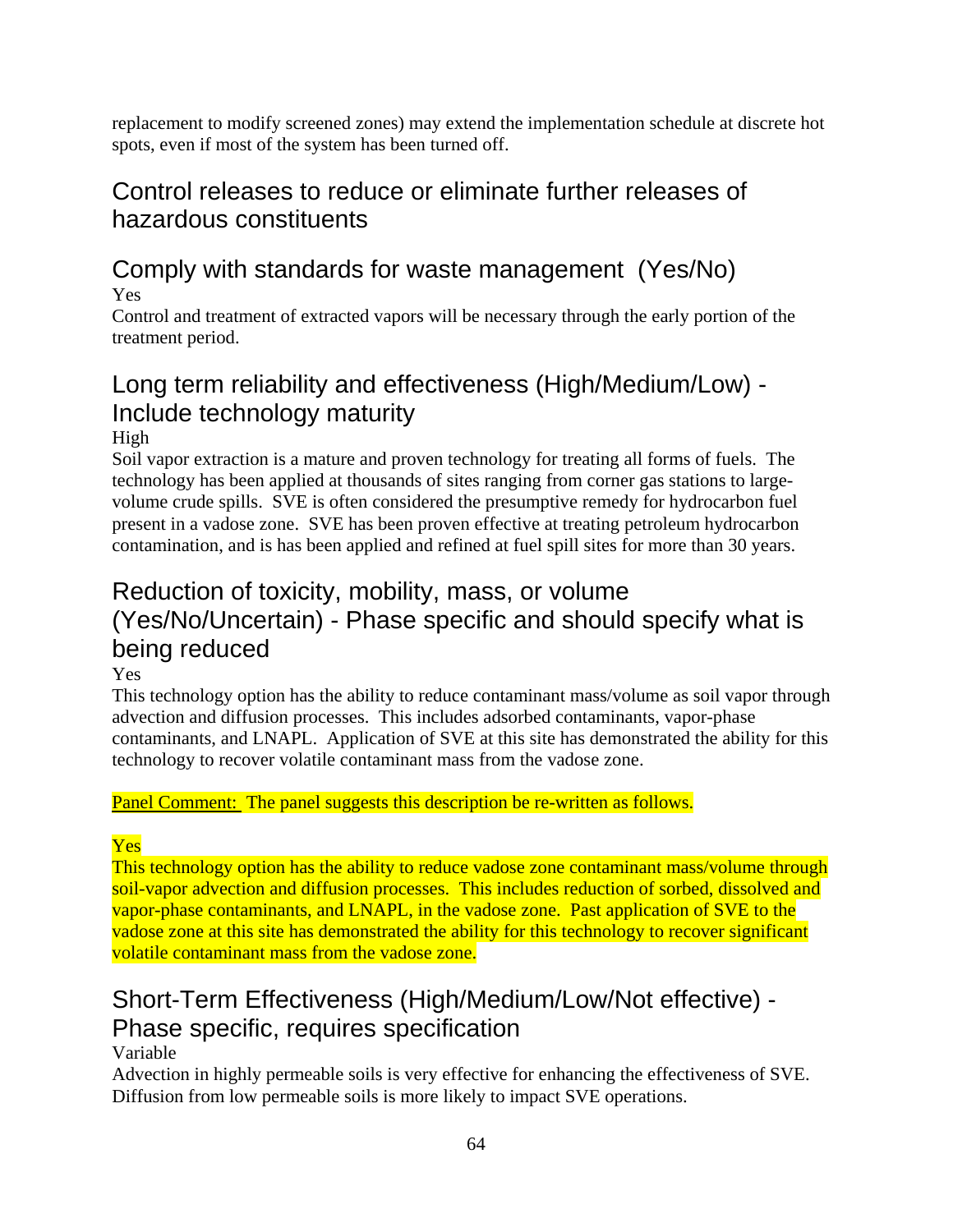#### Panel Comment: The panel suggested this description be re-written as follows.

#### Variable

Advection in permeable soils induced by extraction wells is very effective for enhancing the effectiveness of SVE. However, sedimentary heterogeneity creates high permeability preferential flow paths and low permeability (especially stratified) barriers. Both lead to by-passing of contaminated zones and reduce the effectiveness of SVE. Contamination that is sequestered in low permeable soils leads to a rebound effect upon the termination of SVE and decreases shortterm SVE effectiveness.

#### Implementability (Difficult/ Moderate/Easy/Not applicable)

#### Easy to Moderate

The thickness of the vadose zone at KAFB is a major control on the implementability of this technology option only because of the excessive depths. Infrastructure installation and operation are comparatively easy to implement. Because of the excessive vadose zone thickness and heterogeneities, the identification and treatment of the appropriate zones adds a level of complexity.

Panel Comment: The panel suggests this description be re-written as follows.

#### Easy to Moderate

The thickness of the vadose zone at KAFB is a major control on the implementation of this technology option only because of the significant depths. Otherwise, infrastructure installation and operation are comparatively easy to implement. Because of the significant vadose zone thickness and sedimentary heterogeneities, the identification and treatment of the appropriate zones adds complexity

#### Cost - Capital & O&M (High/Medium/Low) - 1 (>\$500M), 2 (\$350 - \$500M), 3 (\$200 - \$350M), 4 (\$50 - \$200M), and 5 (<\$50M) 2 to 4. (\$50M to \$500M)

Demonstration of significant radius of influence coupled with effective implementation and operation could make this option economically desirable. Costs can be highly variable, based on the number of wells and how aggressive the technology is applied (i.e. targeted pore volume exchange rates). For technology comparisons, it is assumed that none of the existing infrastructure is used; however, consideration of this technology must include the benefit of the ability to exploit existing infrastructure, as well as the extensive knowledge gained by past SVE operations.

Panel Comments: A minor editorial suggestion is offered. It is important to emphasize past work at KAFB in the source area, and the extensive knowledge of the vadose zone and SVE operations that has been gained through that work. This knowledge and existing infrastructure can both be leveraged in future remedial efforts.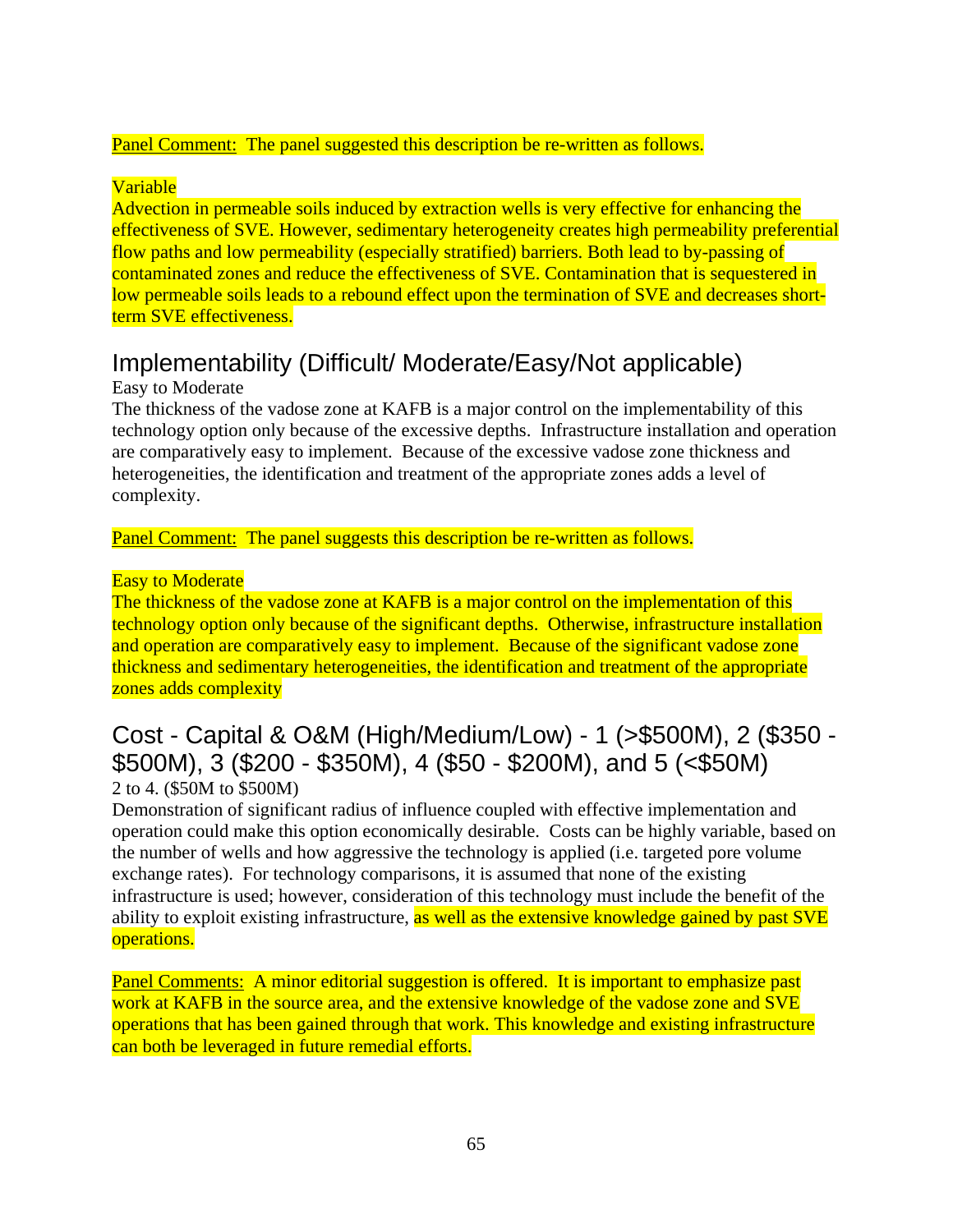#### Schedule to Implement (Long/Medium/Short/Not applicable) - Long  $($ >10 yrs.), Medium  $($ 5-10 yrs.), and Short  $($ <5 yrs.) Medium to Long

This technology option is highly dependent on how aggressively it is applied. It is likely to require long-term application with optimization applied during operation lifetime. Pilot testing, design, and infrastructure procurement are relatively straight forward and permitting requirements are not onerous. Access agreements could delay drilling. SVE infrastructure already exists on site which will likely be incorporated into the final strategy.

## Infrastructure Requirements and Constraints (List of infrastructure required)

Extraction wells, wellheads, conveyance piping, moisture knockout, filters, silencers, blower(s), blower motor(s), compound / building, manifold, PLC, vapor treatment (oxidizer, GAC, etc.), instrumentation, liquid storage tank, 3-Phase power.

### Waste Management (List waste streams to be managed)

Contaminated vapors, condensate, waste oil, grease, PPE, particulate filters. Drilling derived waste (soil cuttings, solid waste, and spent PPE).

## Permit Requirements (Low/Med/High) (e.g., OSE, NMED, EPA, AEHD, rights of entry agreements)

OSE well permits, Air Quality permit, building permits, compliance with KAFB security protocols.

## Potential Stakeholder Objections

### Comments (include references as applicable)

SVE is a well understood technology and applicable strategy for remediating subsurface vadose zone hydrocarbon contamination. In porous media, SVE is the preemptive remedy and, as such, is an appropriate interim strategy. Efforts at SVE to date have been highly successful with significant demonstrated radii of influence and substantial contaminant reduction in zones of the hydrocarbon plume were the technology has been applied. Vapor treatment technologies are likely to change throughout the course of the remediation time period, as treatment transitions to largely diffusion controlled processes in the subsurface.

Panel Comment: The panel suggests this description be re-written as follows.

SVE is a well understood technology and applicable strategy for remediating subsurface vadose zone hydrocarbon contamination. In porous media, SVE is the preemptive remedy and, as such, is an appropriate interim strategy. Efforts at SVE to date have been highly successful with significant demonstrated radii of influence and substantial contaminant reduction in the KAFB source area vadose zone where the technology has been applied. Vapor treatment technologies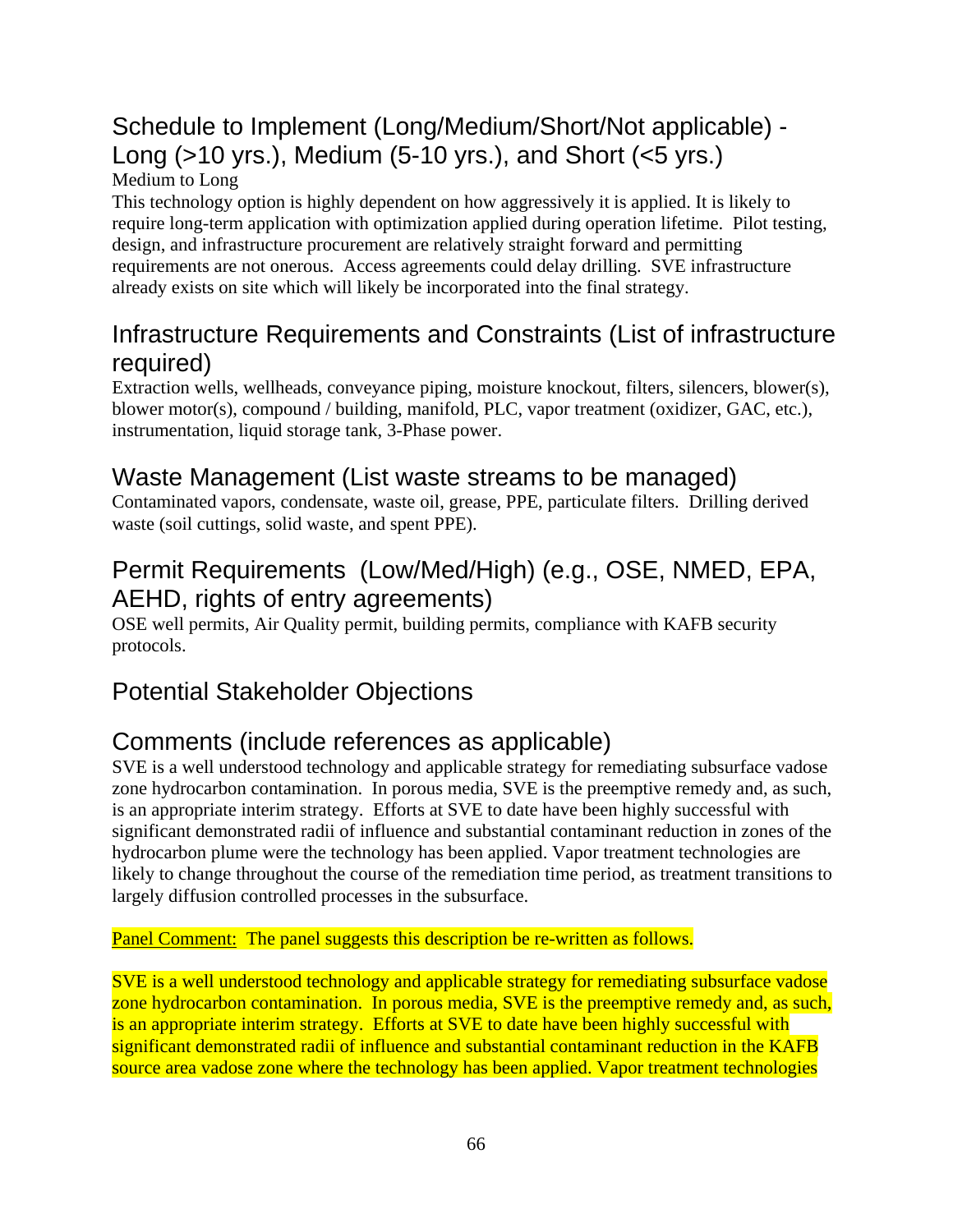are likely to change throughout the course of the remediation time period, as system performance transitions to largely diffusion controlled processes in the subsurface.

Panel Comment: This appears to be a reasonable set of additional comments. One item missing is that SVE increases air flow and, if the injected air is not humidified, this promotes vadose zone dessication. Excessive dessication will inhibit the growth of microbes, preventing coincidental biodegradation of hydrocarbons and possibly making it more difficult to subsequently transition to a biologically-oriented treatment, such as bioventing.

#### Bibliography

AFCEE (n.d.) Soil Vapor Extraction.

www.afcee.af.mil/resources/technologytransfer/programsandinitiatives/sourcezonetreatment/bac kground/soilvaporextract/index.asp

EPA (1994). How To Evaluate Alternative Cleanup Technologies for Underground Storage Tank Sites, A Guide for Corrective Action Plan Reviewers. EPA 510-B-94-003. www.epa.gov/oust/pubs/tums.htm

EPA (1997). Analysis of Selected Enhancements for Soil Vapor Extraction. EPA-542-R-97-007. www.clu-in.org/download/remed/sveenhmt.

EPA (n.d.). Technology Focus: Soil Vapor Extraction. www.clu-in.org/techfocus/default.focus/sec/Soil\_Vapor\_Extraction/cat/Overview

ITRC (2009), Evaluating LNAPL Remedial Technologies for Achieving Project Goals. LNAPL-2

http://www.itrcweb.org/GuidanceDocuments/LNAPL-2.pdf

Johnson, P. C., C. C. Stanley, M. W. Kemblowski, D. L. Byers, and J. D. Colthart (1990). A Practical Approach to the Design, Operation, and Monitoring of In-situ Soil Venting Systems, Ground Water Monitoring Review 10(2): 159–78.

Johnson, P. C., M. W. Kemblowski, and J. D. Colthart (1990). Quantitative Analysis for the Cleanup of Hydrocarbon-Contaminated Soils by In-situ Soil Venting, Ground Water Journal 3(28): 413–29.

USACE 2002. Engineering and Design: Soil Vapor Extraction and Bioventing. EM 1110-1- 4001. http://140.194.76.129/publications/eng-manuals/em1110-1-4001/toc.htm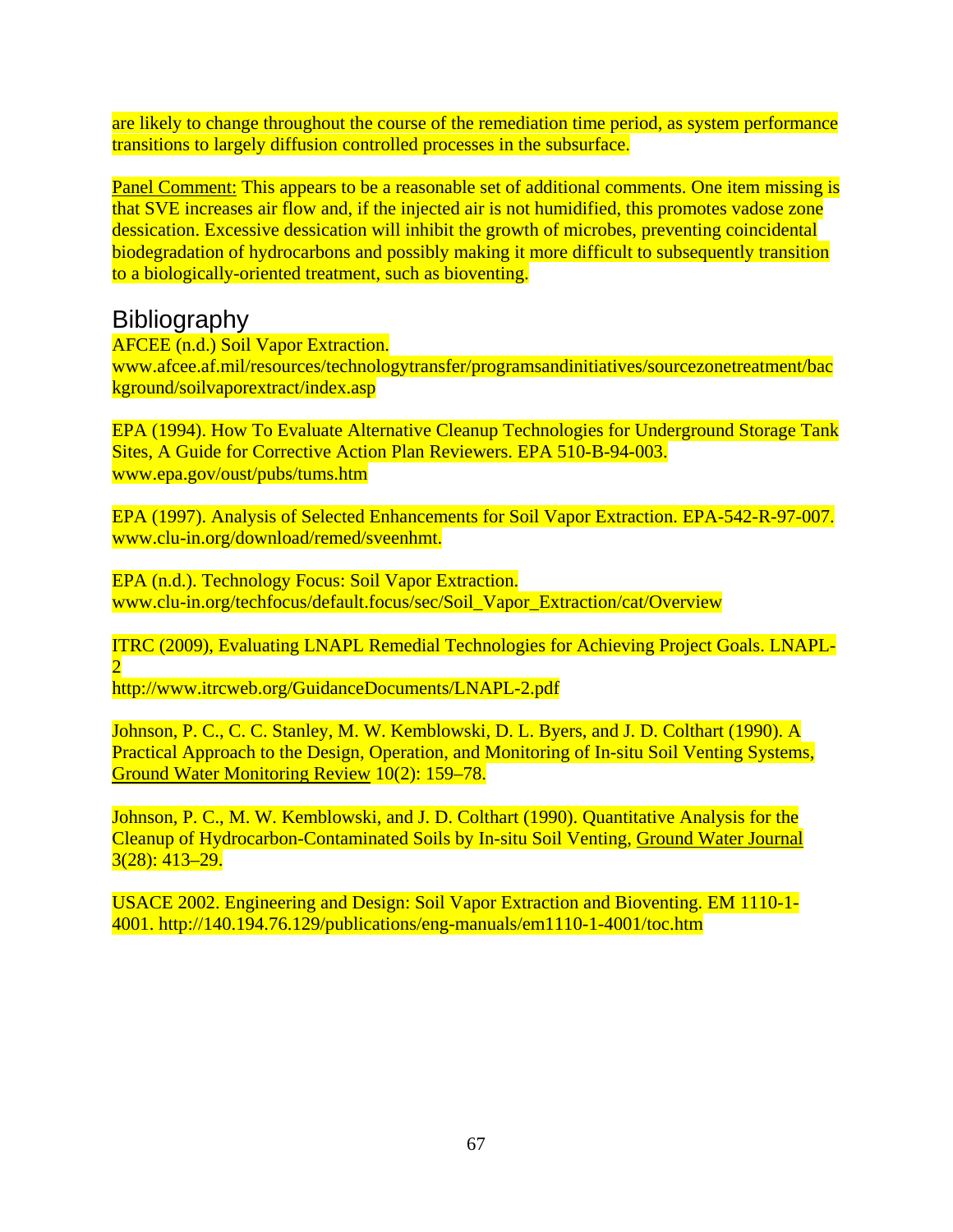3.2 Bioventing with/out SVE (Bruce Alleman, Adria, Steve Reuter, Rick Shean, Billy Gallegos, Stuart Shealy)

Panel comments and suggestions are denoted by text with a colored background.

### Description of technology being evaluated - How will the technology be used?

This is a vadose-zone bioremediation technology that utilizes ambient air to provide oxygen to indigenous vadose zone microorganisms that degrade fuel hydrocarbons under the established aerobic conditions. The technology can be operated in either injection or extraction mode depending on site specific conditions. In-situ bioremediation of vadose zone soils/sediments is achieved through the introduction of oxygen via vacuum or air injection.

Panel Comment: The description should explicitly mention that bioventing does not treat LNAPL that has been entrapped (drowned) below the water table, and that it is also not a very effective treatment for LNAPL floating on top of the water table. In other words, operated by itself bioventing is a treatment for LNAPL, and dissolved, sorbed or vapor phase components, contained only within the vadose zone. However, used in combination with other methods it can be effective in remediating floating and drowned LNAPL.

## Protective of human health and environment (Yes/No/Uncertain) - Additional info may be needed to qualify answer, specify if LUCs are required

Yes.

Bioventing was developed in the early 1990s and has since been applied at a large number of fuel spill sites. Similar to SVE, bioventing relies on the ability to move vapors in the subsurface. Bacteria capable of degrading petroleum hydrocarbons are ubiquitous in the subsurface. Application of bioventing would diminish and eventually mitigate the potential for additional petroleum hydrocarbons contaminants from reaching groundwater where human health impacts are greater. During bioventing, there is the potential to biodegrade EDB via cometabolic processes if a suitable primary substrate is available. Additional testing and analyses are required to demonstrate that the BFF fuel hydrocarbons are/can support cometabolic degradation of EDB.

Panel Comment: This is a reasonable summary of human health and environmental aspects, although it should also put more emphasis on the impact to conditions below the water table. For example, one could add: "As the method does not effectively treat floating or drowned LNAPL it has little impact on remediating them or the groundwater plume of dissolved constituents, except by reducing additional mass from reaching the water table.

Potential to attain of cleanup standards/goals within reasonable timeframe (<50 years) (High/Medium/Low) Yes.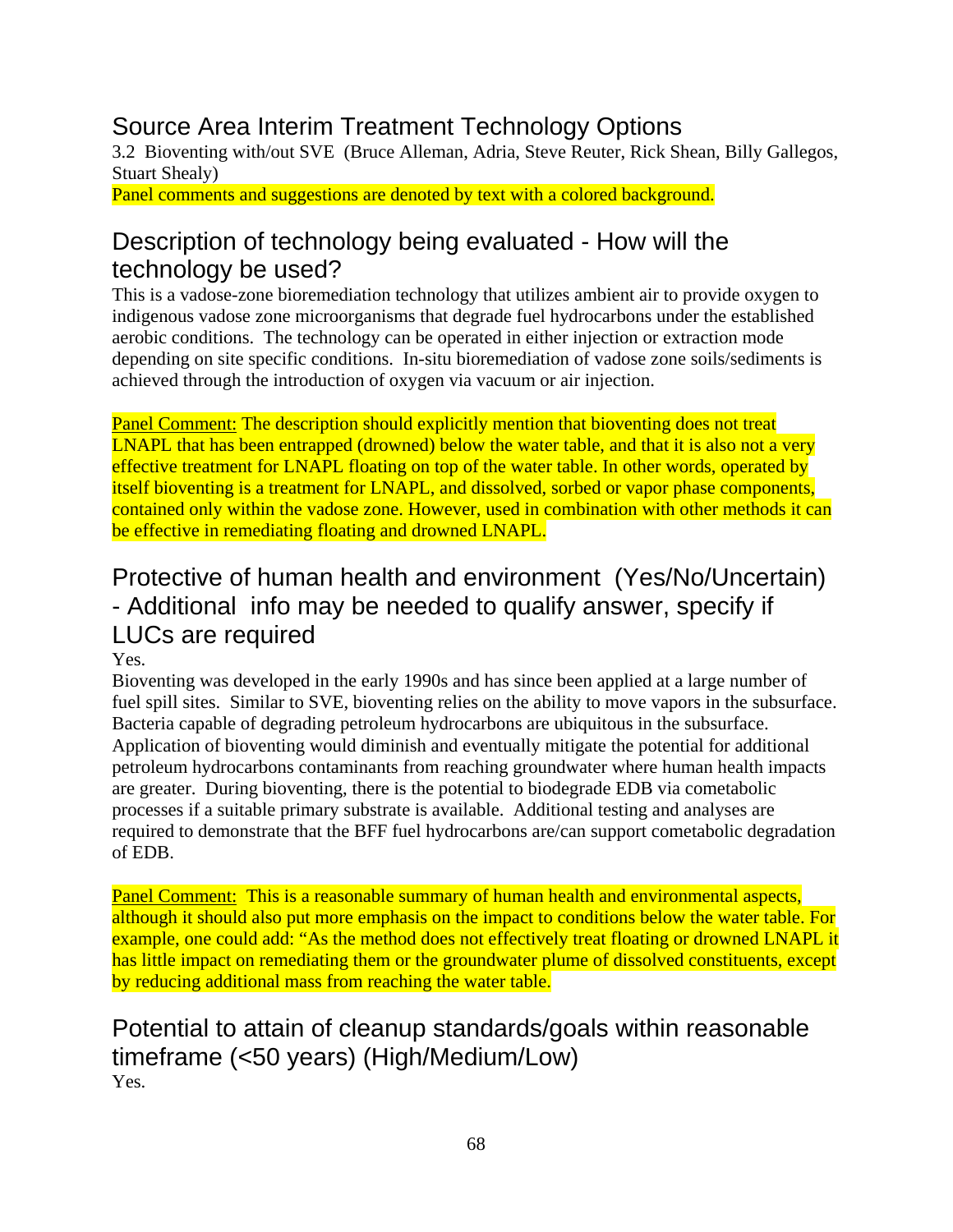Bioventing was developed in the early 1990s and has since been applied at a large number of fuel spill sites. Similar to SVE, bioventing relies on the ability to move vapors in the subsurface. Bacteria capable of degrading petroleum hydrocarbons are ubiquitous in the subsurface. Application of bioventing would diminish and eventually mitigate the potential for additional petroleum hydrocarbons contaminants from reaching groundwater where human health impacts are greater. During bioventing, there is the potential to biodegrade EDB via cometabolic processes if a suitable primary substrate is available. Additional testing and analyses are required to demonstrate that the BFF fuel hydrocarbons are/can support cometabolic degradation of EDB.

Panel Comment: This is a reasonable discussion of bioventing cleanup conditions in the vadose zone, including the discussion of EDB. However, the method is not appropriate for the floating or drowned LNAPL, or the dissolved plume in the source area (BFF). For those contaminated areas the potential of bioventing to achieve aquifer cleanup standards/goals is low unless coupled to other remediation methods.

### Control releases to reduce or eliminate further releases of hazardous constituents

#### Comply with standards for waste management (Yes/No)

Panel Comment: The answer to this question should be "Yes," although if extraction wells are used to induce air movement the extracted vapors should be controlled and treated as needed. Although bioventing does not depend on volatilization of hydrocarbons it will nevertheless occur and extraction wells will produce some hydrocarbon vapors, likely including EDB.

## Long term reliability and effectiveness (High/Medium/Low) - Include technology maturity

High.

Bioventing is a mature and proven technology for treating all forms of fuels. The technology has been applied at thousands of sites ranging from corner gas stations to large-volume crude spills. There is uncertainty that bioventing would efficiently treat or fully degrade EDB in the vadose zone.

### Reduction of toxicity, mobility, mass, or volume (Yes/No/Uncertain) - Phase specific and should specify what is being reduced

#### Yes.

Aerobic metabolism ultimately oxidizes fuel hydrocarbons to carbon dioxide and water. Some of the fuel is used by the microorganisms to increase biomass. Over time as the fuel hydrocarbons are depleted, the biomass will breakdown through endogenous decay. There is a reduction in contaminant mass and volume in unsaturated zone. If residual and mobile LNAPL persists in the vadose zone, the rate of biodegradation may not prevent some LNAPL from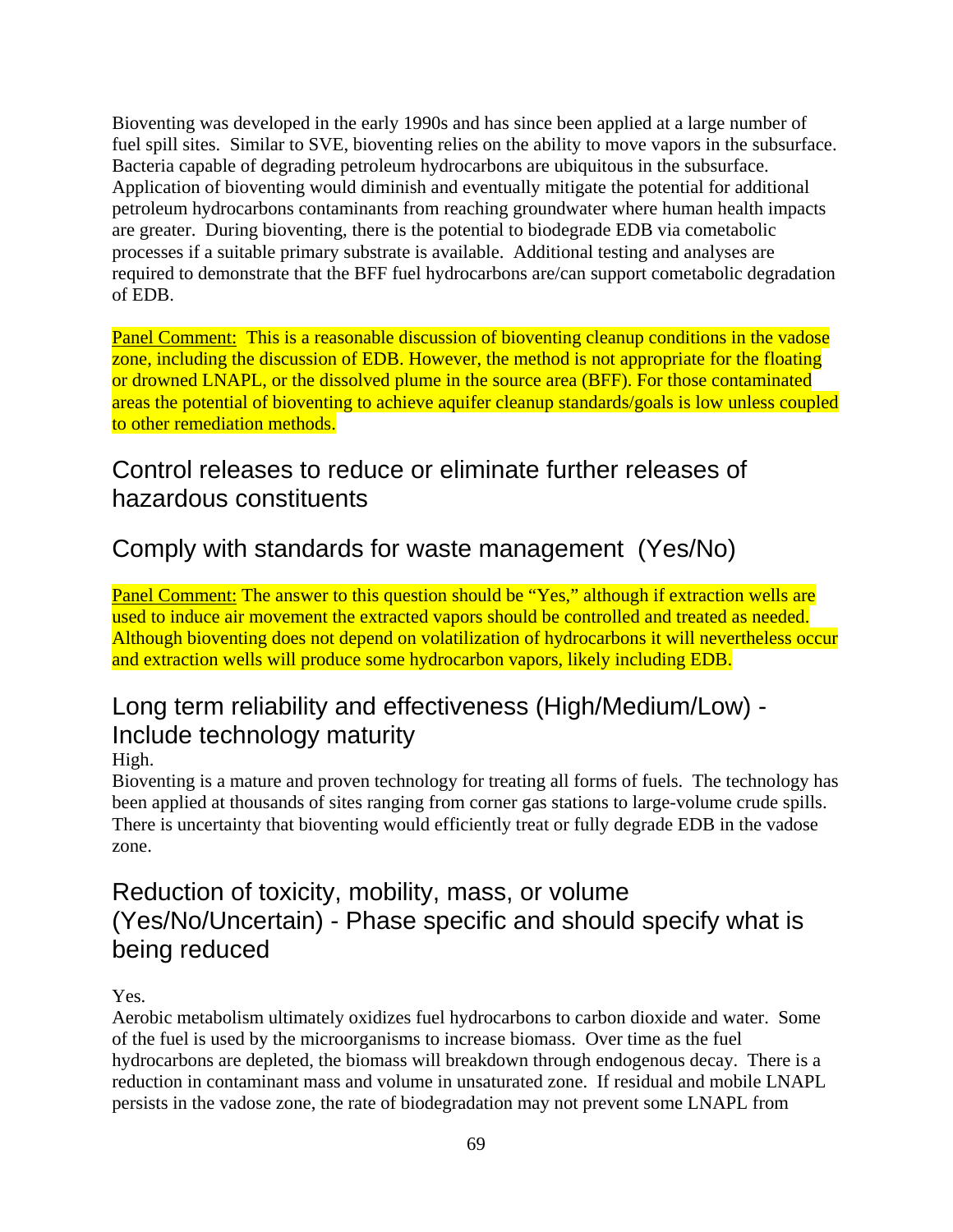reaching groundwater. Should bioventing successfully biodegrade EDB, then mass reduction and toxicity is expected.

Panel Comment: The panel suggests this description be re-written as follows.

#### Yes.

Aerobic metabolism ultimately oxidizes fuel hydrocarbons to carbon dioxide and water. Some of the fuel is used by the microorganisms to increase biomass. Over time as the fuel hydrocarbons are depleted, the biomass will breakdown through endogenous decay. There is a reduction in contaminant mass and volume in vadose zone. This includes reduction of sorbed, dissolved and vapor-phase contaminants, and LNAPL, in the vadose zone. If residual and mobile LNAPL persists in the vadose zone, the rate of biodegradation may not prevent some LNAPL from reaching groundwater. Should bioventing successfully biodegrade EDB, then reduction of mass-and toxicity due to that compound is expected.

## Short-Term Effectiveness (High/Medium/Low/Not effective) - Phase specific, requires specification

#### Medium.

Implementing bioventing in an aerobic vadose zone will require a short time to acclimated the bacteria to the aerobic conditions, and then to build up a robust population. Experience shows that this acclimation/growth period is completed within 6 months to one year depending on subsurface conditions. As startup, the effective distance that oxygen is delivered from the venting wells can be limited if there are high levels of microbial activity. As venting continues and the more easily degradable fraction of the fuel hydrocarbons is depleted, the effective distance for oxygen delivery will increase. Kinetics of rates of biodegradation are important in bioventing. Effectiveness will be based on the ability of bioventing to fully degrade EDB to targeted clean up levels.

### Implementability (Difficult/ Moderate/Easy/Not applicable)

#### Moderate to Easy

The network of current SVE extraction and soil-vapor monitoring wells can be incorporated into an effective bioventing design. Additional vent wells may be required to ensure effective oxygenation. Inexpensive blowers can easily be plumbed to multiple wells or to single wells where logistics dictate or it makes engineering sense. The thick vadose zone at KAFB is an important factor in designing both extraction and injection wells. Excessive depth of vadose zone and need for for both injection and extraction wells complicate implementing of this treatment technology. Successful application would require delivering oxygen to targeted zones, which may require custom well design and strategies.

Panel Comment: The panel suggests this description be re-written as follows.

#### **Moderate to Easy**

The network of current SVE extraction and soil-vapor monitoring wells can be incorporated into an effective bioventing design. Additional vent wells may be required to ensure effective oxygenation. Inexpensive blowers can easily be plumbed to multiple wells or to single wells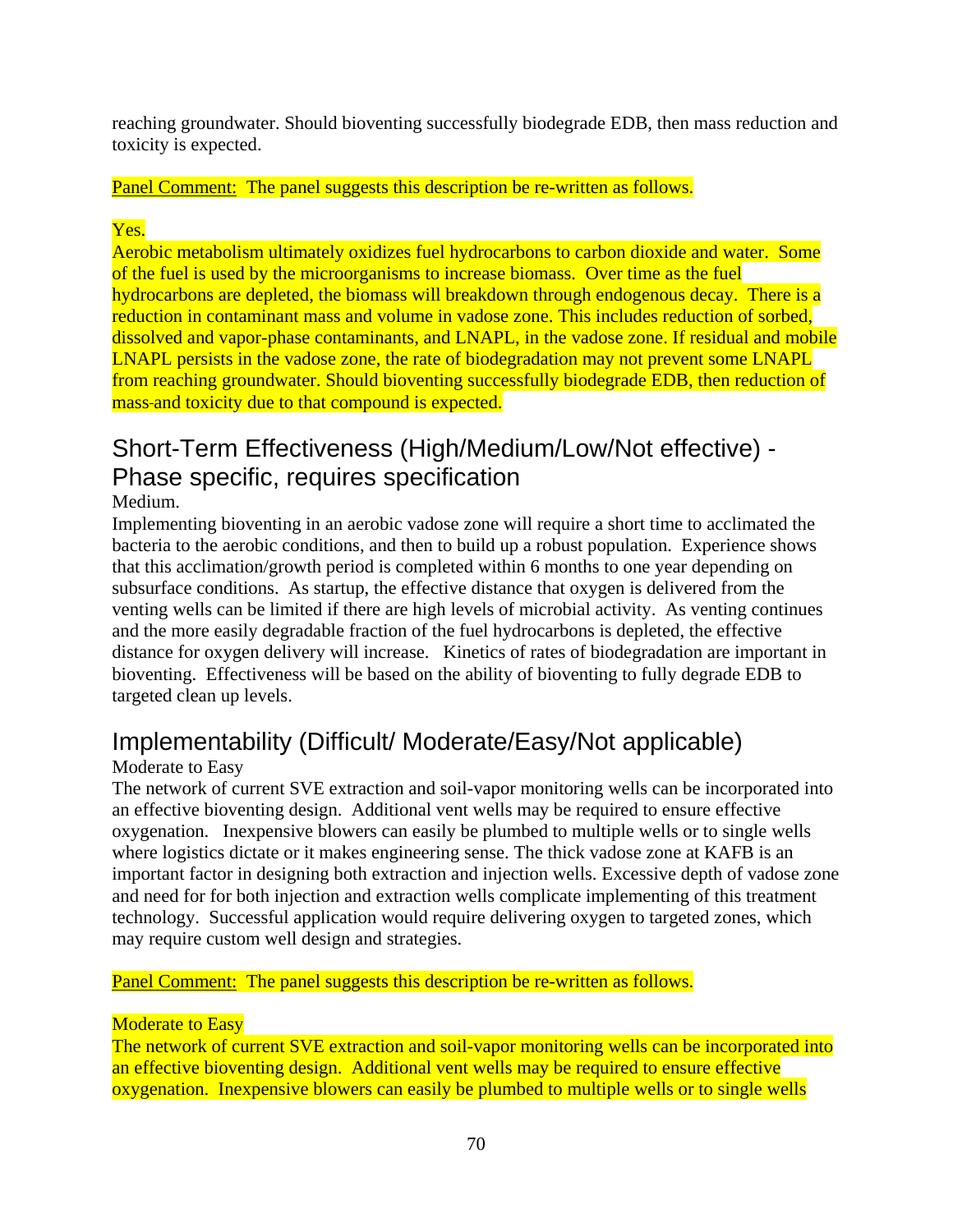where depending on land use constraints at the surface and construction costs. The thick vadose zone at KAFB is an important factor in designing both extraction and injection wells. The significant depth to groundwater at KAFB and need for both injection and extraction wells complicate implementation of this treatment technology. Successful application requires delivering oxygen to targeted zones, which may require custom well design and strategies.

#### Cost - Capital & O&M (High/Medium/Low) - 1 (>\$500M), 2 (\$350 - \$500M), 3 (\$200 - \$350M), 4 (\$50 - \$200M), and 5 (<\$50M) Medium to High.

Bioventing eliminates the need for off-gas treatment, utilizes smaller less expensive equipment that SVE, and given the existing and usable infrastructure the costs for implementation should be much lower that the \$10M cutoff. Costs could be wide ranging, based on the number of wells. Vapor treatment costs are eliminated or much reduced compared to SVE. Additional site characterization and laboratory analyses are needed to evaluate the potential for effective EDB treatment using bioventing.

Panel Comment: A minor editorial suggestion is offered. This description emphasizes past work and infrastructure at KAFB in the BFF source area, and the extensive knowledge of the vadose zone and past SVE operations that has been gained through that work. This knowledge and existing infrastructure can both be leveraged in future remedial efforts.

#### Schedule to Implement (Long/Medium/Short/Not applicable) - Long (>10 yrs.), Medium (5-10 yrs.), and Short (<5 yrs.) Low.

Effective bioventing implementation would require some short-term soil-gas permeability testing to effectively design an optimal system. It is anticipated that a bioventing system would require approximately one year to design, construct, and put into operation, depending on the various permitting and approval steps required along the way. Bioventing is highly dependent on how aggressively it is applied. This remediation technology is likely to require long term application for complete treatment of contaminated soil/sediment in the vadose zone. The schedule may be dependent on project goals. Soil Vapor Extraction infrastructure already exists on site, which could be incorporated into the final strategy. Questions about aerobic biodegradation of EDB need to be addressed through laboratory microcosm testing using sediments collected from targeted treatment zones. This will requiring drilling and sampling tasks independent of well installations. Soil vapor extraction infrastructure already exists on site, which could be incorporated into the final strategy.

#### Infrastructure Requirements and Constraints (List of infrastructure required)

• Vent wells; soil-gas monitoring points; blowers (regenerative blowers work well) and associated equipment; conveyance piping, filters, silencers, equipment building, manifold, electrical service including 3-Phase power, heat exchanger.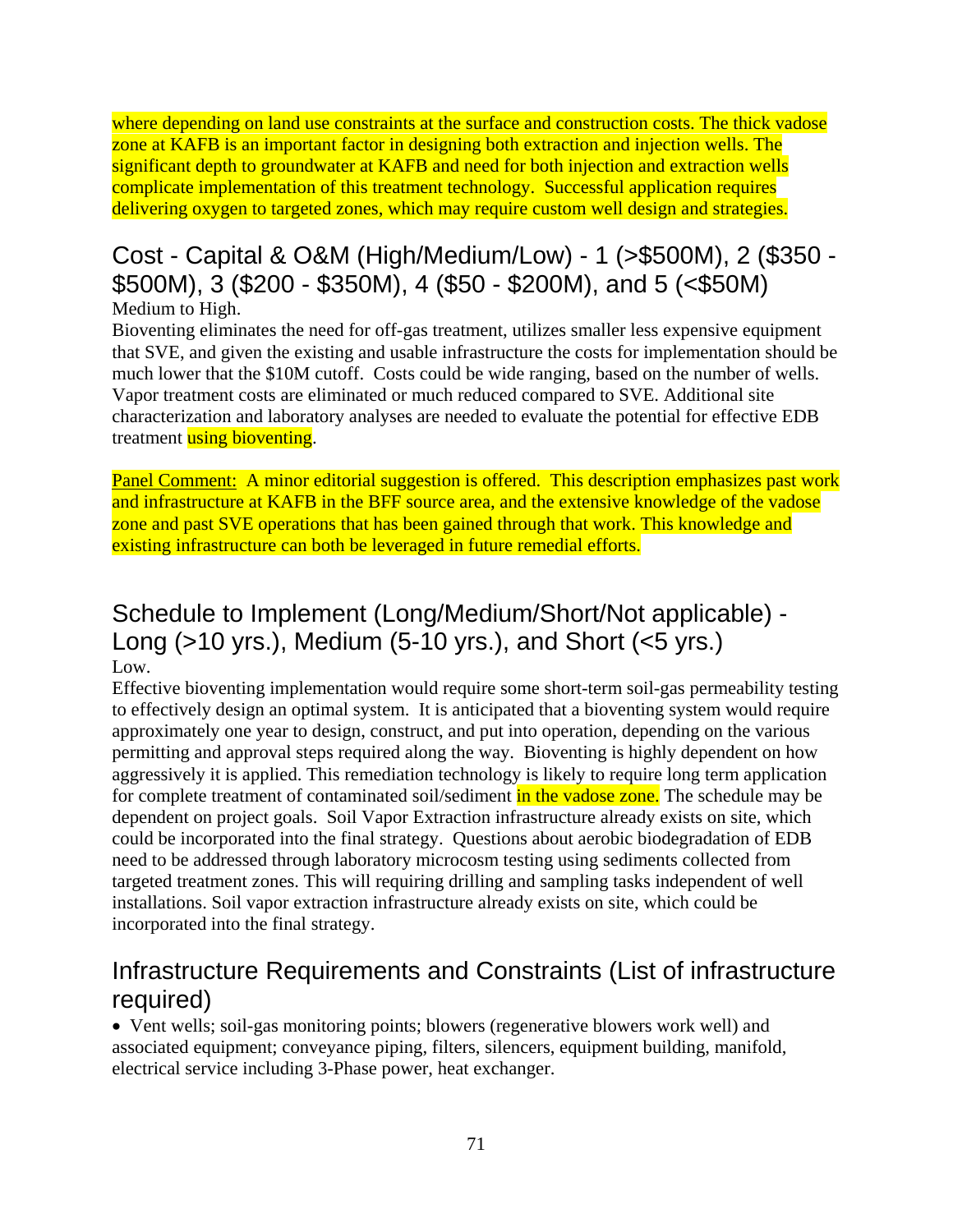### Waste Management (List waste streams to be managed)

 Drill cuttings and waste fluids pending installation of additional vent wells or soil-gas monitoring points

- Used PPE
- Contaminated vapors, condensate, waste oil, grease, PPE, particulate filters, GAC."

### Permit Requirements (Low/Med/High) (e.g., OSE, NMED, EPA, AEHD, rights of entry agreements)

May require an UIC permit. Other permits include OSE well permits, Air Quality permit, building permits, etc.

#### Potential Stakeholder Objections

#### Comments (include references as applicable)

Bioventing without air sparging has promise as an interim measure due to the reduction in infrastrucure costs associated with the reduction in equipment necessary to operate the SVE portion of the strategy.

#### **Bibliography**

Hinchee, R.E. (1993), Bioventing of Petroleum Hydrocarbons, in Handbook of Bioremediation, CRC Press, Boca Raton, FL.

Leeson, A. Hinchee, R. (1995a). Principles and Practices of Bioventing, Volume I: Bioventing Principles. EPA/540/R95/534a.

Leeson, A. Hinchee, R. (1995b). Principles and Practices of Bioventing, Volume II: Bioventing Design. EPA/540/R95/534b.

Hinchee, R.E. Alleman, B.C. (1997). Bioventing. In Subsurface Restoration. Ann Arbor Press. Chelsea, MI 48118. Chapter 22. pp. 357 - 371..

Foor, D.C., Zwick, T.C., Hinchee, R.E., Hoeppel, R.E., Kyburg, C., Bowling, L. (1995). Passive Bioventing Driven by Natural Air Exchange. In-situ Aeration: Air Sparging, Bioventing and Related Remediation Processes. Battelle Press.

Zimmerman, C.T., Sass, B.M., Zwick, T.C., Alleman, B.C., Payne, C.A., Hoeppel, R.E., Bowling, L., (1997). Principles of Passive Aeration for Biodegradation of JP-5 Jet Fuel. Bioventing Applications and Extensions. Battelle Press.

Natural Pressure-Driven Passive Bioventing, Naval Facilities Engineering Service Center September 2000.

Rossabi, J., Riha, B.D., Vanpelt, R.S., Kmetz, T., Pemberton, B., (1998). Passive Soil Vapor Extraction for Interim Remediation at the Savannah River Site, Physical, Chemical, and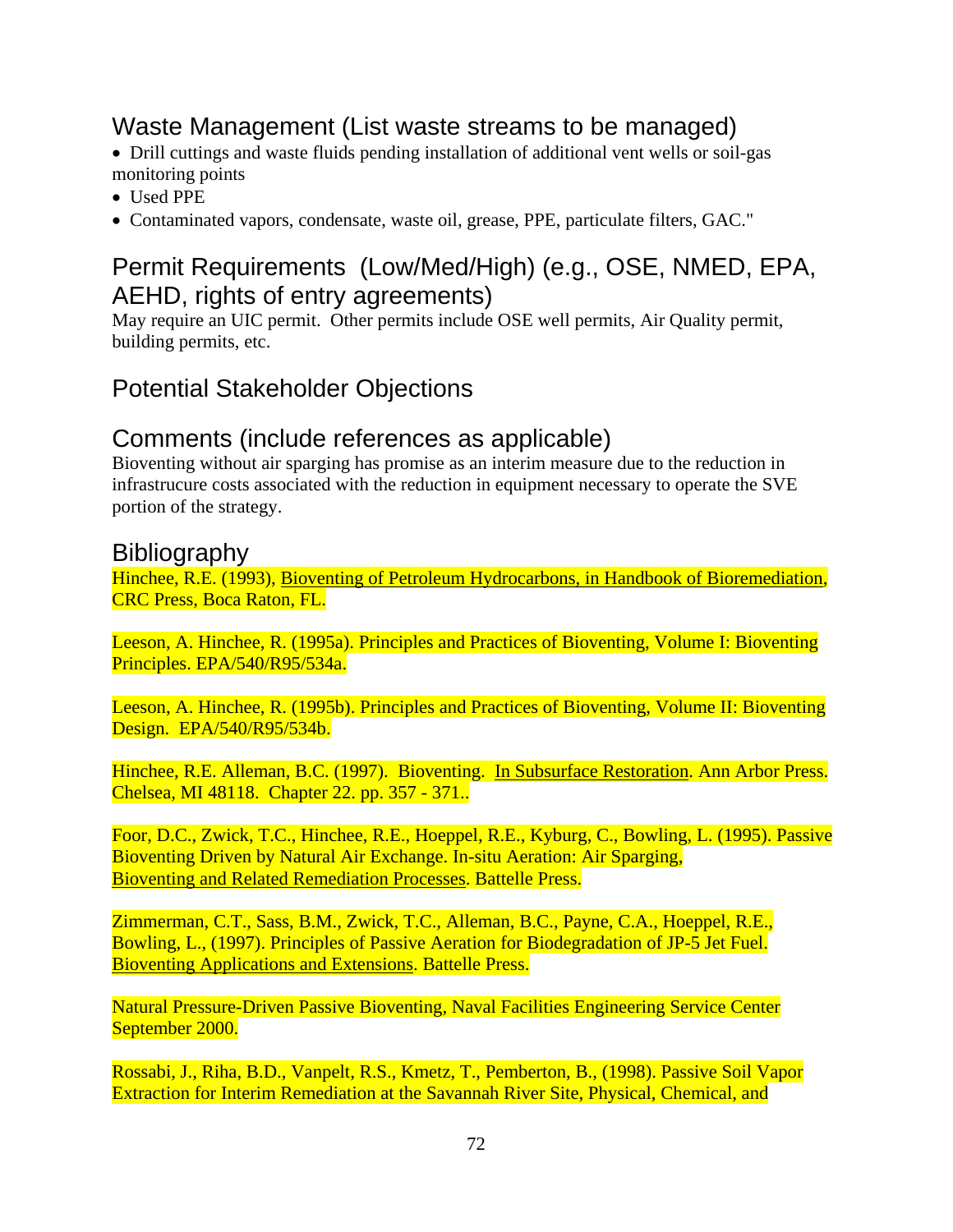Thermal Technologies, Remediation of Chlorinated and Recalcitrant Compounds. Battelle Press.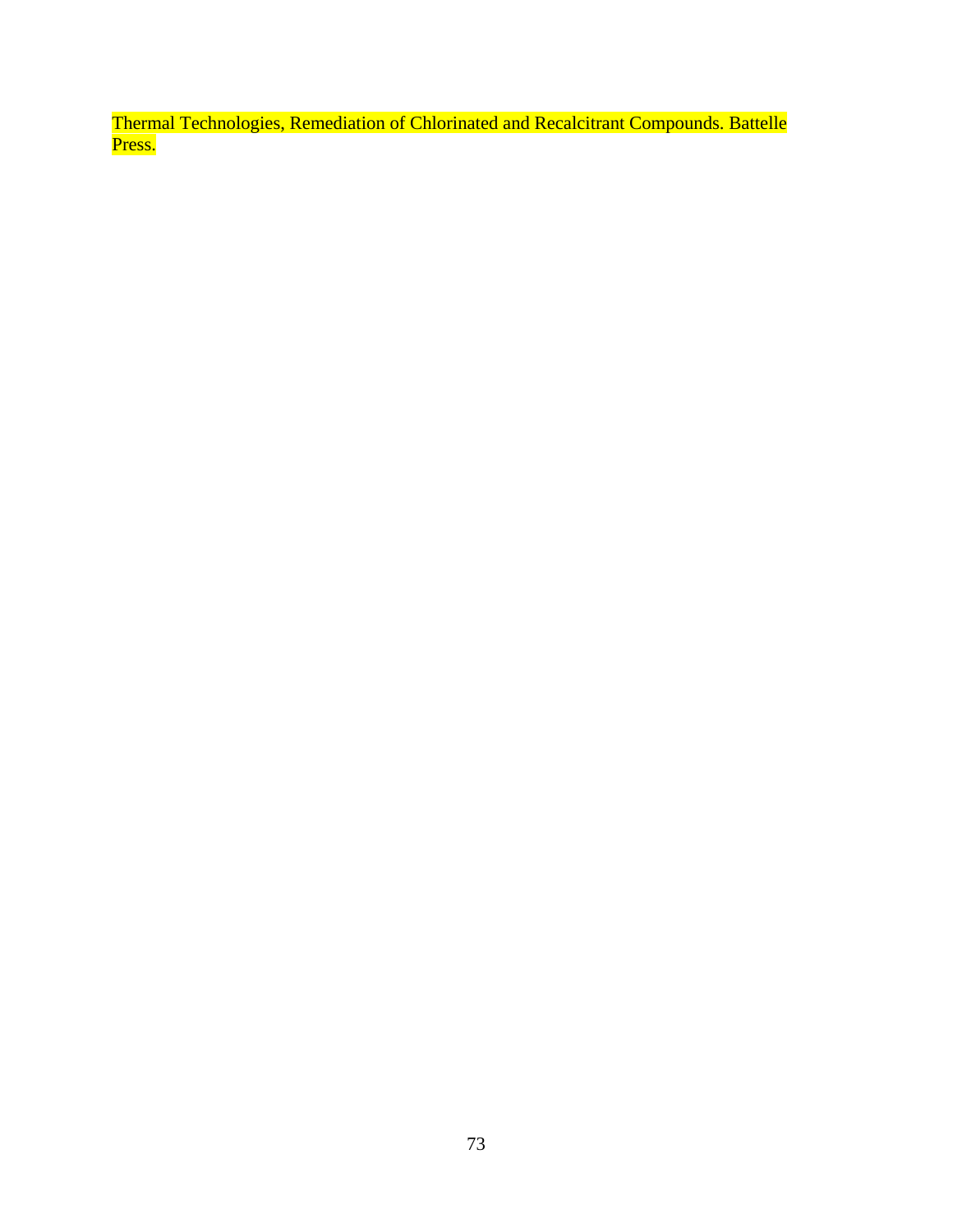## Source Area Interim Treatment Technology Options

3.3 Enhanced SVE Techniques (Steve Reuter, Rick Shean, Billy Gallegos, Stuart Shealy) Panel comments and suggestions are denoted by text with a colored background.

## Description of technology being evaluated - How will the technology be used?

Same as 3.1 with addition of heated air or other amendments to enhance volatilization and recovery of contaminants or enhance aerobic biodegradation. The addition of heat raises the vapor pressure of the contaminants, which enhances volatilization and recovery. This technology enhances the recovery of comparatively less volatile compounds, like EDB, and removal of contaminants from fine-grained soils. Inductive and radio-frequency heating are alternatives to thermal enhancement that likely have limited application due to the **excessive** significant depth/thickness of the vadose zone at KAFB.

Panel Comment: A minor editorial suggestion is offered.

# Protective of human health and environment (Yes/No/Uncertain) - Additional info may be needed to qualify answer, specify if LUCs are required

Yes

If properly designed, this technology option would be highly protective of human health and the environment. It would remove the source of hydrocarbon contamination in the subsurface. Enhanced SVE would remove toxic compounds from the vadose zone. Viscosity changes to residual LNAPL could result in its mobilization, if vapor extraction is inadequate. There may be an increased risk of human exposure to recovered vapors; however vapor treatment and engineering controls are proven to abate this risk.

Panel Comment: The Panel suggests this description be re-written as follows.

### Yes

If properly designed, this technology option would be highly protective of human health and the environment. It would remove hydrocarbon contamination located in the vadose zone, including sorbed, dissolved, vapor phase, and LNAPL contamination. However, if vapor extraction is inadequate the reduction of LNAPL viscosity associated with higher temperatures could mobilize some residual product. There may be an increased risk of human exposure to recovered vapors; however vapor treatment and engineering controls could be implemented to abate this risk.

Panel Comment: This summary of human health and environmental aspects has been edited for clarity and completeness, above. In addition, the summary should put more emphasis on conditions below the water table. For example, one could add: "As the method does not effectively treat floating or drowned LNAPL it has little impact on remediating them or the groundwater plume of dissolved constituents, except by reducing additional mass from reaching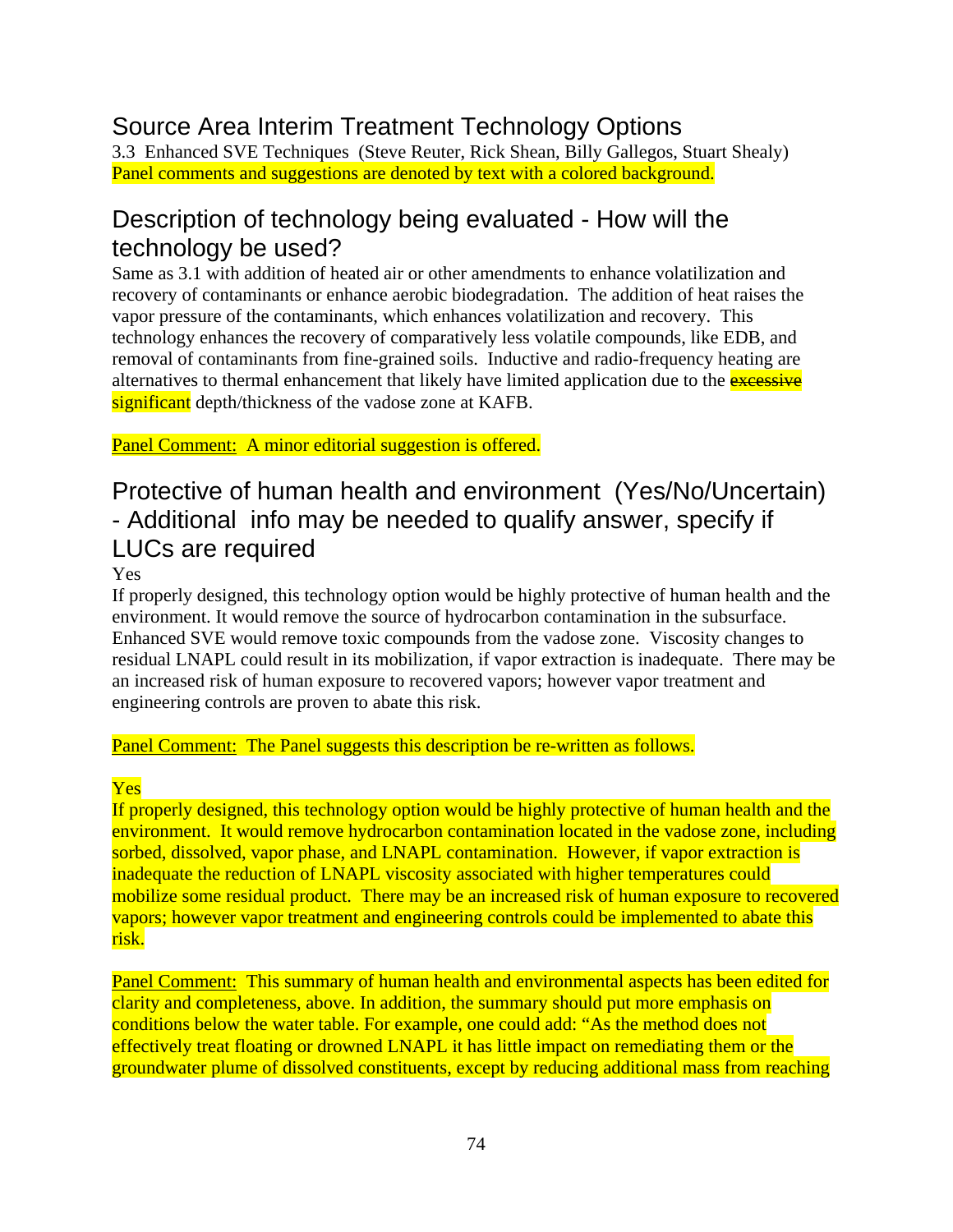the water table, provided that the enhanced SVE system is operated so as to not mobilize vadose zone LNAPL and allow it to migrate downward to the water table.

# Potential to attain of cleanup standards/goals within reasonable timeframe (<50 years) (High/Medium/Low)

High.

Treatment goals should be readily attained in less time than traditional SVE. Optimizing success depends on proper system design, focus on appropriate zones, achieving adequate pore volume exchanges, and implementation of operation/optimization plans. Treatment time is dependent on how aggressively the technology is applied.

Panel Comment: This is a reasonable summary of potential cleanup conditions in the vadose zone, but the method is not appropriate for the floating or drowned LNAPL, or the dissolved plume in the source area (BFF). For those groundwater contaminated areas the potential of enhanced SVE to achieve aquifer cleanup standards/goals is low unless coupled to other remediation methods (e.g., §2). In another comment, this statement and some earlier ones use terms like "Treatment time is dependent on how aggressively the technology is applied." It is not clear what this means. What is an "aggressive application"? Does it refer to air flow rate, thermal energy input, or something else? In any event, there is likely to be an optimal treatment flow rate and temperature, such that increasing either of them above a certain threshold offers no benefit, or even has a detrimental effect. The term "aggressive application" needs to be defined and explained, or perhaps discarded.

Control releases to reduce or eliminate further releases of hazardous constituents

Comply with standards for waste management (Yes/No)

Panel Comment: The Panel suggests that this response be written as follows (similar to that in Section 3.1).

### Yes

Control and treatment of extracted vapors will be necessary through at least the early portion of the treatment period.

# Long term reliability and effectiveness (High/Medium/Low) - Include technology maturity

High.

Soil Vapor Extraction is a mature and proven technology for treating all forms of fuel. Enhancing the technology with heat or exotic gas amendments has demonstrably significantly reduced remediation times. Heating enhancements of SVE have been proven effective at treating petroleum hydrocarbon contamination. Potential concerns may include the condensation of steam in the soil pores, which would reduce permeability. Additionally, steam injection would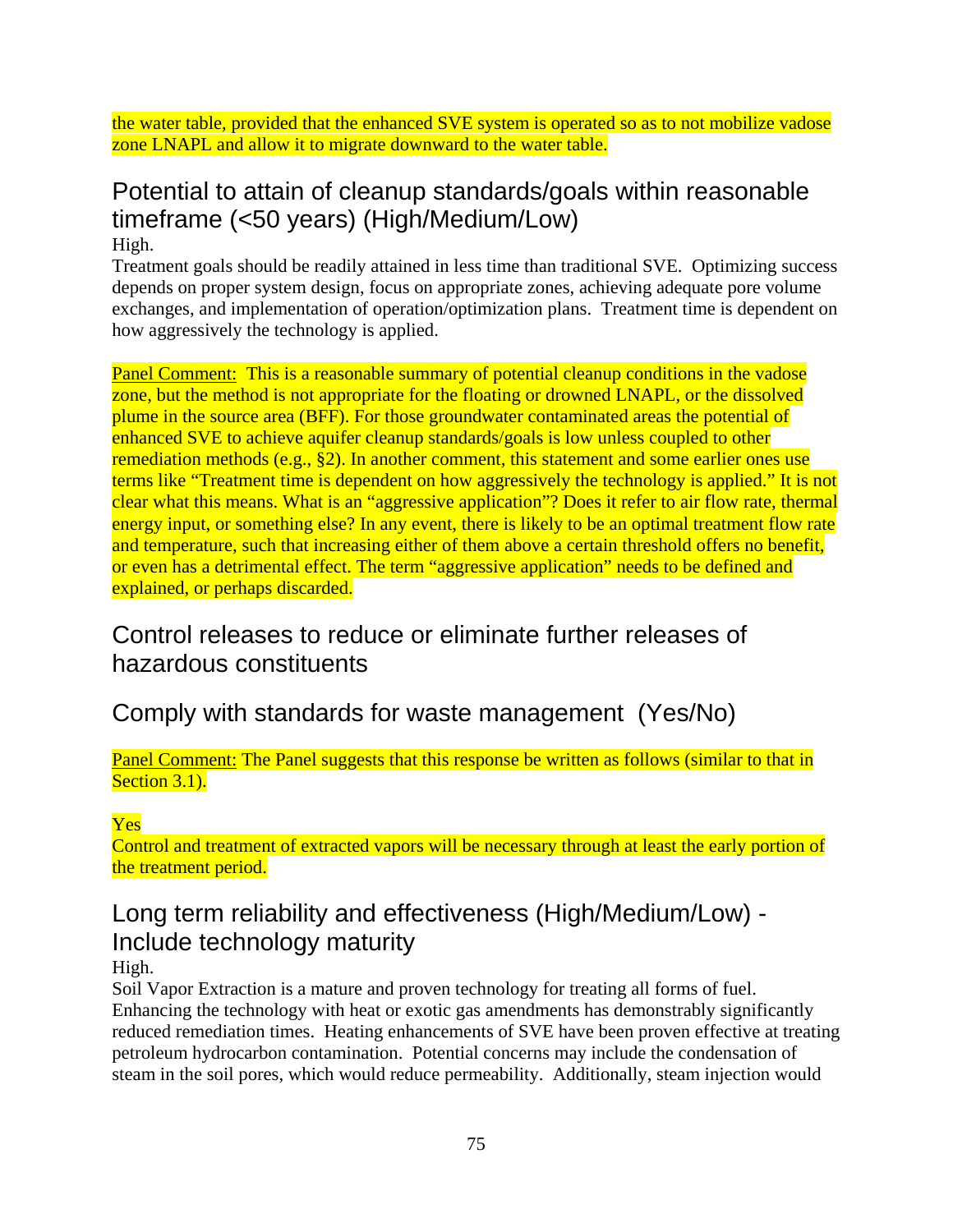introduce moisture to the system, resulting in the potential for the transfer of contaminants from near-groundwater soils to groundwater.

Panel Comment: The Panel suggests this description be re-written as follows.

### High.

Soil Vapor Extraction is a mature and proven technology for treating all forms of fuel. Enhancing the technology with heat or exotic gas amendments has demonstrated significantly reduced remediation times. Heating enhancements of SVE have been proven effective at treating petroleum hydrocarbon contamination. Potential concerns may include the condensation of steam in the soil pores, which would increase water saturation and reduce air permeability. Additionally, steam injection would introduce moisture to the system, resulting in the potential for enhanced groundwater recharge and the transfer of dissolved contaminants from the vadose zone to groundwater.

# Reduction of toxicity, mobility, mass, or volume (Yes/No/Uncertain) - Phase specific and should specify what is being reduced

Uncertain.

This technology option reduces contaminant mass/volume as soil vapor through advection and diffusion processes. This technology is also effective for adsorbed contaminants and LNAPL. Mobility is typically increased through heat addition. Increased vapor mobility is an intended benefit of this technology and SVE needs to be designed to capture liberated contaminants.

### Panel Comment: The Panel suggests this description be re-written as follows:

### Uncertain.

This technology option has the ability to reduce vadose zone contaminant mass/volume through soil-vapor advection and diffusion processes. This includes reduction of sorbed, dissolved and vapor-phase contaminants, and LNAPL in the vadose zone. LNAPL mobility as a separate liquid phase is typically increased through heat addition, however, care must be taken to ensure that the enhanced SVE system is designed to minimize the vertical migration of mobilized LNAPL.

# Short-Term Effectiveness (High/Medium/Low/Not effective) - Phase specific, requires specification

High

If properly designed and implemented, this technology could prove to be highly effective in the short term. Increased volatility and mobility of the COCs in the subsurface would enhance contaminant recovery. Controlling enhanced mobility of the contaminants would be a primary design concern. Short term effectiveness of SVE will be high, but fully benefiting from heat enhancement may take time to establish in the subsurface. The heat capacity of the soil/sediment will dictate how long it takes to promulgate heat away from extraction wells. The excessive thickness of the vadose zone at KAFB may complicate application of this technology across the entire volume of vadose zone contamination.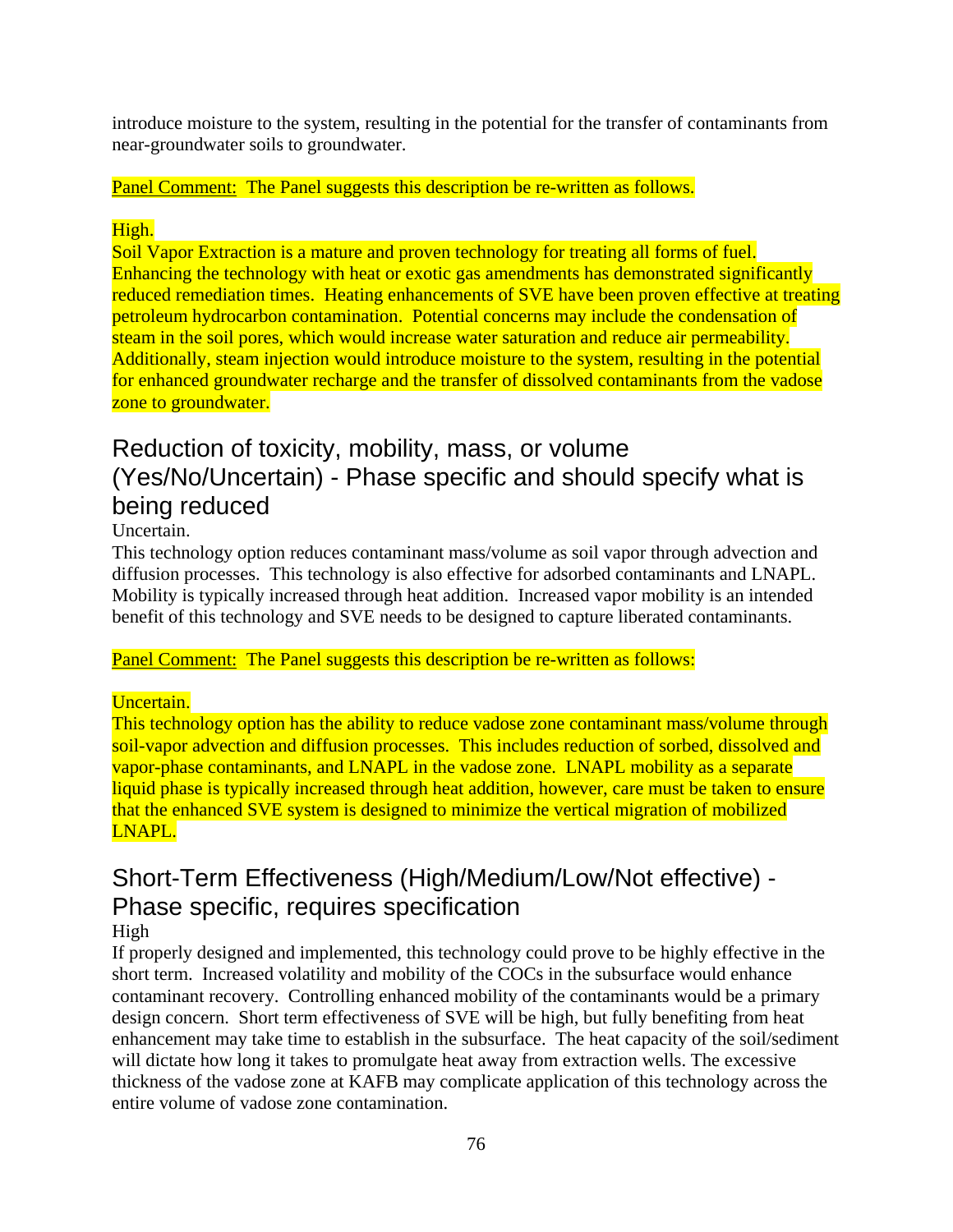#### Panel Comment: The Panel suggests this description be re-written as follows:

#### High

If properly designed and implemented, this technology could prove to be highly effective in the short term. Increased volatility and mobility of the COCs in the subsurface would enhance contaminant recovery. Controlling mobility of the LNAPL would be an important design criteria. Short term effectiveness of SVE will be high, but fully benefiting from heat enhancement may take time to establish due to heat transfer limitations. The heat capacity of the soil/sediment, and the latent heat of water, will dictate how long it takes to promulgate heat away from extraction wells. The significant thickness of the vadose zone at KAFB may complicate application of this technology across the entire volume of BFF source area.

Panel Comments: The Panel noted that the statement does not acknowledge the very important role of sedimentary heterogeneity which creates high permeability preferential flow paths and low permeability (especially stratified) barriers. Both lead to by-passing of contaminated zones and reduce the effectiveness of enhanced SVE. Contaminants that are sequestered in low permeable soils may lead to a rebound effect upon the termination of SVE and decrease shortterm SVE effectiveness. However, the use of heat in enhanced SVE should significantly increase the rate of diffusion within these fine-grained units and speed their remediation. This may be one of the principle benefits of enhanced SVE. Finally, the description contains an ambiguous statement that "benefiting from heat enhancement may take time to establish in the subsurface." It is followed by and appears to be setting up a description of heat transfer limitations. The suggested modification to the description are intended to clarify this.

## Implementability (Difficult/ Moderate/Easy/Not applicable)

#### Easy to Moderate.

The thick vadose zone at KAFB is a significant factor in implementing this technology at KAFB. Heat loss in the vadose zone may be significant. Treating the entire contamination volume of vadose zone with heat enhancement may not be feasible or necessary. The implementation strategy may limit concentrating enhanced SVE at discrete zones of highly contaminated soil or for specific compound treatment (i.e. EDB).

Panel Comment: The Panel suggest this description be re-written as follows.

#### **Easy to Moderate.**

The thick vadose zone presents a significant challenge in implementing this technology at KAFB. Applying heat only to the very deep LNAPL zone without losing heat to uncontaminated soils will be difficult. This may be important since heating the entire volume of vadose soils with heat enhancement may not be feasible or desirable. The implementation strategy may limit the application of enhanced SVE to discrete zones of highly contaminated soil or to address specific contaminants (i.e. EDB).

Cost - Capital & O&M (High/Medium/Low) - 1 (>\$500M), 2 (\$350 - \$500M), 3 (\$200 - \$350M), 4 (\$50 - \$200M), and 5 (<\$50M)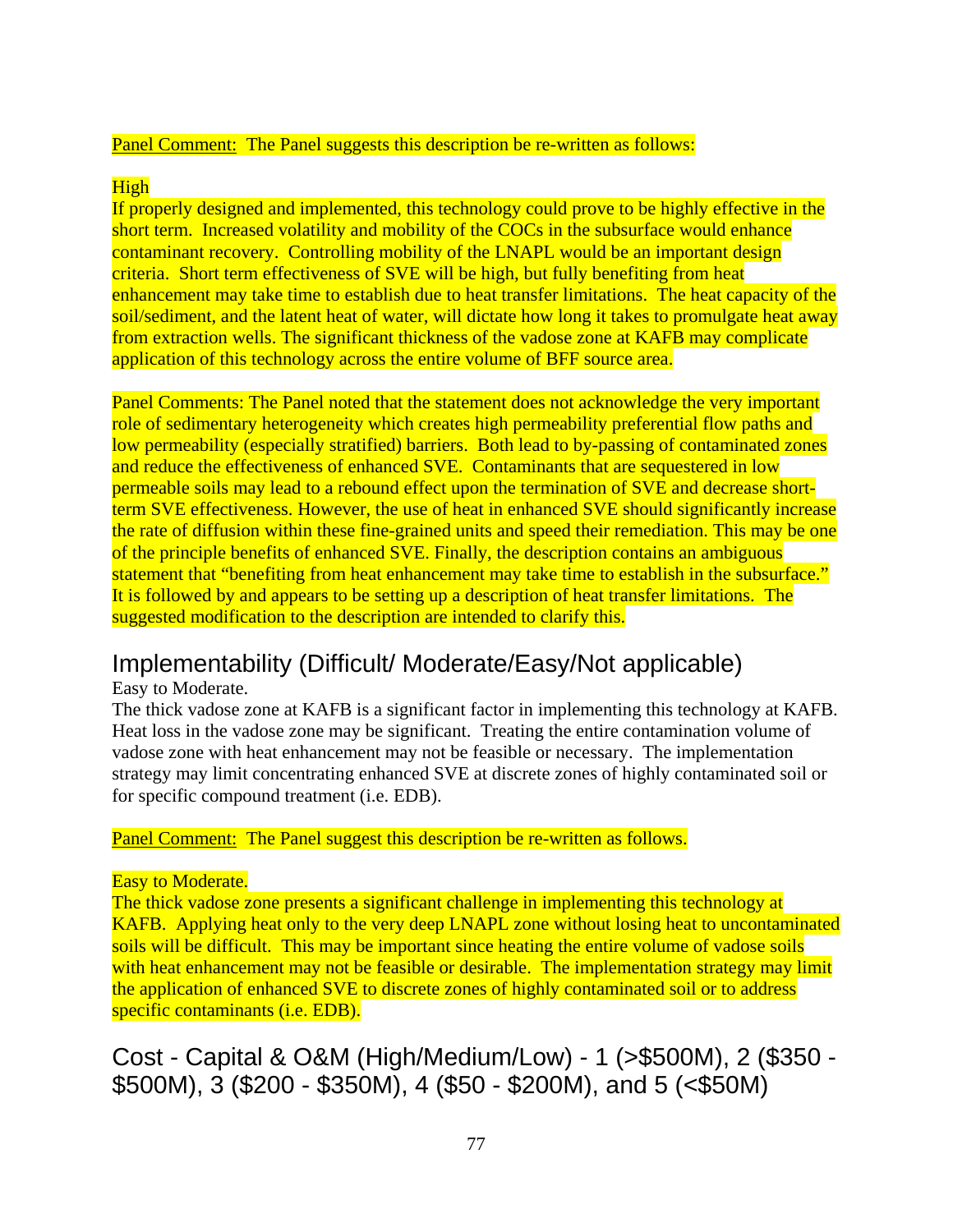High.

Utilities, steel pipe and casing required for heat enhancement. Any enhancement to the air sparge strategy or SVE strategy will have a profound increase on costs. Significant cost differences from SVE include increased utility infrastructure and operating costs, steel pipe and well casing, protection of existing subsurface infrastructure, and heating equipment.

Panel Comment: First, applying heat only to the LNAPL zone as discussed in the previous paragraph has a significant cost aspect. Cost may limit the application of "enhanced SVE to discrete zones of highly contaminated soil or for specific compound treatment (i.e. EDB)." This should be repeated here. Second, it is important to emphasize past work at KAFB in the source area, and the extensive knowledge of the vadose zone and SVE operations that has been gained through that work. This knowledge and existing infrastructure can both be leveraged in future remedial efforts.

## Schedule to Implement (Long/Medium/Short/Not applicable) - Long (>10 yrs.), Medium (5-10 yrs.), and Short (<5 yrs.) Medium.

This technology option is highly dependent on how aggressively it is applied. It is likely to require long term-application with optimization applied during operation. Pilot testing, design, and infrastructure procurement are straight forward and permitting requirements are not onerous. Access agreements could delay drilling. SVE infrastructure already exists on site, which will likely be incorporated into the final strategy. However, all injection infrastructure would need to be installed with materials compatible with high heat. Additional vadose zone characterization may be needed in advance of the design to optimize heat application.

Panel Comment: This description is somewhat vague. "This technology option is highly dependent on how aggressively it is applied." What is highly dependent? Cost? Time? Infrastructure? After the first two sentences the description becomes tractable and adequate. If anything it could put greater emphasis on the challenges of working with "high heat."

# Infrastructure Requirements and Constraints (List of infrastructure required)

Extraction wells, injection wells, wellheads, conveyance piping, moisture knockout, filters, silencers, blower(s), blower motor(s), compound / building, manifold, PLC, vapor treatment (oxidizer, GAC, etc.), instrumentation, liquid storage tank, 3-Phase power.

## Waste Management (List waste streams to be managed)

Contaminated vapors, condensate, waste oil, grease, PPE, particulate filters

Panel Comment: The equivalent waste management consideration listed in Section 3.1 for SVE includes additional items, missing here. The list here should be no shorter.

Permit Requirements (Low/Med/High) (e.g., OSE, NMED, EPA, AEHD, rights of entry agreements)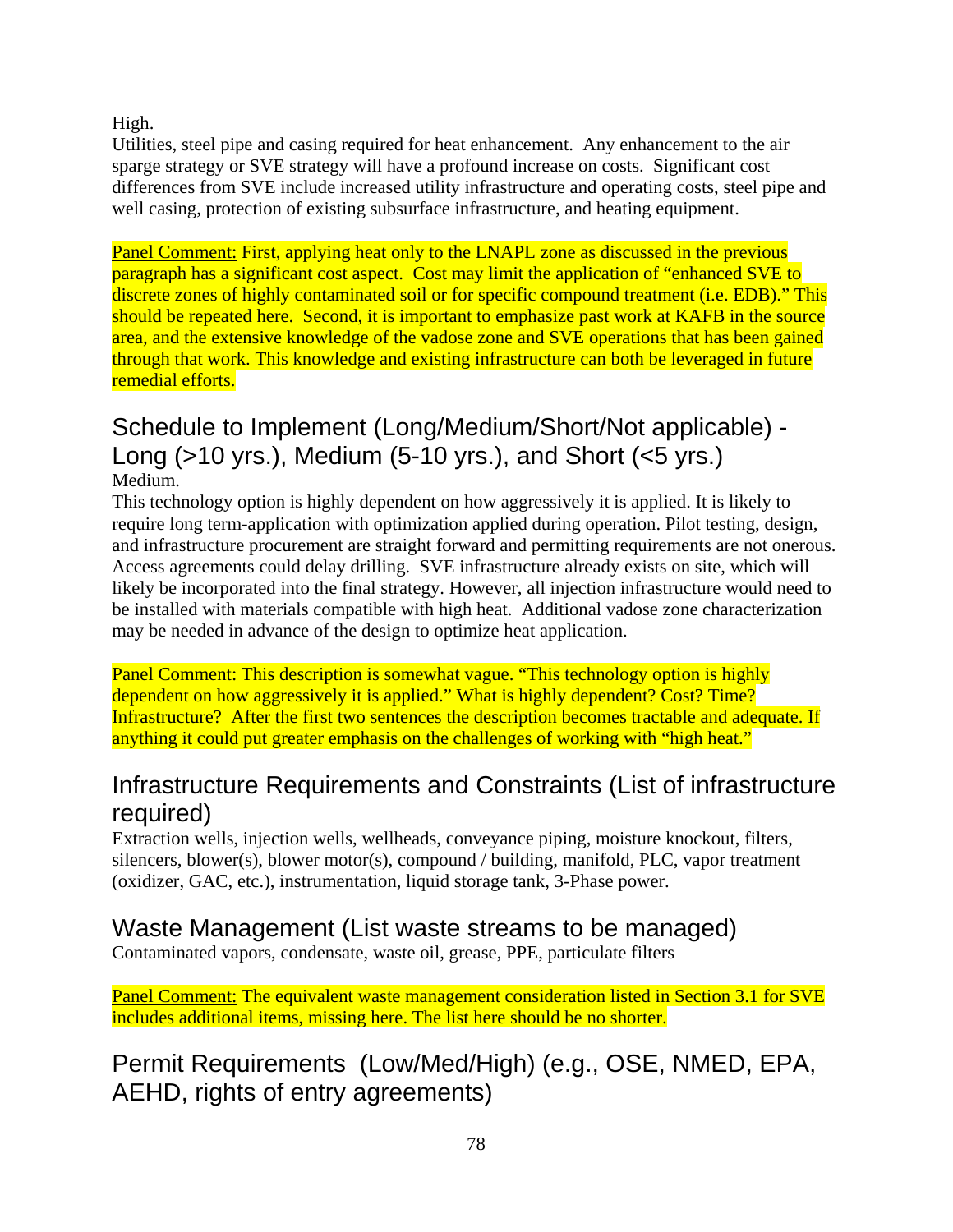OSE well permits, air quality permit, building permits, etc.

# Potential Stakeholder Objections

## Comments (include references as applicable)

Same as SVE above. Significant project cost savings may be realized with shortened project timelines associated with a properly designed enhanced SVE strategy. Some enhancements have been demonstrated to significantly reduce necessary operational time for remediation systems. In addition, enhanced SVE techniques may be desirable to address increasing the mobility and volatility of the contaminants of concern.

Panel Comments: Why is it "In addition" to say that enhance SVE increases mobility and volatility. That is why project timelines and operational times are shortened (lines 1 and 3). The last sentence is redundant and unnecessary. In the Panel Comments on the equivalent section on SVE extraction we noted the issue of dessication of the vadose zone. Assuming that dry heat is applied in enhanced SVE that becomes an even more significant issue. If steam is used instead the spreadsheet notes that moisture will be added to the vadose zone, changing water saturations and possibly increasing groundwater recharge. In the Panel Comments on the equivalent section on bioventing we note the need for a moisture management component to the remedial scheme. This discussion of enhanced SVE provides further evidence for the need to formally recognize and deal with moisture management of the vadose zone.

### **Bibliography**

AFCEE (n.d.) Soil Vapor Extraction. www.afcee.af.mil/resources/technologytransfer/programsandinitiatives/sourcezonetreatment/bac kground/soilvaporextract/index.asp

EPA (1994). How To Evaluate Alternative Cleanup Technologies for Underground Storage Tank Sites, A Guide for Corrective Action Plan Reviewers. EPA 510-B-94-003. www.epa.gov/oust/pubs/tums.htm

EPA (1995). In-situ Remediation Technology Status Report: Thermal Enhancements. EPA/542- K-94-009. www.clu-in.org/download/remed/thermal.pdf

EPA (1997). Analysis of Selected Enhancements for Soil Vapor Extraction. EPA-542-R-97-007. www.clu-in.org/download/remed/sveenhmt.

EPA (1998). Steam Injection for Soil and Aquifer Remediation. EPA/540/S-97/505. www.epa.gov/tio/tsp/download/steaminj.pdf

EPA (1995). In-situ Remediation Technology Status Report: Thermal Enhancements. EPA/542- K-94-009. www.clu-in.org/download/remed/thermal.pdf

EPA (n.d.) "Technology Focus: In-situ Thermal Heating." www.clu-in.org/techfocus/default.focus/sec/Thermal\_Treatment:\_In\_Situ/cat/Overview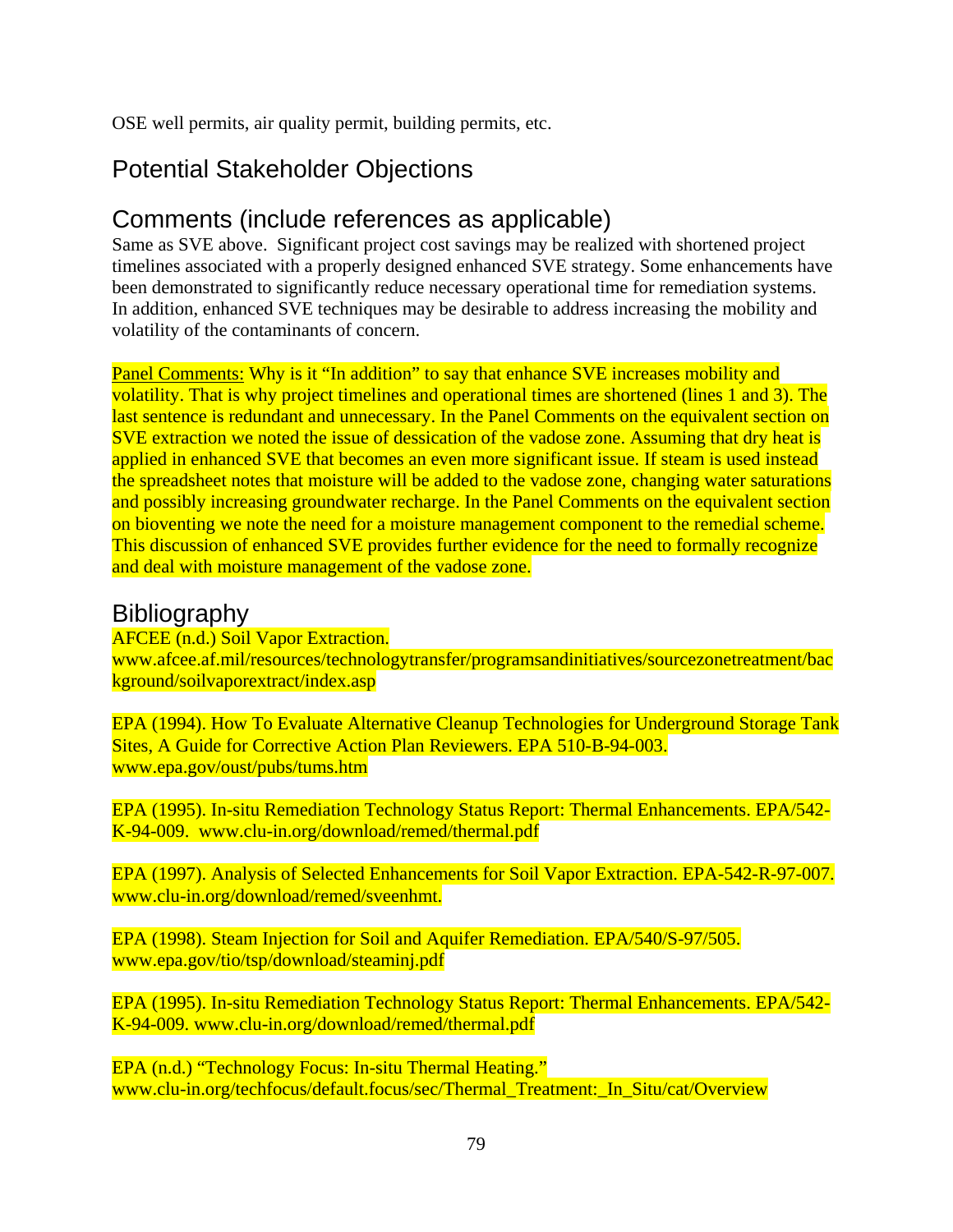FRTR (n.d.\_ "Remedial Technology Screening and Reference Guide, Version 4.0, In-situ Thermal Treatment." www.frtr.gov/matrix2/section4/4-9.html

ITRC, (2009), Evaluating LNAPL Remedial Technologies for Achieving Project Goals. LNAPL-2 http://www.itrcweb.org/GuidanceDocuments/LNAPL-2.pdf

Johnson, P. C., C. C. Stanley, M. W. Kemblowski, D. L. Byers, and J. D. Colthart (1990). A Practical Approach to the Design, Operation, and Monitoring of In-situ Soil Venting Systems, Ground Water Monitoring Review 10(2): 159–78.

Johnson, P. C., M. W. Kemblowski, and J. D. Colthart (1990). Quantitative Analysis for the Cleanup of Hydrocarbon-Contaminated Soils by In-situ Soil Venting, Ground Water Journal 3(28): 413–29.

USACE (2002). Engineering and Design: Soil Vapor Extraction and Bioventing. EM 1110-1- 4001. http://140.194.76.129/publications/eng-manuals/em1110-1-4001/toc.htm

USACE (200. Engineering and Design: In-situ Thermal Remediation. EM-1110-1-4015. http://140.194.76.129/publications/eng-manuals/em1110-1-4015/entire.pdf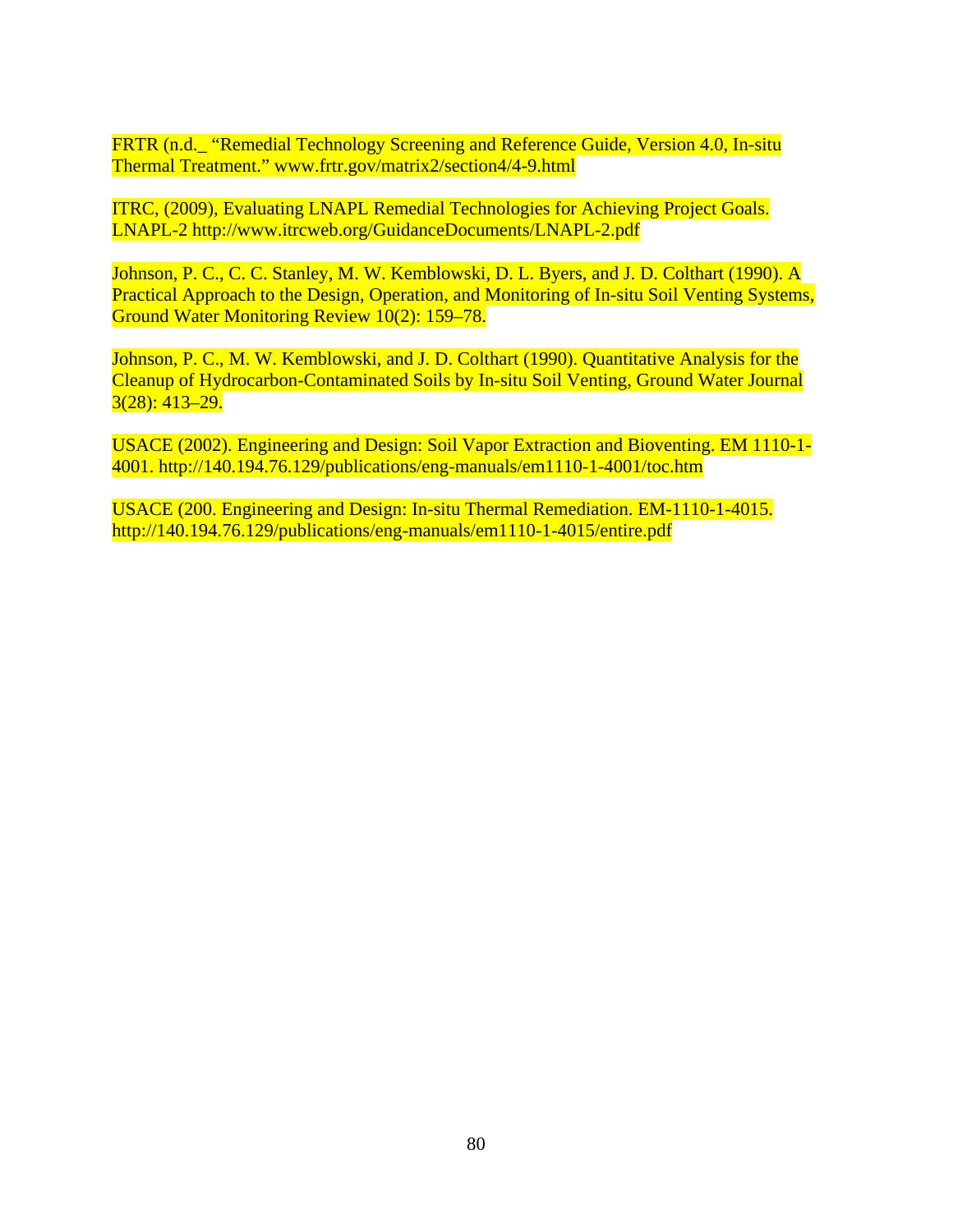# Source Area Interim Treatment Technology Options

4.1 Solvents (Javier Santillan, Bruce Alleman, Adria Bodour) Panel comments and suggestions are denoted by text with a colored background.

## Description of technology being evaluated - How will the technology be used?

This technology is based on mature technologies as described by ITRC, and is applicable to the LNAPL source area at BFF. Expectations indicate that over 99% of the light hydrocarbons and EDB would be recovered. ITRC indicates a DNAPL recovery of 75%. There could be differences when extracting an LNAPL. The solvent selected should be non-hazardous and biodegradable over short periods of time to assure NMED acceptance. The hydrophobiclipophilic balance of the flushing solution would be designed for KAFB-BFF conditions. High definition of site lithology and hydrogeology is essential for system design. It is essential to have an effective recovery (extraction) system to capture all products during LNAPL mobilization.

Panel Comments: This is a good summary of solvent flooding that may be appropriate for application at the KAFB BFF site. However, the suggested 99% recovery needs some explanation. That is the kind of recovery one gets during a bench test of homogeneous coarse sediments. Aquifer heterogeneity, depth to water table, and the size of the source area make this level of recovery for LNAPL very unlikely.

# Protective of human health and environment (Yes/No/Uncertain) - Additional info may be needed to qualify answer, specify if LUCs are required

Yes.

If properly designed, it would be highly protective of human health and the environment. It would remove the source of contamination. Implementation will be complex, and handling the solvent mixture may not be a simple issue. Handling and disposal of recovered contaminants and waste within the exclusion zone must be kept secure.

Panel Comment: This is a reasonable summary of human health and environmental aspects. It should be noted that to prevent the solvent/contaminant mixture from migrating offsite it is essential to maintain excellent control of groundwater flow in and surrounding the source area.

# Potential to attain of cleanup standards/goals within reasonable timeframe (<50 years) (High/Medium/Low)

### High.

A properly designed system, based on an accurate CSM would have high probability of meeting cleanup goals in  $< 50$  yrs.

Panel Comments: This assessment of time assumes that the CSM adequately addresses the aquifer heterogeneity issue, and that it includes a good description of the spatial pattern of drowned LNAPL and dissolved contamination. Even in that case, however, there are issues not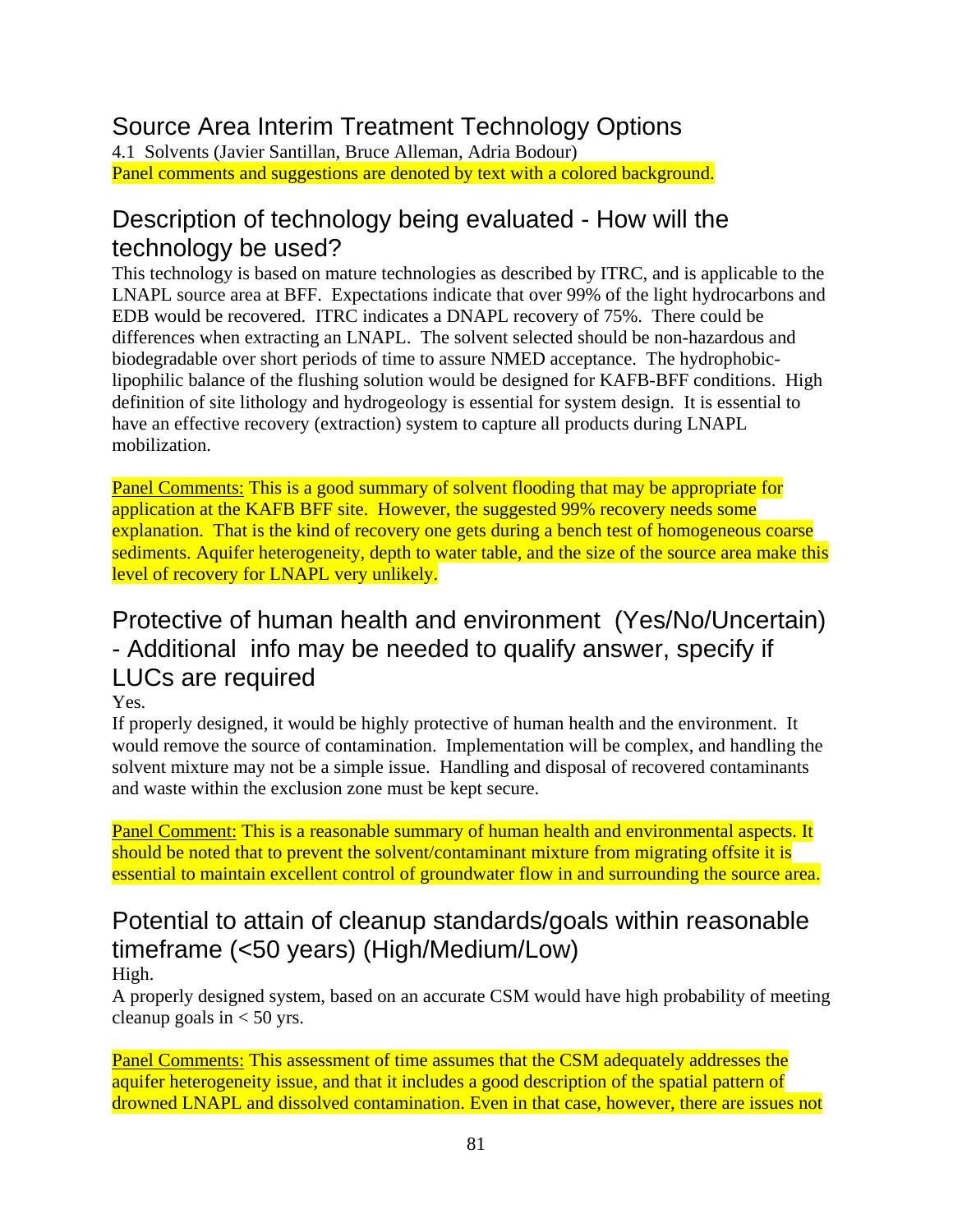yet understood that could slow clean up. The rate of mass transfer from drowned LNAPL ganglia and pools depends on their size, shape, volume fraction and location, for which there is little characterization data. This NAPL geometry controls the interfacial area between water and NAPL phases, the efficiency of component diffusion toward the interface, and the flow rate of the water-solvent mixture adjacent to the interface, all influencing mass transfer. Larger pools and larger NAPL phase saturations have slower mass transfer rates regardless of how much the solubility is increased by addition of a solvent. But larger NAPL pools and lower water saturations also create more tortuous and resistive water flow paths, making it more difficult to bring injected reactants into contact with dissolved components located next to NAPL-water interfaces, limiting dissolution and reducing mass transfer even more. Consequently, larger pools are more difficult to remediate, and will take longer. The description should recognize that further characterizing the LNAPL source will help determine the potential effectiveness of solvent-based treatment technologies.

Control releases to reduce or eliminate further releases of hazardous constituents

Comply with standards for waste management (Yes/No)

Panel Comment: The characterization of this technology should be written as follows:

### Yes

Control of solvents, and treatment and control of extracted water will be necessary.

# Long term reliability and effectiveness (High/Medium/Low) - Include technology maturity

High.

There are several remediation technologies being applied here, but all of them are mature, and well documented. Reliability should be high, if properly designed and operated.

Panel Comment: For reliability and effectiveness to be high you need sufficient characterization information on sedimentary heterogeneity and LNAPL spatial distribution (high resolution CSM), and complete control of groundwater flow, in the KAFB source area.

# Reduction of toxicity, mobility, mass, or volume (Yes/No/Uncertain) - Phase specific and should specify what is being reduced

### Yes.

If properly designed and operated, toxicity will be reduced and contaminant mass removed from the known LNAPL area.

# Short-Term Effectiveness (High/Medium/Low/Not effective) - Phase specific, requires specification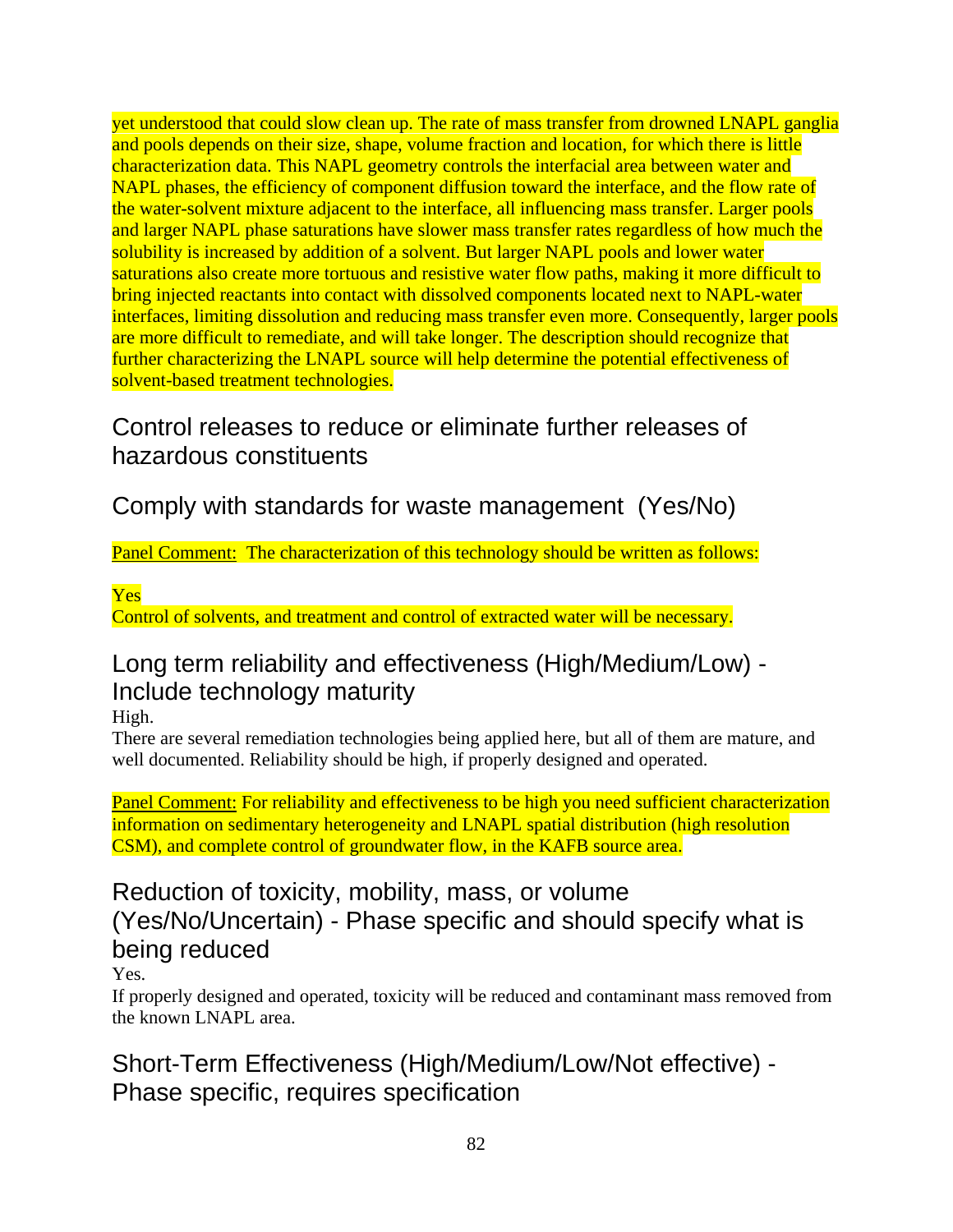High.

If properly designed and operated, effectiveness will be high for the dissolved phase.

Panel Comment: The Panel suggests that this description be re-written as follows and that its characterization be changed from "high" to "uncertain."

Uncertain. This technology option is uncertain without a high resolution CSM.

High, Uncertain

If properly designed and operated, effectiveness will be high for the dissolved phase and medium for the LNAPL. Uncertainty is due to the quality of the CSM and its delineation of aquifer heterogeneity and LNAPL distribution.

### Implementability (Difficult/ Moderate/Easy/Not applicable) Difficult.

Prior to system design, a high definition (HD) CSM and a hydrogeological computer model would have to be developed. Bench and pilot studies would need to be conducted to evaluate solvent mixture; injection, and extraction points, and management of effluent.

Panel Comments: One of the first activities is to identify the solvent to be used, or the family of potential solvents. Several candidate solvents could be included in the bench tests. The bench and pilot studies should include the geochemistry of solvent-sediment interaction, particularly the fine grained fraction. Design and operation would be assisted by coupling the flow and reactive transport computer model to an optimization scheme to find the best depths, locations and rates for injection/extraction. The design should recognize that the scheme should adapt to changing conditions as the water table continues to rise and as LNAPL mass is reduced.

### Cost - Capital & O&M (High/Medium/Low) - 1 (>\$500M), 2 (\$350 - \$500M), 3 (\$200 - \$350M), 4 (\$50 - \$200M), and 5 (<\$50M) 1 to 3. (\$200M to >\$500M)

Cost would be medium to high depending on the number of wells required to implement this technology.

Panel Comment: The Panel suggest that the description be re-written as follows.

### 1 to 3. (\$200M to >\$500M)

Cost would be medium to high depending on the number of wells required to implement this technology, the mass of solvent needed for implementation and its unit cost. In addition, volume and quality of extracted water requiring treatment and its subsequent disposal options will influence the cost of the technology.

Schedule to Implement (Long/Medium/Short/Not applicable) - Long (>10 yrs.), Medium (5-10 yrs.), and Short (<5 yrs.)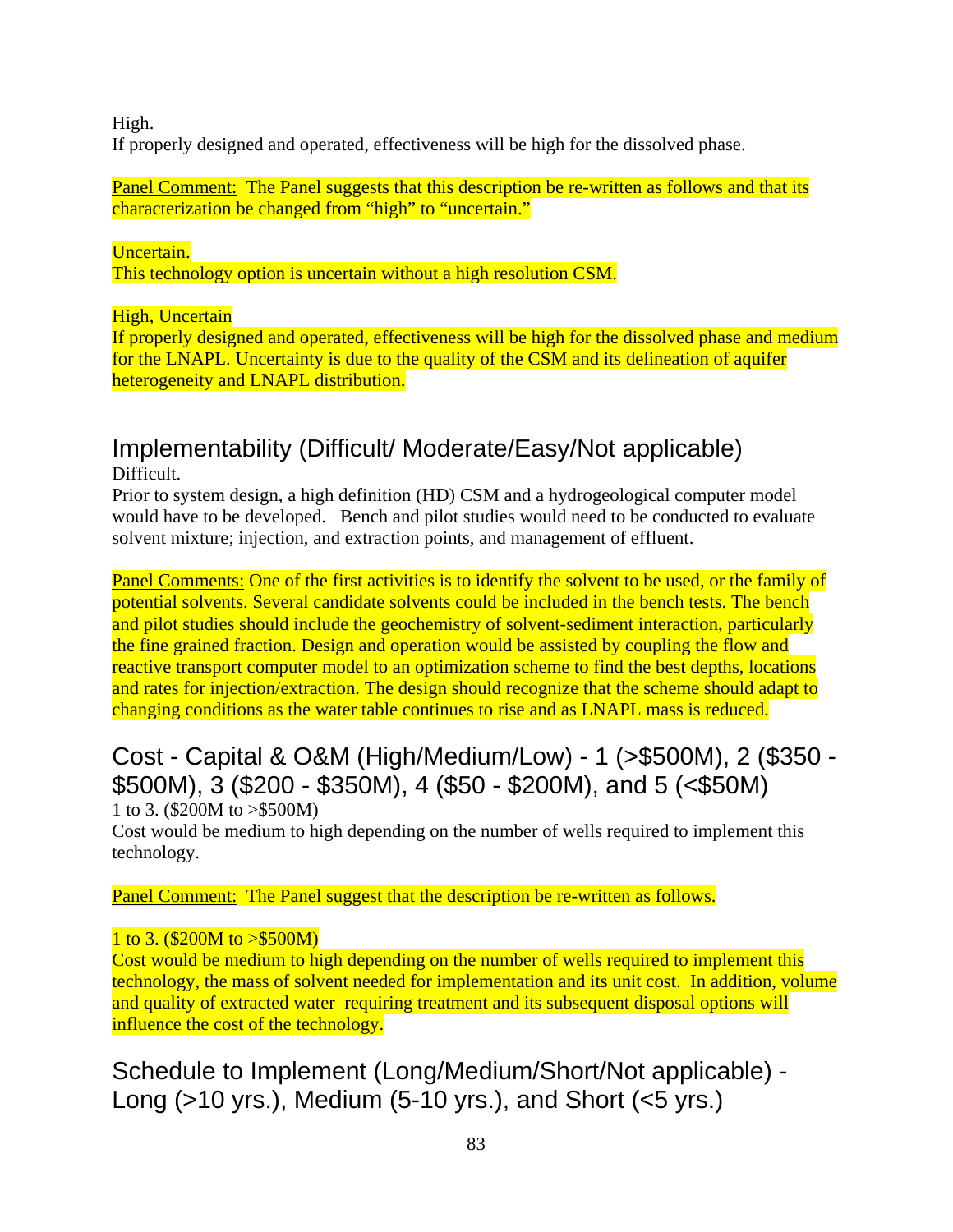Long  $(>10 \text{ yrs})$ 

This technology option requires multiple extraction, injection, and monitoring points. Bench and pilot studies are required to select the solvent mixture. Extraction and injection points may need to be relocated and repeated to increase effectiveness of the cleanup action.

# Infrastructure Requirements and Constraints (List of infrastructure required)

Substantial.

Multiple extraction, injection, and monitoring points are required to flush the LNAPL, it would require 150 to 500 wells.

Panel Summary: As described in the spreadsheet, this technology will require a lot of wells. While the size of the KAFB source area suggests a large number wells be used, the significant depth to the water table (500 feet) suggests that fewer may be feasible. Perhaps with a high spatial-resolution description of aquifer heterogeneities, and a similar description of the spatial distribution of dissolved concentrations and LNAPL, a large number of wells could be used effectively to more quickly apply this approach. However, the uncertainty in this characterization, coupled together with the cost of wells at this depth, suggest that a much smaller number of wells would be more reasonably deployed, perhaps a few tens of wells, despite the size of the source area. Using the CSM and groundwater model for flow and transport, together with optimization techniques, an effective groundwater control (extraction and injection) scheme can be designed to best meet cost and human health/environmental constraints and/or goals with significantly fewer than 150-500 wells.

# Waste Management (List waste streams to be managed)

Substantial.

Wastewater will have to be handled and treated. Solvent recycling or attenuation adds another layer of complexity.

# Permit Requirements (Low/Med/High) (e.g., OSE, NMED, EPA, AEHD, rights of entry agreements)

Reinjection and/or wastewater disposal permits will have to be procured from NMED. Rights of entry for multiple extraction, injection, and monitoring wells.

# Potential Stakeholder Objections

## Comments (include references as applicable)

ITRC (2003). Technical and Regulatory Guidance for Surfactant/Cosolvent Flushing of DNAPL Source Zones, ITRC.

EPA (n.d.). In-situ Flushing Overview http://www.cluin.org/techfocus/default.focus/sec/In Situ Flushing/cat/Overview/[1/13/2015 2:18:07 PM]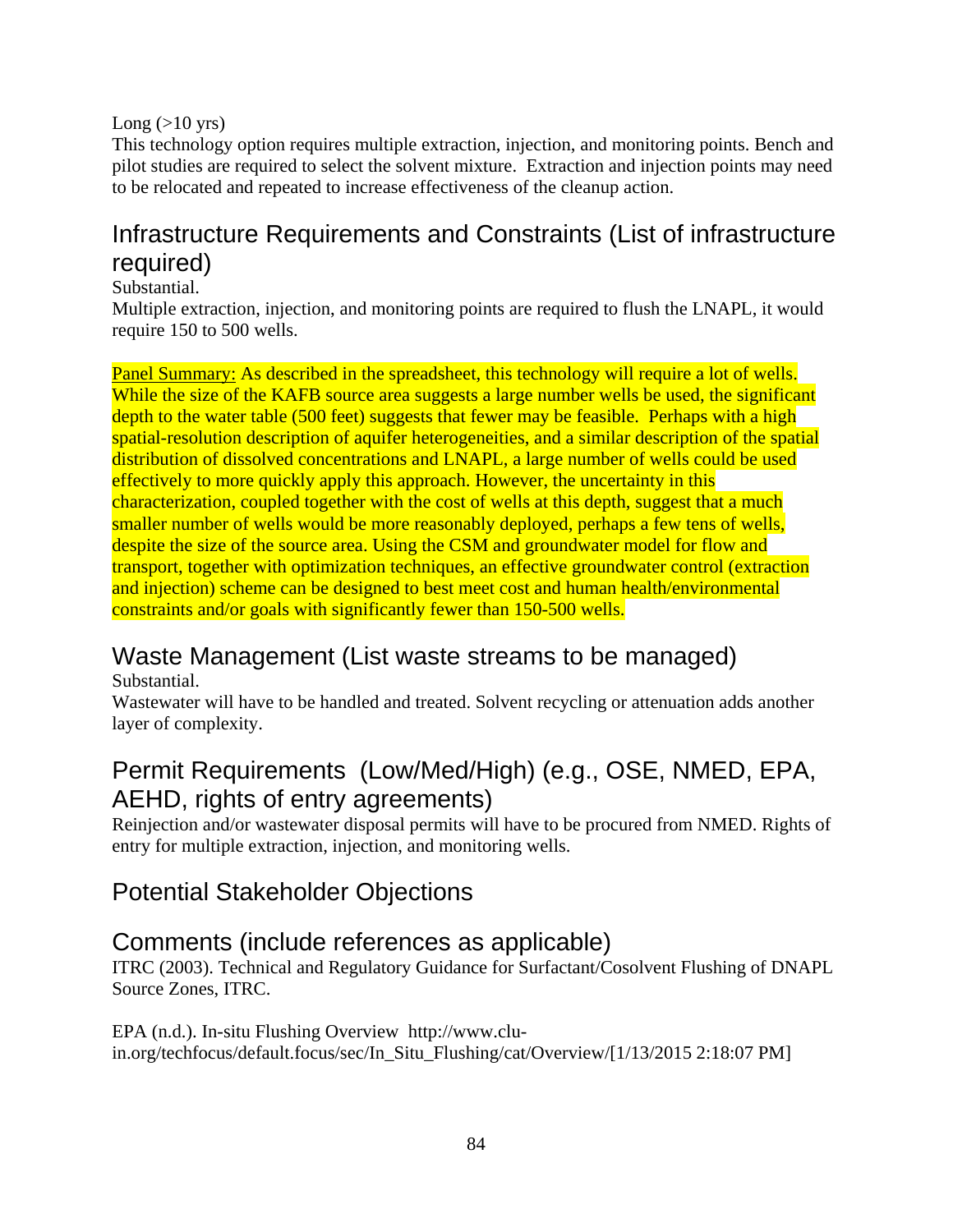McCray et al., Remediation of LNAPL Source Zones: Lessons Learned from Field Studies at Hill and Dover AFB, Vol. 49, No.5–GROUNDWATER–September-October 2011 (pages 727– 744)"

### **Bibliography**

AFCEE (n.d.) "Cosolvent or Surfactant-Enhanced Remediation." www.afcee.af.mil/resources/technologytransfer/programsandinitiatives/

Ground-Water Remediation Technologies Analysis Center (1997). In-situ Flushing Technology Overview Report. TO-97-02. http://clu-in.org/download/remed/flush\_o.pdf

ITRC (2003). Technical and Regulatory Guidance for Surfactant/Cosolvent Flushing of DNAPL Source Zones. DNAPL-3. http://www.itrcweb.org/Guidance/GetDocument?documentID=20

ITRC, (2009). Evaluating LNAPL Remedial Technologies for Achieving Project Goals. LNAPL-2 http://www.itrcweb.org/GuidanceDocuments/LNAPL-2.pdf

McCray et al.. (2011). Remediation of LNAPL Source Zones: Lessons Learned from Field Studies at Hill and Dover AFB, Groundwater, 49(5), 727-744.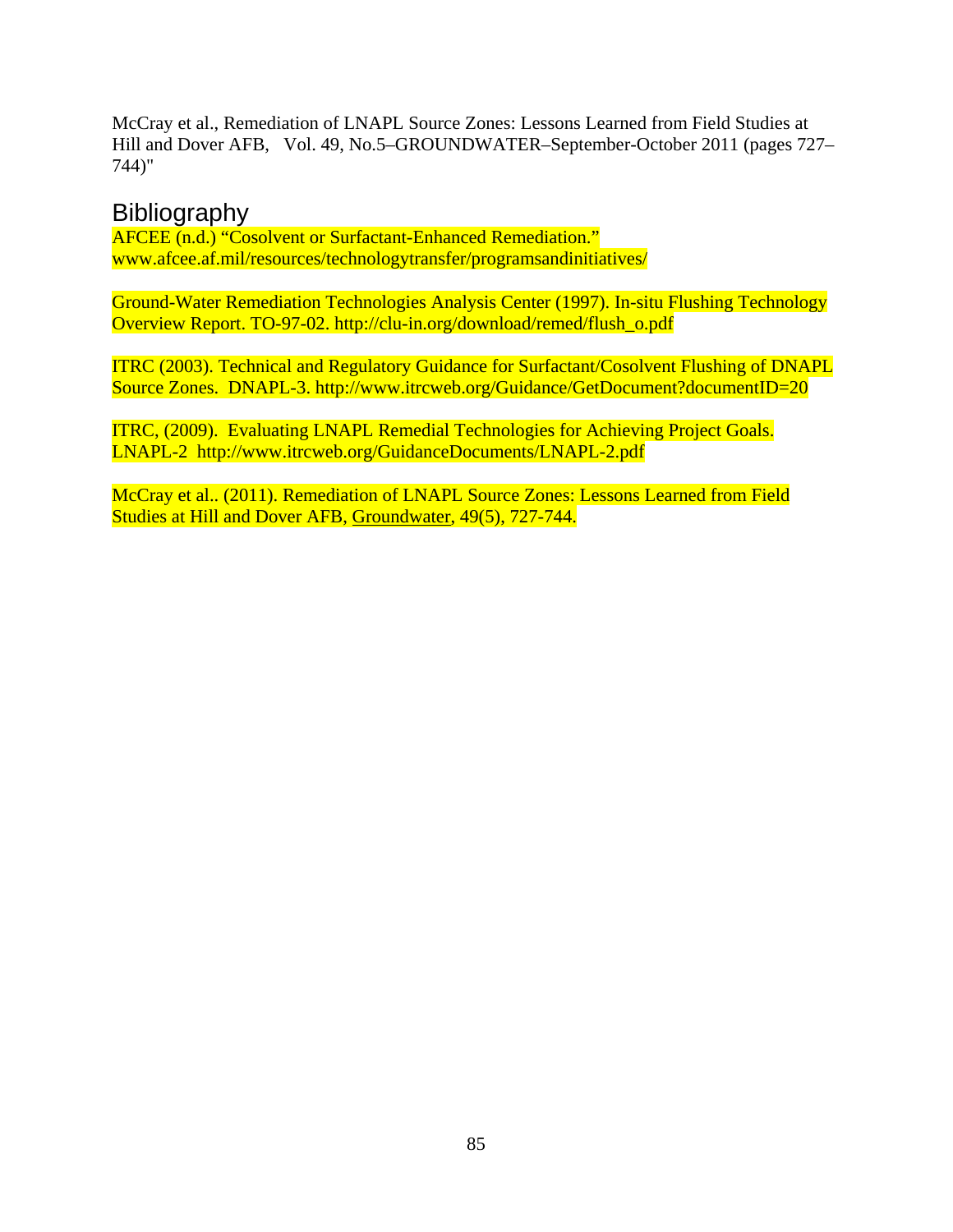# Source Area Interim Treatment Technology Options

4.2 Surfactant/Cosolvent Surfactant Enhanced Aquifer Remediation (SEAR) (Javier Santillan, Bruce Alleman, Adria Bodour)

Panel comments and suggestions are denoted by text with a colored background.

# Description of technology being evaluated - How will the technology be used?

This technology is based on a mature enhanced oil recovery (EOR) technology developed by the petroleum industry which has also been tested and used for aquifer remediation, and would primarily be applicable to the LNAPL source area for the purpose of removing at least 99.9% of the light hydrocarbons and EDB and 50 to 90% of the remaining fuel components (based on a Hill AFB Study). The surfactant should be non-hazardous and biodegradable. The hydrophobiclipophilic balance of the flushing solution would be designed for KAFB-BFF conditions. High definition of site lithology and hydrogeology is essential for system design. It is essential to have an effective recovery (extraction) system to capture all products during mobilization of LNAPL.

Panel Comments: The description has been slightly edited as indicated above. This is a good summary of surfactant flooding appropriate for KAFB, although it is missing an important but somewhat obvious point. Surfactant flooding remediates LNAPL mainly by increasing the solubility of LNAPL components. There is a secondary and important effect that can actually mobilize the LNAPL, in which the surfactant also reduces the interfacial tension between LNAPL and water, reducing capillary forces. This description is focused on the solubility effect and not NAPL mobilization. The suggested 50-90% recovery of LNAPL needs some explanation, as well as the 99% recovery of more soluble components. That is the kind of recovery one gets during a bench test, or small pilot project, for fairly homogeneous coarse sediments. Aquifer heterogeneity, the presence of fine-grained sediments, the significant depth to water table, and the size of the source area make recovery efficiencies such as these, for LNAPL and the more soluble components, very unlikely at the KAFB source area. We also suggest removing the broader reference to EOR as irrelevant and distracting. Note that many of the considered remediation technologies in this spreadsheet have a similar applications in petroleum recovery (e.g., solvent flooding, stream flooding, and water flooding). (Aside: This spreadsheet should not be a review of EOR. Besides, a lot of EOR processes use (or must use) low salinity water, not brine, to achieve the desired chemistry. In fact "low salinity water flooding" ( $\leq$ 5000 ppm) without added chemicals is a rapidly growing EOR method. Also, CO<sub>2</sub> flooding is only one EOR method – one that might work well for drowned LNAPLs at KAFB if they were located 2000 feet below the water table in the  $CO<sub>2</sub>$  supercritical zone.).

Protective of human health and environment (Yes/No/Uncertain) - Additional info may be needed to qualify answer, specify if LUCs are required Yes.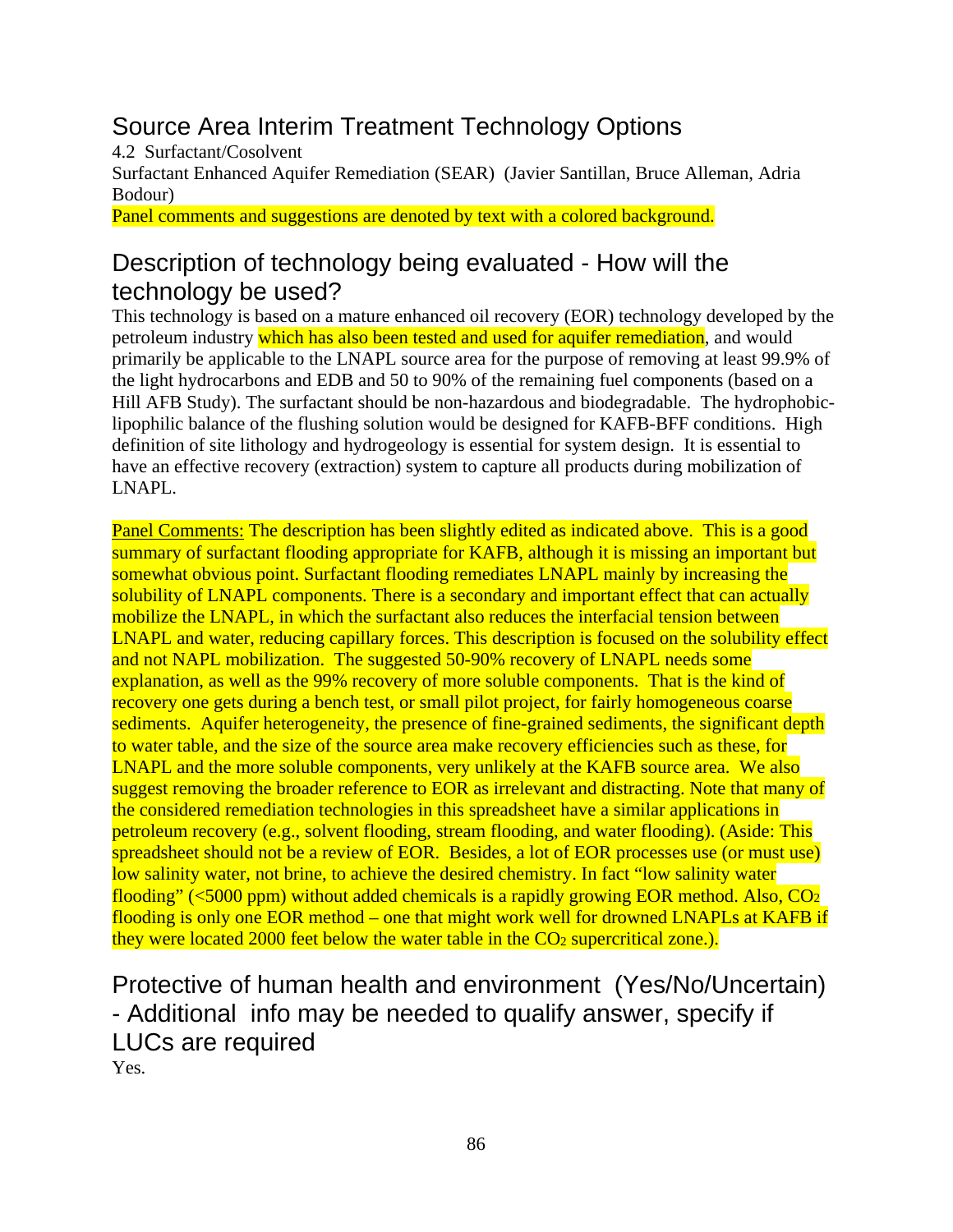If properly designed, it would be highly protective of human health and the environment. It would remove the source of contamination. Implementation will be complex, and handling of the surfactant and cosolvent may not be a simple issue. Handling and disposal of recovered contaminants within the exclusion zone must be kept secure.

Panel Comments: This is a reasonable summary of human health and environmental aspects. However, the quote "would remove the source of contamination" is unrealistic. The method could substantially reduce the mass of more soluble components, like BTEX and EDB, but it would be less effective in dealing with the heavier, less soluble hydrocarbons in the LNAPL.

It should be noted that to prevent the surfactant/contaminant mixture/solution from migrating offsite it is essential to maintain excellent control of groundwater flow in and surrounding the source area.

### Potential to attain of cleanup standards/goals within reasonable timeframe (<50 years) (High/Medium/Low) High

A properly designed system, based on an accurate CSM would have a high probability of meeting cleanup goals in  $< 50$  yrs.

Panel Comments: This assessment of time assumes that the CSM adequately addresses the aquifer heterogeneity issue, and that it includes a good description of the spatial pattern of drowned LNAPL and dissolved contamination. Even in that case, however, there are issues not yet understood that could slow clean up. The rate of mass transfer from drowned LNAPL ganglia and pools depends on their size, shape, volume fraction and location, for which there is little characterization data. This NAPL geometry controls the interfacial area between water and NAPL phases, the efficiency of component diffusion toward the interface, and the flow rate of the water-surfactant solution adjacent to the interface, all influencing mass transfer and the potential to mobilize NAPL through reduction of interfacial tensions (IFTs). Larger pools and larger NAPL phase saturations have slower mass transfer rates no matter how much the solubility is increased by addition of a solvent. But larger NAPL pools and lower water saturations also create more tortuous and resistive water flow paths, making it more difficult to bring injected reactants into contact with dissolved components located next to NAPL-water interfaces, limiting dissolution (and IFT reduction) and reducing mass transfer even more. Consequently, larger pools are more difficult to remediate, and will take longer. What proportion of the LNAPL at the KAFB source area is in larger pools, how large are they, and how will they respond to the solvent-based treatment technology?

# Control releases to reduce or eliminate further releases of hazardous constituents

Comply with standards for waste management (Yes/No) Panel Comment: The Panel suggests that the response be written as: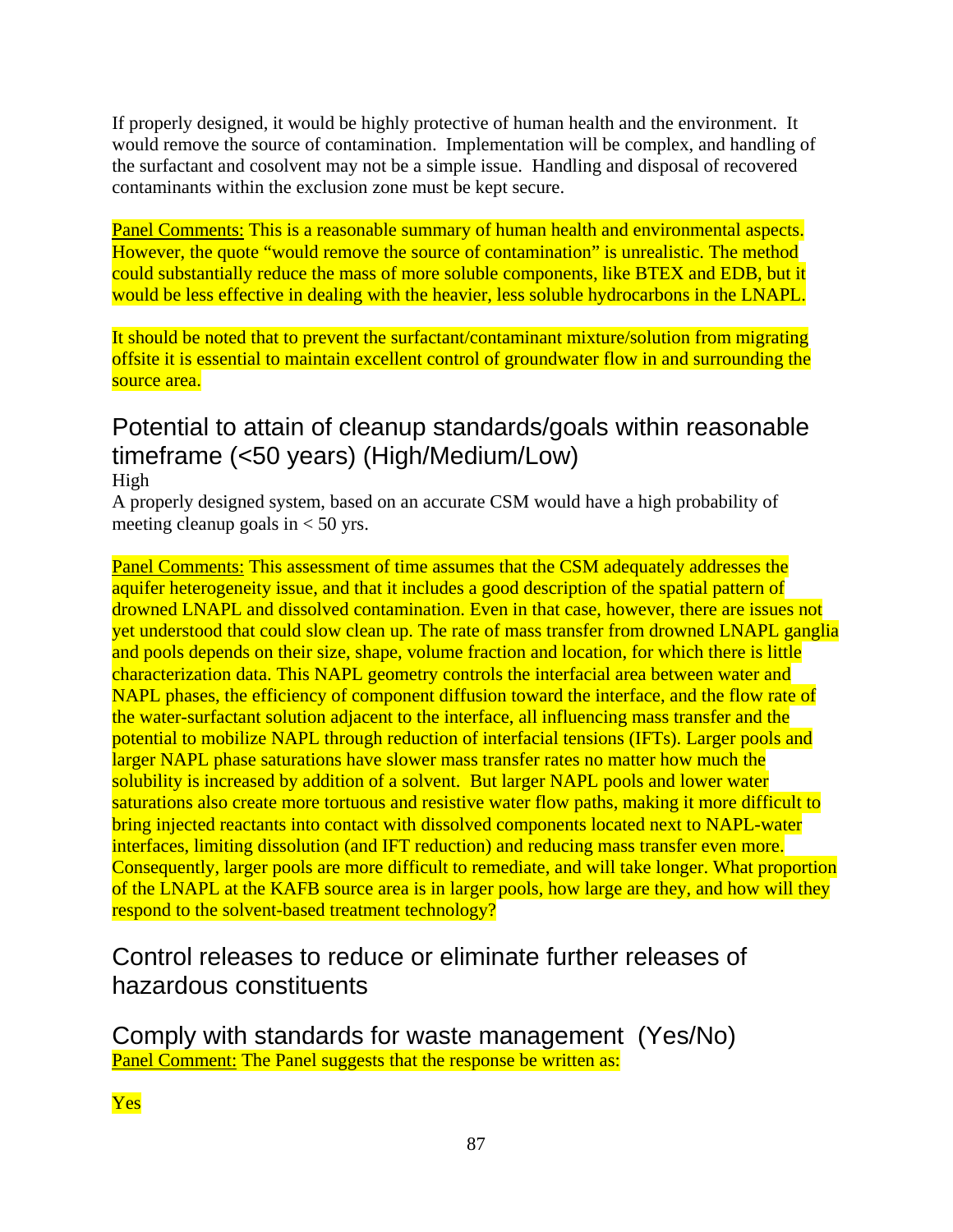#### Control of surfactants, and treatment and control of extracted water will be necessary.

# Long term reliability and effectiveness (High/Medium/Low) - Include technology maturity

#### High.

There are several remediation technologies being applied here, but all of them are mature, and well documented. Reliability should be high, if properly designed and operated.

Panel Comment: For reliability and effectiveness to be high you need sufficient characterization information on sedimentary heterogeneity and LNAPL spatial distribution (high resolution CSM), and complete control of groundwater flow, in the KAFB source area.

# Reduction of toxicity, mobility, mass, or volume (Yes/No/Uncertain) - Phase specific and should specify what is being reduced

Yes.

If properly designed and operated, toxicity will be reduced and contaminant mass removed from the known LNAPL area.

# Short-Term Effectiveness (High/Medium/Low/Not effective) - Phase specific, requires specification

High, Uncertain

If properly designed and operated, effectiveness will be high in eliminating the source of BTEX and EDB.

Panel Comments: The Panel believes that the short-term effectiveness is better characterized as "uncertain" rather than "high." It is not clear what is meant by the "source of BTEX and EDB." Does this mean removing these soluble components from the LNAPL by mass transfer to the dissolved phase? In any event while this method is effective for the dissolved phase, it is uncertain for the LNAPL itself. This is due in part to the volume of NAPL present, the limited solubility of heavier components, and the possible presence of large NAPL pools with poor mass transfer characteristics. This estimate is uncertain is due to the quality of the conceptual site model and its delineation of aquifer heterogeneity and LNAPL distribution

# Implementability (Difficult/ Moderate/Easy/Not applicable)

Difficult.

Prior to system design, a high definition (HD) CSM and a hydrogeological computer model would have to be developed. Bench and pilot studies would need to be conducted to evaluate surfactant mixture; injection, and extraction points, and management of effluent.

Panel Comments: One of the first activities is to identify the surfactant to be used, or the family of potential solvents. Several candidate surfactants could be included in the bench tests. The bench and pilot studies should include the geochemistry of surfactant-sediment interaction, particularly for the fine grained fraction. Design and operation would be assisted by coupling the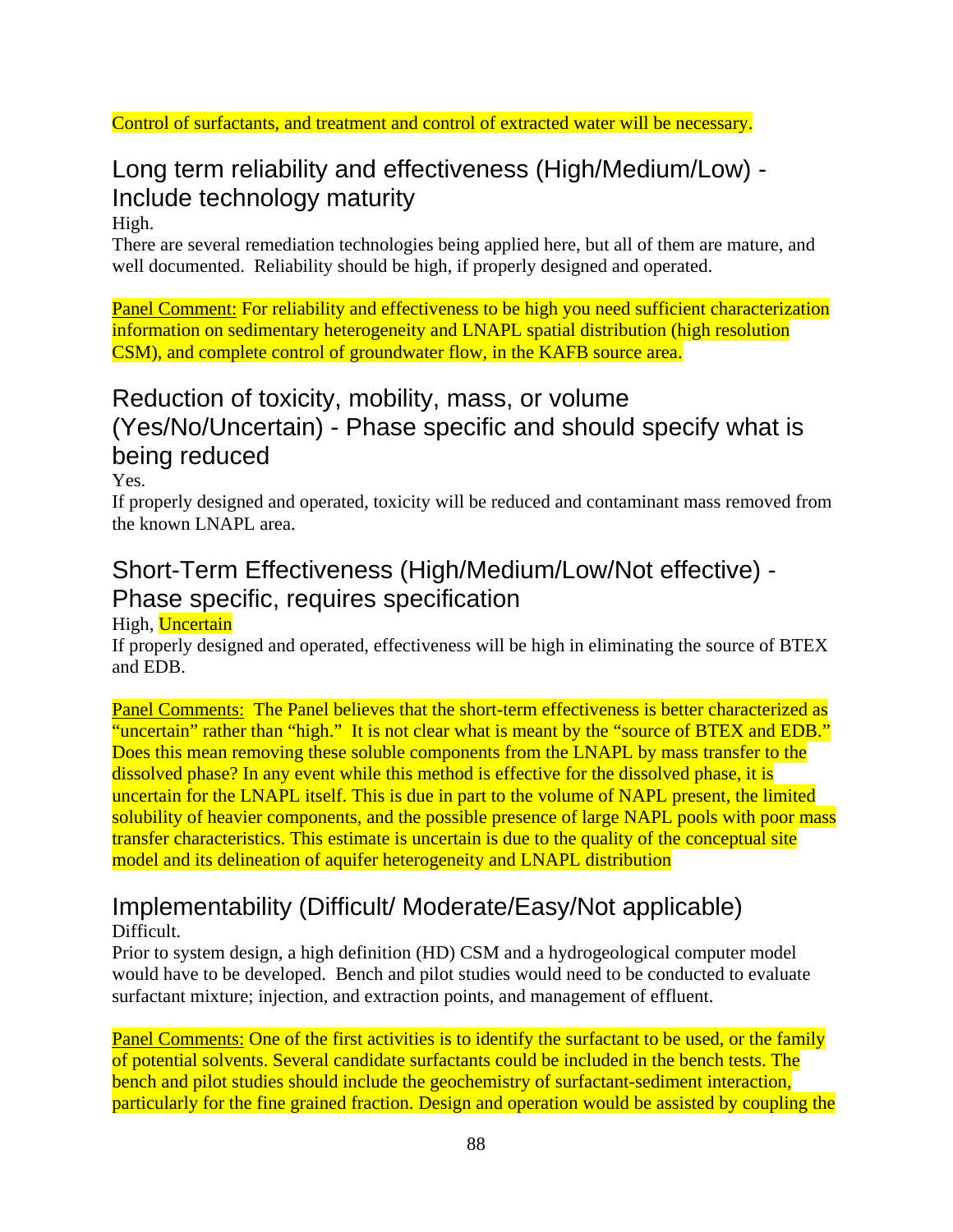flow and reactive transport computer model to an optimization scheme to find the best depths, locations and rates for injection/extraction. The design should recognize that the scheme could adapt to changing conditions as the water table continues to rise and as LNAPL mass is reduced.

Cost - Capital & O&M (High/Medium/Low) - 1 (>\$500M), 2 (\$350 - \$500M), 3 (\$200 - \$350M), 4 (\$50 - \$200M), and 5 (<\$50M) 1. to 3. (\$200 M to >\$500M)

Cost would be medium to high depending on the number of wells required to implement this technology, the mass of surfactant needed for implementation, and the volume and concentration

of extracted water requiring treatment.

Panel comment: The Panel suggests additional clarification to the description as shown above. The likelihood of medium cost is low. The price of surfactant is likely to drive the cost up, although no particular surfactant has yet been suggested.

# Schedule to Implement (Long/Medium/Short/Not applicable) - Long (>10 yrs.), Medium (5-10 yrs.), and Short (<5 yrs.)

Long

This technology option requires multiple extraction, injection, and monitoring points. Bench and pilot studies are required to select the surfactant mixture. Extraction and injection points may need to be relocated and repeated to increase effectiveness of the cleanup action.

# Infrastructure Requirements and Constraints (List of infrastructure required)

Substantial

Multiple extraction, injection, and monitoring points to flush the LNAPL are required, and it would require 150 to 500 wells.

Panel comments: As described in the spreadsheet, this technology will require a lot of wells. While the size of the KAFB source area suggests a large number wells be used, the significant depth to the water table (500 feet) suggests fewer. Perhaps with a high spatial-resolution description of aquifer heterogeneities, and a similar description of the spatial distribution of dissolved concentrations and LNAPL, a large number of wells could be used effectively to more quickly apply this approach. However, the uncertainty in this characterization, coupled with the cost of wells at this depth, suggest that a much smaller number of wells would be more reasonably deployed, perhaps a few tens of wells, despite the size of the source area. Using the CSM and groundwater model for flow and transport, together with optimization techniques, an effective groundwater control (extraction and injection) scheme can be designed to best meet cost and human health/environmental constraints and/or goals with fewer than 150-500 wells.

# Waste Management (List waste streams to be managed)

### Substantial.

Wastewater will have to be handled and treated. Surfactants and cosolvent recycling or attenuation adds another layer of complexity.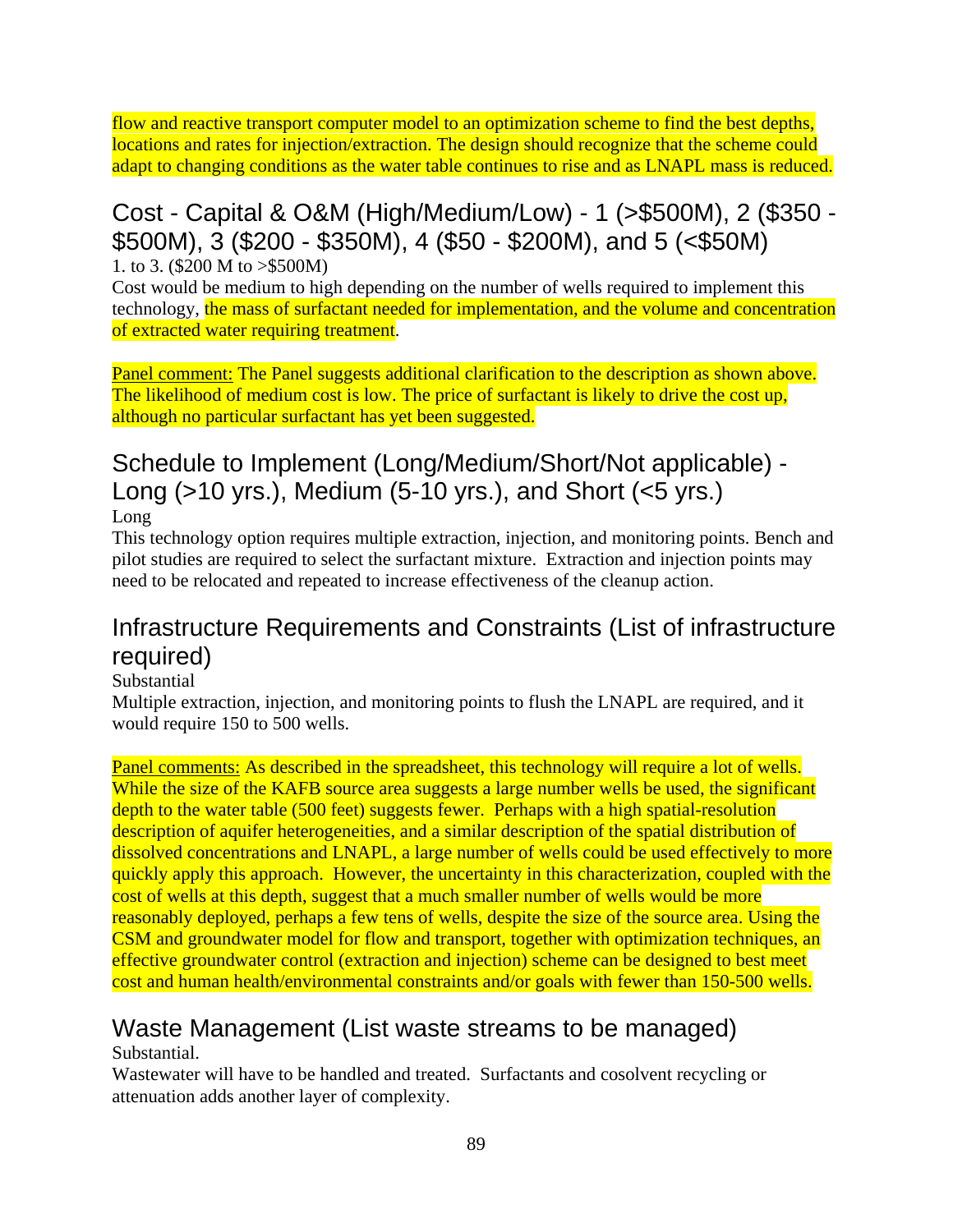Panel Comment: There will also be wastes from the drilling operation.

## Permit Requirements (Low/Med/High) (e.g., OSE, NMED, EPA, AEHD, rights of entry agreements)

Reinjection and/or wastewater disposal permits will have to be procured from NMED. Rights of entry for multiple extraction, injection, and monitoring wells.

Panel Comment: See edits above.

## Potential Stakeholder Objections

### Comments (include references as applicable)

Technical and Regulatory Guidance for Surfactant/Cosolvent Flushing of DNAPL Source Zones, ITRC, April 2003

EPA In-situ Flushing Overview http://www.cluin.org/techfocus/default.focus/sec/In\_Situ\_Flushing/cat/Overview/[1/13/2015 2:18:07 PM]

"New surfactant classes for enhanced oil recovery and their tertiary oil recovery potential", Iglauer et al. Journal of Petroleum Science and Engineering 71 (2010) 23-29 "

### **Bibliography**

AFCEE (n.d.) Cosolvent or Surfactant-Enhanced Remediation. www.afcee.af.mil/resources/technologytransfer/programsandinitiatives/sourcezonetreatment/bac kground/cosolvent-surfac/index.asp

EPA (1991). In-situ Soil Flushing. EPA 540-2-91-021.

EPA (1995). Surfactant Injection for Ground Water Remediation: State Regulators' Perspectives and Experiences. EPA 542-R-95-011. www.epa.gov/tio/download/remed/surfact.pdf

Ground-Water Remediation Technologies Analysis Center (1997). In-situ Flushing Technology Overview Report. TO-97-02. http://clu-in.org/download/remed/flush\_o.pdf

ITRC (2003). Technical and Regulatory Guidance for Surfactant/Cosolvent Flushing of DNAPL Source Zones. DNAPL-3. http://www.itrcweb.org/GuidanceDocuments/DNAPLs-3.pdf

ITRC (2009). Evaluating LNAPL Remedial Technologies for Achieving Project Goals. LNAPL-2 http://www.itrcweb.org/GuidanceDocuments/LNAPL-2.pdf

NAVFAC (2003). Surfactant-Enhanced Aquifer Remediation (SEAR) Implementation Manual. NFESC TR-2219-ENV. www.clu-in.org/download/techdrct/td-tr-2219-sear.pdf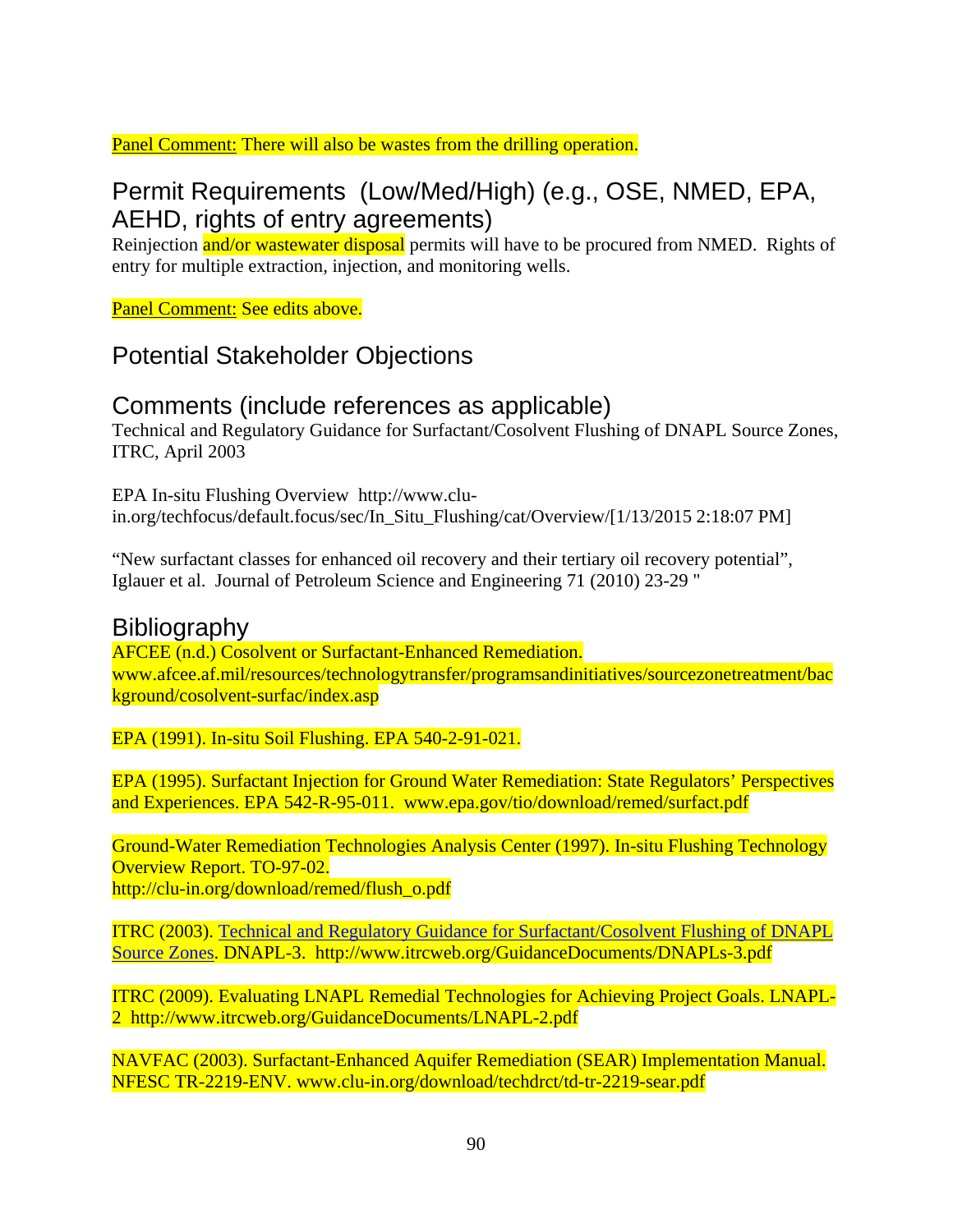NAVFAC (2006). Surfactant-Enhanced Aquifer Remediation (SEAR) Design Manual. TR-2206- ENV. http://74.125.93.132/search?q=cache:CcfUkrCwimAJ:www.cluin.org/download/contaminantfocus/dnapl/Treatment\_Technologies/SEAR\_Design.pdf+Surfactan t-Enhanced+Aquifer+Remediation+(SEAR)+Design+Manual&cd=1&hl=en&ct=clnk&gl=us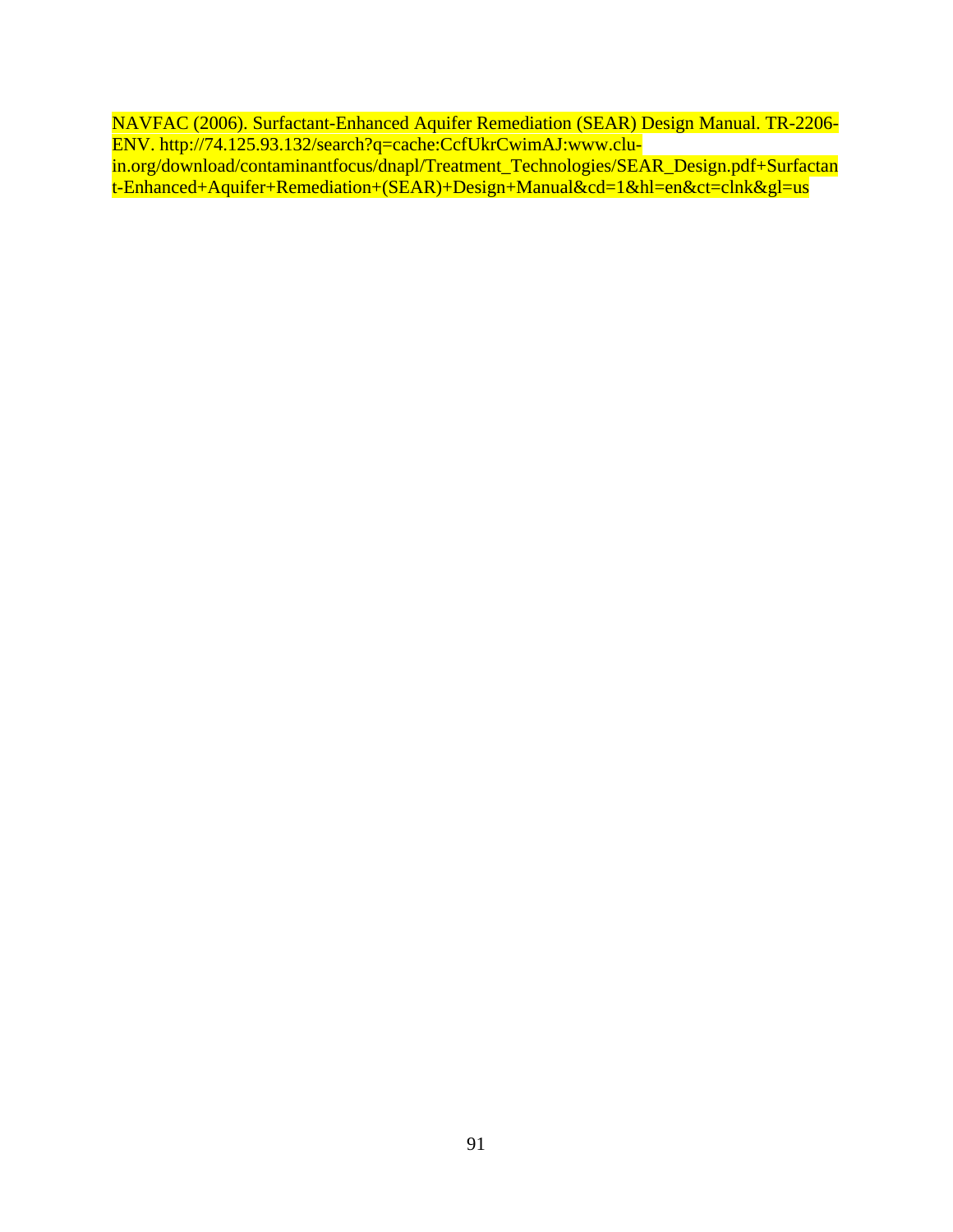# Source Area Interim Treatment Technology Options

4.3 Water (Javier Santillan, Bruce Alleman, Adria Bodour) Panel comments and suggestions are denoted by text with a colored background.

# Description of technology being evaluated - How will the technology be used?

This technology would be primarily applicable to the EDB dissolved plume in the **KAFB** source area. Water flushing the LNAPL in the source area would only solubilize light hydrocarbons and EDB with limited efficiency. Water: recirculation, extraction/reinjection,

extraction/treatment/reinjection, extraction/treatment/reinjection-with-substrate(s) added are all different versions of water flushing technologies. Each is applicable to dissolved phase under specific favorable conditions. The primary purpose is to reduce the time required to move a pore volume through the contaminated zone; thus, accelerating cleanup. Time reduction is attained by adjusting the recirculation volume, based on the site's hydraulic properties. Extractionreinjection fields are directly proportional to soil particle size: shorter for tight soils and larger for sandy soils. High definition of site lithology and hydrogeology is essential for system design.

Panel Comments: Minor editorial suggestions are offered. This is a succinct but somewhat vague description of the value of groundwater flow passing through the KAFP BFF source zone, dissolving the more soluble components (including EDB) out of the drowned LNAPL, carrying that dissolved phase contamination downgradient where it is presumably removed and treated ("recirculation," "extraction," etc). The description places emphasis on reducing the time to displace a pore volume within the source zone with the likely reasonable assumption that mass transfer is limited only by the groundwater flow rate. This section also talks about additives ("reinjection-with-substrate(s) added"), but below there is little attention paid to this option. Sections 4.1 and 4.2 focus specifically on two types of additives, solvents and surfacts. Both of those additives increase solubility of LNAPL components, with a less important impact on LNAPL interfacial tension with water, increasing the propensity to mobilize some of the NAPL.

# Protective of human health and environment (Yes/No/Uncertain) - Additional info may be needed to qualify answer, specify if LUCs are required

#### Yes.

This technology option is protective of human health and the environment for both hydrocarbons present in fuel and EDB in dissolved phase. Longer chain hydrocarbons present in the LNAPL will not be significantly attenuated. EDB is the primary risk driver at the site, and it will be removed. However, contaminants will be brought to the surface where contact with receptors can occur. Handling and disposal of recovered contaminants within the exclusion zone must be kept secure. Limited effectiveness on the LNAPL.

Panel Comment: This is a reasonable summary of human health and environmental aspects as long as the groundwater flow is controlled, and with the caveat that it is not clear that this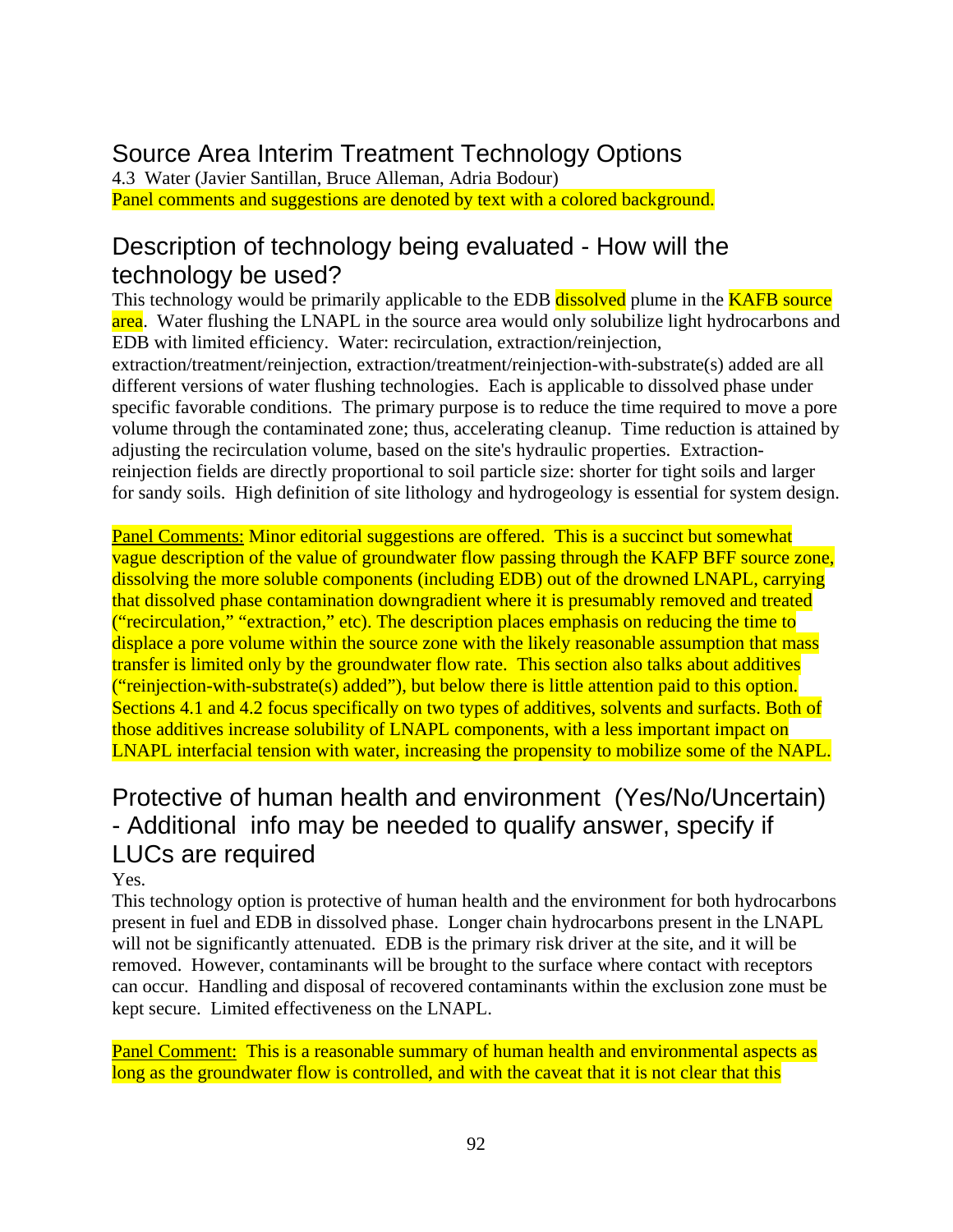technology would remove all EDB ("it will be removed") due to its presence in LNAPL and due to aquifer heterogeneity.

# Potential to attain of cleanup standards/goals within reasonable timeframe (<50 years) (High/Medium/Low)

Variable.

A recirculation system designed based on a high definition CSM will have a high probability to meet cleanup goals within a reasonable time in the dilute downgradient plume, if source zone is attenuated and controlled. In the absence of a high resolution CSM, potential to meet goals is medium for the dilute plume and low for the LNAPL.

Panel Comments: This description is a bit vague. Is the "dilute plume" the downgradient dissolved plume (thus the suggested edit above), or is it the dissolved plume in the source area itself? Assuming the latter, then as long as the LNAPL remains so will the source area dissolved plume. It is claimed that the potential to meet this goal is better for the dissolved plume than for LNAPL, but this assumes that the more soluble components will be depleted from the LNAPL to the point where aquifer dissolved concentrations are significantly reduced even though LNAPL remains. Is there a mass balance calculation to support this assumption? Finally, the term "dilute" is itself vague and should probably be replaced by "dissolved." In solution all concentrations in this aquifer are very dilute. Concentrations are low enough that water density, viscosity, and other properties are not affected. However, concentrations can be many times greater than groundwater or drinking water standards. The term dilute may be misleading when the focus is on human health and the environment. Finally, we presume that the emphasis on a "high resolution CSM" refers, among other things, to a strong grasp of sedimentary architecture and heterogeneity, and to the spatial distribution of drowned LNAPL. In any event, for each section of this spreadsheet the term should be redefined with emphasis on aspects of the CSM of special concern to the remedy being assessed. It turns out that aquifer (or vadose zone) heterogeneity is an issue for all of the proposed methods.

# Control releases to reduce or eliminate further releases of hazardous constituents

Comply with standards for waste management (Yes/No) Panel Comment: The Panel suggests that the response be written as.

Yes

Control and treatment of extracted water will be necessary.

# Long term reliability and effectiveness (High/Medium/Low) - Include technology maturity

Medium to Low

Recirculation is based on mature pump and treat (P&T) technologies. The design and its implementation is the primary difference with traditional P&T. Addition of substrates is also a mature technology commonly implemented as ISEB. However, injecting and extracting from the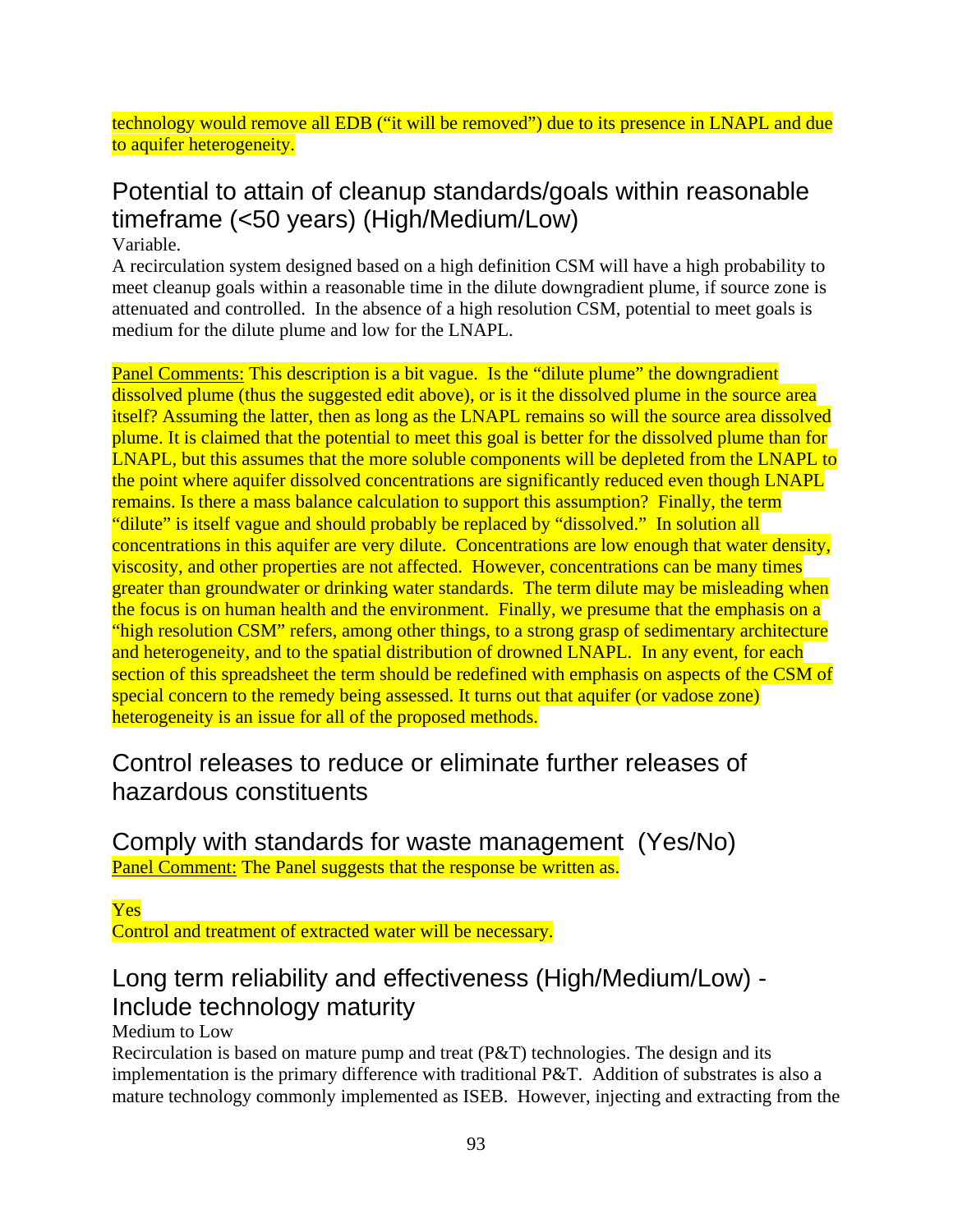appropriate aquifers locations at 500' bgs may prove to be difficult. Therefore, the reliability is medium to low. A high definition CSM would improve reliability of this technology.

Panel Comment: The Panel suggests that this description be re-written as follows.

#### Medium to Low

Recirculation, extraction and injection is based on mature pump and treat (P&T) technologies. The KAFB site's need for a unique design and implementation is the primary distinction from traditional P&T. Addition of substrates to support biodegradation is also a mature technology often implemented as *in-situ* enhanced bioremediation (ISEB). However, identifying appropriate aquifer units for injection and extraction at depths of 500 ft may prove to be difficult. Therefore, the reliability is medium to low. A high definition CSM would improve confidence in this technology.

# Reduction of toxicity, mobility, mass, or volume (Yes/No/Uncertain) - Phase specific and should specify what is being reduced

#### Yes, Potentially Uncertain.

If properly designed and operated, toxicity will be reduced and contaminant mass removed from the dissolved plume. However, without a high resolution CSM and attenuation of the source zone, reduction in toxicity of the entire site is uncertain.

Panel Summary: What is "attenuation of the source zone?" From the context it appears to be referring to NAPL. This statement should be changed to indicate that in the source-area aquifer the system will remove dissolved mass, control dissolved concentrations and their migration, eventually reduce concentrations of more soluble components, and control mobility of the LNAPL. It will have minor effect on LNAPL mass.

# Short-Term Effectiveness (High/Medium/Low/Not effective) - Phase specific, requires specification

High, Potentially Uncertain.

If properly designed and operated, effectiveness will be high for the dissolved phase within the source area groundwater, but without a high resolution CSM effectiveness would still be uncertain.

Panel Comments: Minor editorial suggestions are offered. The phrase "a high resolution CSM effectiveness" is unclear. Elsewhere the spreadsheet refers to "CSM resolution" and "CSM definition." The Workgroup should be encouraged to use consistent terminology.

### Implementability (Difficult/ Moderate/Easy/Not applicable) **Difficult**

Prior to system design, a high definition (HD) CSM and a hydrogeological computer model would have to be developed. Bench and pilot studies would need to be conducted to evaluate injection, extraction, and substrate requirements.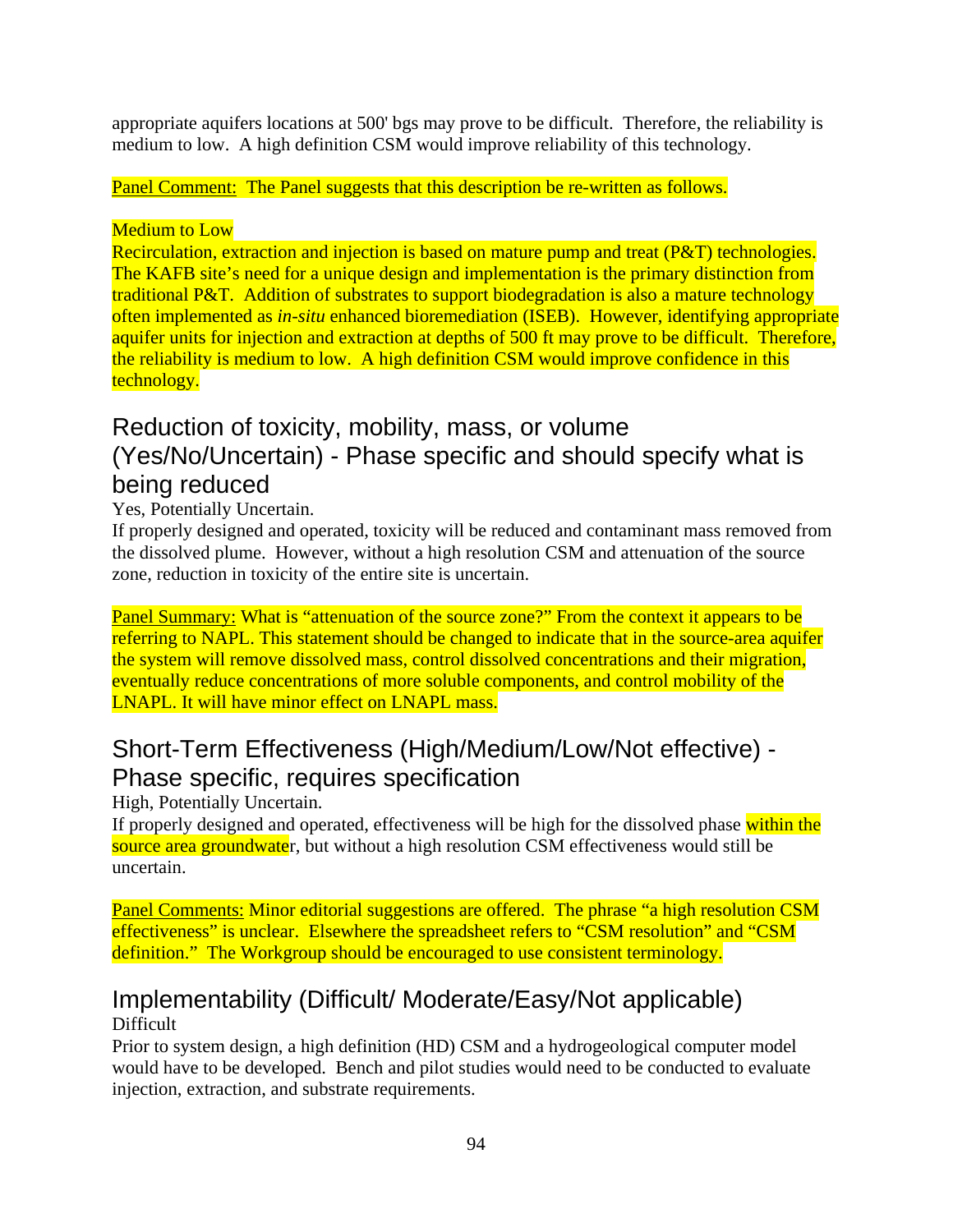Panel Comments: See previous comments regarding CSM. Pilot studies make sense but what is a "bench study" for the injection and extraction of water? Does this term refer to "additives"? Why is this approach "difficult" to implement? The depth? The limited information to form a high resolution CSM? The technology itself is not the limitation.

## Cost - Capital & O&M (High/Medium/Low) - 1 (>\$500M), 2 (\$350 - \$500M), 3 (\$200 - \$350M), 4 (\$50 - \$200M), and 5 (<\$50M) 1 to 3. (\$200M to >\$500M)

Cost would be medium to high, depending on the number of wells required to implement this technology.

# Schedule to Implement (Long/Medium/Short/Not applicable) - Long (>10 yrs.), Medium (5-10 yrs.), and Short (<5 yrs.)

Long  $(>10$  yrs)

This technology option requires multiple extraction, injection, and monitoring points. Extraction and injection points may need to be relocated and repeated to optimize flushing.

Panel Comment: The system can be designed in stages, not only to expand the spatial coverage but to also take advantage of increasing knowledge developed as the system evolves. In other words, the system can be designed to not only help remediate the site but to gather characterization information.

# Infrastructure Requirements and Constraints (List of infrastructure required)

Substantial.

Multiple extraction, injection, and monitoring points to address the **dilute dissolved** plume (minimum  $\sim$  50 Maximum  $\sim$  100). To flush the LNAPL, it would require an additional 150 to 500 wells.

Panel Comments: A minor editorial suggestion is offered. As described in the spreadsheet, this technology will require a lot of wells. With a high spatial-resolution description of aquifer heterogeneities, and a similar description of the spatial distribution of dissolved concentrations and LNAPL, such a large number of wells could be used to more quickly apply this approach. However, the uncertainty in this characterization, coupled together with the cost of wells at this depth, suggest that a much smaller number of wells might be more reasonably deployed, perhaps 20-25, despite the size of the source area. Using the site CSM and groundwater model (see implementability above) for flow and transport, together with optimization techniques, an effective groundwater control (extraction and injection) scheme can be designed to best meet cost and human health/environmental constraints and/or goals with fewer wells. This description also asks for a second set of wells "To flush the LNAPL"? What does this mean? The LNAPL is not migrating, for all practical purposes. It cannot be mobilized by water alone, although an additive that reduces interfacial tensions could mobilize it (see, e.g., Section 4.2). The groundwater will flow through the drowned LNAPL zone. No additional wells are needed to deal